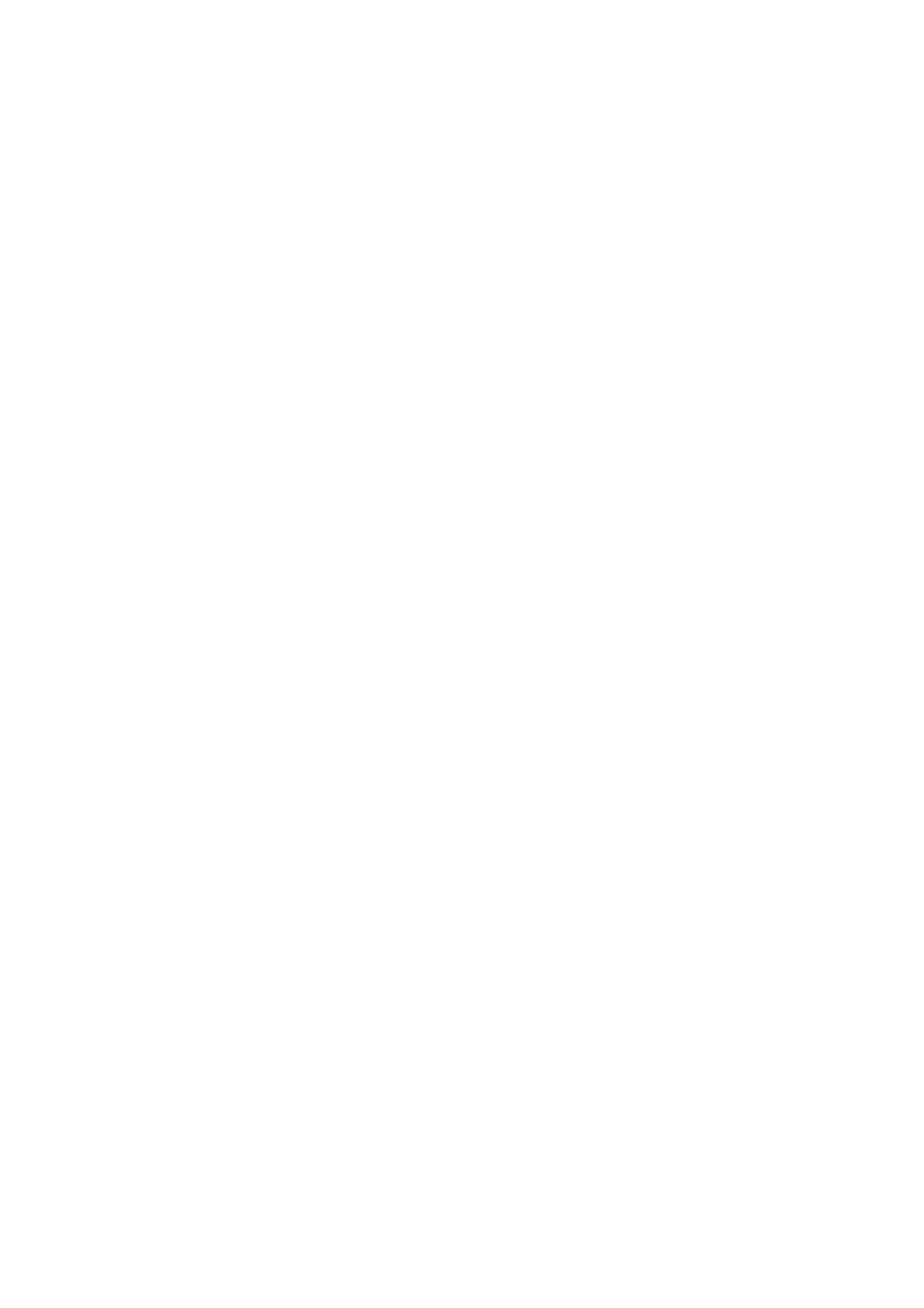Western Australia

# **Port Authorities Regulations 2001**

#### **CONTENTS**

# **Part 1 — Preliminary**

- 1. Citation<br>2. Commer
- 2. Commencement
- 3. Definitions

# **Part 2 — Vessels in ports**

#### **Division 1 — Vessels arriving at ports**

- 4. Notice of arrival at port
- 5. Vessel in port to maintain contact with port authority

#### **Division 2 — Matters relating to safety**

- 6. Vessel in port not to exceed maximum safe speed
- 7. Procedure for notifying outbreak of fire
- 8. Propellers of moored vessel not to be operated
- 9. Owners of dangerous things to notify harbour master

#### **Division 3 — Matters relating to revenue**

- 10. Collector of port charges may enter vessel
- 11. Port charges payable before vessel leaves port

#### **Division 4 — General**

- 12. General berthing provisions
- 13. Authorised member of staff may give directions to keep wharf clear
- 14. Port authorities not liable for damage to vessels
- 15. Vessel moored in port to be kept clear of cranes and other plant on wharves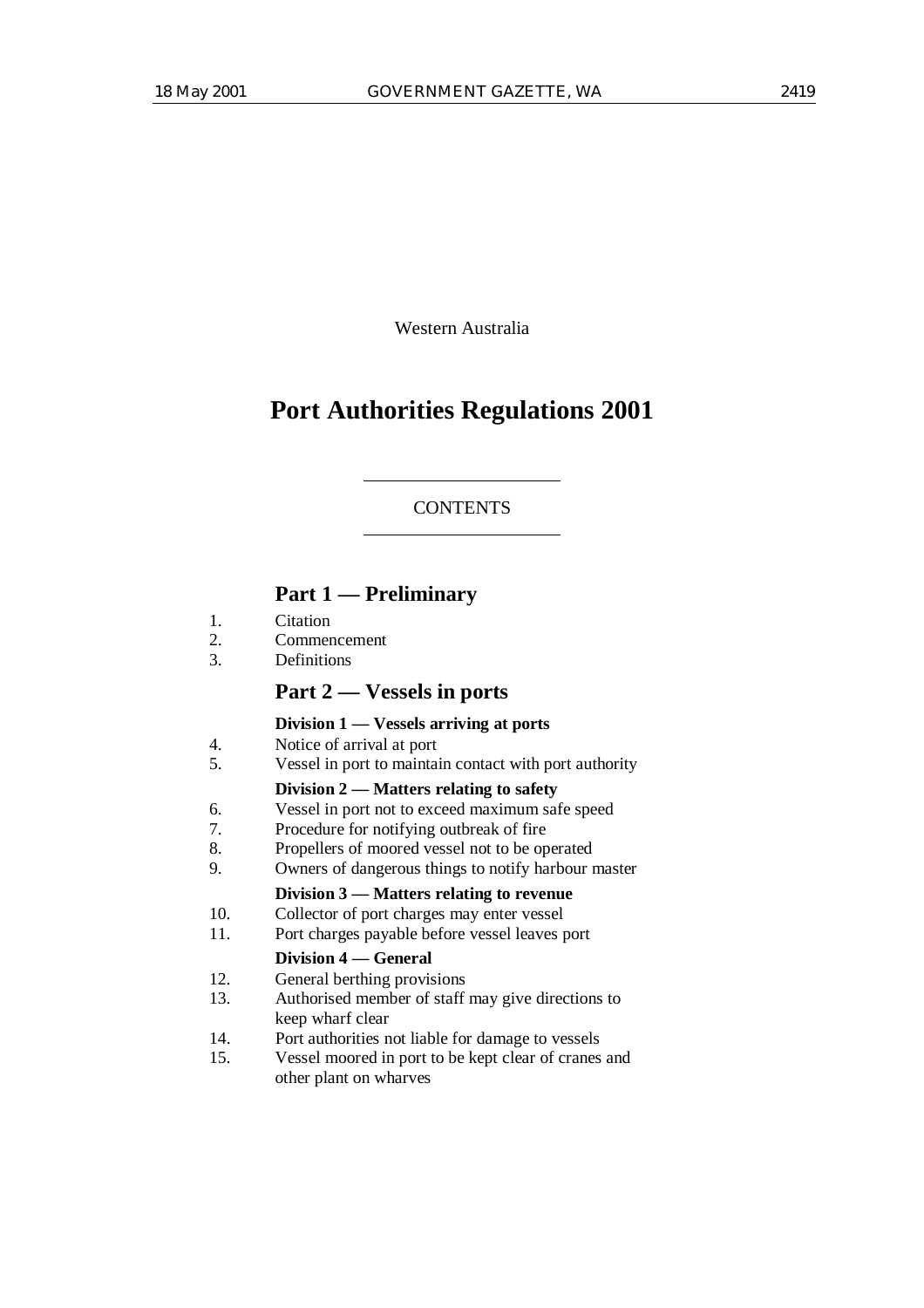# **Contents**

| 16. | Vessel moored in port to have at least one person on<br>watch                            |
|-----|------------------------------------------------------------------------------------------|
| 17. | Discharging waste substances on to wharf or into<br>waters of port prohibited            |
| 18. | Discharge of ballast contrary to directions of harbour<br>master prohibited              |
| 19. | Unauthorised loading or unloading of livestock<br>prohibited                             |
| 20. | Police officers and authorised members of staff etc.<br>may enter vessel in port         |
| 21. | Powers of harbour master to ensure compliance with<br>regulations                        |
|     |                                                                                          |
|     | Part 3 — Pilotage                                                                        |
|     | Division 1 — Definitions                                                                 |
| 22. | Definitions                                                                              |
|     | Division 2 — Approval of pilots                                                          |
| 23. | Eligibility to be approved as a pilot                                                    |
| 24. | Approval of pilots                                                                       |
| 25. | Requirements that apply while person is approved as<br>pilot                             |
|     | Division 3 — Providers of pilotage services to be                                        |
|     | licensed                                                                                 |
| 26. | Interpretation                                                                           |
| 27. | Unlicensed persons not to provide pilotage services in<br>ports                          |
| 28. | Pilotage provider's licence                                                              |
| 29. | Cancellation and suspension of pilotage provider's<br>licence                            |
|     | Division 4 – Pilots and pilotage                                                         |
| 30. | When pilotage is not compulsory                                                          |
| 31. | Harbour master may direct exempt master to ensure<br>vessel uses pilotage services       |
| 32. | Notification to be given to port authority when pilot is<br>required                     |
| 33. | Port authority may recover expenses if vessel is not<br>ready for pilot at notified time |
| 34. | Positioning of vessel when pilot boards or leaves<br>vessel                              |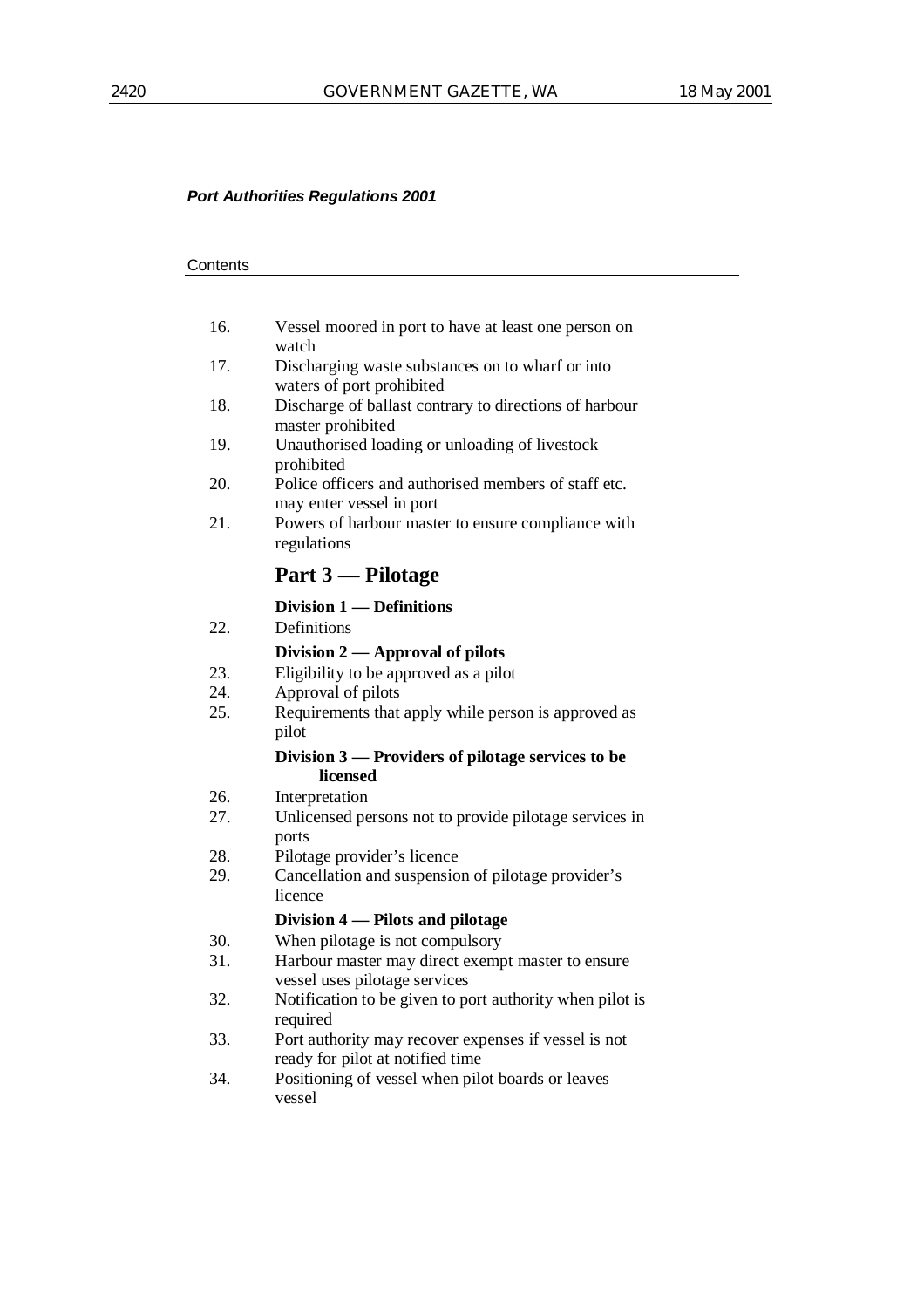|     |                                                                                                                                      | Contents |
|-----|--------------------------------------------------------------------------------------------------------------------------------------|----------|
|     |                                                                                                                                      |          |
| 35. | Provision of ladders, hoists etc. when pilot boards or<br>leaves vessel                                                              |          |
| 36. | Requirements when pilot has boarded vessel                                                                                           |          |
| 37. | Master of tug to comply with directions of pilot                                                                                     |          |
| 38. | Harbour master may require second pilot to be used                                                                                   |          |
| 39. | Pilots to carry evidence of approval                                                                                                 |          |
| 40. | Vessel being led is under control of pilot and liable to<br>pay for pilotage services                                                |          |
|     | Division 5 — Charges for pilotage services                                                                                           |          |
| 41. | Liability to pay charges for pilotage services                                                                                       |          |
| 42. | Charges for pilotage services — Port of Broome                                                                                       |          |
| 43. | Charges for photoge services<br>Charges for pilotage services — Port of Bunbury<br>Charges for pilotage services — Port of Esperance |          |
| 44. |                                                                                                                                      |          |
| 45. | Charges for pilotage services - Port of Fremantle                                                                                    |          |
| 46. | Charges for pilotage services - Port of Geraldton                                                                                    |          |
| 47. | Charges for pilotage services — Port of Port Hedland                                                                                 |          |
| 48. | Charges for detention of pilot — Ports of Bunbury,                                                                                   |          |
|     | Esperance, Fremantle and Geraldton                                                                                                   |          |
|     | Division 6 — Pilotage exemption certificates                                                                                         |          |
| 49. | Eligibility for pilotage exemption certificates                                                                                      |          |
| 50. | Application for pilotage exemption certificates                                                                                      |          |
| 51. | Issue of pilotage exemption certificates                                                                                             |          |
| 52. | Conditions endorsed on pilotage exemption                                                                                            |          |
|     | certificates                                                                                                                         |          |
| 53. | Applications for variation or deletion of conditions                                                                                 |          |
|     | endorsed on pilotage exemption certificates                                                                                          |          |
| 54. | Validity and expiry of pilotage exemption certificates                                                                               |          |
| 55. | Application for revalidation of pilotage exemption<br>certificates                                                                   |          |
| 56. | Revalidation of pilotage exemption certificates                                                                                      |          |
| 57. | Suspension and revocation of pilotage exemption<br>certificates                                                                      |          |
| 58. | Appeals                                                                                                                              |          |
| 59. | Use of pilotage exemption certificates to be recorded                                                                                |          |
|     | Part 4 – Goods and cargo                                                                                                             |          |
| 60. | Details of cargo on board a vessel arriving at a port to                                                                             |          |
|     | be given to port authority                                                                                                           |          |
|     |                                                                                                                                      |          |
|     |                                                                                                                                      |          |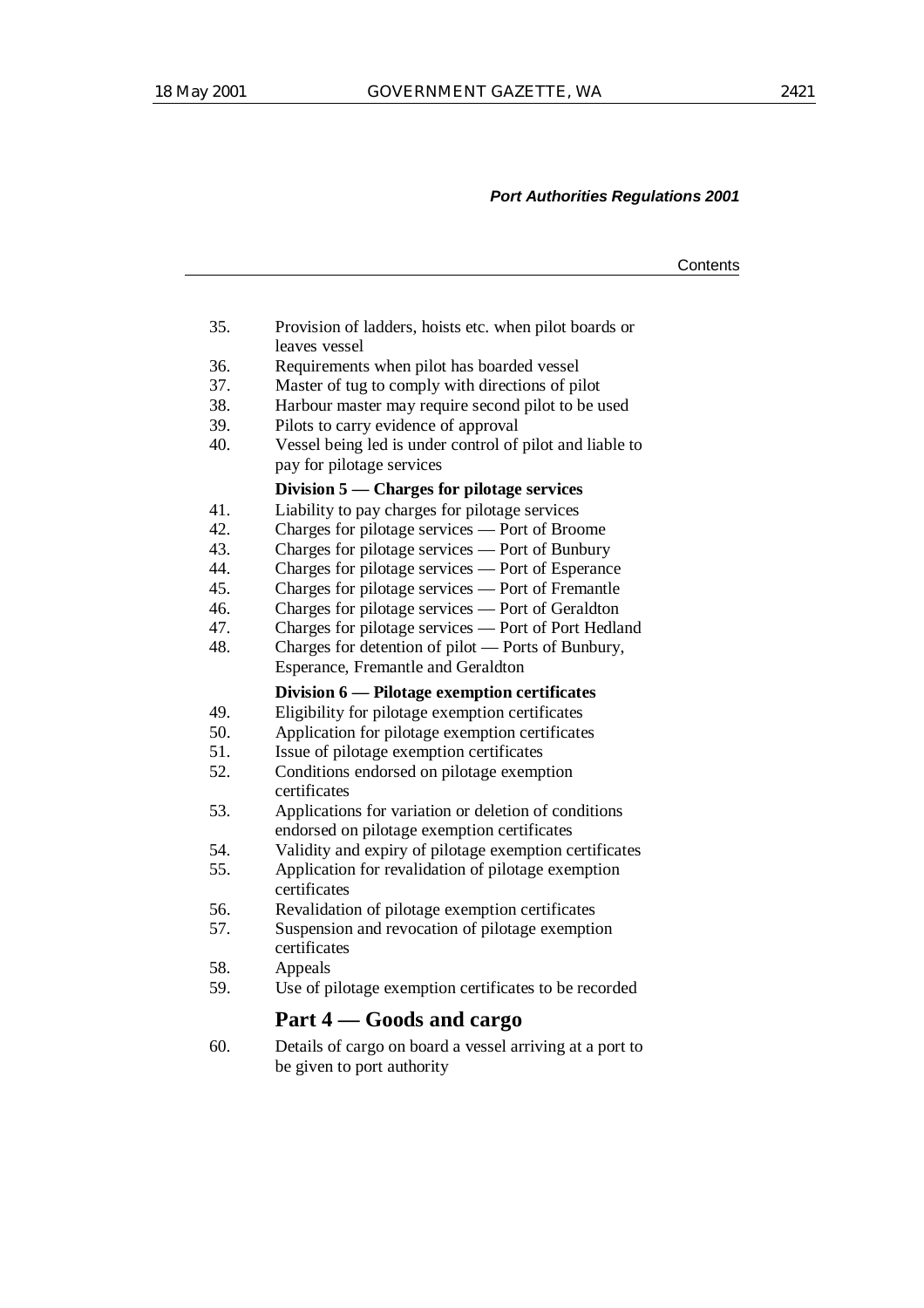# **Contents**

| 61. | Details of cargo and fuel on board a vessel leaving a                          |
|-----|--------------------------------------------------------------------------------|
|     | port to be given to port authority                                             |
| 62. | Loading and unloading to be continuous                                         |
| 63. | Port authorities not liable for damaged goods                                  |
| 64. | Port authorities not liable for goods kept in an                               |
|     | uncovered or unprotected manner                                                |
| 65. | Port authorities not liable for delay in delivery of<br>goods                  |
| 66. | Unclaimed goods may be moved and stored etc.                                   |
| 67. | Proceeds of sale of unclaimed goods                                            |
| 68. | Goods falling from a vessel in a port                                          |
|     | Part 5 — Conduct of persons in ports                                           |
| 69. | Definition                                                                     |
| 70. | Social functions on board vessel prohibited in certain<br>cases                |
| 71. | Placing or leaving dead animals and waste substances                           |
|     | in ports prohibited unless authorised                                          |
| 72. | Interfering with port authority notices, signs and<br>notice boards prohibited |
| 73. | Placing unauthorised notices etc. prohibited                                   |
| 74. | Interfering with life saving equipment prohibited                              |
| 75. | Dragging bed of port prohibited                                                |
| 76. | Persons in ports to comply with reasonable directions                          |
|     | of authorised members of staff                                                 |
| 77. | Unauthorised entry of animals into port prohibited                             |
| 78. | Disorderly conduct of persons in a port                                        |
| 79. | Certain persons may be prohibited from entering a                              |
|     | port                                                                           |
| 80. | Smoking in designated places in a port prohibited                              |
| 81. | Obstructing port facilities and causing nuisance<br>prohibited                 |
| 82. | Demonstrating and public speaking in a port                                    |
|     | prohibited                                                                     |
| 83. | Selling or supplying things and soliciting business in a<br>port prohibited    |
| 84. | Entering wrecks prohibited                                                     |
| 85. | Interfering with fire alarms prohibited                                        |
| 86. | Interfering with water appliances prohibited                                   |
|     |                                                                                |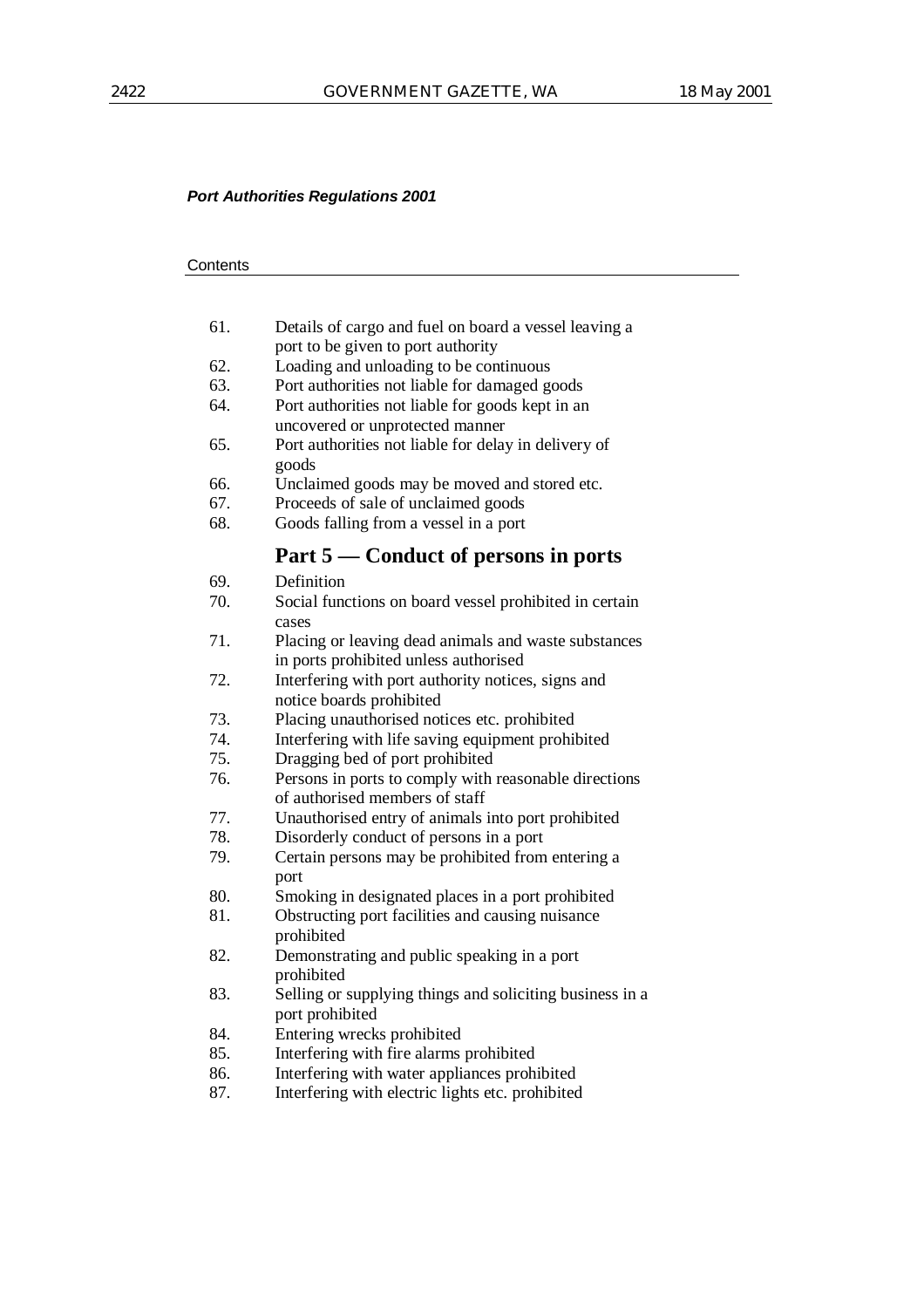- 88. Stray boats and other abandoned or unattended property
- 89. Swimming in designated areas of a port prohibited
- 90. Entering area of port or port facility closed by port authority prohibited
- 91. Fishing in designated areas of a port prohibited
- 92. Navigable waters of port not to be obstructed by fishing nets etc.
- 93. Launching boats and bringing boats ashore in unauthorised places etc. prohibited
- 94. Unauthorised camping prohibited
- 95. Removal of marine life from port prohibited
- 
- 96. Unauthorised building in port prohibited<br>97. Unauthorised excavation work prohibited Unauthorised excavation work prohibited
- 98. Use of motor boats and water skiing in ports
- 99. Races and regattas etc. prohibited

# **Part 6 — Vehicles in ports**

- 100. Definitions
- 101. *Road Traffic Act 1974* not limited
- 102. Careless driving
- 103. Drivers in a port to comply with traffic signs
- 104. Stopping of vehicles in a port
- 105. Parking of vehicles in a port
- 106. Emergency vehicles
- 107. Obstructing vehicles may be removed

# **Part 7 — Infringement notices and modified penalties**

- 108. Prescribed offences (section 124)
- 109. Prescribed modified penalties (section 125)
- 110. Over-length vehicles
- 111. Prescribed form of infringement notice (section 125)
- 112. Prescribed form of withdrawal of notice (section 127)

# **Part 8 — Miscellaneous**

- 113. Effect of breach of condition to which authorisation is subject
- 114. Master of vessel to produce certificates of tonnage and registry etc. at request of member of staff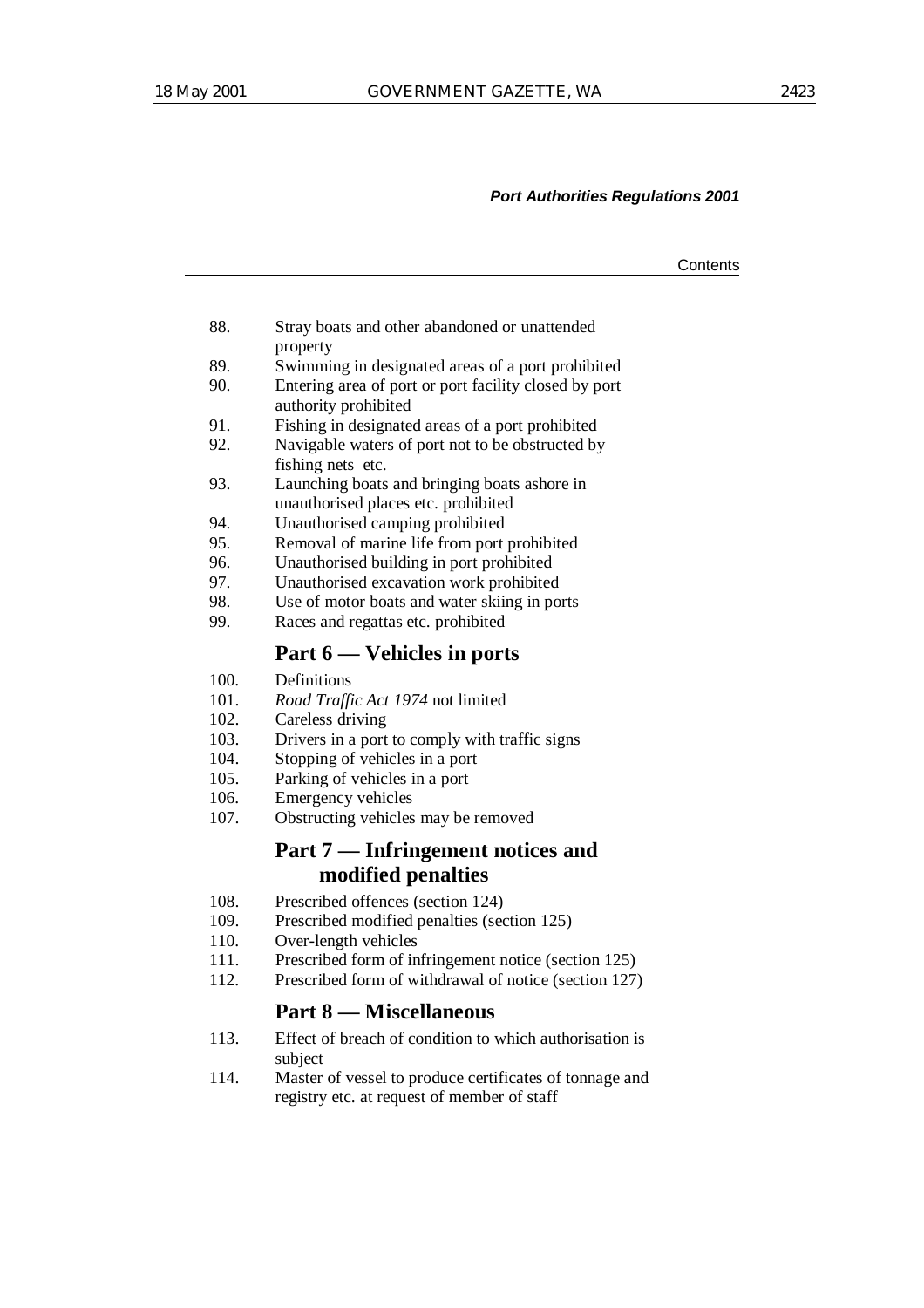#### **Contents**

- 115. Powers of authorised officers
- 116. Exemption from liability
- 117. Certain easements, leases and licences may be granted without the Minister's approval (section 28(2))
- 118. Prescribed amount of port authority's liability  $\text{(section 40(3)(c))}$
- 119. Rate of interest on overdue amounts (section 136)
- 120. Rounding off amounts (Schedule 5 clause 31)
- 121. Provisions for particular port authorities
- 122. Repeals

# **Schedule 1 — Provisions for particular port authorities**

#### **Division 1 — Albany Port Authority**

- 1. Application
- 2. Definition
- 3. Notice of arrival at port
- 4. Unauthorised berthing of fishing vessels prohibited
- 5. When pilotage is not compulsory

#### **Division 2 — Broome Port Authority**

- 6. Application<br>7. Notice of an
- Notice of arrival at port
- 8. Notice of dangerous cargoes
- 9. Notice of proposed movement of vessel from mooring
- to be given to harbour master
- 10. Bunkering
- 11. Navigation of private vessels
- 12. Vessels moored in port to have at least one person on watch
- 13. Definitions
- 14. Installation and use of moorings
- 15. Application for approval
- 16. Authorisation of mooring
- 17. Revocation of authorisation
- 18. Mooring to be maintained in good condition
- 19. Requirements for floats
- 20. Inspection reports
- 21. Sale or disposal of moorings
- 22. Removal of moorings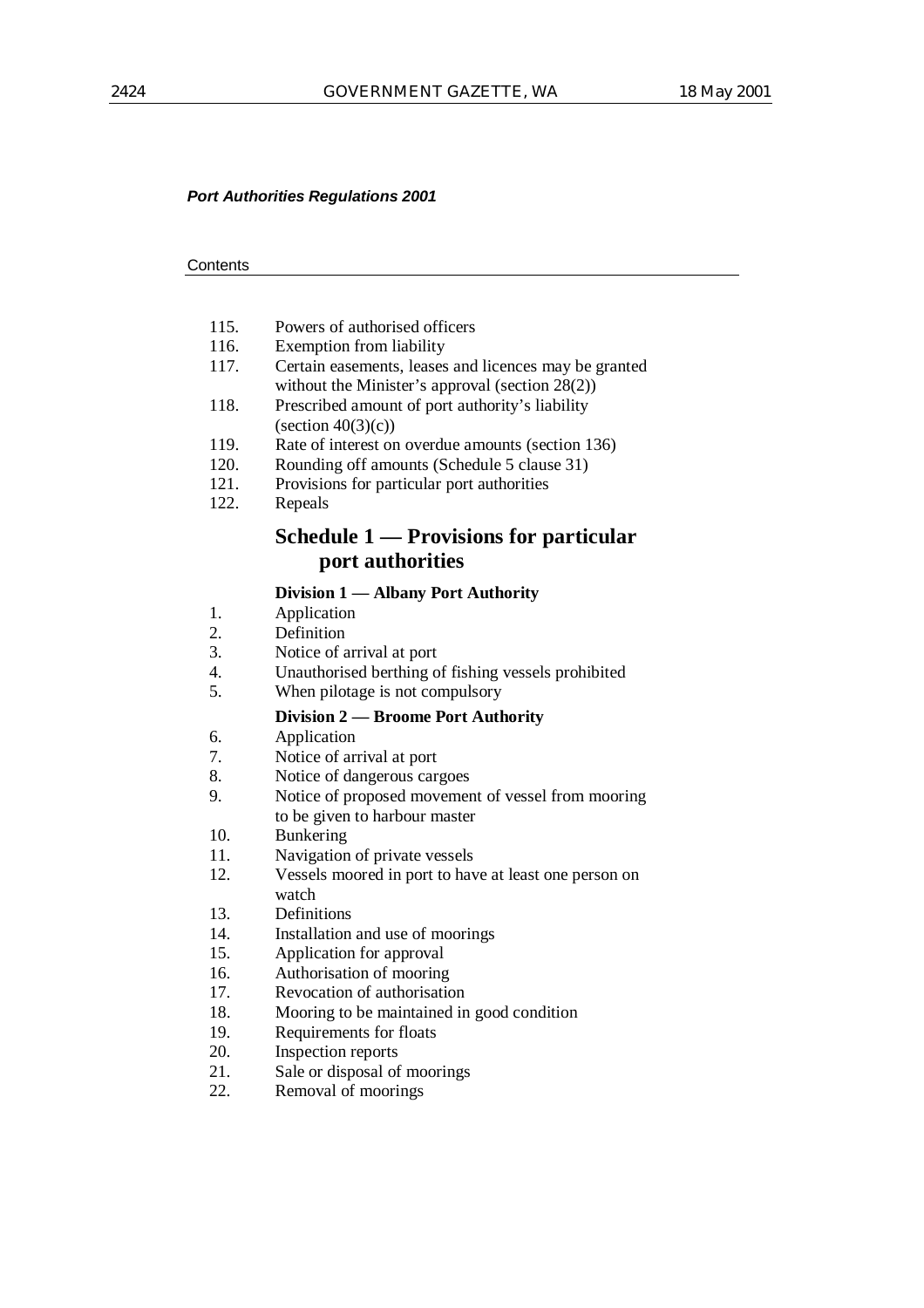|     |                                                                                                                             | Contents |
|-----|-----------------------------------------------------------------------------------------------------------------------------|----------|
|     |                                                                                                                             |          |
| 23. | Definition                                                                                                                  |          |
| 24. | Unlicensed persons not to provide stevedoring<br>services                                                                   |          |
| 25. | Service providers' licences                                                                                                 |          |
| 26. | Placing of goods on property of port authority                                                                              |          |
| 27. | Things obstructing or interfering with operations of<br>port                                                                |          |
| 28. | Damage to property to be reported to harbour master                                                                         |          |
| 29. | Entering area of port, port facility or wharf closed by<br>port authority prohibited                                        |          |
|     | Division 3 — Bunbury Port Authority                                                                                         |          |
| 30. | Application                                                                                                                 |          |
| 31. | Definition                                                                                                                  |          |
| 32. | Vessel in port to maintain contact with port authority                                                                      |          |
| 33. | Unlicensed persons not to provide certain services                                                                          |          |
| 34. | Service providers' licences                                                                                                 |          |
|     | Division 4 — Dampier Port Authority                                                                                         |          |
| 35. | Application                                                                                                                 |          |
| 36. | Definitions                                                                                                                 |          |
| 37. | Radio watch                                                                                                                 |          |
| 38. | Restricted areas                                                                                                            |          |
| 39. | Master of vessel to produce certificates of tonnage and<br>registry etc. at request of harbour master or member of<br>staff |          |
| 40. | Master of vessel moored to wharf to ensure stowage<br>of anchors                                                            |          |
| 41. | Propellers of moored vessel not to be operated                                                                              |          |
| 42. | Commercial vessels not to be beached in the port                                                                            |          |
| 43. | Notice of proposed movement of vessel from mooring                                                                          |          |
|     | to be given to harbour master                                                                                               |          |
| 44. | Outbreak of fire                                                                                                            |          |
| 45. | <b>Bunkering</b>                                                                                                            |          |
| 46. | <b>Ballast</b>                                                                                                              |          |
| 47. | Navigation of private vessels                                                                                               |          |
| 48. | Fishing vessels                                                                                                             |          |
| 49. | Definitions                                                                                                                 |          |
| 50. | Installation and use of moorings                                                                                            |          |
| 51. | Application for approval                                                                                                    |          |
| 52. | Authorisation of mooring                                                                                                    |          |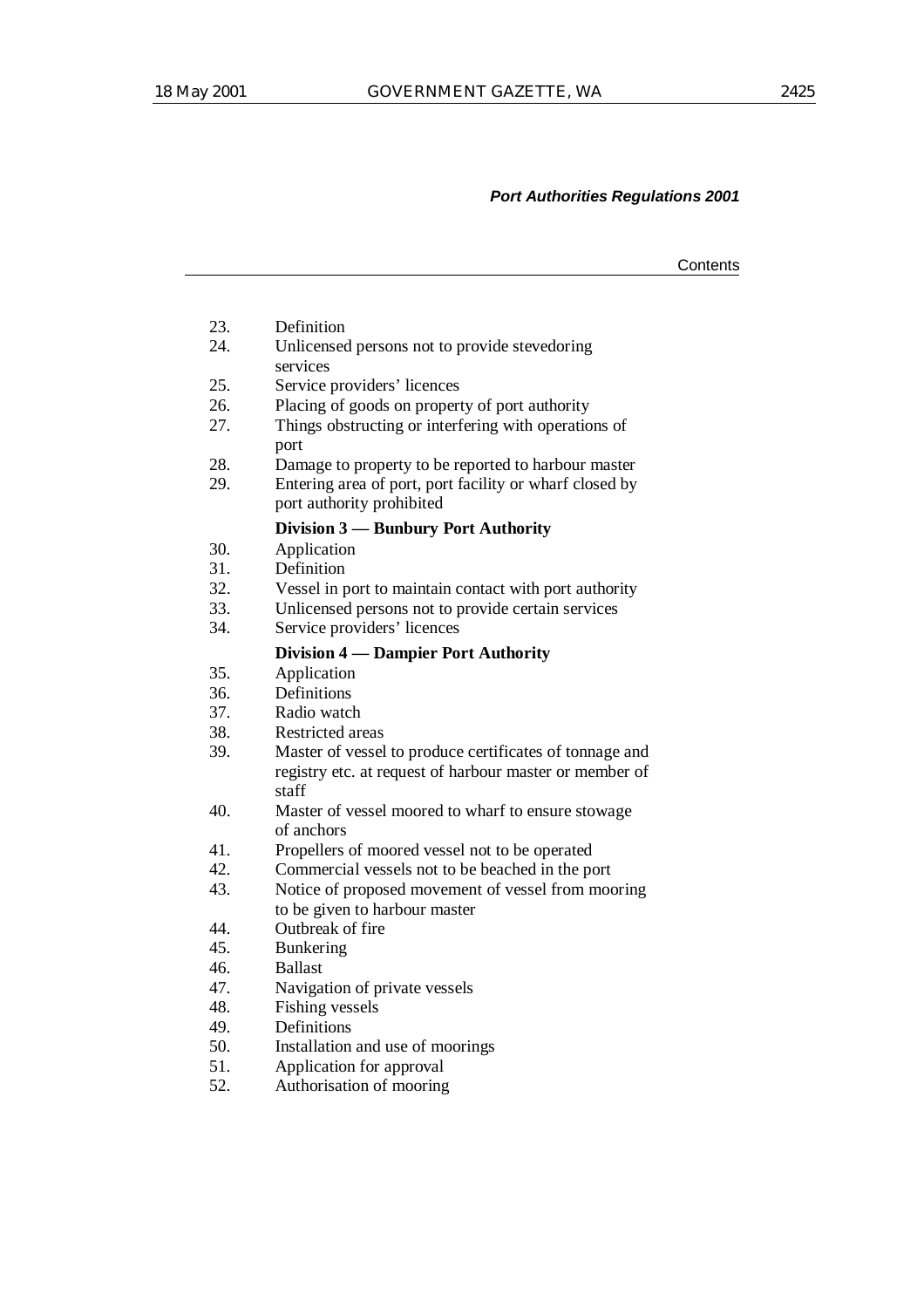# **Contents**

| 53. | Revocation of authorisation                             |
|-----|---------------------------------------------------------|
| 54. | Mooring to be maintained in good condition              |
| 55. | Requirements for floats                                 |
| 56. | Inspection reports                                      |
| 57. | Sale or disposal of moorings                            |
| 58. | Removal of moorings                                     |
| 59. | Definition                                              |
| 60. | Unlicensed persons not to provide certain services      |
| 61. | Service providers' licences                             |
| 62. | Placing of goods on property of port authority          |
| 63. | Damage to property to be reported to harbour master     |
| 64. | Entering area of port, port facility or wharf closed by |
|     | port authority prohibited                               |
|     | <b>Division 5 – Fremantle Port Authority</b>            |
| 65. | Application                                             |
| 66. | Definitions                                             |
| 67. | Location of signal station                              |
| 68. | Requirements for small vessel in Inner Harbour          |
|     | <b>Entrance Channel</b>                                 |
| 69. | Notice of arrival at port                               |
| 70. | Notice of dangerous cargoes                             |
| 71. | Where vessel is to be anchored on entering port         |
| 72. | Vessels not to enter certain areas of port              |
| 73. | Definition                                              |
| 74. | Eligibility for pilotage exemption certificates         |
| 75. | Application for pilotage exemption certificates         |
| 76. | Issue of pilotage exemption certificates                |
| 77. | Vessels to which pilotage exemption certificates apply  |
| 78. | Pilotage exemption certificates have effect only        |
|     | during daylight hours unless otherwise endorsed         |
| 79. | Endorsement of pilotage exemption certificates for      |
|     | vessels of greater length overall                       |
| 80. | Validity and renewal of pilotage exemption              |
|     | certificates                                            |
| 81. | Expiry of pilotage exemption certificates               |
| 82. | Revalidation of expired pilotage exemption              |
|     | certificates                                            |
| 83. | Application of pilotage exemption certificates          |
| 84. | Revocation of pilotage exemption certificates           |
|     |                                                         |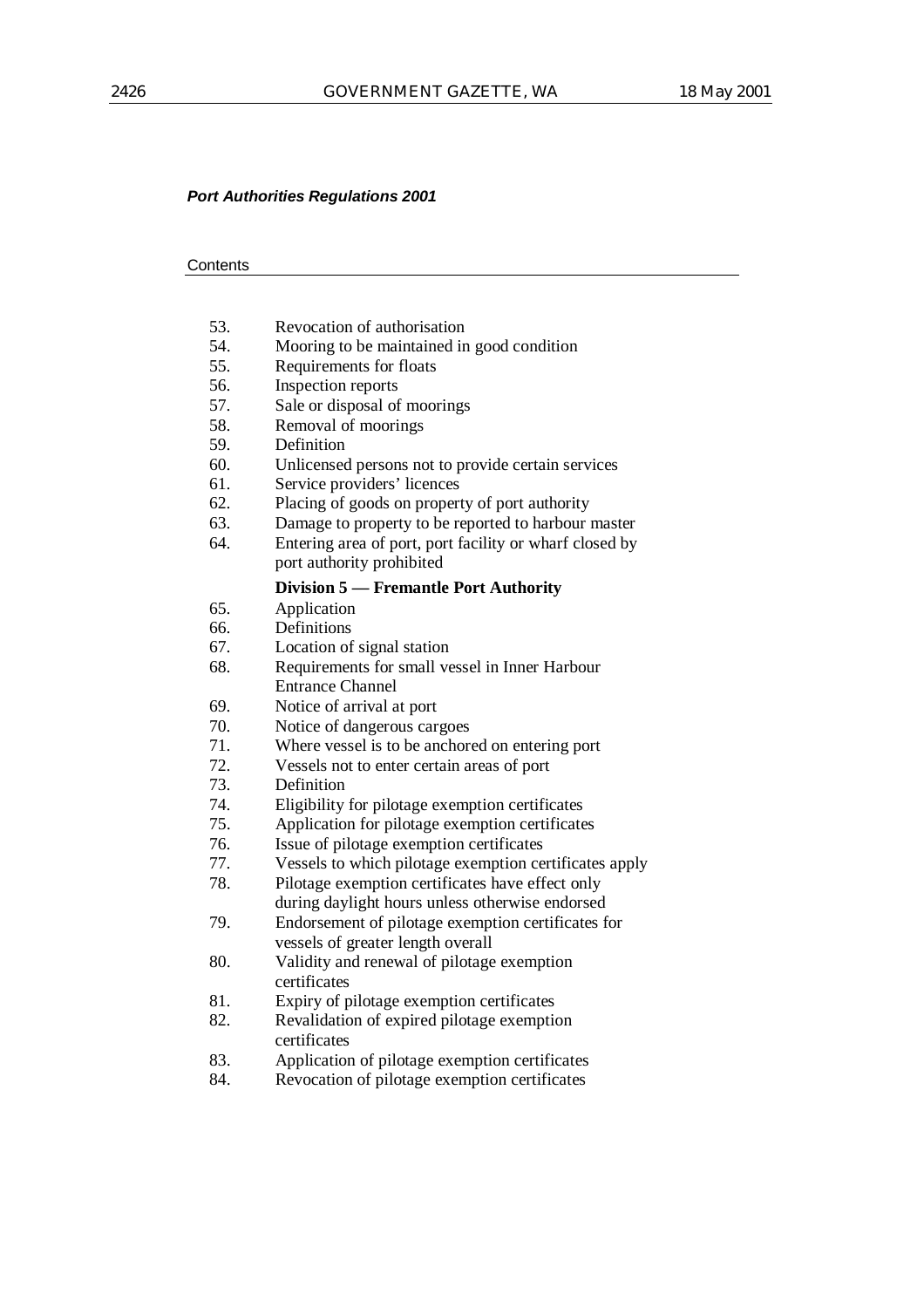|      |                                                                                                 | Contents |
|------|-------------------------------------------------------------------------------------------------|----------|
|      |                                                                                                 |          |
| 85.  | Movement of vessel under authority of pilotage<br>exemption certificate to be recorded          |          |
| 86.  | Port authority may declare compulsory pilotage areas                                            |          |
| 87.  | Eligibility for certificates of local knowledge                                                 |          |
| 88.  | Application for certificates of local knowledge                                                 |          |
| 89.  | Issue of certificates of local knowledge                                                        |          |
| 90.  | Revocation and expiry of certificates of local<br>knowledge                                     |          |
| 91.  | Effect of certificates of local knowledge                                                       |          |
| 92.  | Things obstructing or interfering with operations of<br>port                                    |          |
| 93.  | Application fees: pilotage exemption certificates and<br>certificates of local knowledge        |          |
| 94.  | Definitions                                                                                     |          |
| 95.  | Unlicensed persons not to provide towage services                                               |          |
| 96.  | Towage providers' licences                                                                      |          |
| 97.  | Unlicensed persons not to carry out excavation work                                             |          |
| 98.  | <b>Excavation licences</b>                                                                      |          |
| 99.  | Exemption from liability                                                                        |          |
| 100. | Swimming outside designated areas of the port<br>prohibited                                     |          |
| 101. | Unauthorised use of motor boats or water skiing in<br>Inner Harbour prohibited                  |          |
|      | Division 6 — Geraldton Port Authority                                                           |          |
| 102. | Application                                                                                     |          |
| 103. | Fishing vessels berthing at Commercial Berth Harbour<br>to maintain contact with port authority |          |
| 104. | Vessel moored in port to have at least one person on<br>watch                                   |          |
| 105. | Use of motor boats and water skiing in the port                                                 |          |
| 106. | Certain vessels to leave channel and water ski area of<br>harbour if vessel sounds warning      |          |
|      |                                                                                                 |          |
|      | Division 7 — Port Hedland Port Authority                                                        |          |
| 107. | Application                                                                                     |          |
| 108. | Unauthorised riding and driving on wharves<br>prohibited                                        |          |
| 109. | Horse riding etc. in designated areas of the port<br>prohibited                                 |          |

110. Restricted area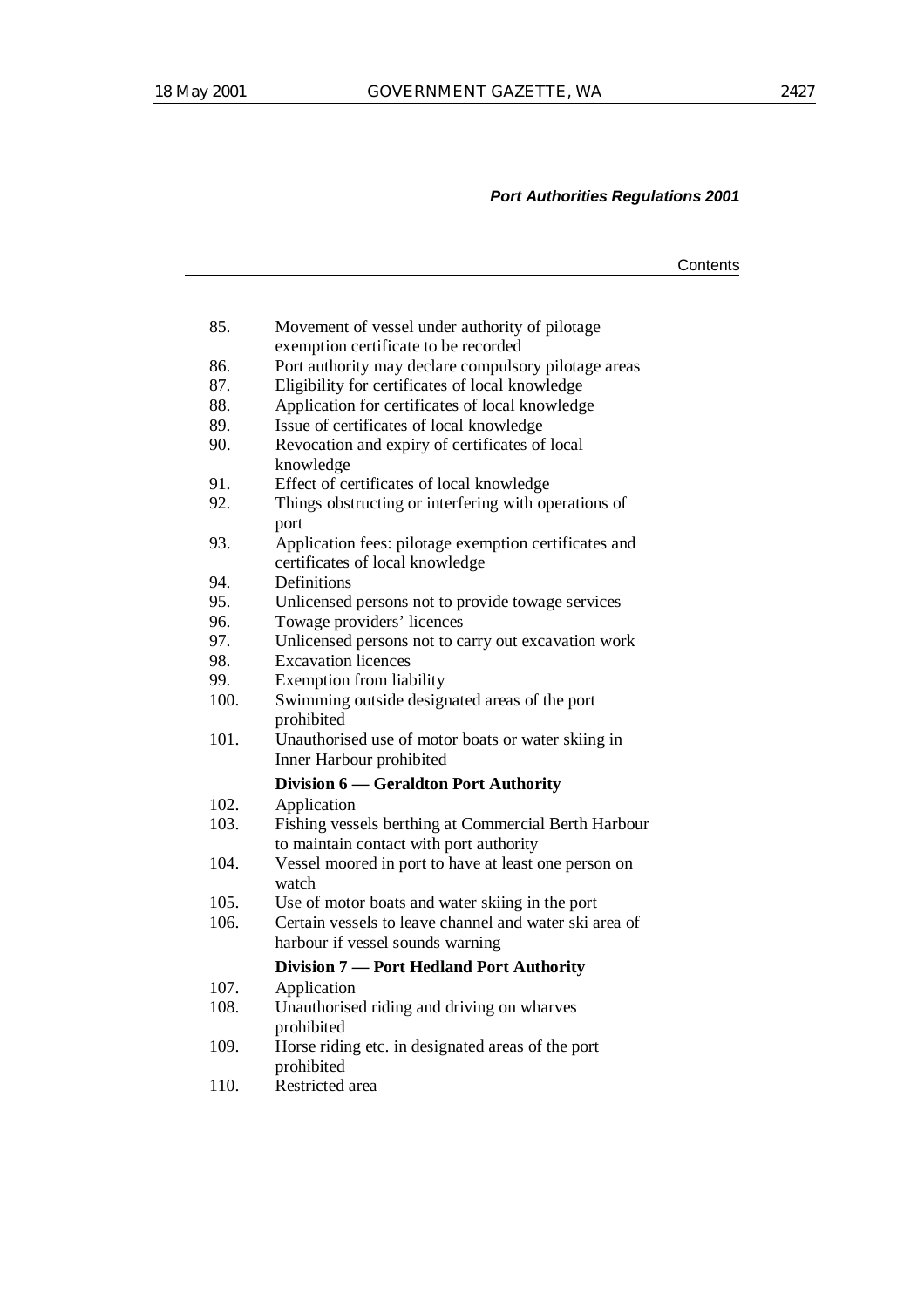**Contents** 

# **Schedule 2 — Charges for pilotage**

**Division 1 — Port of Broome**

**Division 2 — Port of Bunbury**

**Division 3 — Port of Esperance**

**Division 4 — Port of Fremantle**

**Division 5 — Port of Geraldton**

**Division 6 — Port of Port Hedland**

# **Schedule 3 — Prescribed offences and modified penalties**

**Schedule 4 — Forms**

**Defined Terms**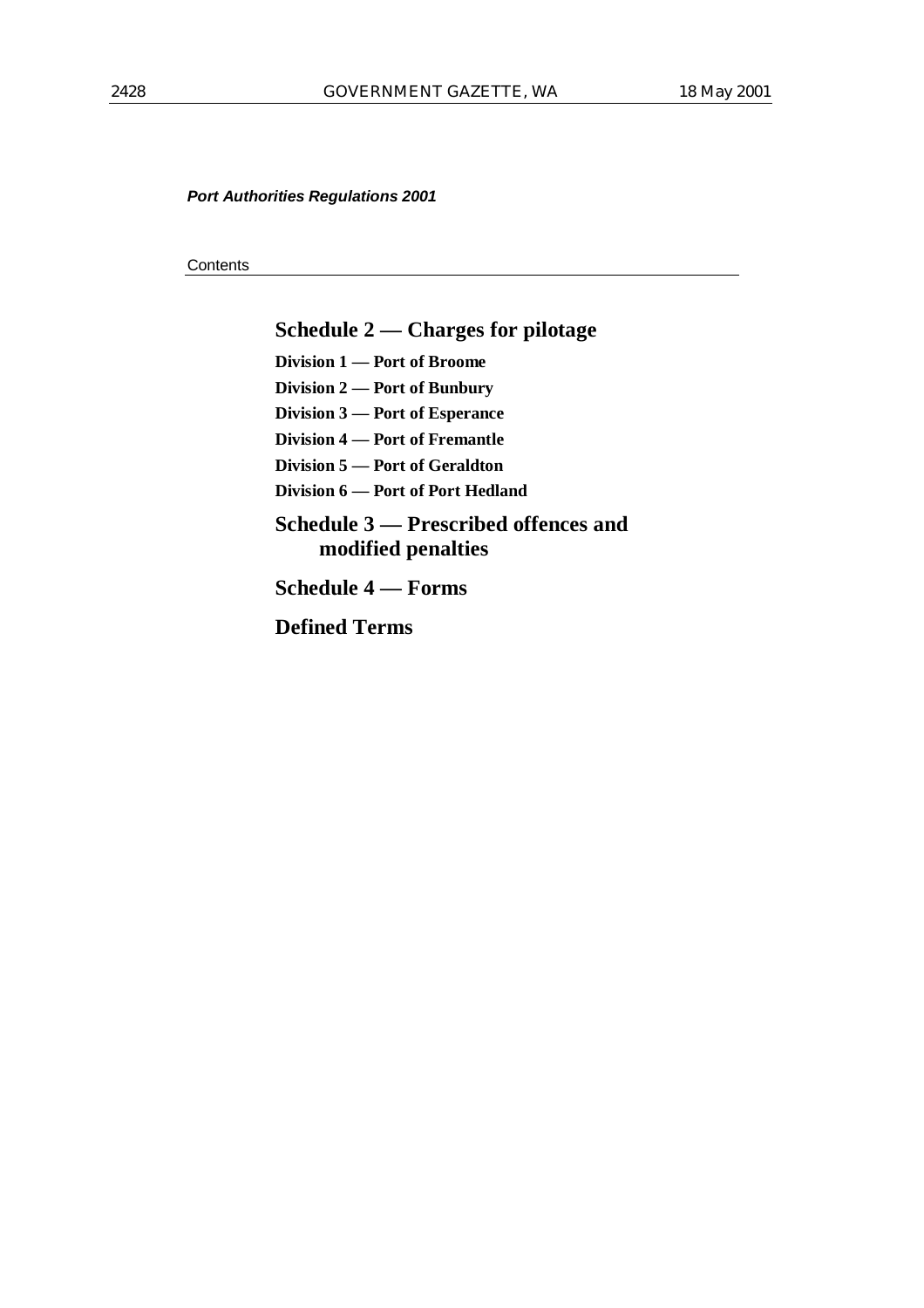Port Authorities Act 1999

# **Port Authorities Regulations 2001**

Made by the Governor in Executive Council.

# **Part 1 — Preliminary**

#### **1. Citation**

These regulations may be cited as the *Port Authorities Regulations 2001.*

# **2. Commencement**

These regulations come into operation on 1 June 2001.

#### **3. Definitions**

In these regulations, unless the contrary intention appears —

- **"authorised member of staff of the port authority"**, in relation to the performance of a function by the member of staff, means a member of staff who is authorised by the port authority to perform the function;
- **"collector of port charges"**, in relation to a port, means a person authorised by the port authority under section 119 of the Act to collect port charges on its behalf at the port;
- **"length overall"**, in relation to a vessel, means the length of the vessel measured parallel to the static load waterline from the fore side of the stem to the after side of the stern or transom, excluding rubbing strakes and other projections;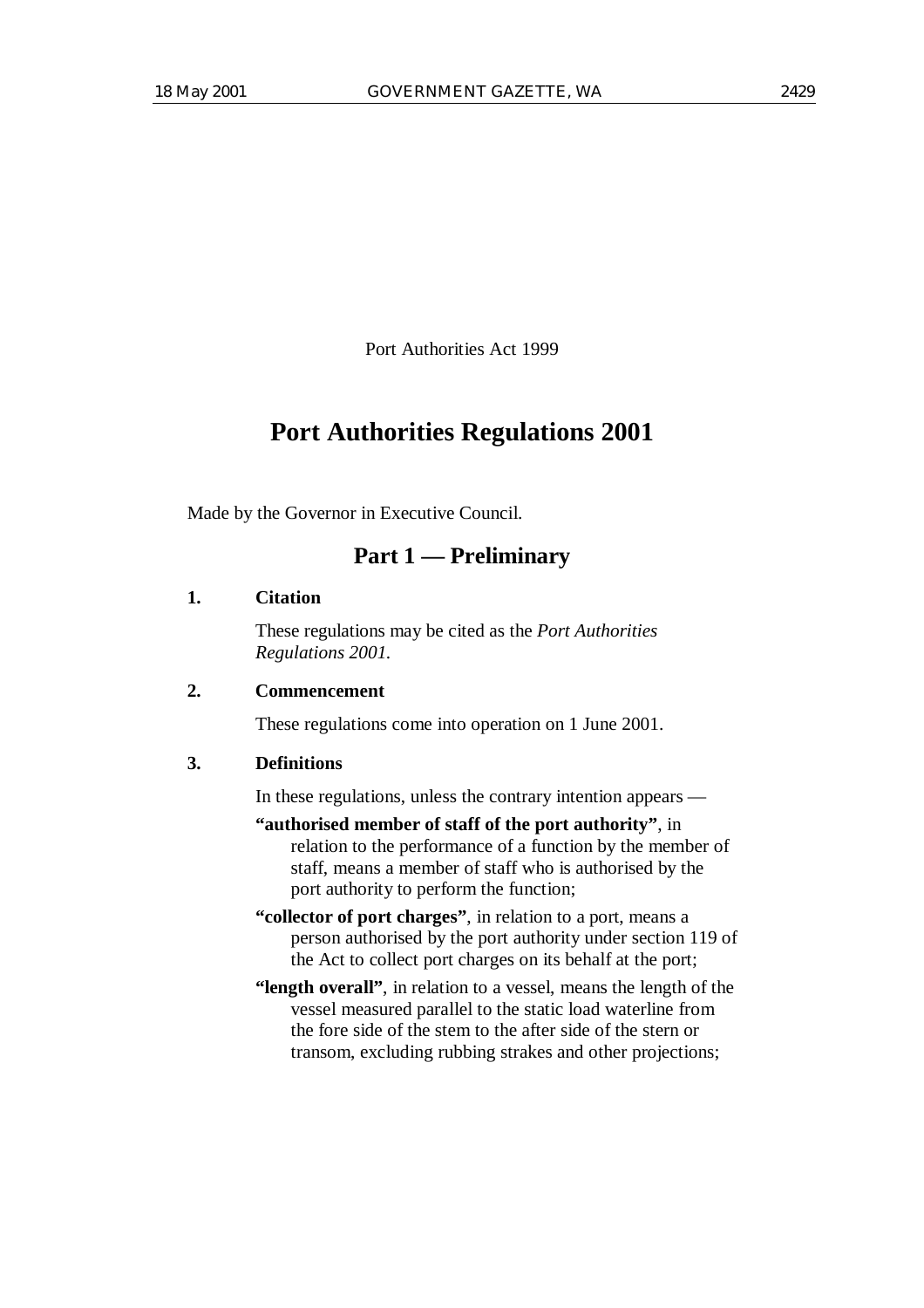#### **Port Authorities Regulations 2001 Part 1** Prelimina

| art i |  |  | Preliminary |  |
|-------|--|--|-------------|--|
|       |  |  |             |  |

**r. 3**

|           | <b>"Marine Act"</b> means the Western Australian Marine Act 1982 |
|-----------|------------------------------------------------------------------|
|           | or any Act that, on the repeal of the Marine Act, replaces       |
| that Act; |                                                                  |

- **"motor vehicle"** has the same meaning as it has in the *Road Traffic Act 1974*;
- **"Navigation Act"** means the *Navigation Act 1912* of the Commonwealth;
- "**pilot**" means a pilot approved by a port authority under section 96 of the Act;
- **"pilotage provider's licence"** means a licence issued under regulation 28 to provide pilotage services in a port;
- **"private vessel"** means a vessel used solely for private purposes and not for hire or reward.
- **"property of the port authority"** or **"property of a port authority"** means property vested in or acquired by the, or a, port authority, as set out in section 25 of the Act;
- **"the port authority"**, in relation to a port, means the port authority established for the port;
- **"vehicle"** has the same meaning as it has in the *Road Traffic Act 1974*.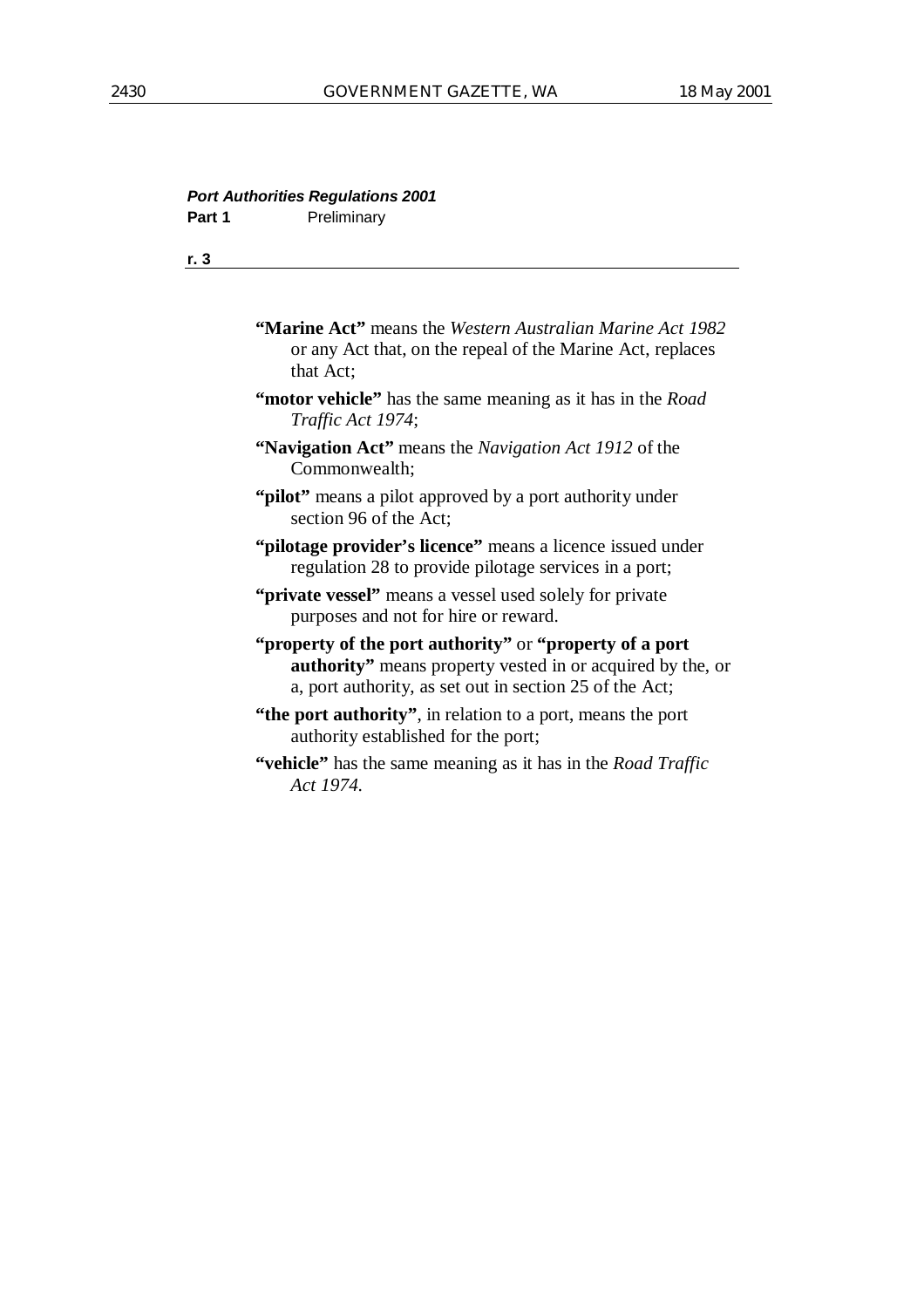| <b>Port Authorities Regulations 2001</b> |                           |
|------------------------------------------|---------------------------|
| Part 2                                   | Vessels in ports          |
| <b>Division 1</b>                        | Vessels arriving at ports |
| r. 4                                     |                           |

# **Part 2 — Vessels in ports**

#### **Division 1 — Vessels arriving at ports**

#### **4. Notice of arrival at port**

The master of a vessel is to notify the harbour master of the vessel's estimated time of arrival at a port 24 hours before that arrival or as otherwise required by the harbour master.

#### **5. Vessel in port to maintain contact with port authority**

- (1) The master of a vessel, other than an Australian fishing vessel or a private vessel, that enters a port is to inform the port authority of the vessel's movements while it is in the port by —
	- (a) maintaining radio contact with the port authority; or
	- (b) communicating with the port authority by another means approved by the port authority.
- (2) In subregulation  $(1)$  —

**"Australian fishing vessel"** means a vessel used for commercial fishing that is an Australian boat within the meaning of the *Fisheries Management Act 1991* of the Commonwealth.

# **Division 2 — Matters relating to safety**

#### **6. Vessel in port not to exceed maximum safe speed**

The master of a vessel in a port must not cause or permit the vessel to move at a speed that exceeds the maximum speed at which the vessel can be safely moved in the port.

Penalty: \$12 000.

# **7. Procedure for notifying outbreak of fire**

On discovering a fire in or on a vessel in a port —

(a) the master or a member of the crew of the vessel; or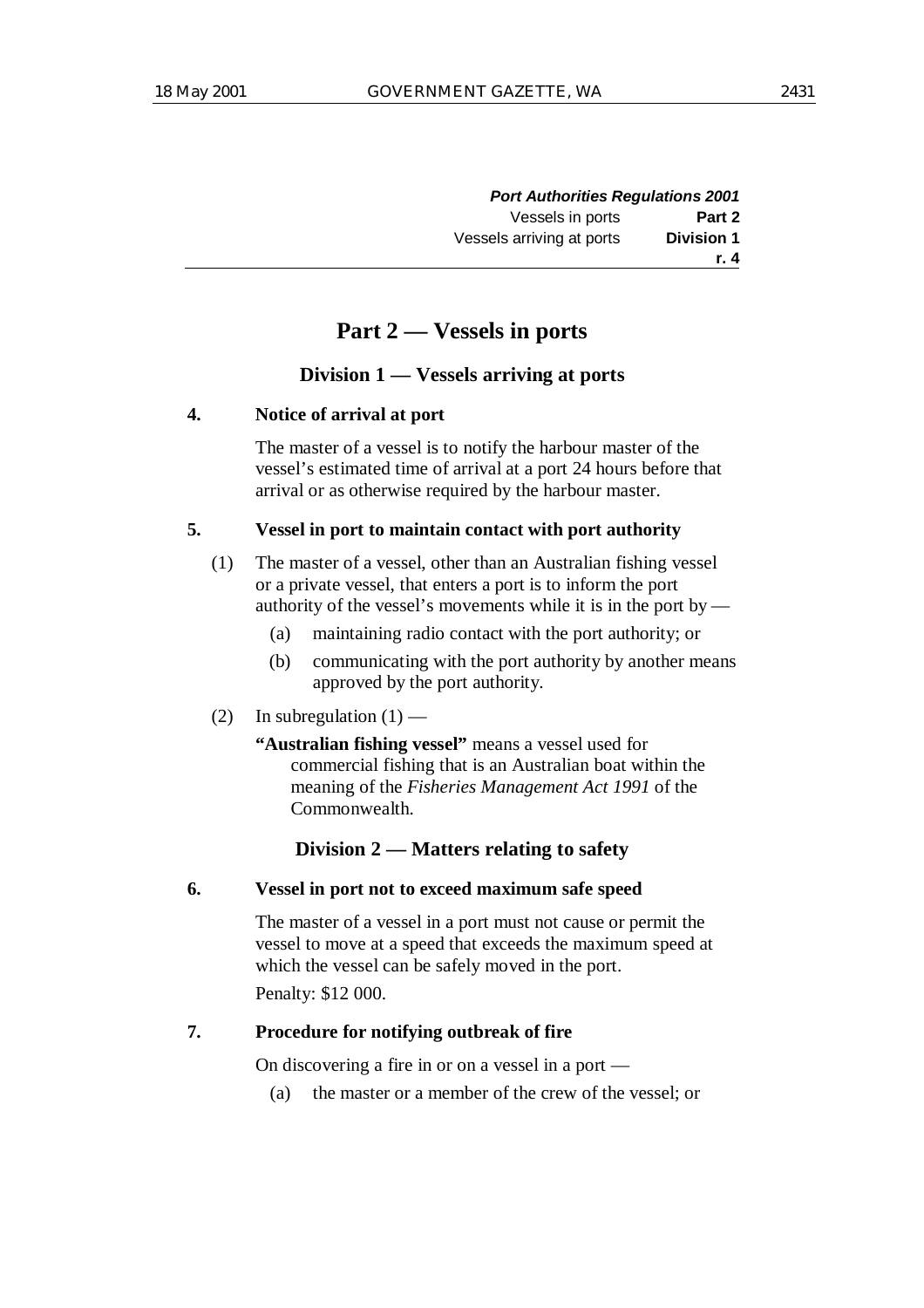| <b>Port Authorities Regulations 2001</b> |                            |
|------------------------------------------|----------------------------|
| Part 2                                   | Vessels in ports           |
| <b>Division 2</b>                        | Matters relating to safety |
| r. 8                                     |                            |

(b) a member of staff of the port authority,

is to give an appropriate alarm and notify the harbour master or the CEO.

#### **8. Propellers of moored vessel not to be operated**

Unless authorised by the harbour master, the master of a vessel that has a propeller must not cause or permit the propeller to be operated while the vessel is moored to a wharf in a port.

Penalty: \$5 000.

# **9. Owners of dangerous things to notify harbour master**

(1) The owner of a dangerous thing in a port or, if the dangerous thing is a vessel, the owner or master of the vessel —

- (a) must immediately after becoming aware of the dangerous thing notify the harbour master or the CEO of its location in the port; and
- (b) must cause to be displayed on or near the dangerous thing any flags, masts, lights or other things as directed by the harbour master.
- (2) A person who does not comply with subregulation  $(1)(a)$ , or with a direction under subregulation (1)(b), commits an offence. Penalty: \$12 000.
- (3) If neither the owner nor master of a vessel in a port complies with subregulation  $(1)(a)$ , or with a direction under subregulation (1)(b), both the owner and the master of the vessel commit an offence under subregulation (2).
- $(4)$  In this regulation —

**"owner"**, in relation to —

- (a) a vessel or part of a vessel; or
- (b) a thing in the water that was in or on a vessel,

has the meaning given in section 105(1) of the Act.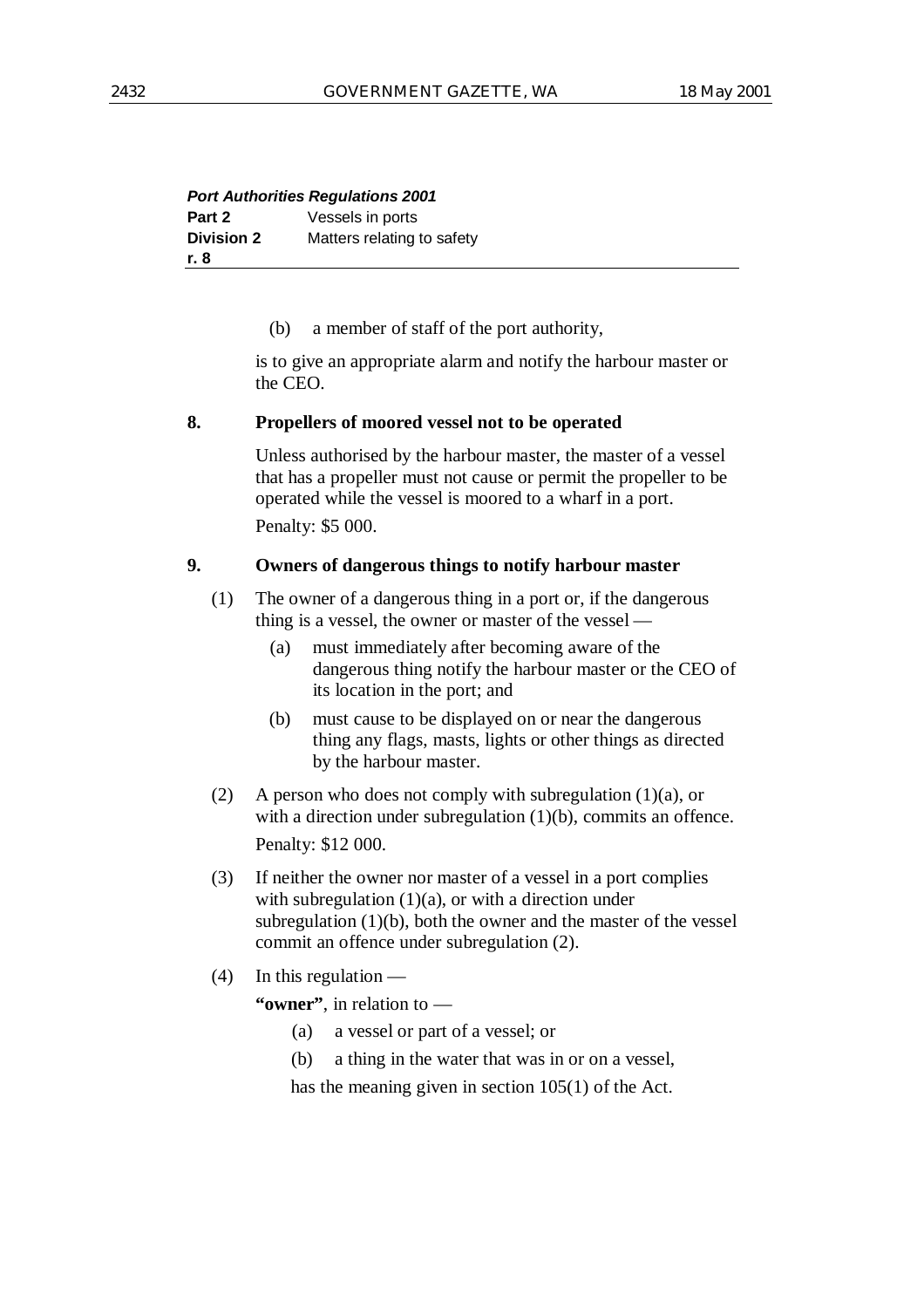| <b>Port Authorities Regulations 2001</b> |                             |
|------------------------------------------|-----------------------------|
| Part 2<br>Vessels in ports               |                             |
| <b>Division 3</b>                        | Matters relating to revenue |
| r. 10                                    |                             |

# **Division 3 — Matters relating to revenue**

#### **10. Collector of port charges may enter vessel**

A collector of port charges, either alone or with other persons, may enter a vessel in a port to determine any port charges payable in respect of the vessel or any goods on the vessel.

## **11. Port charges payable before vessel leaves port**

- (1) All port charges payable to a port authority in respect of a vessel are to be paid before the vessel leaves the port, unless the port authority has entered into or been given a written agreement or written guarantee with or by the master or an agent of the vessel that provides for the payment of the unpaid port charges within a period specified by the port authority.
- (2) If port charges payable to a port authority in respect of a vessel have not been paid, the port authority may cause the vessel to be detained at the port until —
	- (a) the charges are paid; or
	- (b) a written agreement or written guarantee referred to in subregulation (1) has been entered into or given by the master or an agent of the vessel.

# **Division 4 — General**

# **12. General berthing provisions**

- (1) The master or an agent of a vessel that requires a berth in a port is to apply to the harbour master in the manner approved by the port authority.
- (2) The master of a vessel in a port is to ensure that the vessel is not moored or secured to any part of a wharf other than the bollards or other securing places provided for that purpose.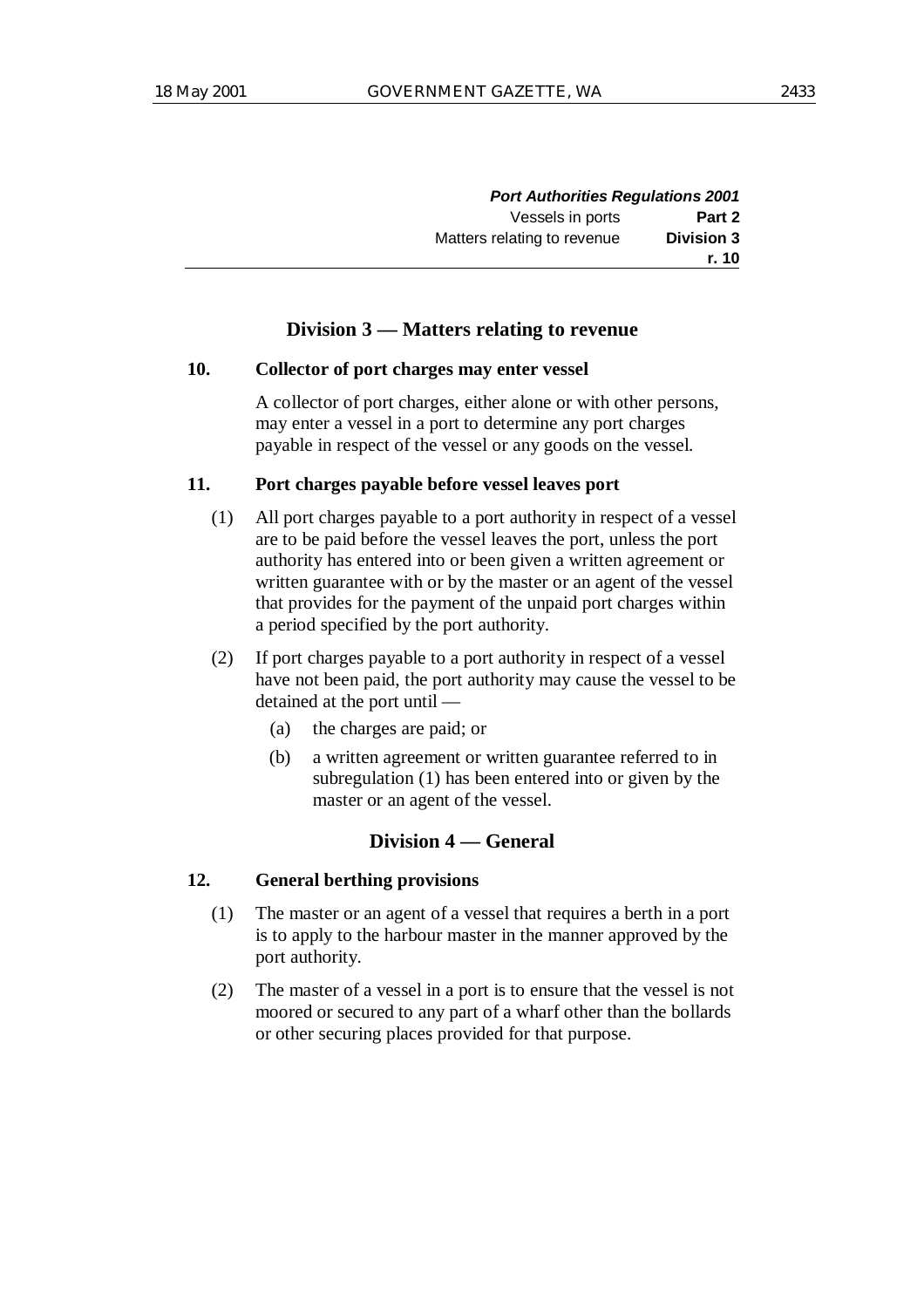| <b>Port Authorities Regulations 2001</b> |                  |
|------------------------------------------|------------------|
| Part 2                                   | Vessels in ports |
| <b>Division 4</b>                        | General          |
| r. 13                                    |                  |

- (3) The master of a vessel in a port is to ensure that the vessel is moored or secured to a wharf in a manner that, to the extent practicable, relieves the wharf from the weight of the vessel.
- (4) The master of a vessel in a port that is moored or secured to a wharf is to ensure that appropriate precautions (such as regular checks of mooring lines) are taken to prevent damage to the wharf.
- (5) Nothing in this regulation limits a direction given by the harbour master under section 104 of the Act.

#### **13. Authorised member of staff may give directions to keep wharf clear**

- (1) To enable the lines of a vessel that is being moved alongside a berth in a port to be worked, an authorised member of staff of the port authority may direct a person to leave or keep off the part of the wharf where the vessel is being moored.
- (2) A person who does not comply with a direction under subregulation (1) commits an offence. Penalty: \$2 000.
- (3) This regulation does not limit regulation 76.

#### **14. Port authorities not liable for damage to vessels**

- (1) A port authority is not liable for any damage or loss caused to a vessel in its port.
- (2) Without limiting subregulation (1), a port authority is not liable for any damage or loss caused to a vessel in its port —
	- (a) that results from  $-$ 
		- (i) the master of the vessel complying with an instruction given in good faith; or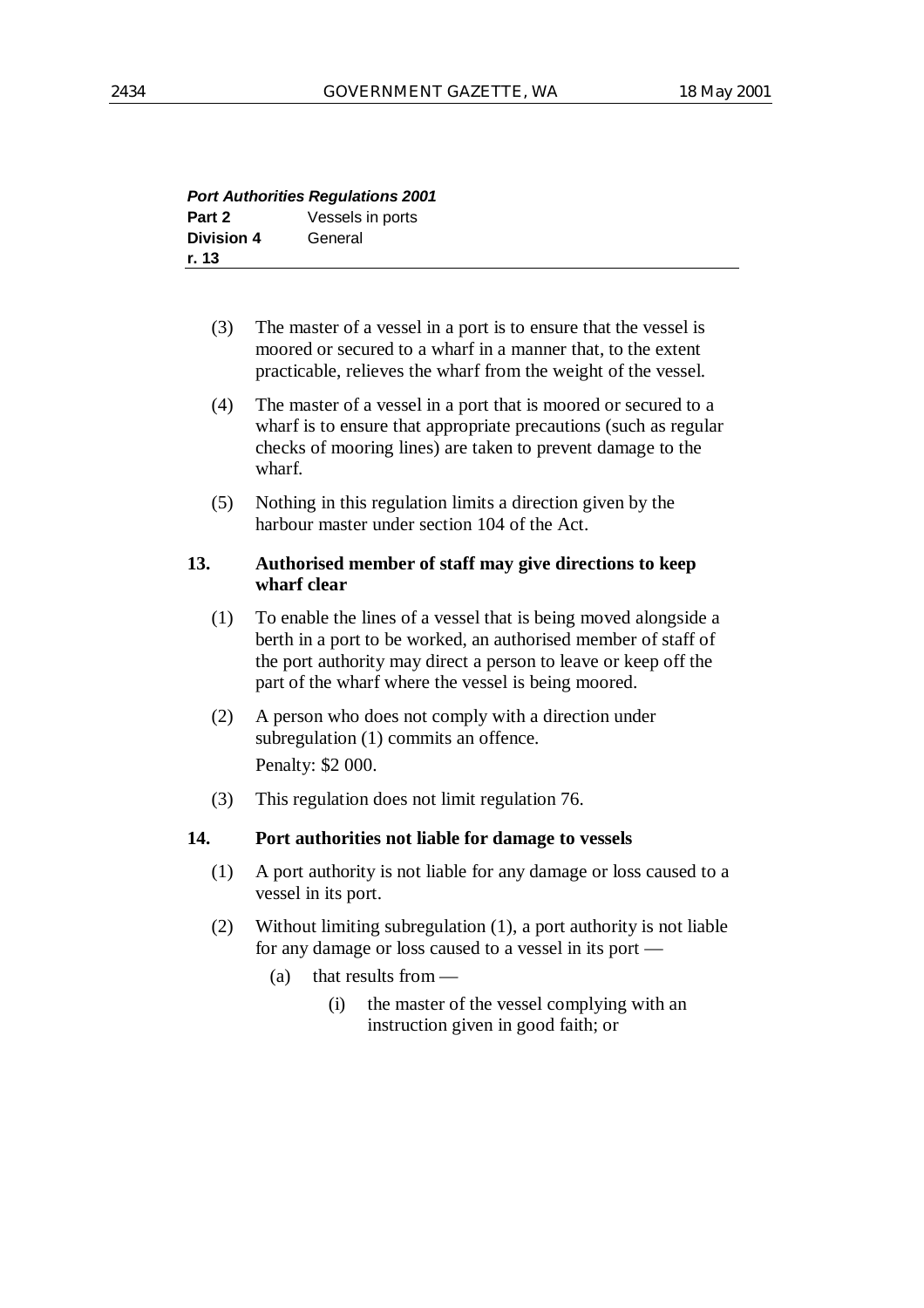| <b>Port Authorities Regulations 2001</b> |                  |
|------------------------------------------|------------------|
| Part 2                                   | Vessels in ports |
| <b>Division 4</b>                        | General          |
| r. 15                                    |                  |

(ii) a thing done or omitted to be done in good faith in respect of the vessel,

by the harbour master or a member of staff of the port authority; or

- (b) that results from a defect in a mooring, anchorage or berth, or in anything else, provided by the port authority.
- (3) Nothing in this regulation limits any protection from liability given to a port authority by the Act.

# **15. Vessel moored in port to be kept clear of cranes and other plant on wharves**

- (1) The master of a vessel that is moored in a port must ensure that at all times —
	- (a) the vessel;
	- (b) the vessel's boats, rigging, lines, ropes, hawsers and other equipment; and
	- (c) any gangway used or intended to be used in connection with the vessel,

are kept clear of any crane, plant or other thing on a wharf in the port.

(2) A person who does not comply with subregulation (1) commits an offence.

Penalty: \$5 000.

# **16. Vessel moored in port to have at least one person on watch**

- (1) The master of a vessel of more than 500 gross registered tonnes that is moored in a port must ensure that at all times there is at least one person on watch on the vessel.
- (2) A person who does not comply with subregulation (1) commits an offence.

Penalty: \$2 000.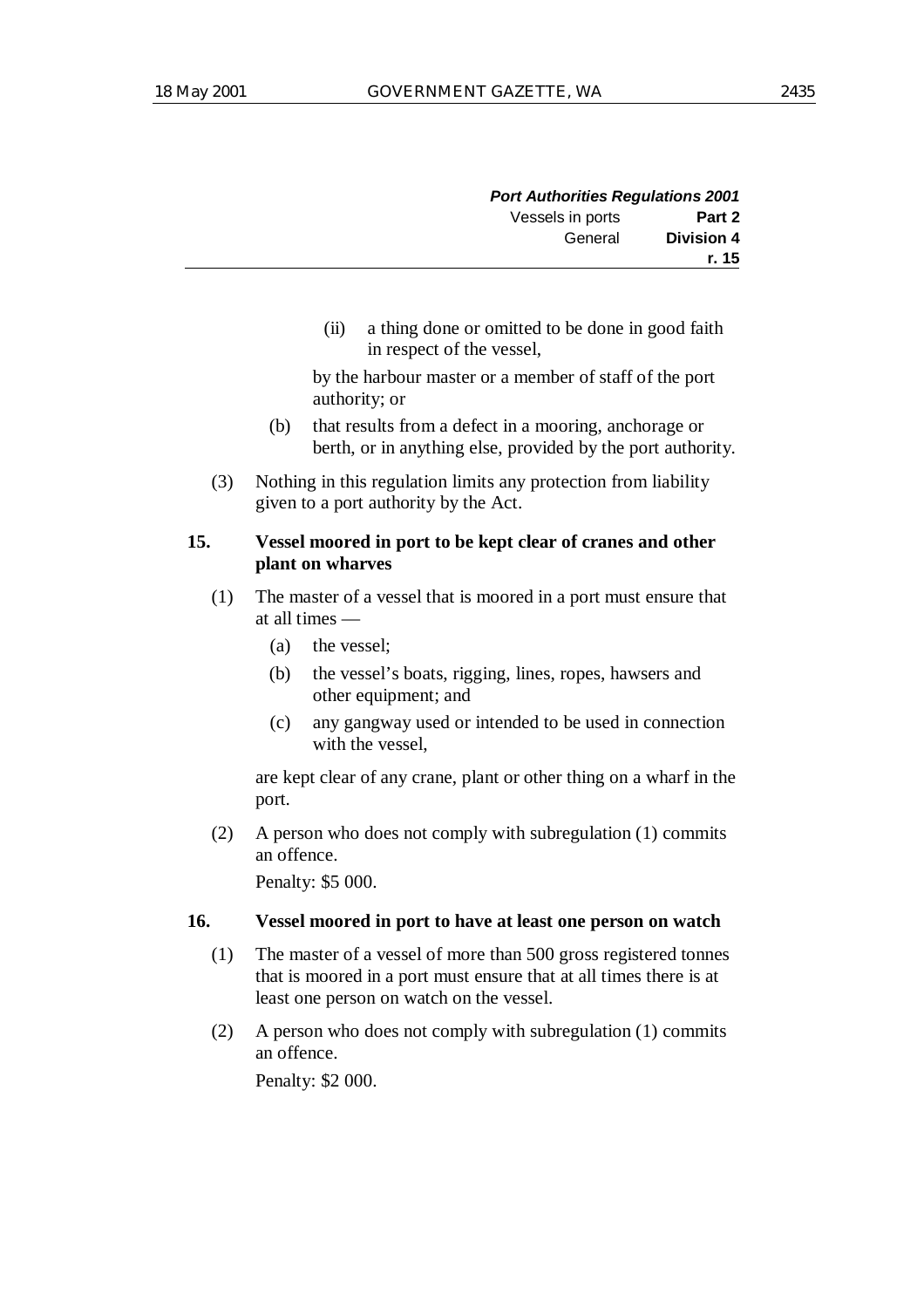| <b>Port Authorities Regulations 2001</b> |                  |
|------------------------------------------|------------------|
| Part 2                                   | Vessels in ports |
| <b>Division 4</b>                        | General          |
| r. 17                                    |                  |

# **17. Discharging waste substances on to wharf or into waters of port prohibited**

Unless authorised by a member of staff of the port authority, the master of a vessel must not cause or permit any waste water or waste substances of any kind to be discharged from the vessel on to any part of a wharf or into the waters of a port. Penalty: \$5 000.

# **18. Discharge of ballast contrary to directions of harbour master prohibited**

(1) The master of a vessel must not cause or permit any ballast to be discharged from the vessel into the waters of a port contrary to a direction given to the master by the harbour master.

Penalty: \$5 000.

- (2) Without limiting subregulation (1), a direction under that subregulation may require —
	- (a) the ballast to be inspected or tested before or while the ballast is discharged; or
	- (b) the ballast to be discharged in places, or in quantities,

in accordance with the direction.

# **19. Unauthorised loading or unloading of livestock prohibited**

(1) Unless authorised by the port authority, the master of a vessel must not cause or permit livestock to be loaded on to or unloaded from the vessel at a port. Penalty: \$5 000.

(2) The master of a vessel is to obtain authorisation under subregulation (1) at least 24 hours before the proposed time of loading livestock on to or unloading livestock from the vessel.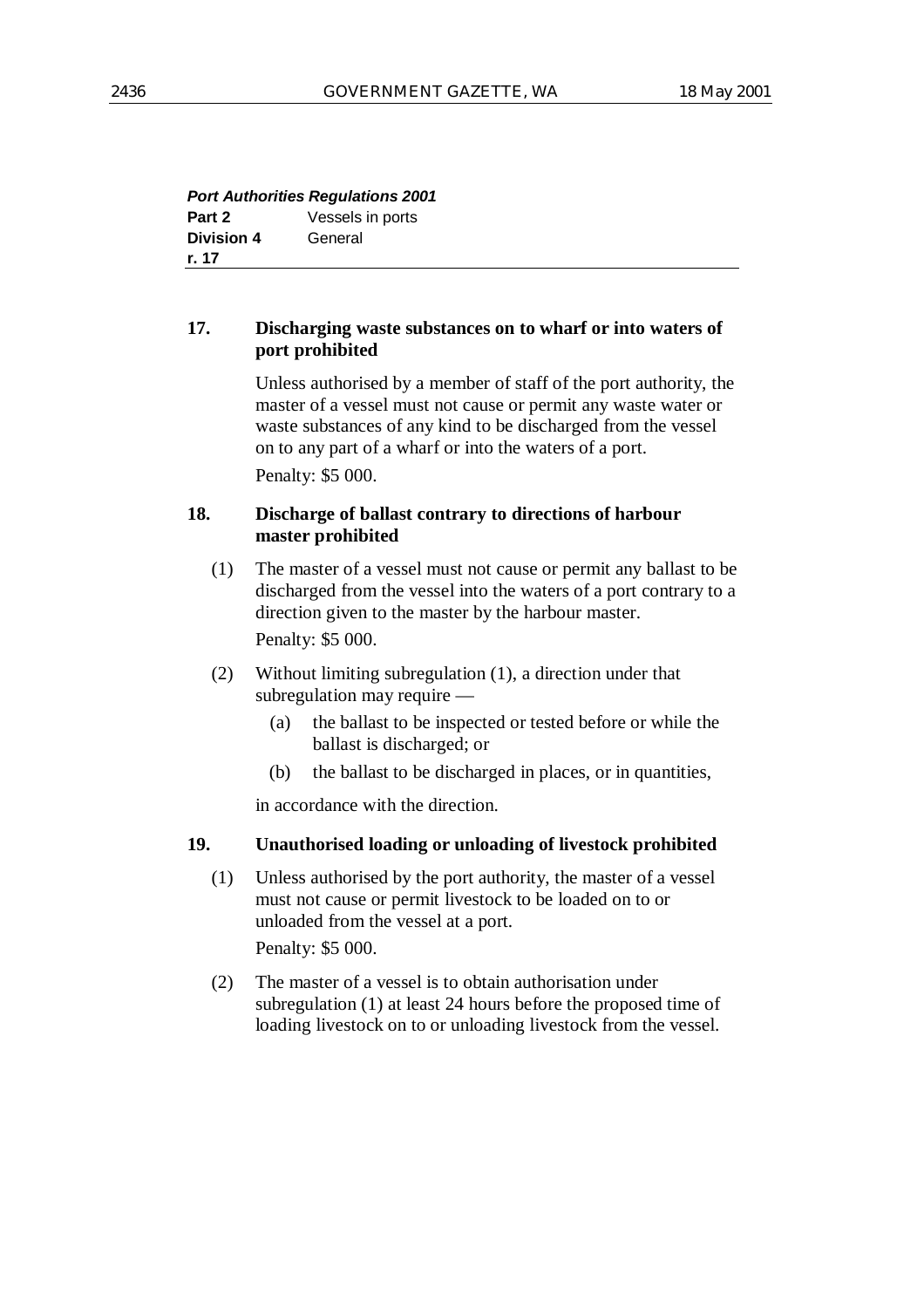| <b>Port Authorities Regulations 2001</b> |                  |
|------------------------------------------|------------------|
| Part 2                                   | Vessels in ports |
| <b>Division 4</b>                        | General          |
| r. 20                                    |                  |

(3) The master of a vessel must not cause or permit livestock to be unloaded from the vessel at a port unless the master has arranged for the livestock to be tended and controlled on being unloaded.

Penalty: \$5 000.

(4) Subregulation (3) does not limit subregulation (1).

## **20. Police officers and authorised members of staff etc. may enter vessel in port**

A person —

- (a) who is a police officer;
- (b) who is an authorised member of staff of the port authority; or
- (c) who is authorised in writing by the port authority for the purposes of this regulation,

may at any time enter a vessel in a port to determine whether a person is committing, or has committed, an offence under the Act or these regulations.

#### **21. Powers of harbour master to ensure compliance with regulations**

- (1) For the purposes of ensuring that these regulations are complied with in relation to a vessel in a port, the harbour master may —
	- (a) cause the vessel to be moored, unmoored or moved;
	- (b) cause any line or other tackle to be attached to, or detached or cast off from, the vessel; or
	- (c) require the master and crew of the vessel to provide any help necessary for the purposes of paragraph (a) or (b).
- (2) A person must not
	- (a) unless authorised by the harbour master, detach or cast off from a vessel any line or other tackle caused to be attached to the vessel under subregulation (1)(b); or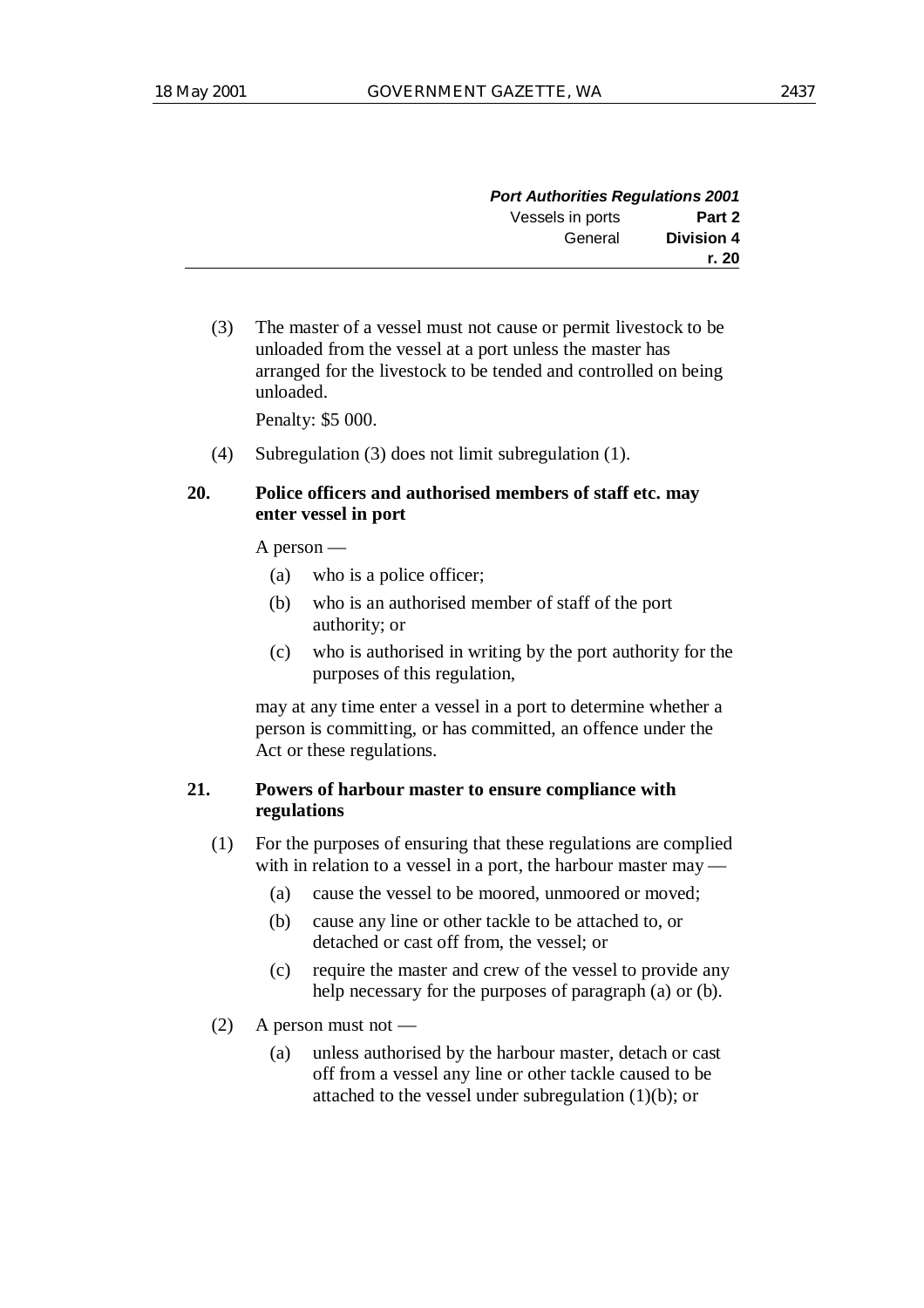| <b>Port Authorities Regulations 2001</b> |                  |
|------------------------------------------|------------------|
| Part 2                                   | Vessels in ports |
| <b>Division 4</b>                        | General          |
| r. 21                                    |                  |

(b) refuse to provide any help reasonably required by the harbour master under subregulation (1)(c).

Penalty: \$5 000.

- (3) The harbour master may employ any persons or hire any equipment necessary for the purposes of subregulation (1)(a) or (b), and the owner and the master of the vessel are jointly and severally liable for the expenses reasonably incurred by the harbour master in doing so.
- (4) The port authority may recover those expenses in a court of competent jurisdiction as a debt due to the port authority.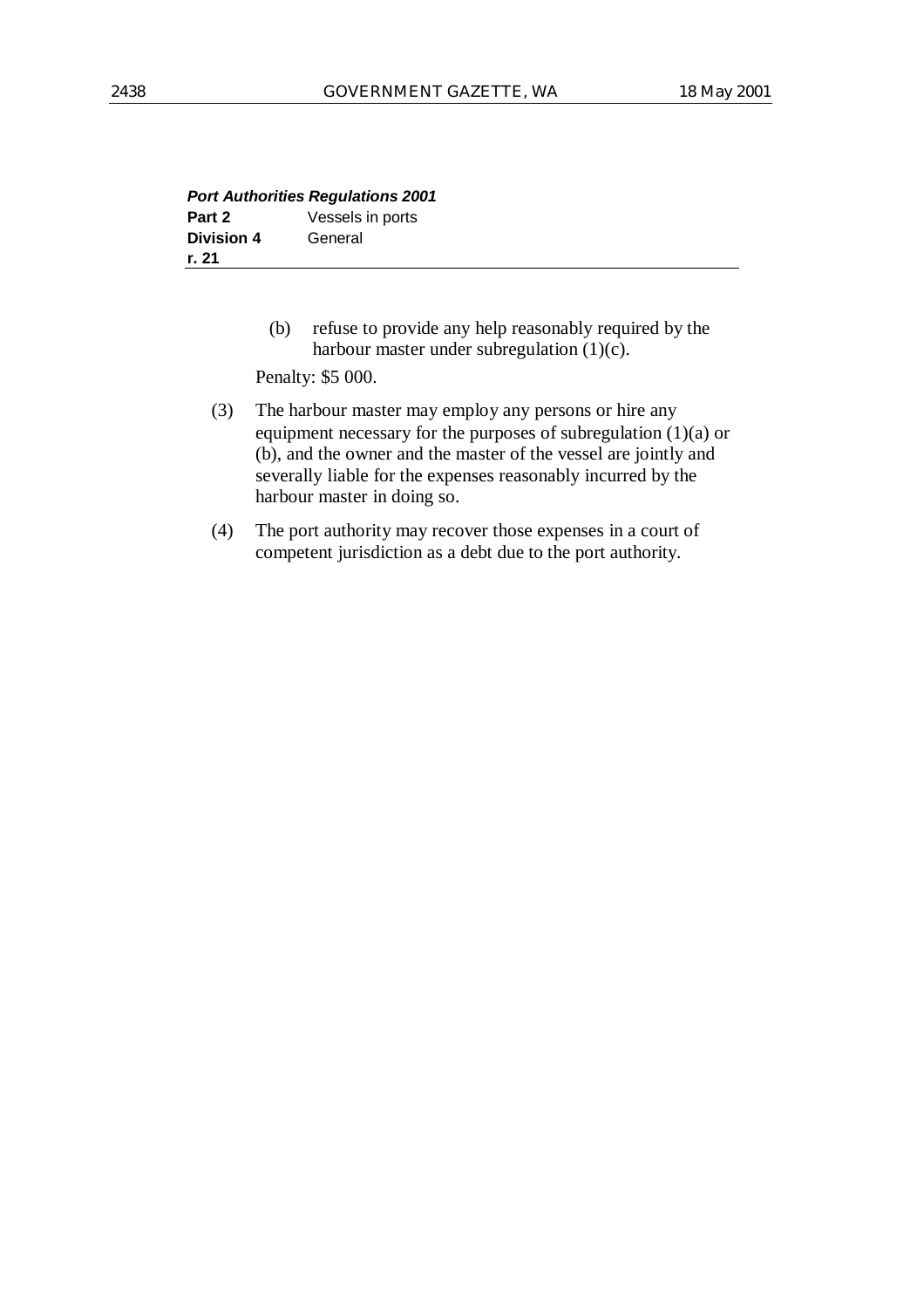| <b>Port Authorities Regulations 2001</b> |             |
|------------------------------------------|-------------|
| Part 3                                   | Pilotage    |
| <b>Division 1</b>                        | Definitions |
| r. 22                                    |             |

# **Part 3 — Pilotage**

# **Division 1 — Definitions**

#### **22. Definitions**

In this Part —

**"exempt master"** means —

- (a) the master or first mate of a vessel; or
- (b) in relation to the Port of Fremantle the master of a vessel,
- who holds a pilotage exemption certificate;

#### **"pilotage exemption certificate"** means —

- (a) a pilotage exemption certificate issued under regulation 51; or
- (b) in relation to the Port of Fremantle a pilotage exemption certificate issued under Schedule 1 clause 76 or a certificate of local knowledge issued under Schedule 1 clause 89.

# **Division 2 — Approval of pilots**

# **23. Eligibility to be approved as a pilot**

- (1) A port authority may approve a person under section 96 of the Act as a pilot for its port if the person —
	- (a) produces evidence that satisfies the harbour master that the person meets the medical and eyesight requirements in Part 9 of the Marine Orders made under section 425(1AA) of the Navigation Act; and
	- (b) satisfies the harbour master in the manner approved by the port authority —
		- (i) that the person has an adequate knowledge of those matters that the port authority considers relevant to the safe movement of vessels into, within and out of the port; and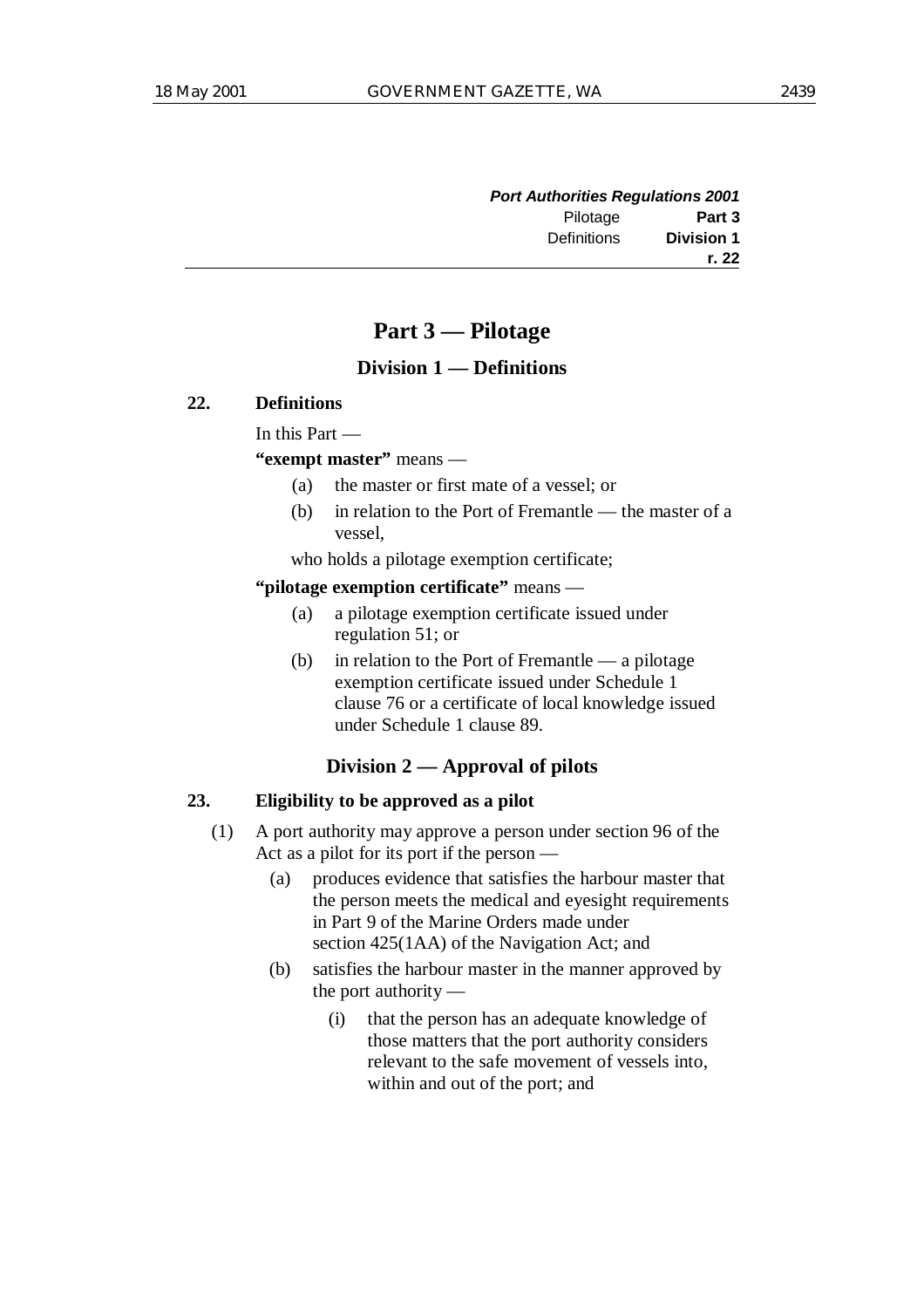| <b>Port Authorities Regulations 2001</b> |                    |
|------------------------------------------|--------------------|
| Part 3                                   | Pilotage           |
| <b>Division 2</b>                        | Approval of pilots |
| r. 24                                    |                    |

- (ii) in relation to any other matter that the port authority considers relevant to show that the person is competent and suitably qualified to be approved as a pilot for the port.
- (2) The harbour master is to make available to a person who requests it written information explaining what is required to satisfy the harbour master under subregulation (1).

#### **24. Approval of pilots**

- (1) When approving a person as a pilot for its port, a port authority may approve the person —
	- (a) subject to no conditions or restrictions; or
	- (b) subject to conditions or restrictions relating to sizes or types of vessels, or to areas of the port, as set out by the port authority in the approval.
- (2) A person must not act as a pilot in a port contrary to a condition or restriction to which the person's approval as a pilot for the port is subject and that is set out in the approval. Penalty: \$5 000.
- (3) To retain approval as a pilot for a port under subregulation (1), a person is to comply with regulation 25 and perform the duties of a pilot for the port —
	- (a) on vessels of the sizes and types;
	- (b) on the number of occasions;
	- (c) within the period; and
	- (d) in the circumstances,

that the port authority requires and sets out in the approval.

(4) If a person does not perform the duties of a pilot in accordance with the requirements that the port authority sets out in the approval, the port authority may, by written notice given to the person, impose conditions or restrictions, or additional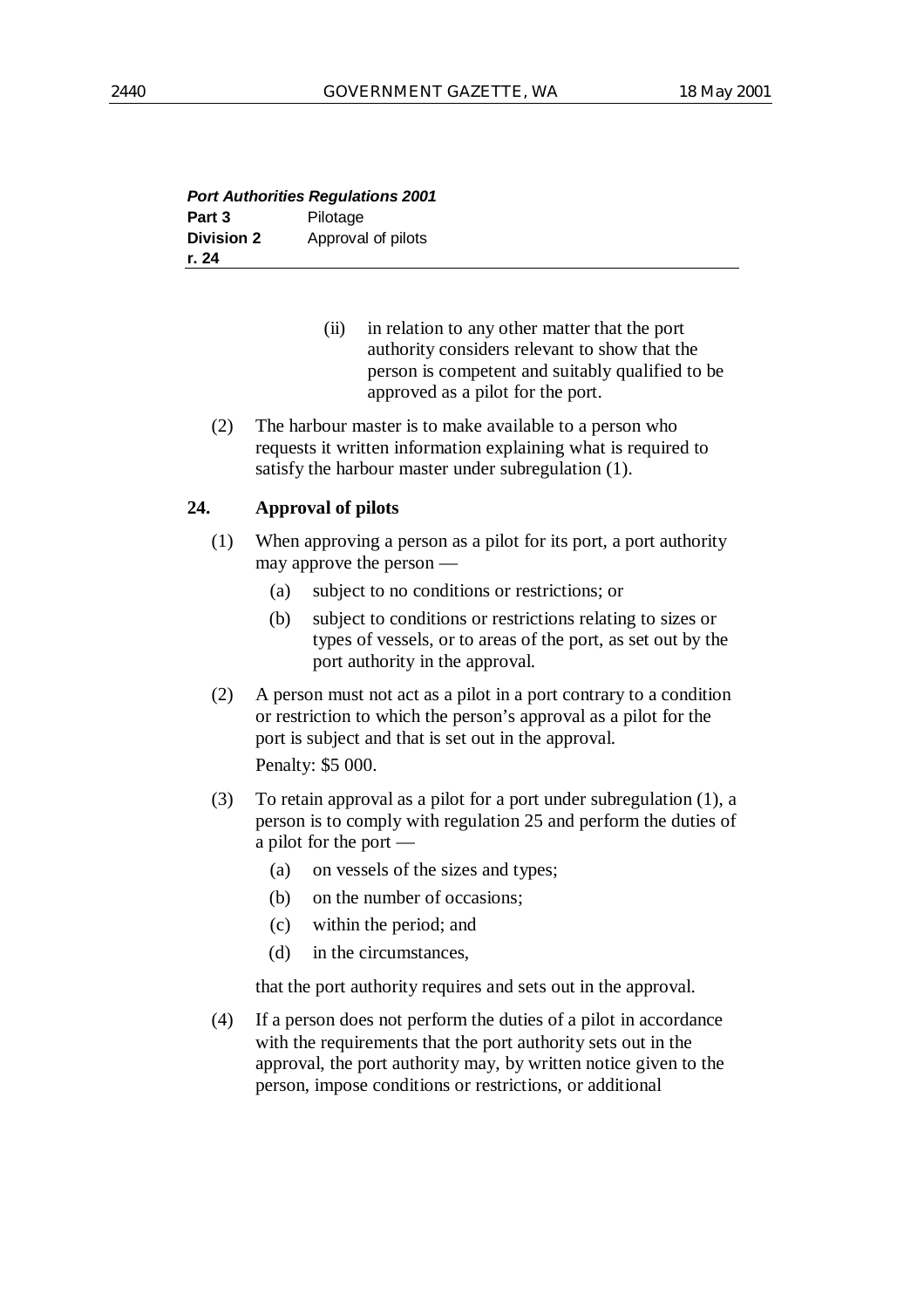| <b>Port Authorities Regulations 2001</b> |                                               |
|------------------------------------------|-----------------------------------------------|
| Part 3                                   | Pilotage                                      |
| <b>Division 3</b>                        | Providers of pilotage services to be licensed |
| r. 25                                    |                                               |

conditions or restrictions, on the approval relating to sizes or types of vessels or to areas of the port.

(5) Nothing in this regulation limits the port authority's power to revoke an approval under section 96(2) of the Act.

#### **25. Requirements that apply while person is approved as pilot**

A person who is approved as a pilot for a port complies with this regulation if the person —

- (a) produces to the port authority evidence of the kind referred to in regulation  $23(1)(a)$  before the expiry of each successive period of not more than 2 years, as approved by the port authority, from the date when the person was approved; and
- (b) satisfies the harbour master that he or she continues to be competent and suitably qualified to be approved as a pilot for the port —
	- (i) before the expiry of each successive period of not more than 5 years, as approved by the port authority, from the date when the person was approved; and
	- (ii) in the manner approved by the port authority.

## **Division 3 — Providers of pilotage services to be licensed**

# **26. Interpretation**

Nothing in this Division limits the operation of Division 2.

#### **27. Unlicensed persons not to provide pilotage services in ports**

Subject to section 143(3) of the Act, a person must not provide pilotage services in a port except —

(a) under the authority of a pilotage provider's licence issued by the port authority; and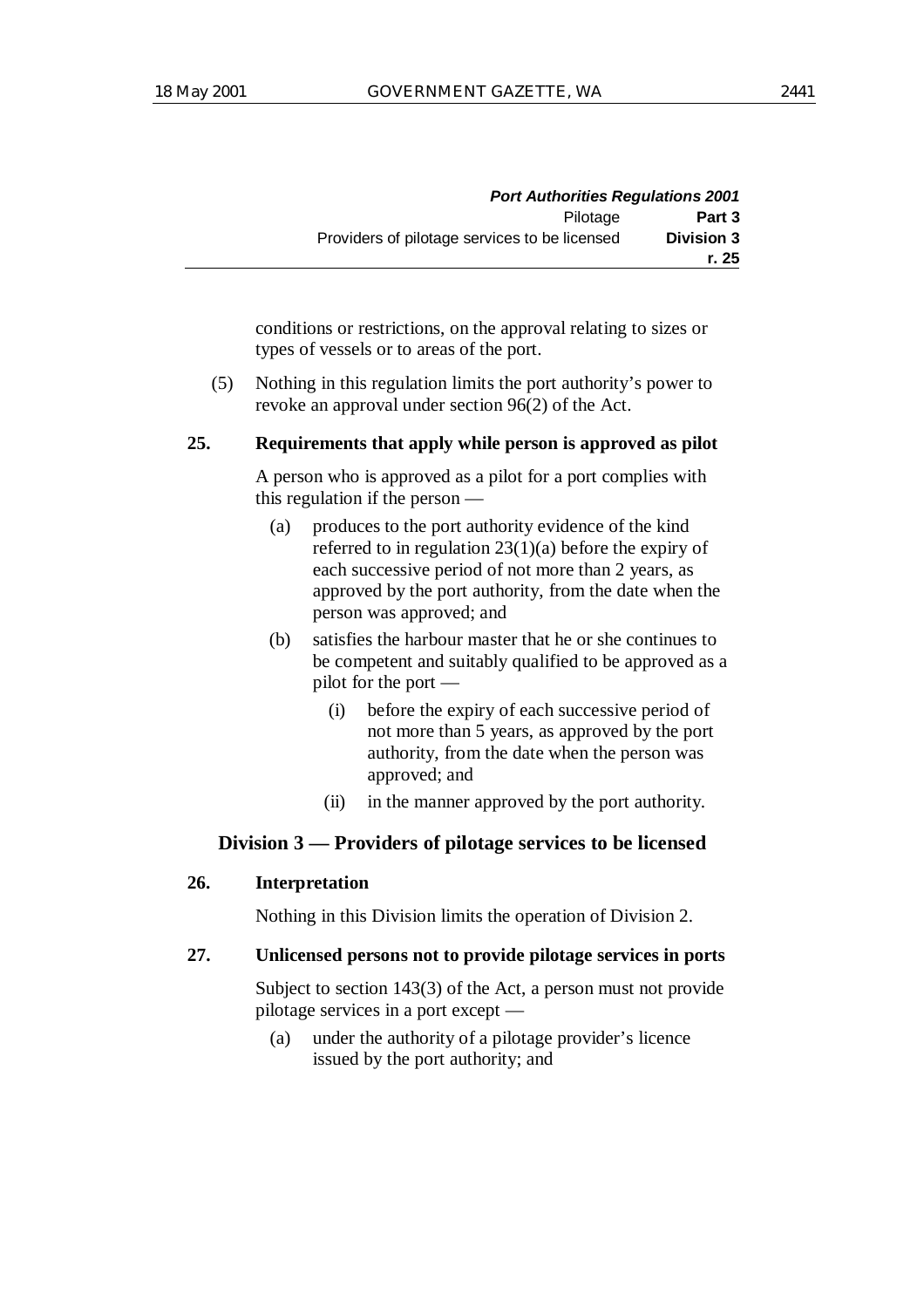| <b>Port Authorities Regulations 2001</b> |                                               |
|------------------------------------------|-----------------------------------------------|
| Part 3                                   | Pilotage                                      |
| <b>Division 3</b>                        | Providers of pilotage services to be licensed |
| r. 28                                    |                                               |

(b) in accordance with any conditions or restrictions to which the licence is subject under regulation 28(3).

Penalty: \$12 000.

# **28. Pilotage provider's licence**

- (1) An application for a pilotage provider's licence in relation to a port is to be made to, and in the form approved by, the port authority and is to be accompanied by a fee of \$1 000.
- (2) If satisfied that an applicant has appropriate qualifications and experience to provide pilotage services in the port, the port authority may issue a pilotage provider's licence to the applicant.
- (3) A pilotage provider's licence has effect for the period set out in the licence subject to —
	- (a) payment to the port authority (except in respect of the year in which the fee referred to in subregulation (1) is paid) by the person who holds the licence of an annual fee of \$1 000; and
	- (b) any conditions or restrictions that the port authority imposes and sets out in the licence.
- (4) The fees referred to in subregulation (1) and  $(3)(a)$  are not payable by a person in relation to an application for a pilotage provider's licence to the Dampier Port Authority or a pilotage provider's licence issued by that Authority.

#### **29. Cancellation and suspension of pilotage provider's licence**

- (1) If the port authority considers that a condition or restriction to which a pilotage provider's licence is subject has been breached, the port authority may by written notice given to the person who holds the licence —
	- (a) suspend the operation of the licence for any period that the port authority considers appropriate; or
	- (b) cancel the licence.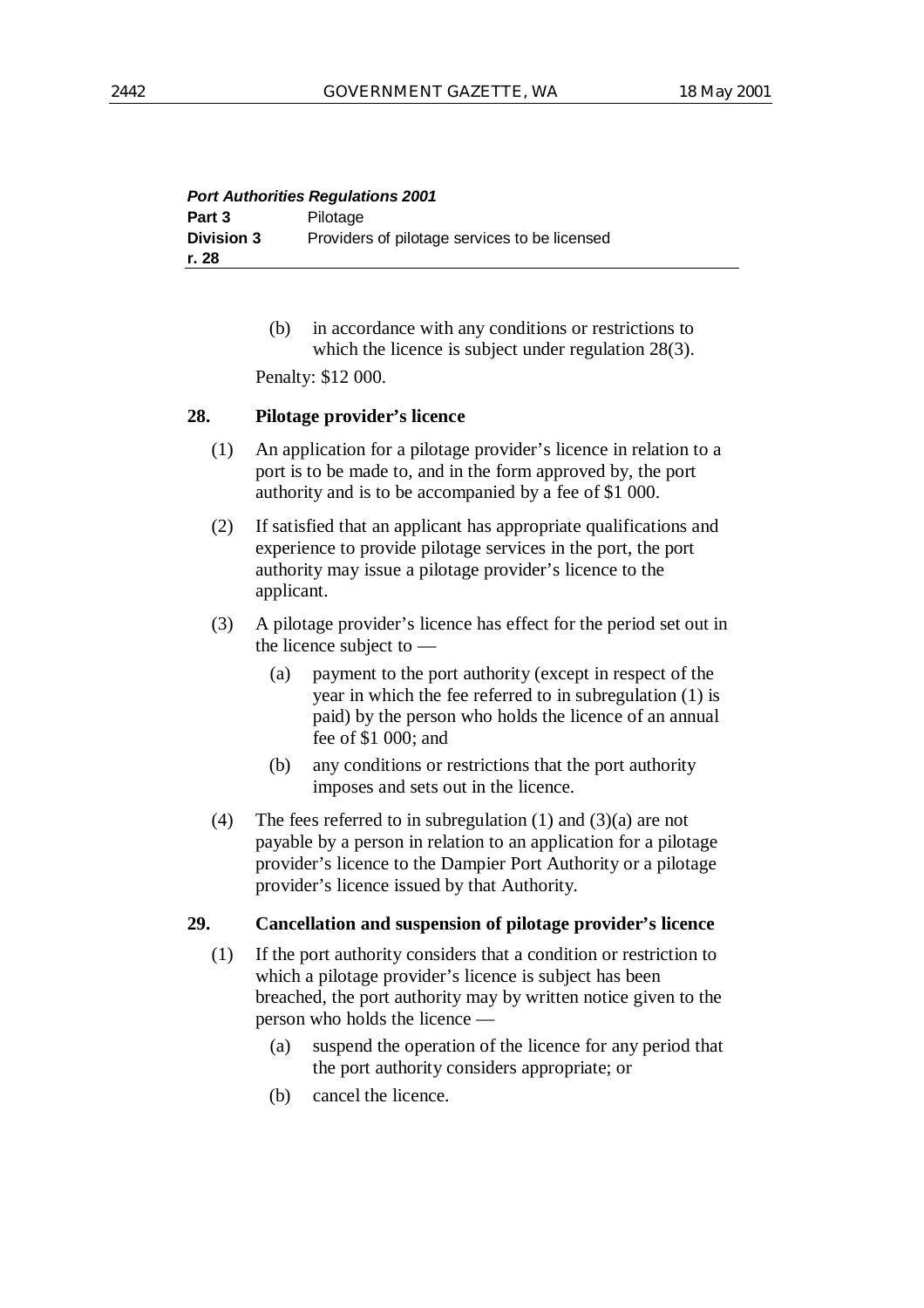| <b>Port Authorities Regulations 2001</b> |                     |
|------------------------------------------|---------------------|
| Part 3                                   | Pilotage            |
| <b>Division 4</b>                        | Pilots and pilotage |
| r. 30                                    |                     |

- (2) A pilotage provider's licence is to set out procedures determined by the port authority that enable the person who holds the licence to appeal if the licence is suspended or cancelled under subregulation  $(1)$ .
- (3) A notice under subregulation (1) has effect on the day on which the person who holds the pilotage provider's licence is given the notice or on any later day specified in the notice.
- (4) A person whose pilotage provider's licence is suspended or cancelled by notice under subregulation (1) must return the licence to the port authority within 7 days after the notice has effect, whether or not the person intends to appeal against the suspension or cancellation.
- (5) A person who does not comply with subregulation (4) commits an offence.

Penalty: \$2 000.

# **Division 4 — Pilots and pilotage**

# **30. When pilotage is not compulsory**

- (1) For the purposes of section 97(1) of the Act and subject to subregulations (2) and (3) and regulation 31, a vessel moving in a port is not required to use pilotage services if the vessel —
	- (a) is a vessel operated by a defence force of Australia, other than a vessel used primarily to transport troops, fuel oil, stores or equipment;
	- (b) is a vessel used for commercial fishing that is registered in Australia and has a length overall not greater than 35 m;
	- (c) is of not more than 150 gross registered tonnes;
	- (d) is a vessel that  $-$ 
		- (i) is under the command of an exempt master; and
		- (ii) may be moved under the authority of the exempt master's pilotage exemption certificate;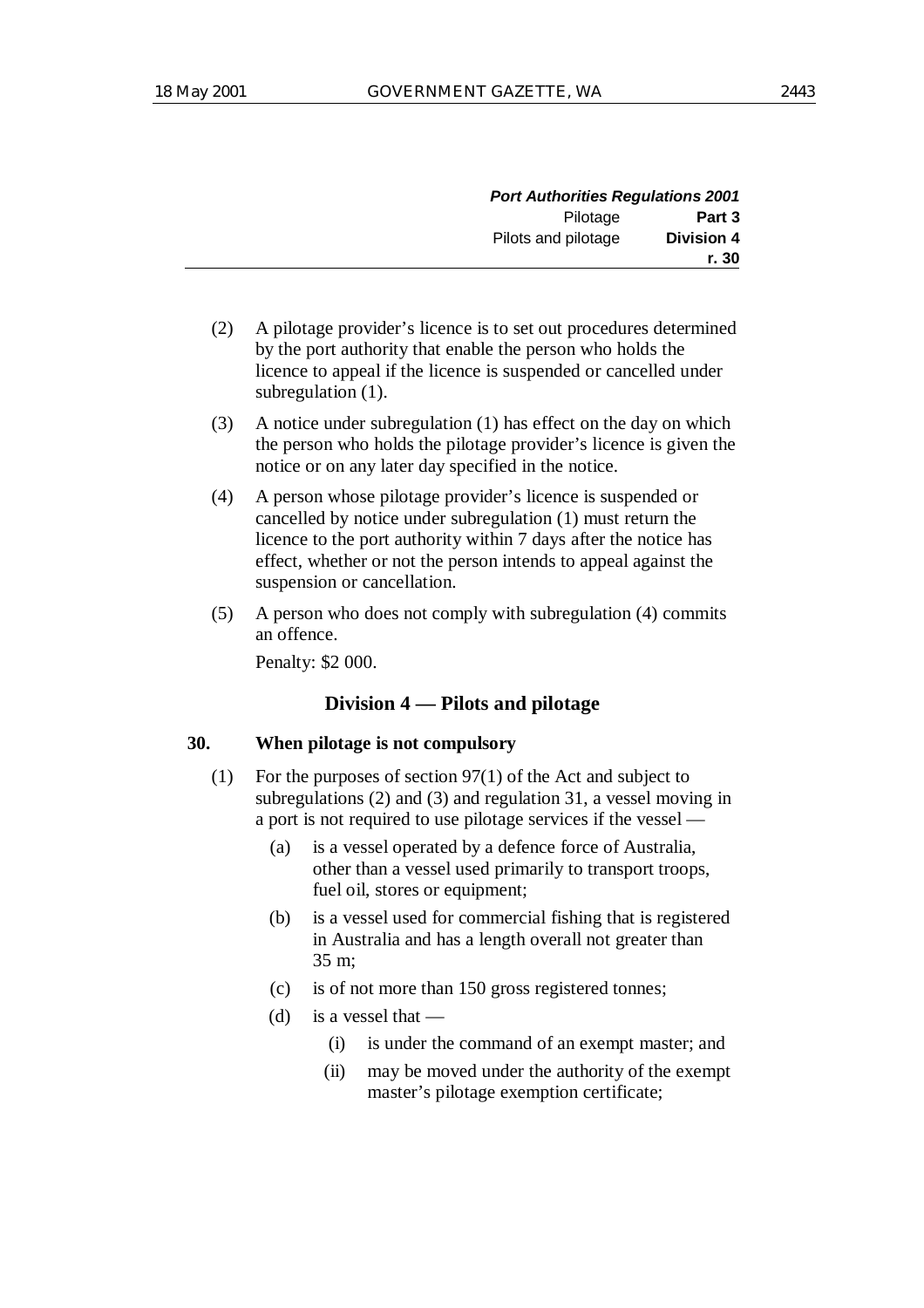|                   | <b>Port Authorities Regulations 2001</b> |
|-------------------|------------------------------------------|
| Part 3            | Pilotage                                 |
| <b>Division 4</b> | Pilots and pilotage                      |
| r. 31             |                                          |

- (e) is being led by another vessel that is under the control of a pilot in the circumstances described in regulation 40; or
- (f) is, for the convenience of shipping in the port or because the vessel is engaged in dredging operations, exempted by the harbour master from using pilotage services.
- (2) Subregulation (1)(d) applies to a vessel in the Port of Fremantle only if it has a draught of less than 12.5 m.
- (3) A vessel that is to be moved in the Port of Fremantle under the authority of a pilotage exemption certificate is to be regarded as being under the command of an exempt master for the purposes of subregulation (1)(d) only if the exempt master is recorded in the vessel's register as the master of the vessel.

# **31. Harbour master may direct exempt master to ensure vessel uses pilotage services**

- (1) The harbour master may direct the master of a vessel that, under regulation 30 or Schedule 1 clause 5, is not required to use pilotage services to ensure that the vessel uses pilotage services when moving in a port, if the harbour master considers that it is necessary for the vessel to use those services —
	- (a) because of local tidal or local current conditions;
	- (b) because of major works being carried out in the port;
	- (c) because the vessel, or another vessel in the port, is carrying a noxious or otherwise hazardous cargo; or
	- (d) because of any other circumstances that the harbour master considers may endanger the safety of the vessel or another vessel or any port facilities or any person in the port.
- (2) A person who does not comply with a direction under subregulation (1) commits an offence. Penalty: \$12 000.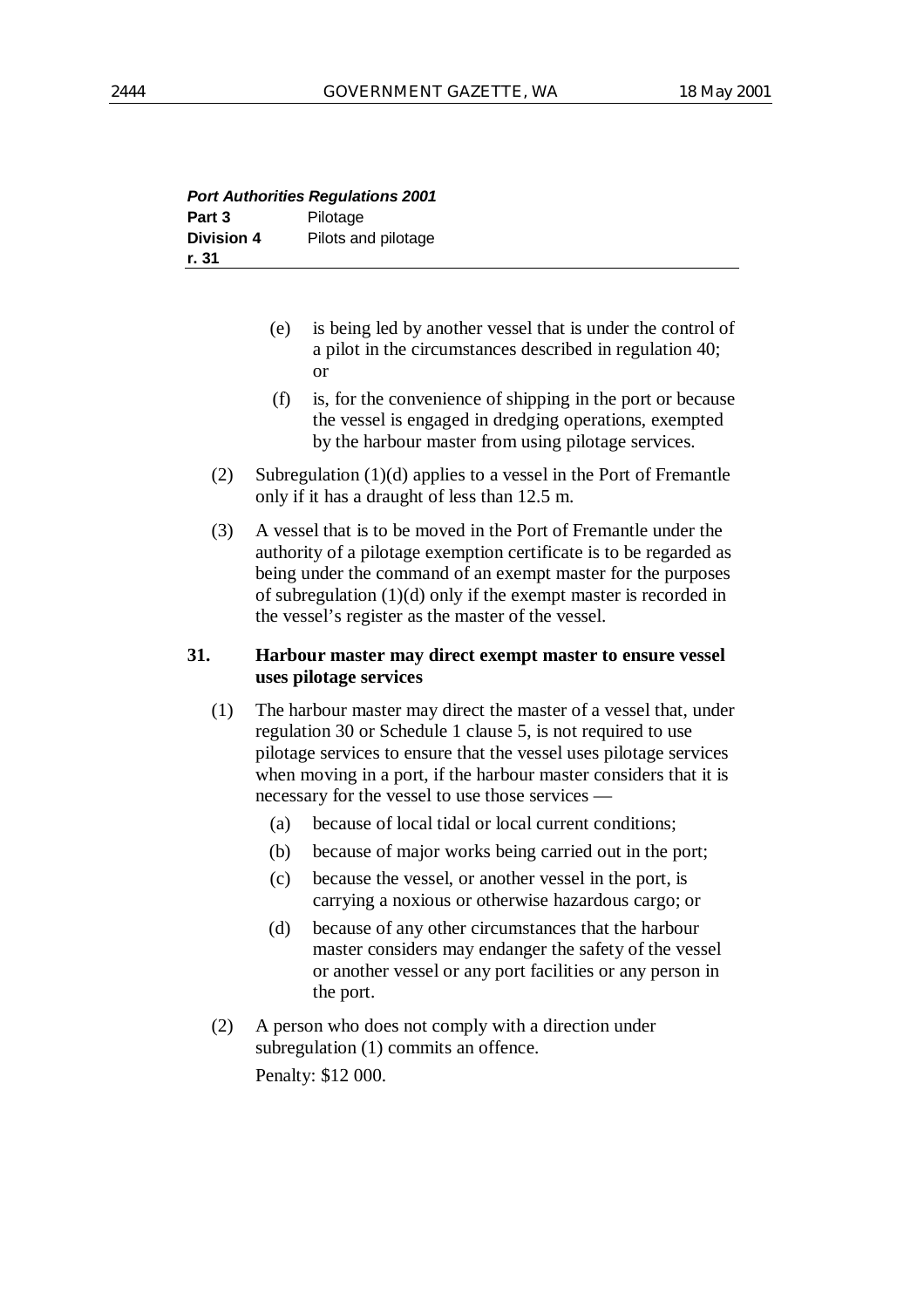| <b>Port Authorities Regulations 2001</b> |                     |
|------------------------------------------|---------------------|
| Part 3                                   | Pilotage            |
| <b>Division 4</b>                        | Pilots and pilotage |
| r. 32                                    |                     |

## **32. Notification to be given to port authority when pilot is required**

- (1) The master, owner or an agent of a vessel who requires a pilot to move the vessel into, within or out of a port is to notify the port authority of the time when the pilot is required —
	- (a) in writing or as otherwise approved by the port authority; and
	- (b) at least 2 hours before that time.
- (2) If any change takes place to the time notified to a port authority under subregulation (1), notification of the new time a pilot is required is to be given to the port authority —
	- (a) in writing or as otherwise approved by the port authority; and
	- (b) if the new time is  $-$ 
		- (i) earlier than the time previously notified at least 2 hours before the new time; or
		- (ii) later than the time previously notified at least 2 hours before the time previously notified.
- (3) A person giving notification under this regulation outside the normal business hours of a port authority is to give the notification to —
	- (a) the signal station for the port; or
	- (b) if the port does not have an operating signal station, the harbour master or duty pilot.

# **33. Port authority may recover expenses if vessel is not ready for pilot at notified time**

- $(1)$  If
	- (a) a port authority provides a pilot in response to notification given under regulation 32; and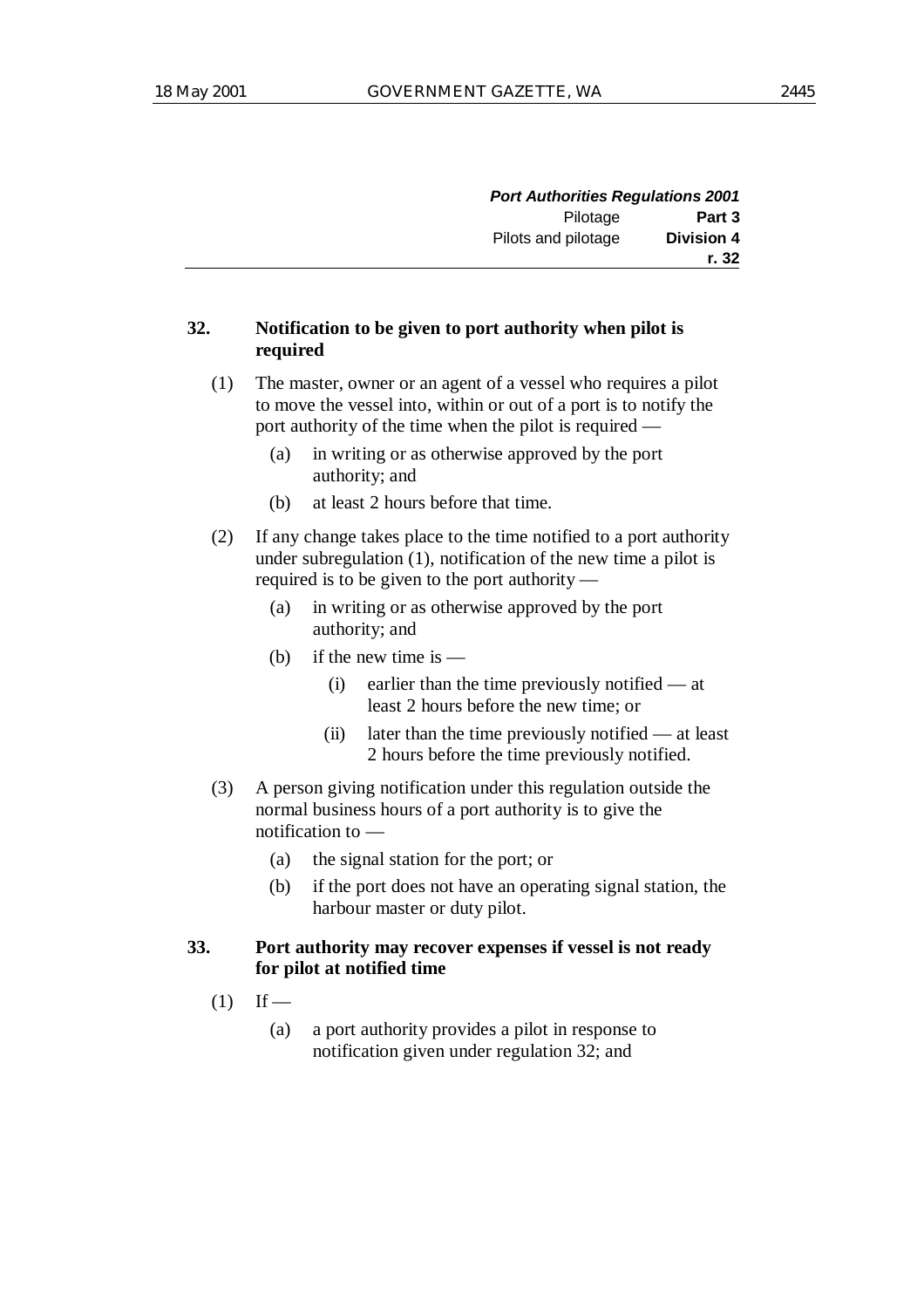| <b>Port Authorities Regulations 2001</b> |                     |  |
|------------------------------------------|---------------------|--|
| Part 3                                   | Pilotage            |  |
| <b>Division 4</b>                        | Pilots and pilotage |  |
| r. 34                                    |                     |  |

(b) the vessel concerned is not ready to be moved by the pilot within 30 minutes after the time notified,

the person who gave the notification is liable for any expenses reasonably incurred by the port authority in providing the pilot.

(2) The port authority may recover those expenses in a court of competent jurisdiction as a debt due to the port authority.

#### **34. Positioning of vessel when pilot boards or leaves vessel**

The master of a vessel that is to be under the control of a pilot is to position the vessel so as to provide the best possible lee for the pilot when boarding or leaving the vessel.

### **35. Provision of ladders, hoists etc. when pilot boards or leaves vessel**

The master of a vessel is to ensure that appropriate facilities for boarding or leaving the vessel are provided for a pilot who is to board or leave it.

#### **36. Requirements when pilot has boarded vessel**

- (1) When a person has boarded a vessel to act as its pilot, the master of the vessel —
	- (a) must produce, as applicable to the vessel, the certificate of registry, certificate of tonnage and certificate of pratique of the vessel on demand to the pilot;
	- (b) must inform the pilot of the vessel's draught, its manoeuvring characteristics and any defects in its equipment that could affect the safe movement of the vessel;
	- (c) must reach agreement with the pilot in relation to the proposed movement of the vessel; and
	- (d) must ensure that the vessel displays the International Code Flag "H" during daylight hours.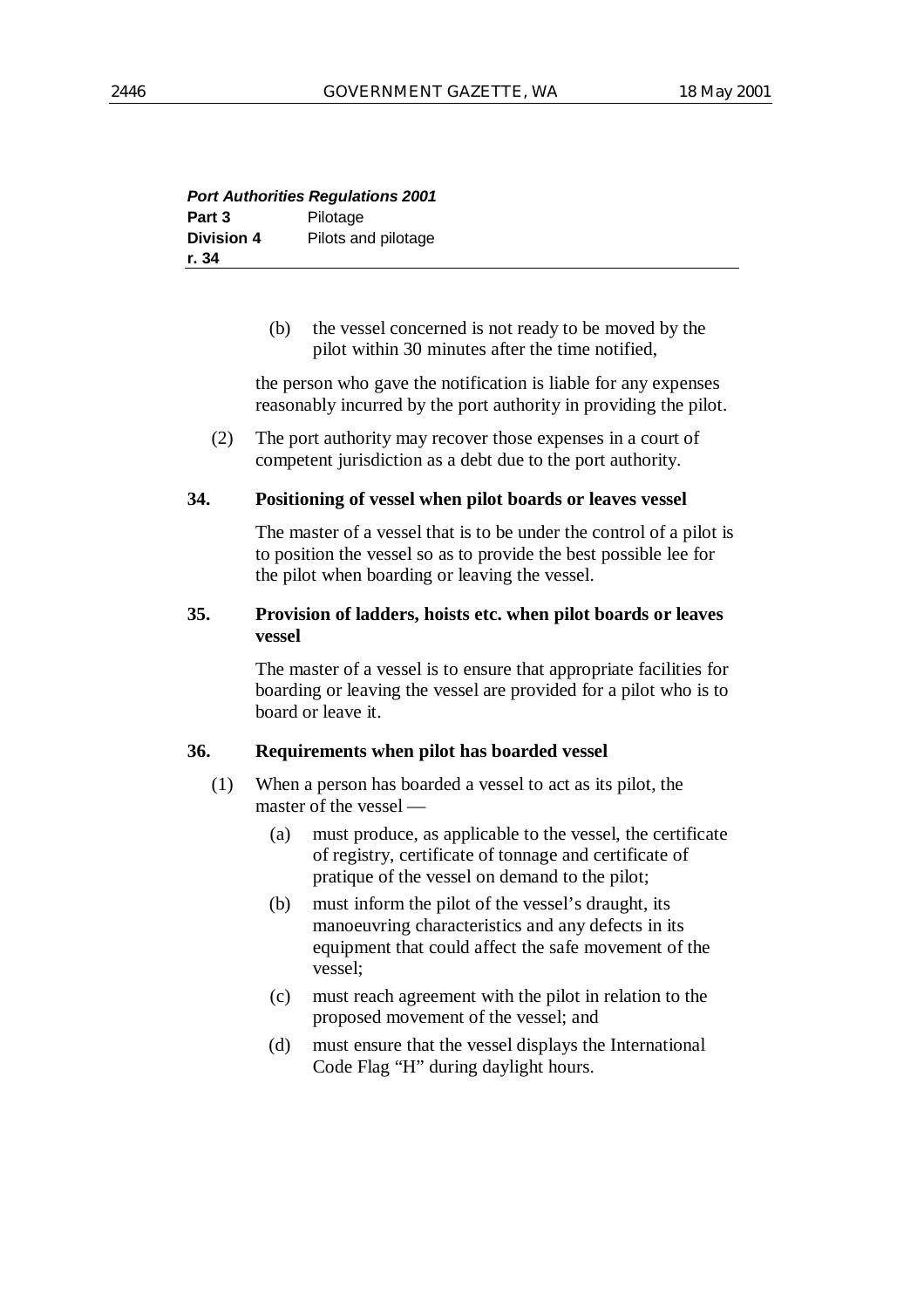| <b>Port Authorities Regulations 2001</b> |                     |
|------------------------------------------|---------------------|
| Part 3                                   | Pilotage            |
| <b>Division 4</b>                        | Pilots and pilotage |
| r. 37                                    |                     |

(2) A person who does not comply with subregulation  $(1)(a)$ ,  $(b)$ , (c) or (d) commits an offence. Penalty: \$5 000.

# **37. Master of tug to comply with directions of pilot**

- (1) The master of a vessel that is towing, or otherwise assisting the manoeuvring of, a vessel that is under the control of a pilot must comply with a direction given to the master by the pilot.
- (2) A person who does not comply with a direction under subregulation (1) commits an offence. Penalty: \$5 000.

#### **38. Harbour master may require second pilot to be used**

- (1) If the harbour master considers that because of the structure of a vessel, or for any other reason, the vessel might not be safely moved by one pilot, the harbour master may direct the master of the vessel to use a second pilot to assist in the control of the vessel.
- (2) A person who does not comply with a direction under subregulation (1) commits an offence. Penalty: \$5 000.

### **39. Pilots to carry evidence of approval**

- (1) A person who is acting as a pilot in a port is to carry
	- (a) the written approval given to the person by the port authority under section 96 of the Act; or
	- (b) any other document given to the pilot by the port authority as evidence that the pilot is approved by the port authority under that section.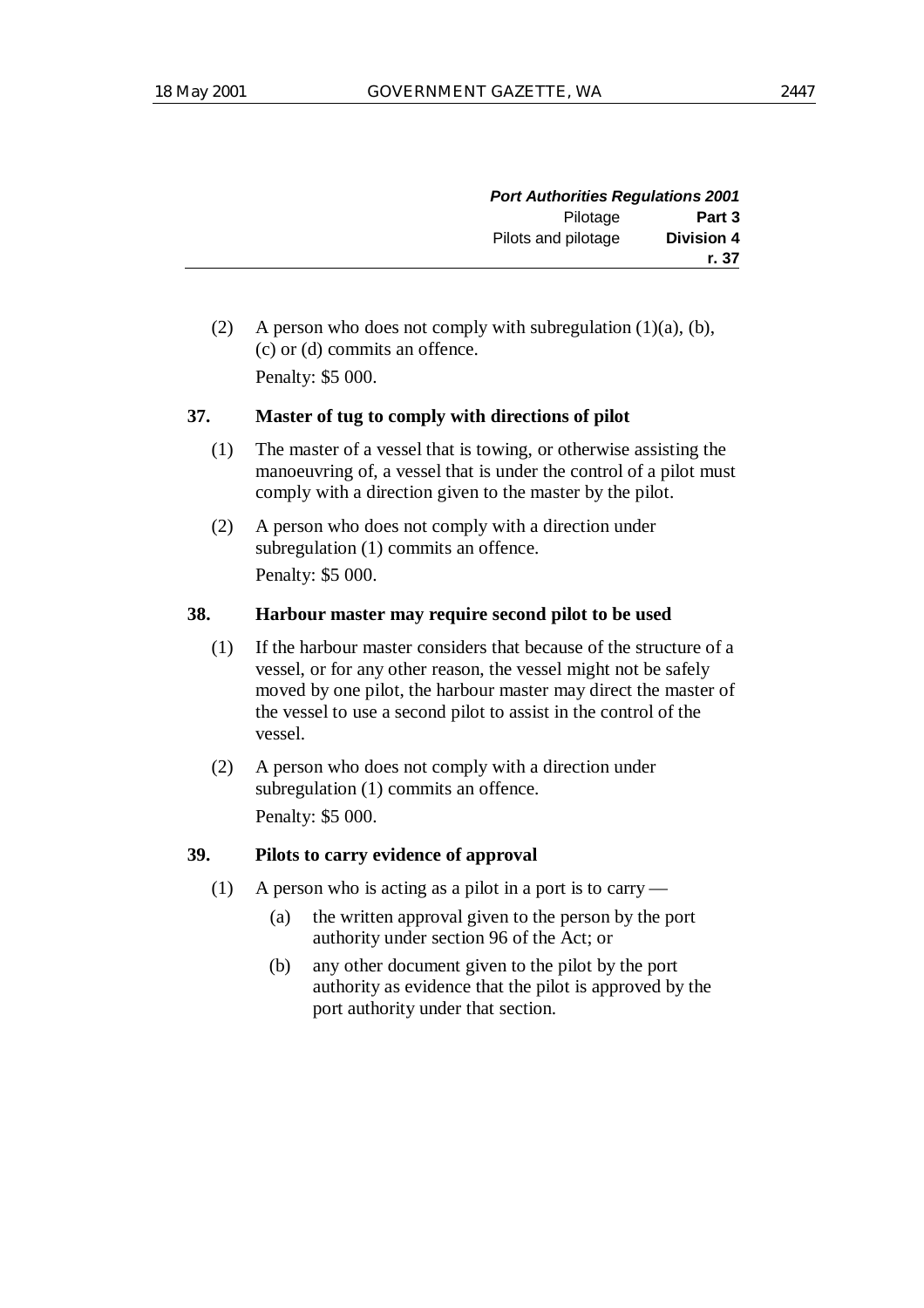| <b>Port Authorities Regulations 2001</b> |                               |
|------------------------------------------|-------------------------------|
| Part 3                                   | Pilotage                      |
| <b>Division 5</b>                        | Charges for pilotage services |
| r. 40                                    |                               |

(2) A person who is acting as a pilot in a port is to produce the written approval or other document if asked to do so by the master of a vessel that is, or is to be, under the control of the person as pilot.

#### **40. Vessel being led is under control of pilot and liable to pay for pilotage services**

- (1) If for any reason
	- (a) a vessel (**"the first vessel"**) is unable to be boarded by a pilot for the purpose of being moved in a port; and
	- (b) the first vessel is moved in the port by being led by another vessel that is under the control of a pilot,

the first vessel is taken to be under the control of a pilot for the purposes of these regulations.

(2) The owner and the master of the first vessel are liable for any charges for pilotage services to the same extent as the owner and the master would have been if, otherwise than in the circumstances described in subregulation (1), the first vessel had been moved in the port while under the control of a pilot.

# **Division 5 — Charges for pilotage services**

#### **41. Liability to pay charges for pilotage services**

The owner and the master of a vessel are jointly and severally liable to pay a charge for pilotage services set out in Schedule 2 that is payable in respect of the vessel.

#### **42. Charges for pilotage services — Port of Broome**

(1) The charges for pilotage services provided in the Port of Broome and payable in respect of a vessel are set out in Schedule 2 Division 1.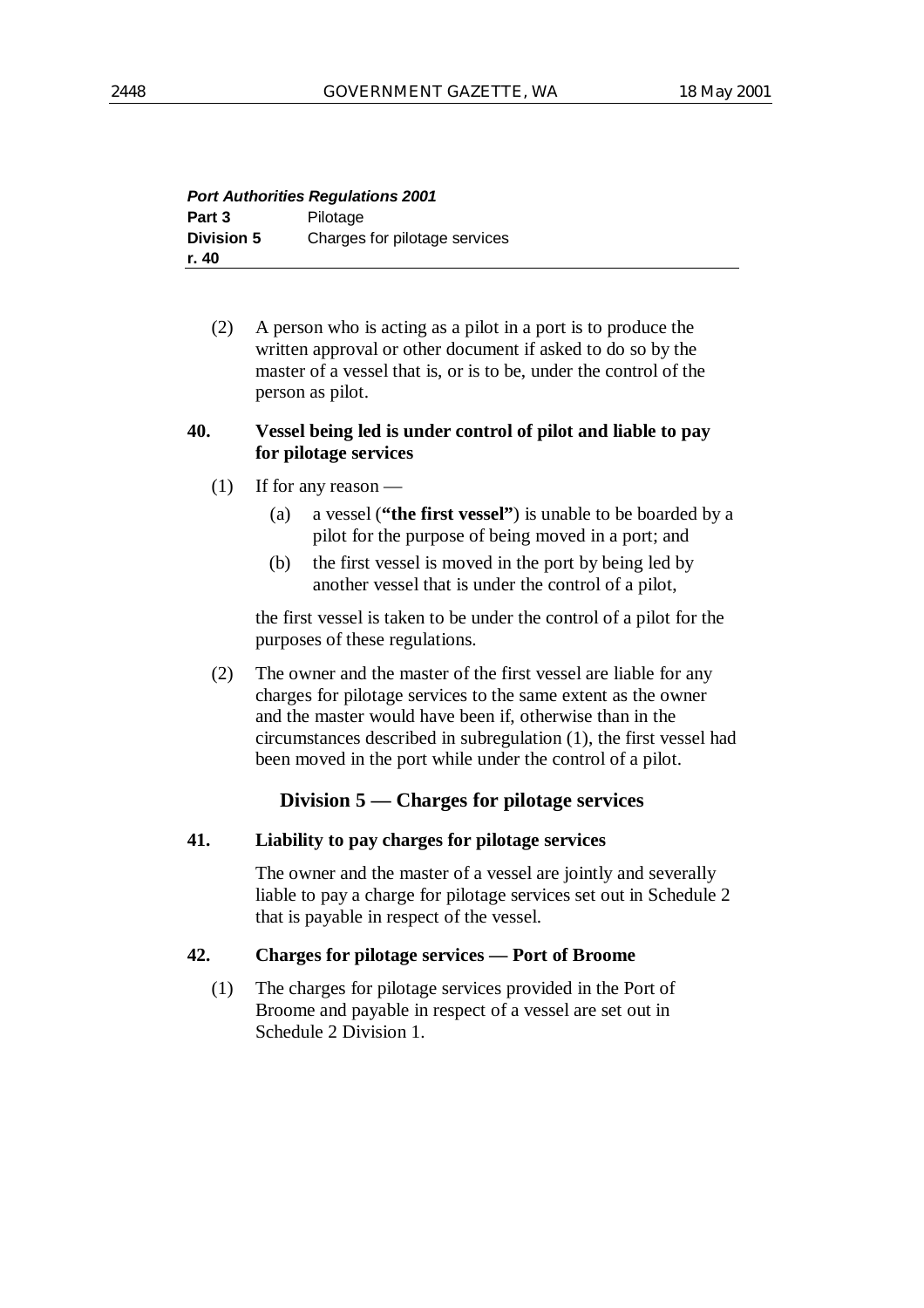|            | <b>Port Authorities Regulations 2001</b> |                               |
|------------|------------------------------------------|-------------------------------|
| Part 3     | Pilotage                                 |                               |
| Division 5 |                                          | Charges for pilotage services |
| r. 43      |                                          |                               |

(2) The payment of a charge set out in any of items 1 to 7 of Schedule 2 Division 1 provides for the movement of a vessel of the appropriate gross registered tonnage under the control of a pilot both into and out of the Port of Broome.

#### **43. Charges for pilotage services — Port of Bunbury**

- (1) The charges for pilotage services provided in the Port of Bunbury and payable in respect of a vessel are set out in Schedule 2 Division 2.
- (2) The charges that are payable before 1 July 2001 are set out in Schedule 2 Division 2 Subdivision 1, and the charges that are payable on and after that day are set out in Schedule 2 Division 2 Subdivision 2.
- (3) The payment of the charge set out in item 1 of Schedule 2 Division 2 Subdivision 1 or 2 provides for the movement of a vessel under the control of a pilot both into and out of the Port of Bunbury.
- (4) The charge set out in item 4 of Schedule 2 Division 2 Subdivision 1 or 2 is payable if —
	- (a) the services of a pilot are arranged for a vessel; and
	- (b) the arrangement is cancelled with less than 2 hours notice being given to the pilot.

# **44. Charges for pilotage services — Port of Esperance**

- (1) The charges for pilotage services provided in the Port of Esperance and payable in respect of a vessel are set out in Schedule 2 Division 3.
- (2) The payment of a charge set out in any of items 1 to 9 of Schedule 2 Division 3 provides for the movement of a vessel of the appropriate gross registered tonnage under the control of a pilot both into and out of the Port of Esperance.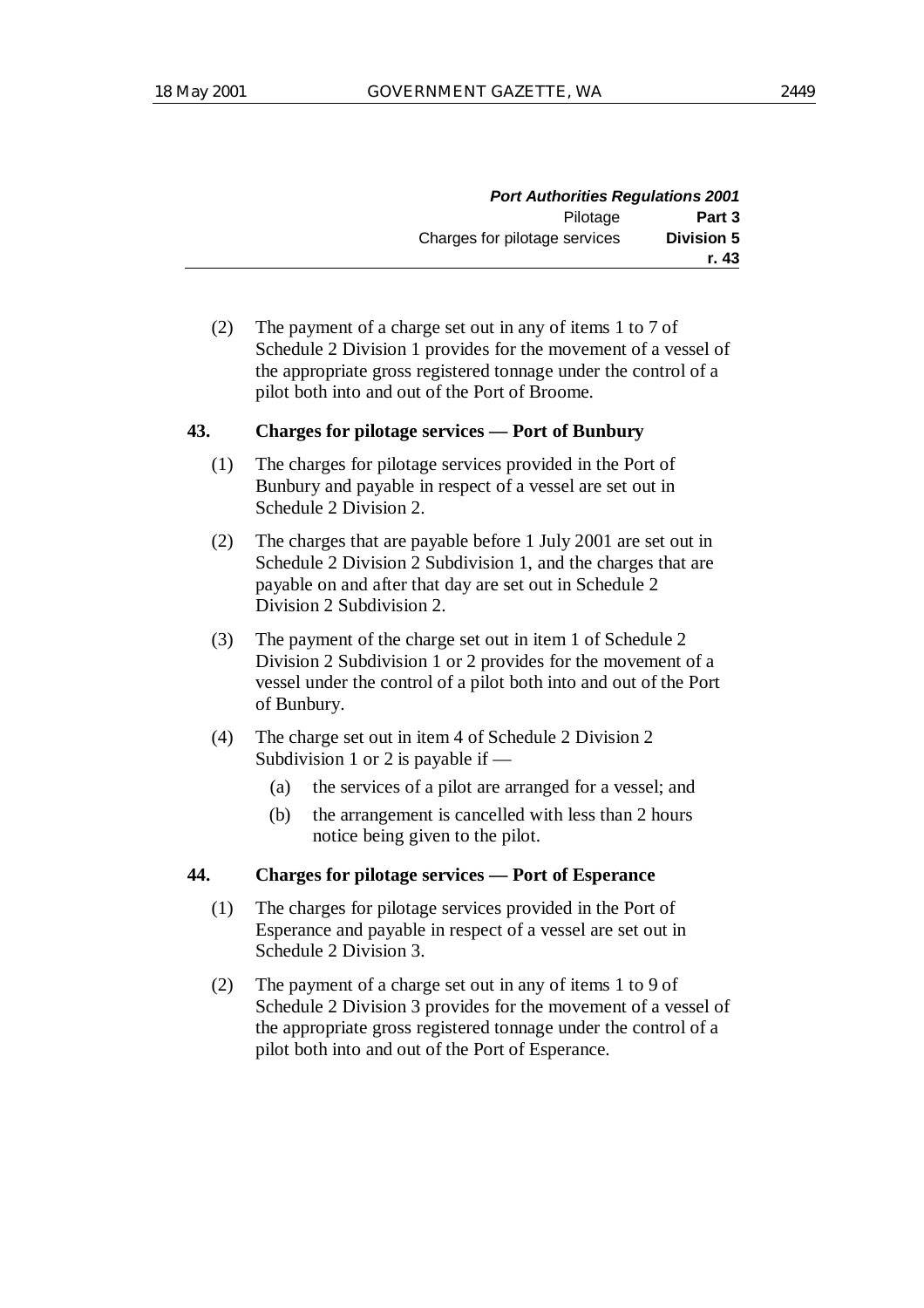| <b>Port Authorities Regulations 2001</b> |                               |
|------------------------------------------|-------------------------------|
| Part 3                                   | Pilotage                      |
| <b>Division 5</b>                        | Charges for pilotage services |
| r. 45                                    |                               |

- (3) The charge set out in Schedule 2 Division 3 item 12 is payable  $if -$ 
	- (a) the services of a pilot are arranged for a vessel; and
	- (b) the arrangement is cancelled with less than 2 hours notice being given to the pilot.

#### **45. Charges for pilotage services — Port of Fremantle**

- (1) The charges for pilotage services provided in the Port of Fremantle and payable in respect of a vessel are set out in Schedule 2 Division 4.
- (2) The payment of a charge set out in item 1 or a paragraph of item 2 of Schedule 2 Division 4 provides for the movement of a vessel of the appropriate gross registered tonnage under the control of a pilot either to or from a place mentioned in that item or paragraph.
- (3) The charge set out in Schedule 2 Division 4 item 7 is payable  $if -$ 
	- (a) the services of a pilot are arranged for a vessel; and
	- (b) the arrangement is cancelled with less than 2 hours notice being given to the pilot.

#### **46. Charges for pilotage services — Port of Geraldton**

- (1) The charges for pilotage services provided in the Port of Geraldton and payable in respect of a vessel are set out in Schedule 2 Division 5.
- (2) The payment of the charge set out in Schedule 2 Division 5 item 1 provides for the movement of a vessel under the control of a pilot both into and out of the Port of Geraldton.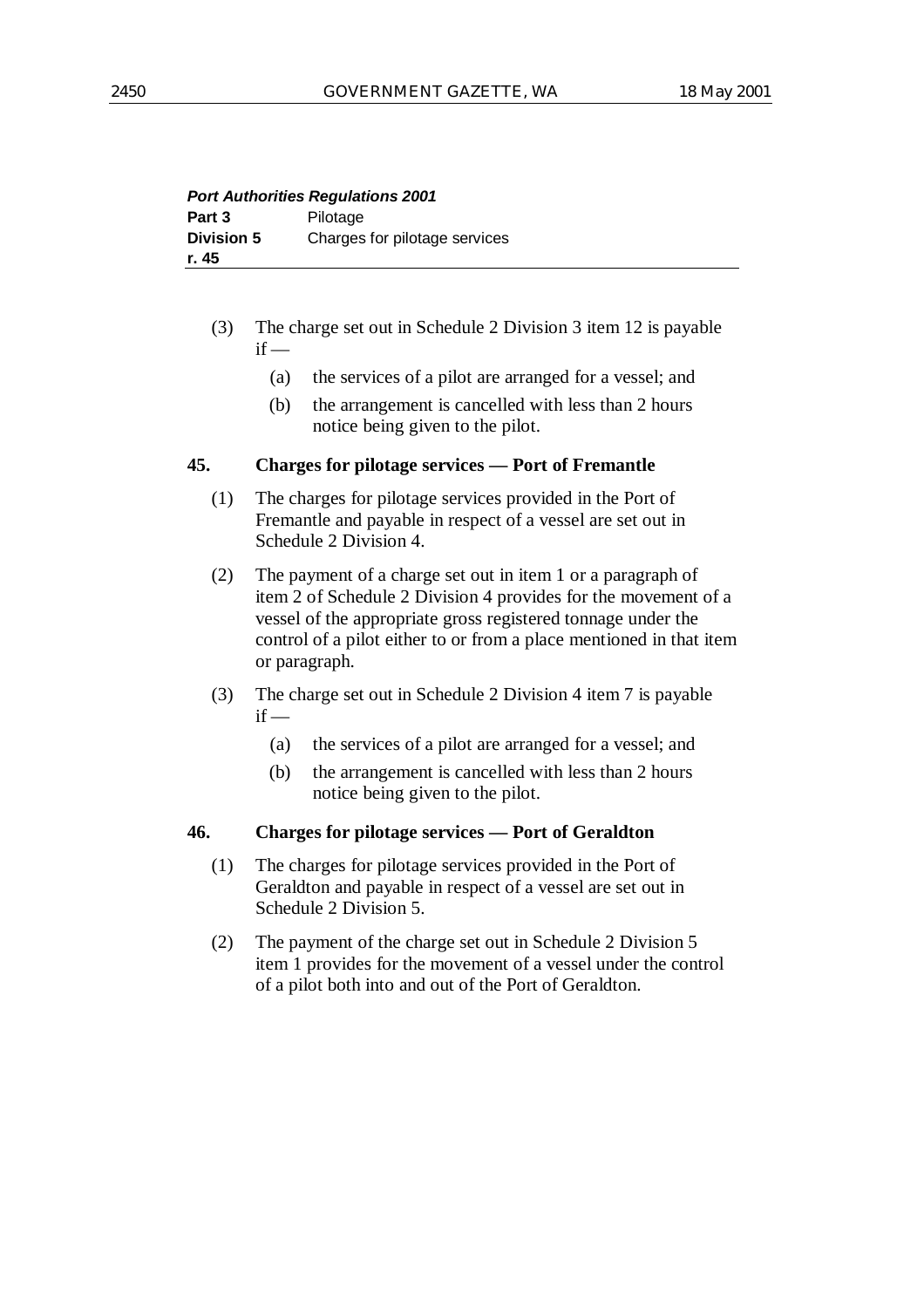| <b>Port Authorities Regulations 2001</b> |                               |
|------------------------------------------|-------------------------------|
| Part 3                                   | Pilotage                      |
| <b>Division 5</b>                        | Charges for pilotage services |
| r. 47                                    |                               |

#### **47. Charges for pilotage services — Port of Port Hedland**

- (1) The charges for pilotage services provided in the Port of Port Hedland and payable in respect of a vessel are set out in Schedule 2 Division 6.
- (2) The payment of a charge set out in any of items 1 to 5 of Schedule 2 Division 6 provides for the movement of a vessel of the appropriate gross registered tonnage under the control of a pilot either into or out of the Port of Port Hedland.

# **48. Charges for detention of pilot — Ports of Bunbury, Esperance, Fremantle and Geraldton**

- (1) The charge set out in
	- (a) Division 2 item 3;
	- (b) Division 3 item 11;
	- (c) Division 4 item 6; or
	- (d) Division 5 item 3,

of Schedule 2 is payable if the services of a pilot are arranged for a vessel and the pilot is for any reason detained for a period greater than reasonably required to provide pilotage services for the vessel.

- (2) Without limiting subregulation (1), a pilot is taken to have been detained for a period greater than reasonably required to provide pilotage services for a vessel if the services of the pilot are arranged for the vessel and the pilot is —
	- (a) detained because the vessel is not ready to leave its berth at the arranged time;
	- (b) detained because the vessel does not arrive at the pilot boarding ground at the arranged time;
	- (c) required to be taken into and detained in quarantine, whether afloat or ashore; or
	- (d) without the pilot's consent, taken to sea in the vessel.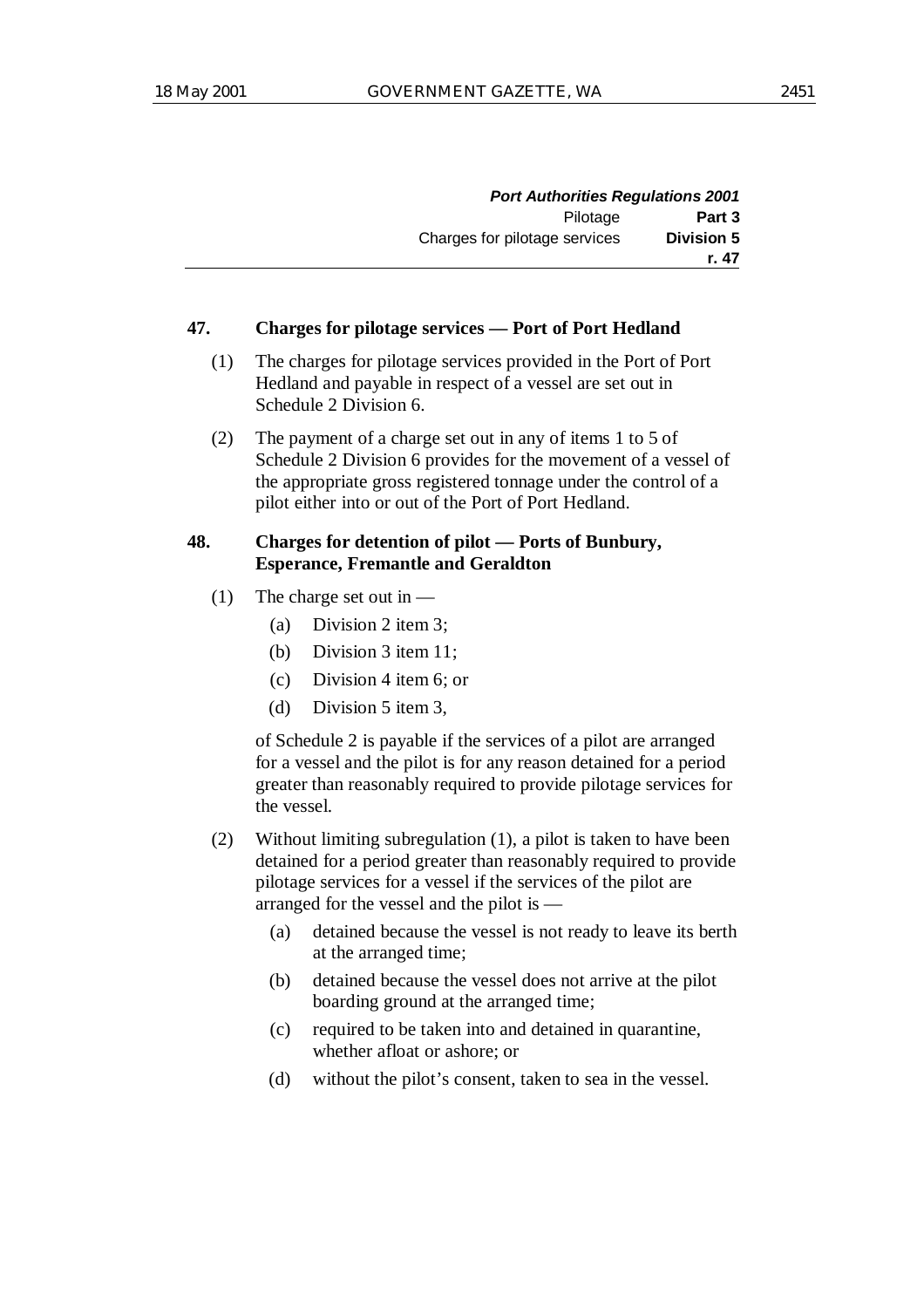| <b>Port Authorities Regulations 2001</b> |                                 |
|------------------------------------------|---------------------------------|
| Part 3                                   | Pilotage                        |
| <b>Division 6</b>                        | Pilotage exemption certificates |
| r. 49                                    |                                 |

# **Division 6 — Pilotage exemption certificates**

Note This Division is displaced by Schedule 1 Division 5 Subdivision 2 in relation to the Fremantle Port Authority and the Port of Fremantle.

#### **49. Eligibility for pilotage exemption certificates**

- (1) A person may apply to the harbour master for a pilotage exemption certificate in respect of a port if the person is entitled to reside permanently in Australia under an Act of the Commonwealth and the person complies with subregulations (2), (3) and (4).
- (2) A person complies with this subregulation if the person holds
	- (a) a Master Class 1 or Class 2 certificate of competency issued under the Navigation Act; or
	- (b) a Master Class 3 or Class 4 certificate of competency issued under the Marine Act,

or a certificate of competency or other qualification recognised by the port authority as equivalent to a certificate of competency mentioned in this subregulation.

- (3) A person complies with this subregulation if, within 12 months before the date of the application, the person —
	- (a) has been the master of a vessel under the control of a pilot on at least the approved number of occasions when the vessel was moved into, and on at least the approved number of occasions when the vessel was moved out of, the port; or
	- (b) has been the first mate of a vessel under the control of a pilot or under the command of an exempt master on at least the approved number of occasions when the vessel was moved into, and on at least the approved number of occasions when the vessel was moved out of, the port, on each occasion remaining on duty on the bridge of the vessel while it was so moved.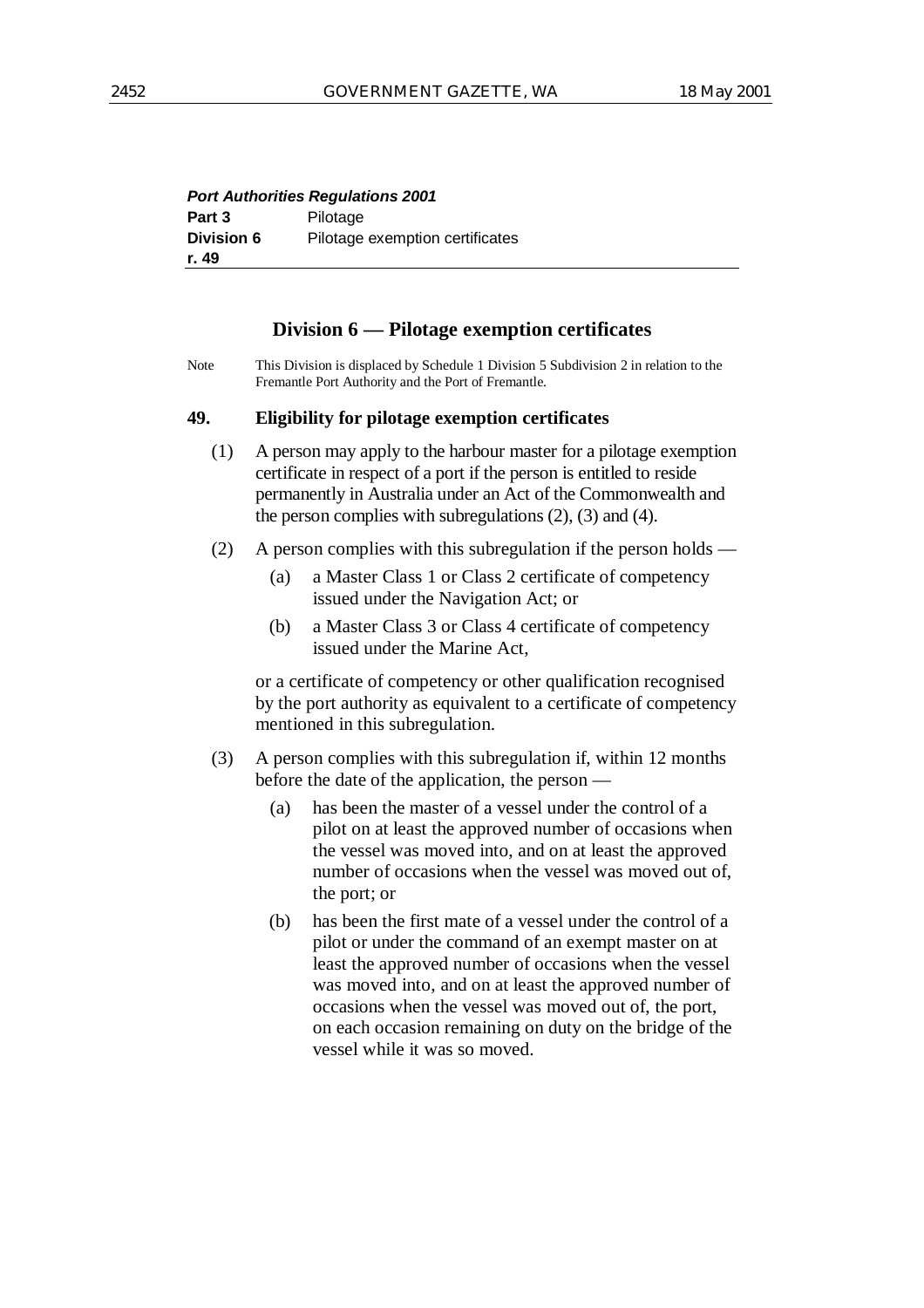| <b>Port Authorities Regulations 2001</b> |                                 |
|------------------------------------------|---------------------------------|
| Part 3                                   | Pilotage                        |
| Division 6                               | Pilotage exemption certificates |
| r. 50                                    |                                 |

- (4) A person complies with this subregulation if the person has a written record, verified by the signature of the harbour master, for each occasion referred to in subregulation  $(3)(a)$  or  $(b)$ , as the case requires, of —
	- (a) the name of the vessel;
	- (b) the length overall and gross registered tonnage of the vessel; and
	- (c) the time and date when the vessel was moved.
- (5) In this regulation —

**"approved"** means approved by the port authority.

## **50. Application for pilotage exemption certificates**

An application for a pilotage exemption certificate is to be in the form approved by the harbour master and is to be accompanied  $bv$  —

- (a) a fee of  $-$ 
	- (i) \$660.00; or
	- (ii) in the case of an application for a pilotage exemption certificate in respect of the Port of Dampier, \$495.00;
- (b) evidence that satisfies the harbour master that the applicant meets —
	- (i) the requirements set out regulation 49; and
	- (ii) the medical and eyesight requirements in Part 9 of the Marine Orders made under section 425(1AA) of the Navigation Act;

and

(c) the written record referred to in regulation 49(4).

# **51. Issue of pilotage exemption certificates**

- (1) The harbour master is to issue a pilotage exemption certificate to an applicant who —
	- (a) applies in accordance with regulation 50; and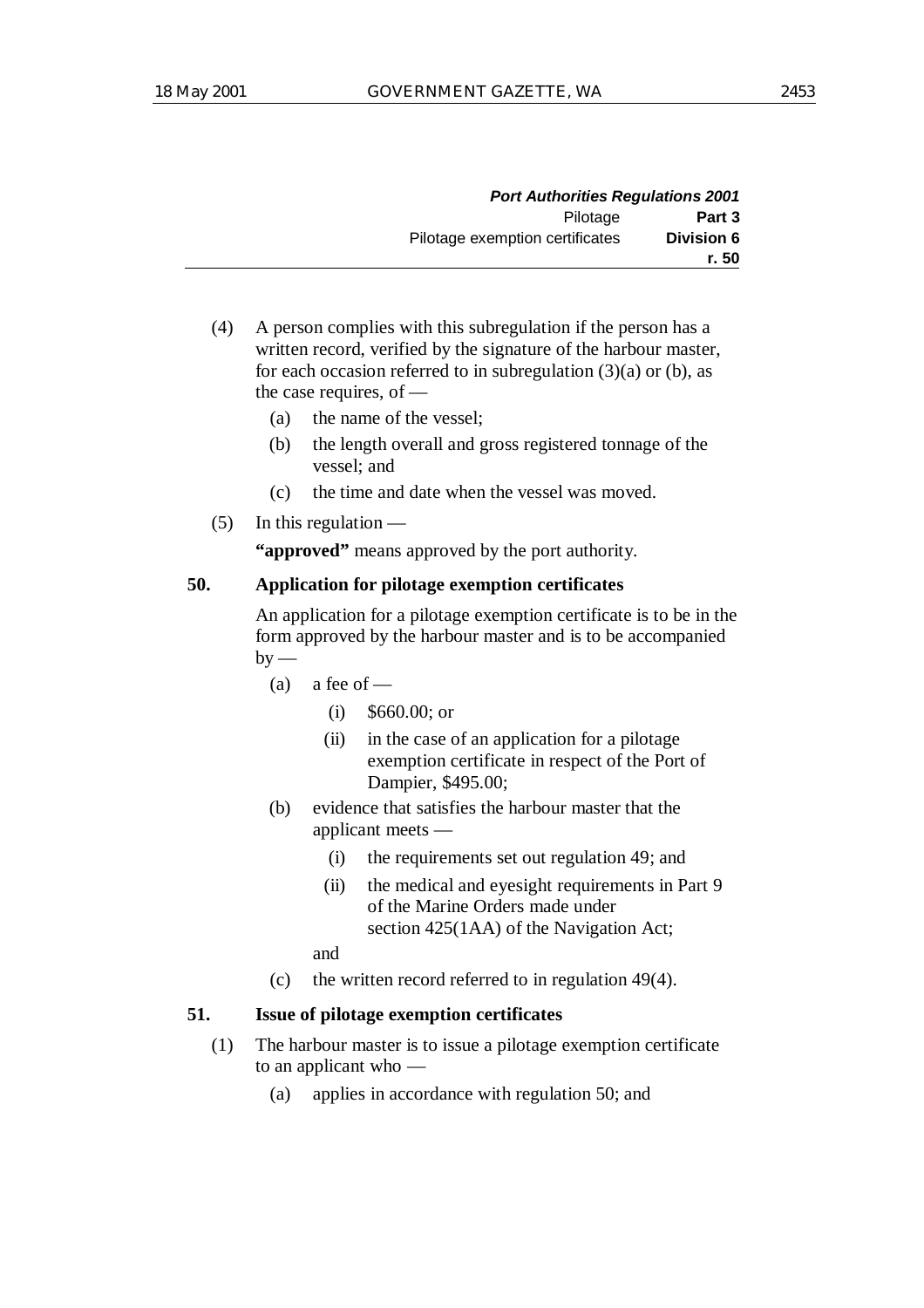| <b>Port Authorities Regulations 2001</b> |                                 |  |
|------------------------------------------|---------------------------------|--|
| Part 3                                   | Pilotage                        |  |
| <b>Division 6</b>                        | Pilotage exemption certificates |  |
| r. 52                                    |                                 |  |

- (b) satisfies the harbour master
	- (i) in an examination approved by the port authority, that the applicant has an adequate knowledge of those matters that the port authority considers relevant to the safe movement of vessels into, within and out of its port; and
	- (ii) in relation to any other matter that the port authority considers relevant to show that the applicant is competent and suitably qualified to move a vessel under the authority of a pilotage exemption certificate.
- (2) The harbour master is to make available to a person who requests it written information explaining what is required to satisfy the harbour master under subregulation (1)(b) and regulation 50(b).

#### **52. Conditions endorsed on pilotage exemption certificates**

- (1) When issuing a pilotage exemption certificate, the harbour master is to endorse on the certificate a condition relating to  $the -$ 
	- (a) maximum length overall; or
	- (b) maximum gross registered tonnage,

of a vessel that may be moved under the authority of the certificate.

- (2) The harbour master is to take into account the applicant's written record referred to in regulation 49(4) in determining the appropriate condition to be endorsed on a pilotage exemption certificate under subregulation (1).
- (3) If, in relation to an application for a pilotage exemption certificate —
	- (a) at least one of the occasions referred to in regulation  $49(3)(a)$  or (b), as the case requires, did not take place at night; or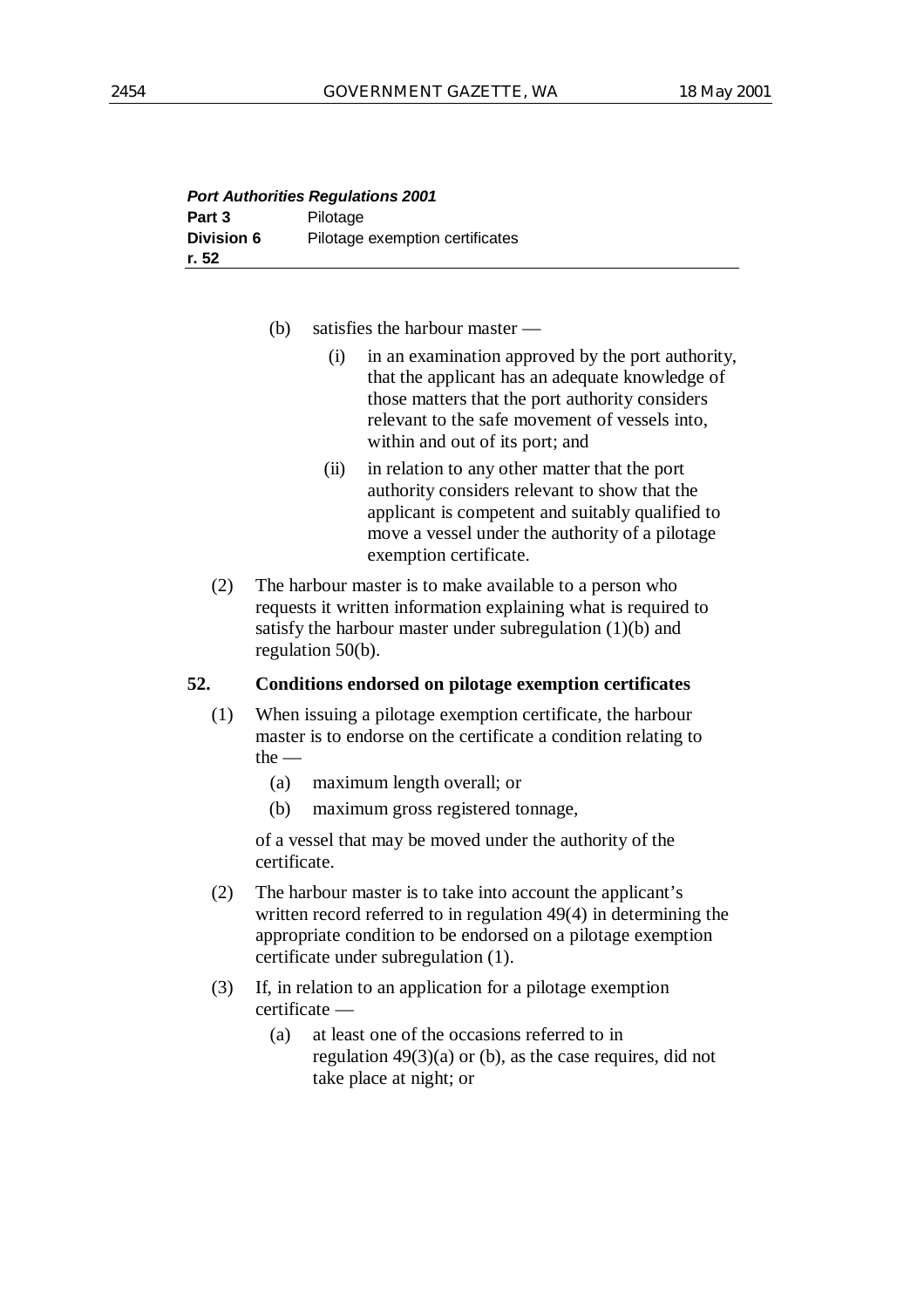|            | <b>Port Authorities Regulations 2001</b> |
|------------|------------------------------------------|
| Part 3     | Pilotage                                 |
| Division 6 | Pilotage exemption certificates          |
| r. 53      |                                          |

(b) for any other reason associated with the application the harbour master considers it appropriate to do so,

the harbour master may endorse a prescribed condition on a pilotage exemption certificate.

(4) An exempt master who does not comply with a condition endorsed on the master's pilotage exemption certificate under this regulation commits an offence.

Penalty: \$5 000.

(5) In subregulation  $(3)$  —

**"prescribed condition"**, in relation to a pilotage exemption certificate, means —

- (a) in relation to subregulation  $(3)(a)$  the condition that the certificate is not valid during the period from sunset to sunrise;
- (b) in relation to subregulation  $(3)(b)$  any other condition or conditions relating to the movement of a vessel under the authority of the certificate.

## **53. Applications for variation or deletion of conditions endorsed on pilotage exemption certificates**

- (1) An exempt master may apply to the harbour master for the variation or deletion of a condition endorsed on the exempt master's pilotage exemption certificate.
- (2) An application under subregulation (1) is to be in the form approved by the harbour master.
- (3) If an application under subregulation (1) relates
	- (a) to the maximum length overall or maximum gross registered tonnage of a vessel that may be moved under the authority of the certificate; or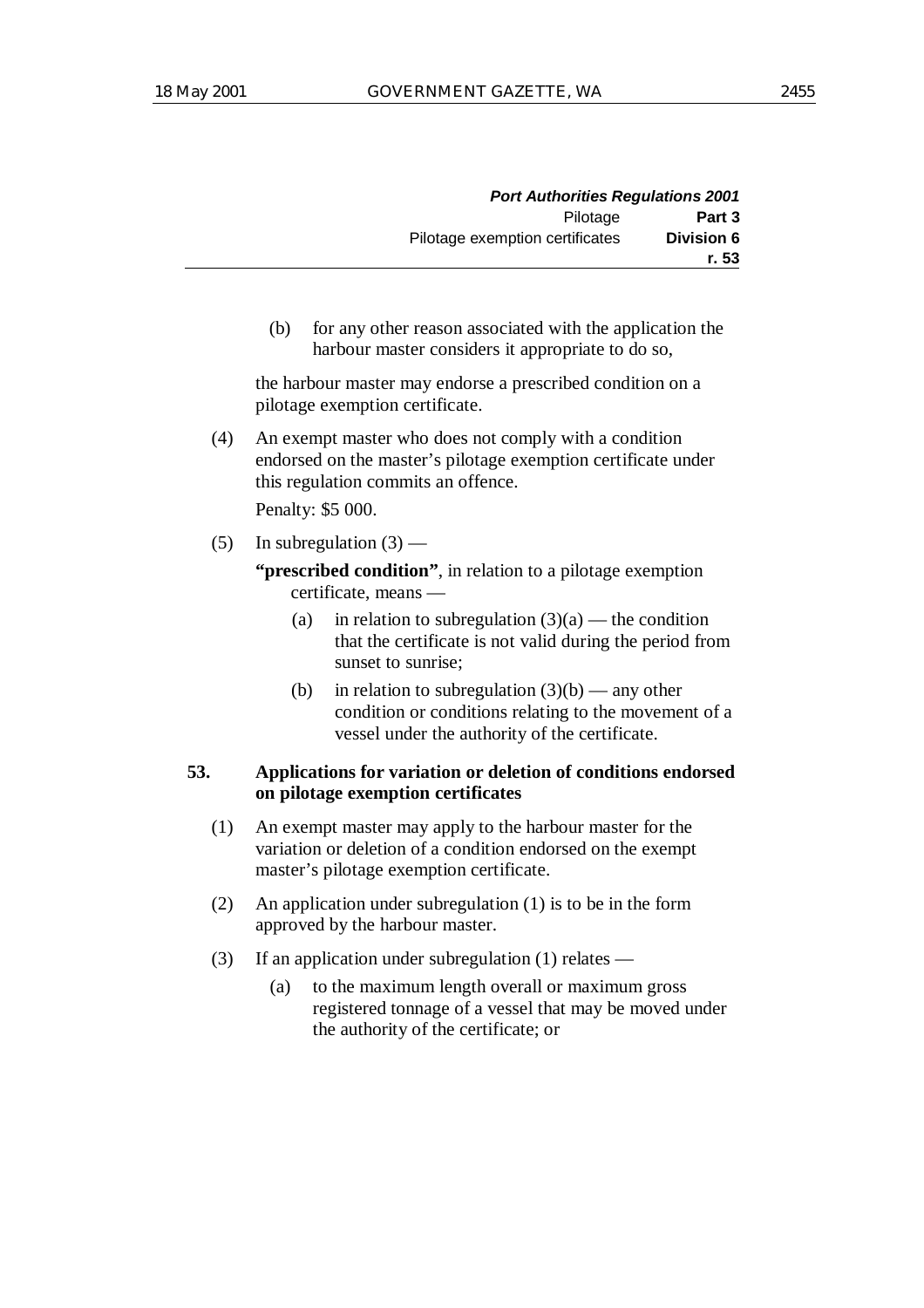| <b>Port Authorities Regulations 2001</b> |                                 |  |
|------------------------------------------|---------------------------------|--|
| Part 3                                   | Pilotage                        |  |
| <b>Division 6</b>                        | Pilotage exemption certificates |  |
| r. 54                                    |                                 |  |

(b) to the condition that the pilotage exemption certificate is not valid during the period from sunset to sunrise,

the application is also to be accompanied by a written record that complies with subregulation (4).

(4) A written record complies with this subregulation if it is verified by the signature of the harbour master and contains the information referred to in regulation  $49(4)(a)$ , (b) and (c) for each occasion within 12 months before the date of the application that the applicant has been —

- (a) the master of a vessel under the control of a pilot; or
- (b) the first mate of a vessel under the control of a pilot or under the command of an exempt master,

when the vessel was moved into or out of the port concerned.

(5) The harbour master is to consider an application under subregulation (1) and, if applicable, take into account the written record referred to in subregulation (3), and the harbour master may then vary or delete a condition endorsed on a pilotage exemption certificate, or refuse to do so, as the harbour master thinks fit.

# **54. Validity and expiry of pilotage exemption certificates**

- (1) A pilotage exemption certificate, including a pilotage exemption certificate revalidated under regulation 56, is valid unless it expires under subregulation (2) or is revoked under regulation 57.
- (2) If an exempt master does not move a vessel under the authority of the master's pilotage exemption certificate for a period of 6 months, the certificate expires at the end of that period.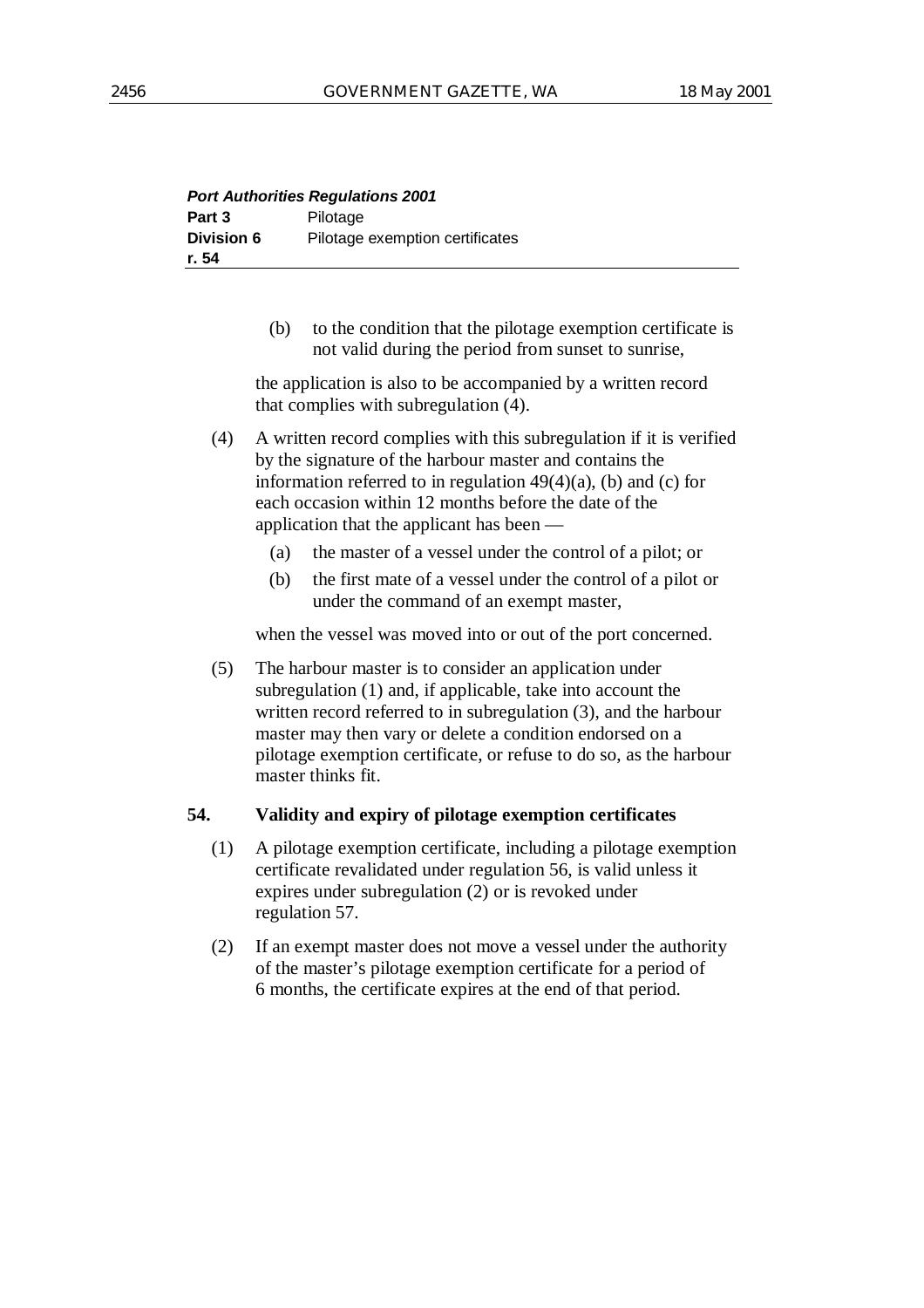|            | <b>Port Authorities Regulations 2001</b> |
|------------|------------------------------------------|
| Part 3     | Pilotage                                 |
| Division 6 | Pilotage exemption certificates          |
| r. 55      |                                          |

# **55. Application for revalidation of pilotage exemption certificates**

- (1) A person whose pilotage exemption certificate expires under regulation 54(2) may apply to the harbour master to have it revalidated if —
	- (a) the applicant complies with subregulation (2); and
	- (b) the application is made in accordance with subregulation (3) within 6 months after the certificate expires.
- (2) An applicant complies with this subregulation if, within the period of 6 months referred to in subregulation (1)(b), the applicant has been —
	- (a) the master of a vessel under the control of a pilot; or
	- (b) the first mate of a vessel under the control of a pilot or under the command of an exempt master,

on at least one occasion when the vessel was moved into, and at least one occasion when the vessel was moved out of, the port concerned.

(3) An application under subregulation (1) is to be in the form approved by the harbour master and is to be accompanied by a written record, verified by the signature of the harbour master, that contains the information referred to in regulation 49(4)(a), (b) and (c) for each occasion referred to in subregulation (2).

### **56. Revalidation of pilotage exemption certificates**

- (1) The harbour master is to revalidate the expired pilotage exemption certificate of an applicant who —
	- (a) applies in accordance with regulation 55; and
	- (b) satisfies the harbour master
		- (i) in an examination approved by the port authority, that the applicant has an adequate knowledge of those matters that the port authority considers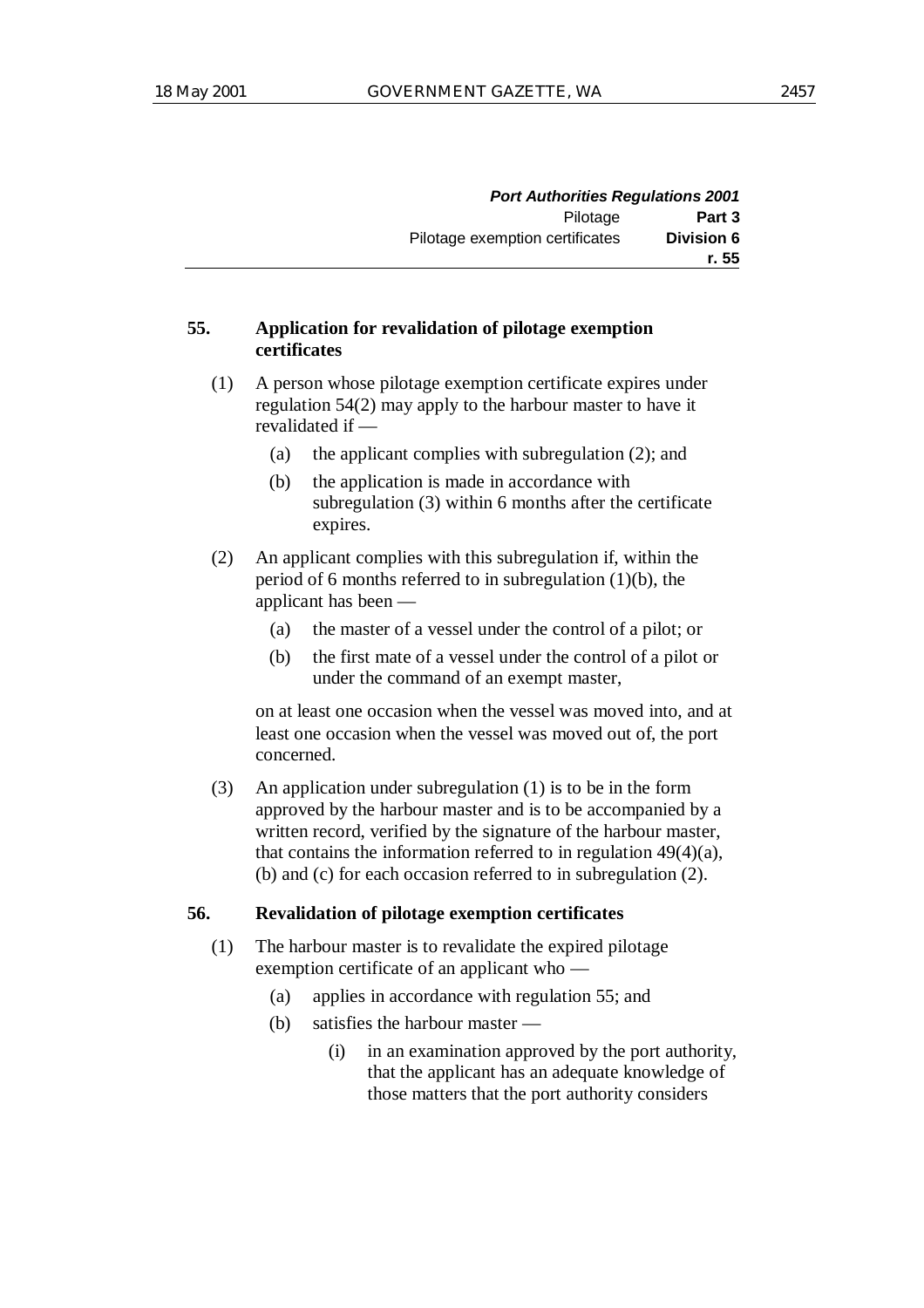| <b>Port Authorities Regulations 2001</b> |                                 |  |
|------------------------------------------|---------------------------------|--|
| Part 3                                   | Pilotage                        |  |
| <b>Division 6</b>                        | Pilotage exemption certificates |  |
| r. 57                                    |                                 |  |

relevant to the safe movement of vessels into, within and out of its port; and

- (ii) in relation to any other matter that the port authority considers relevant to show that the applicant is competent and suitably qualified to move a vessel under the authority of a pilotage exemption certificate.
- (2) The harbour master is to make available to a person who requests it written information explaining what is required to satisfy the harbour master under subregulation  $(1)(b)$ .
- (3) A pilotage exemption certificate that is revalidated under this regulation has the same effect as it did immediately before it expired.
- (4) A person whose pilotage exemption certificate
	- (a) expires under regulation 54; and
	- (b) is not revalidated within 6 months after that expiry,

may apply for a new pilotage exemption certificate under regulation 50 if the person is eligible under regulation 49.

# **57. Suspension and revocation of pilotage exemption certificates**

- (1) This regulation applies if the harbour master considers that a person who holds a pilotage exemption certificate —
	- (a) has contravened the Act or these regulations; or
	- (b) is unable to move a vessel safely in the port concerned.
- (2) If subregulation (1)(a) applies, the harbour master may give the person written notice —
	- (a) suspending the operation of the pilotage exemption certificate for any period that the harbour master considers appropriate; or
	- (b) revoking the pilotage exemption certificate.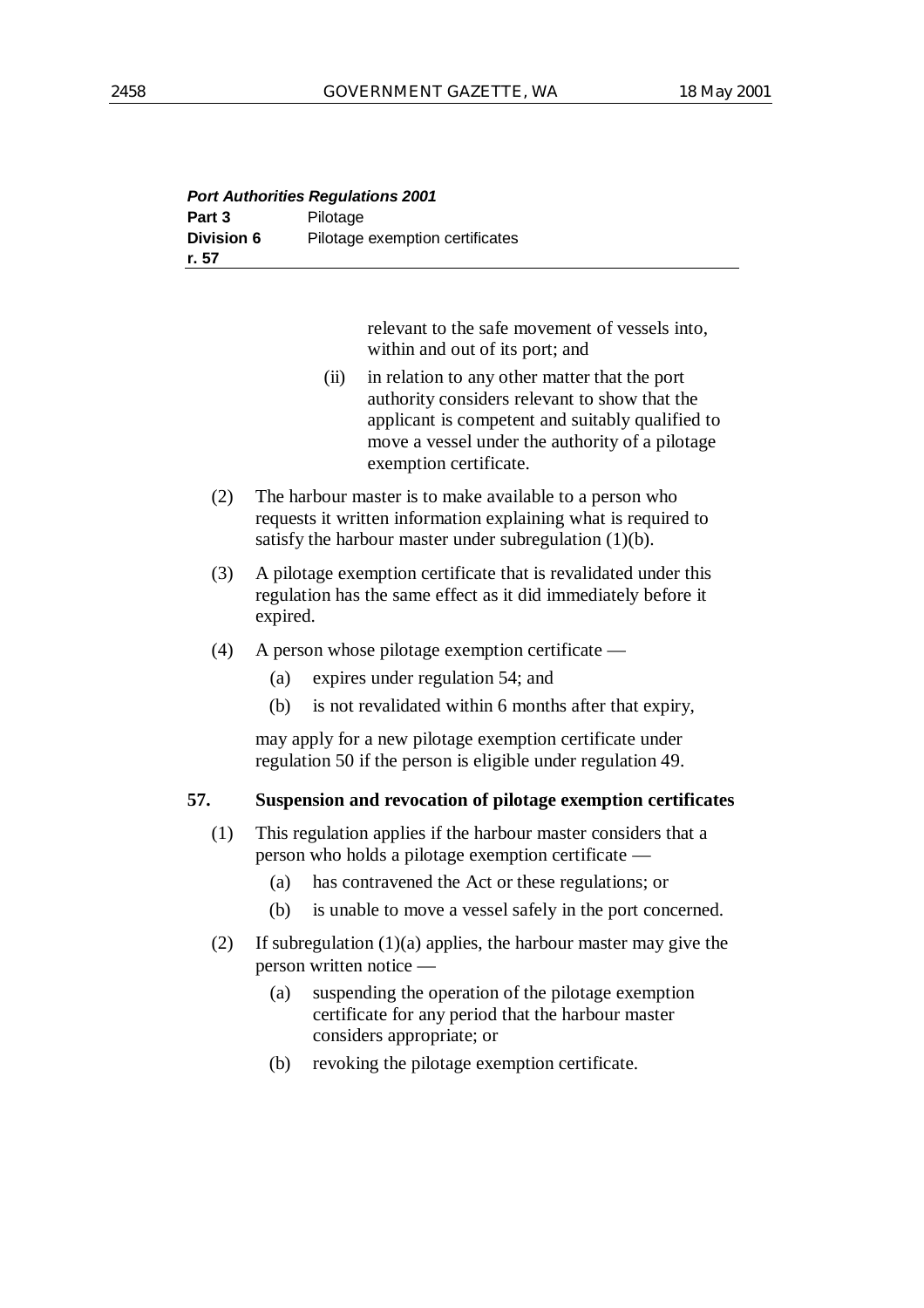|            | <b>Port Authorities Regulations 2001</b> |
|------------|------------------------------------------|
| Part 3     | Pilotage                                 |
| Division 6 | Pilotage exemption certificates          |
| r. 58      |                                          |

- (3) If subregulation (1)(b) applies, the harbour master is to give the person written notice revoking the pilotage exemption certificate.
- (4) A notice under subregulation (2) or (3) has effect on the day on which the person who holds the pilotage exemption certificate is given the notice or on any later day specified in the notice.
- (5) A person whose pilotage exemption certificate is suspended or revoked under subregulation (2) or (3) must return it to the harbour master within 14 days after being given notice of its suspension or revocation, whether or not the person intends to appeal against the suspension or revocation.
- (6) A person who does not comply with subregulation (5) commits an offence.

Penalty: \$2 000.

# **58. Appeals**

- (1) A person may appeal to the port authority against a decision of the harbour master to suspend or revoke the person's pilotage exemption certificate under regulation 57.
- (2) An appeal under subregulation (1)
	- (a) is to be in writing, signed by the appellant;
	- (b) is to set out fully and in detail the grounds of the appeal; and
	- (c) is to be lodged with the port authority within 30 days
		- (i) after the appellant is given written notice of the suspension or revocation of the pilotage exemption certificate under regulation 57; or
		- (ii) if applicable, after the later day specified in the notice.
- (3) An appellant is to give to the port authority in writing any further information that the port authority reasonably requires from the appellant for the purposes of determining the appeal.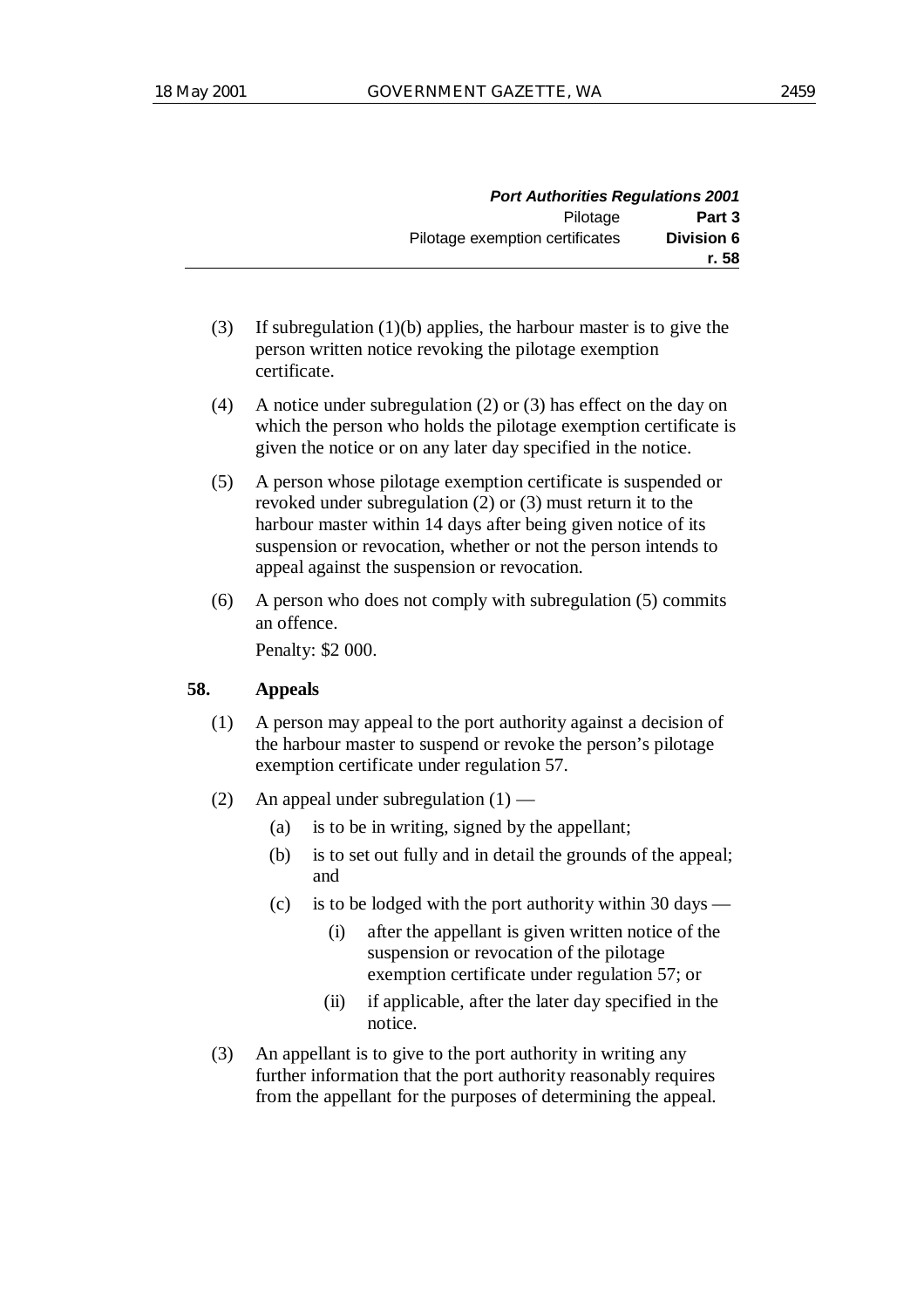| <b>Port Authorities Regulations 2001</b> |                                 |  |
|------------------------------------------|---------------------------------|--|
| Part 3                                   | Pilotage                        |  |
| <b>Division 6</b>                        | Pilotage exemption certificates |  |
| r. 59                                    |                                 |  |

- (4) Within 21 days after an appeal is lodged with the port authority, and after considering the grounds of the appeal, any further information given by the appellant under subregulation (3) and any other material that the port authority considers relevant to a proper determination of the appeal, the port authority is to determine the appeal by —
	- (a) in the case of a decision of the harbour master to suspend the appellant's pilotage exemption certificate confirming or varying the period of suspension or setting aside the decision; or
	- (b) in the case of a decision of the harbour master to revoke the appellant's pilotage exemption certificate confirming or setting aside the decision.
- (5) The port authority is to give written notice to the appellant and the harbour master of the port authority's determination of the appeal under subregulation (4).
- (6) If the port authority sets aside a decision of the harbour master to revoke or suspend the appellant's pilotage exemption certificate, the harbour master is to return the certificate to the appellant as soon as practicable.

# **59. Use of pilotage exemption certificates to be recorded**

An exempt master is to maintain a written record, verified by the signature of the harbour master, of —

- (a) the name of the vessel;
- (b) the length overall and gross registered tonnage of the vessel; and
- (c) the time and date when the vessel is moved,

for each occasion when the exempt master moves a vessel under the authority of a pilotage exemption certificate.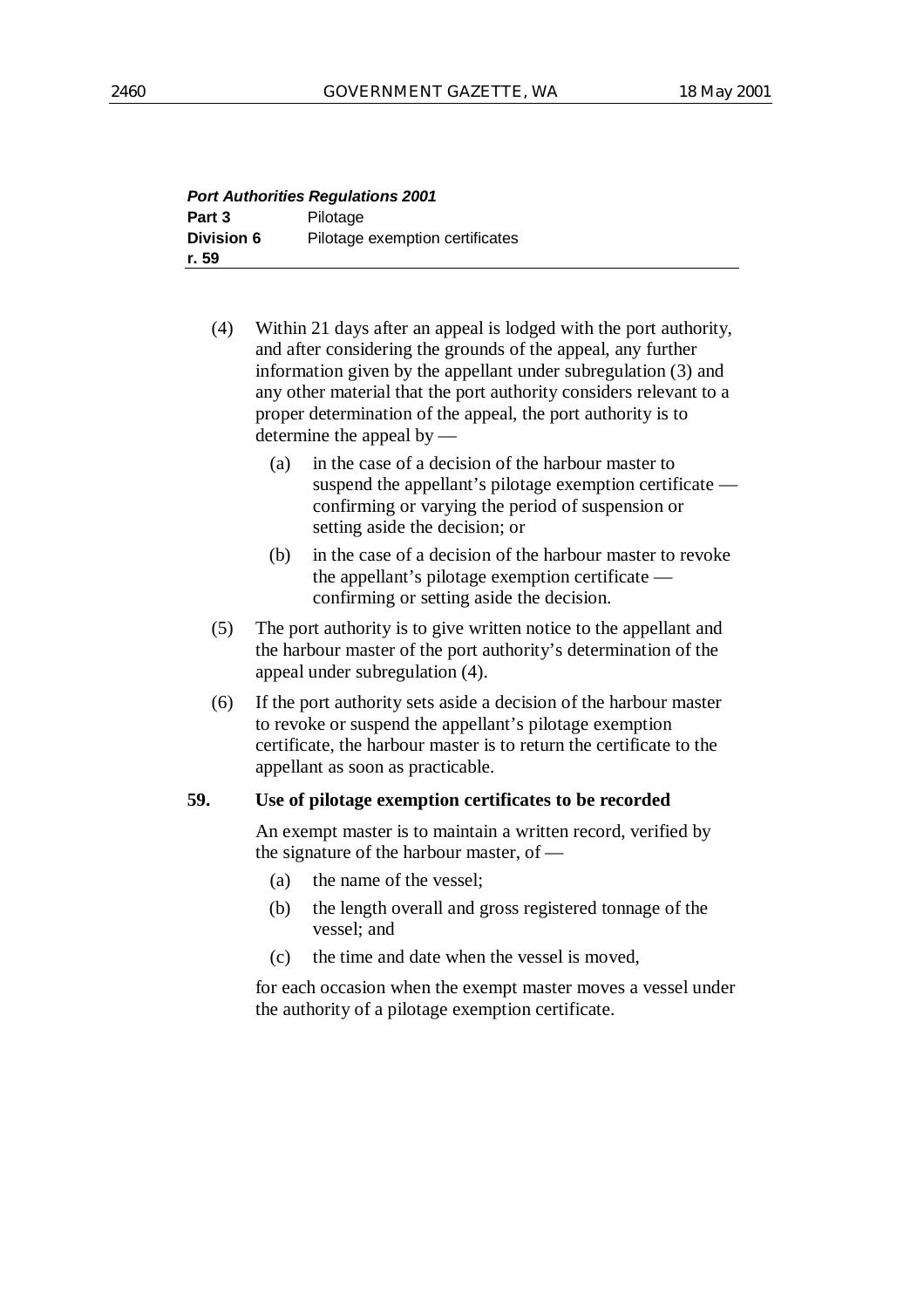# **Part 4 — Goods and cargo**

- **60. Details of cargo on board a vessel arriving at a port to be given to port authority**
	- (1) In this regulation and regulation  $61 -$

**"documents or information"** means documents or information as, and in the form, required by the port authority.

- (2) The master of a vessel that arrives at a port must give to the port authority, before any cargo is unloaded from the vessel, documents or information specifying any cargo that is to be unloaded from the vessel (**"details of cargo"**).
- (3) The master of the vessel from which cargo is unloaded must give to the port authority documents or information, within the period specified by the port authority, setting out any necessary corrections to the details of cargo.
- (4) A person who does not comply with subregulation (2) or (3) commits an offence.

Penalty: \$2 000.

(5) Documents or information setting out any necessary corrections to the details of cargo are or is taken not to have been given to the port authority within the period referred to in subregulation (3) in relation to any cargo that is removed from the port before the documents are, or information is, given.

# **61. Details of cargo and fuel on board a vessel leaving a port to be given to port authority**

(1) The master of a vessel that has been loaded with any cargo at a port must give to the port authority, before the vessel leaves the port, documents or information setting out details of the cargo with which the vessel has been loaded and of any fuel bunkered by the vessel at the port.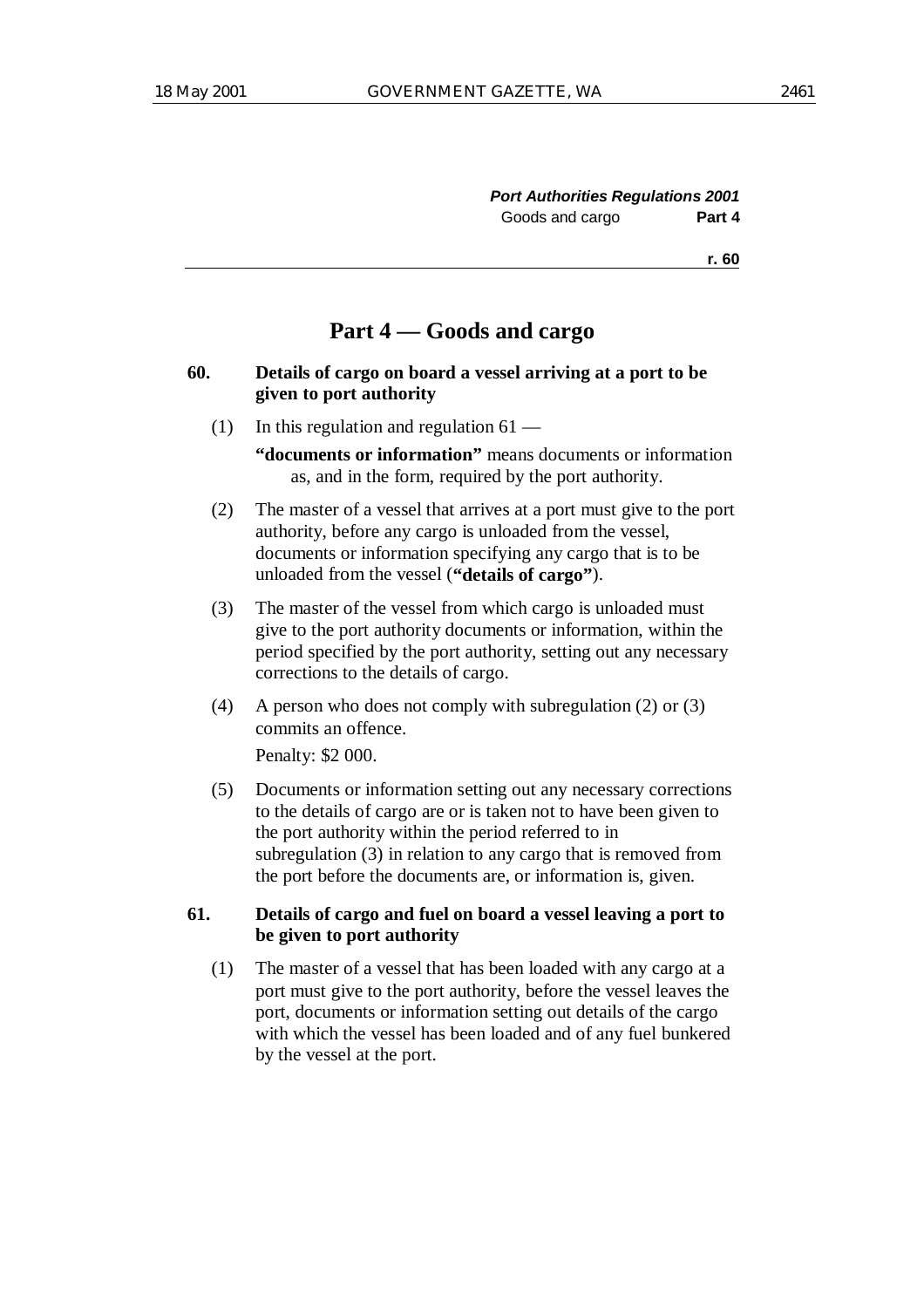# **Port Authorities Regulations 2001**

**Part 4** Goods and cargo

**r. 62**

(2) A person who does not comply with subregulation (1) commits an offence.

Penalty: \$2 000.

# **62. Loading and unloading to be continuous**

The master of a vessel that is being loaded or unloaded at a port is to ensure that the loading or unloading proceeds continuously until it is completed, subject to any lawful directions given by an authorised member of staff of the port authority in relation to the hours to be worked.

# **63. Port authorities not liable for damaged goods**

A port authority is not liable for any damage or loss caused to any goods that are loaded on to or unloaded from a vessel at the port or that are stored at the port.

# **64. Port authorities not liable for goods kept in an uncovered or unprotected manner**

- (1) Without limiting regulation 63, a port authority is not liable for any damage or loss caused to any goods that are unloaded from a vessel at the port and kept in an uncovered or unprotected manner at the port.
- (2) The port authority does not become liable for any damage or loss caused to any goods referred to in subregulation (1) because it provides, or attempts to provide, any temporary cover or protection for those goods.

# **65. Port authorities not liable for delay in delivery of goods**

A port authority is not liable for any loss caused by or relating to a delay in the delivery of any goods loaded on to or unloaded from a vessel at the port.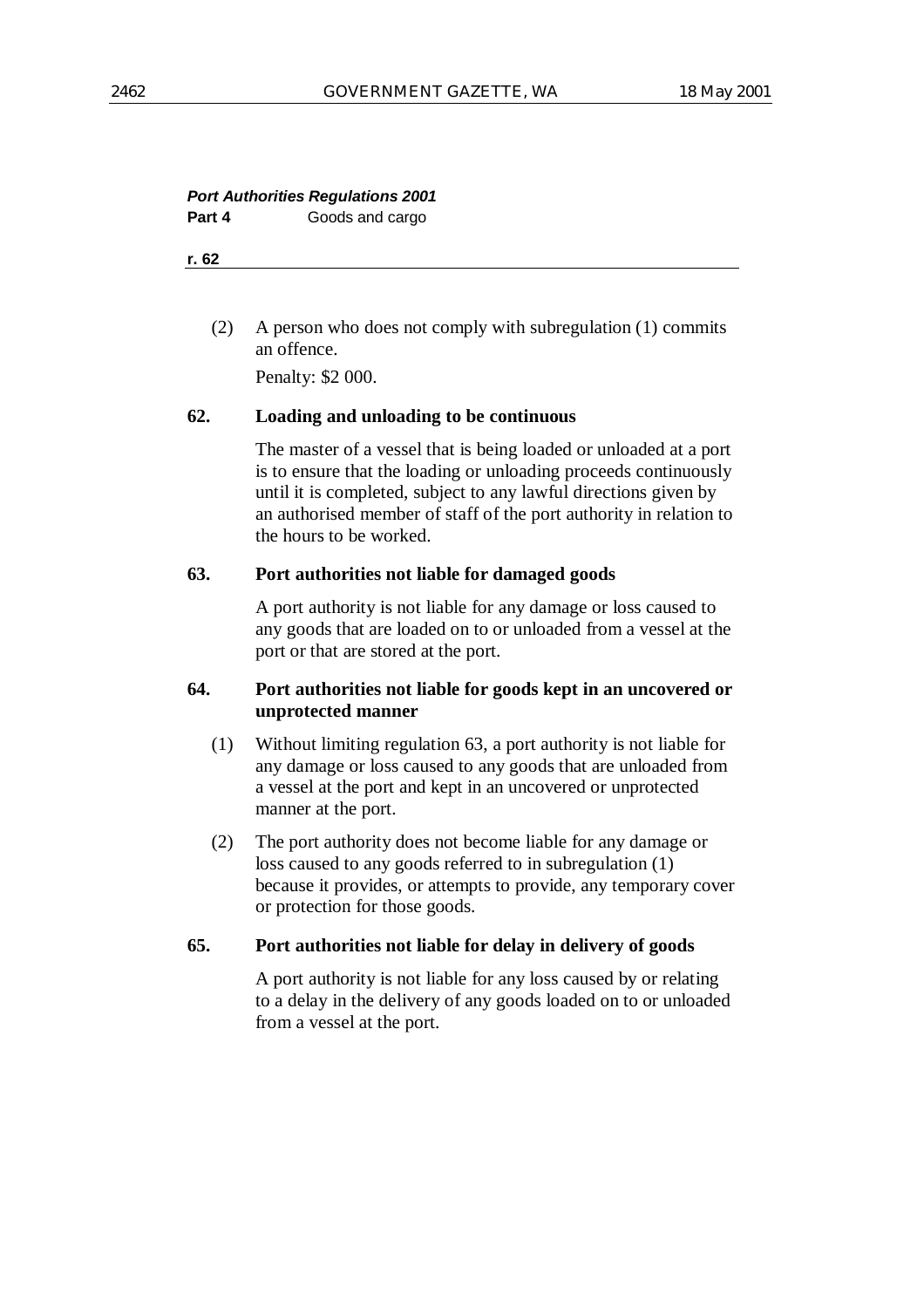#### **66. Unclaimed goods may be moved and stored etc.**

- (1) In this regulation and regulation  $67 -$ 
	- "unclaimed goods" means goods unloaded from a vessel at a port that are not claimed by the consignee within 14 days, or any longer period that the port authority may allow in a particular case, after being unloaded.
- (2) A port authority may
	- (a) move unclaimed goods and store them at any premises of the port authority; or
	- (b) cause unclaimed goods to be delivered to the consignee at the consignee's risk and expense.
- (3) A port authority may keep unclaimed goods until any expenses reasonably incurred by the port authority in connection with moving and storing them, and any port charges payable in relation to them, have been paid to the port authority.
- (4) A port authority may sell unclaimed goods by public auction if the port authority is not paid the expenses and charges referred to in subregulation  $(3)$  within 7 days —
	- (a) after demand has been made on the owner of the unclaimed goods; or
	- (b) if the port authority is unable, after reasonable enquiries, to identify or find the owner of the goods — after notice of the proposed sale has been published at least once a week for 2 consecutive weeks in a newspaper circulating in the area where the port authority operates.
- (5) If unclaimed goods are perishable, a port authority may sell them, without complying with subregulation (4), not less than 24 hours after moving and storing them.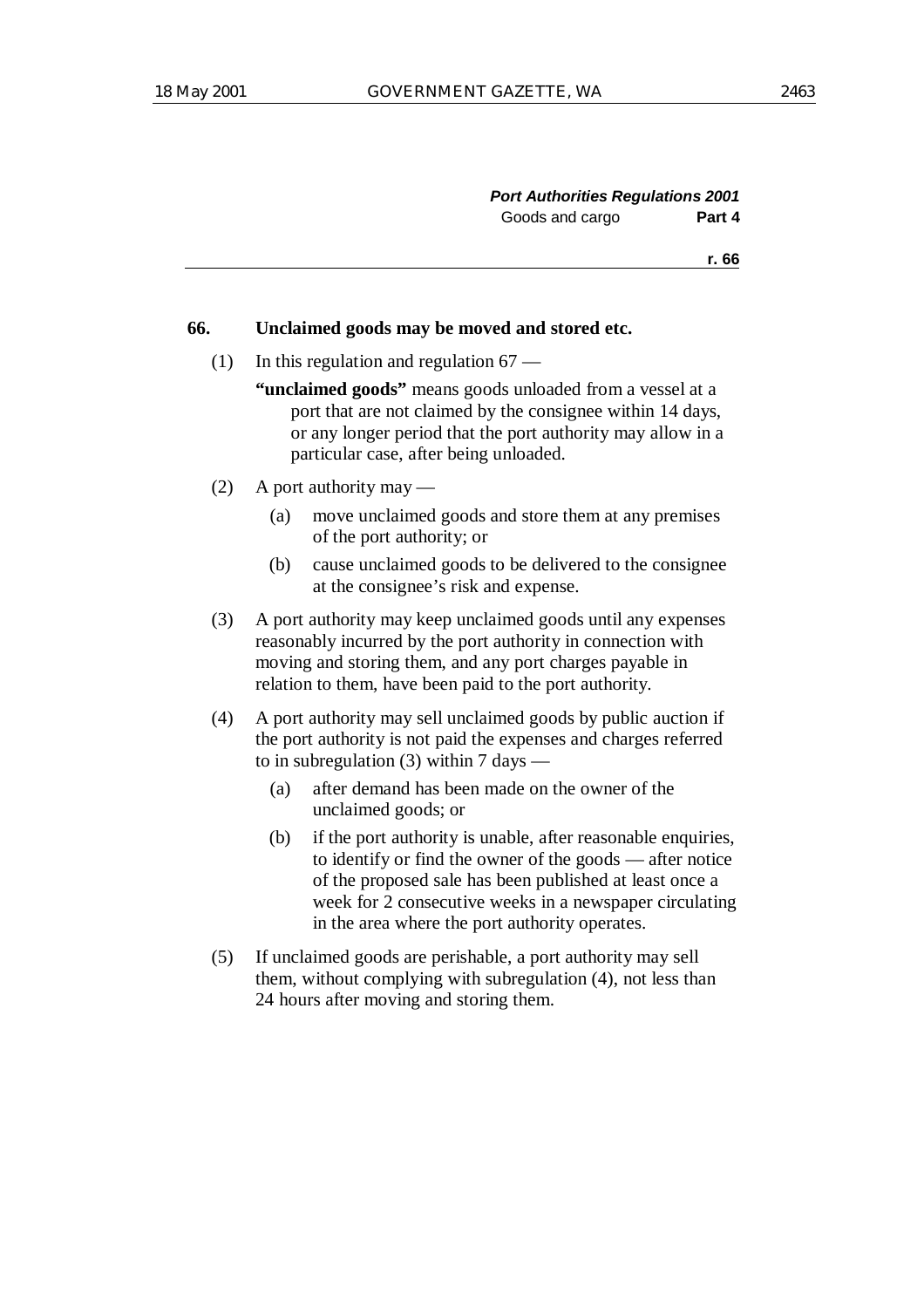#### **Port Authorities Regulations 2001 Part 4** Goods and cargo

**r. 67**

#### **67. Proceeds of sale of unclaimed goods**

- (1) A port authority is to apply the proceeds of the sale of unclaimed goods under regulation 66 in payment of —
	- (a) the port authority's reasonable expenses in moving, storing and selling them; and
	- (b) any port charges payable in relation to them,

and, subject to subregulation (2), is to pay any surplus amount of those proceeds on demand to the owner of the goods.

(2) If no demand is made by the owner of the goods within 30 days after the sale of the goods, the surplus amount of those proceeds is to be paid to the Treasurer to be credited to the Consolidated Fund, and any claim of the owner of the goods to that amount is extinguished.

#### **68. Goods falling from a vessel in a port**

- (1) If any goods or other material fall or falls from a vessel in a port, the master or another officer or an agent of the vessel is to report the matter to the port authority.
- (2) The port authority may take any action it considers appropriate to recover the goods or other material.
- (3) The master, the owner and an agent of the vessel, and any person who caused or permitted the goods or material to fall from the vessel, are jointly and severally liable for any expenses reasonably incurred by the port authority in taking action under subregulation (2).
- (4) The port authority may recover those expenses in a court of competent jurisdiction as a debt due to the port authority.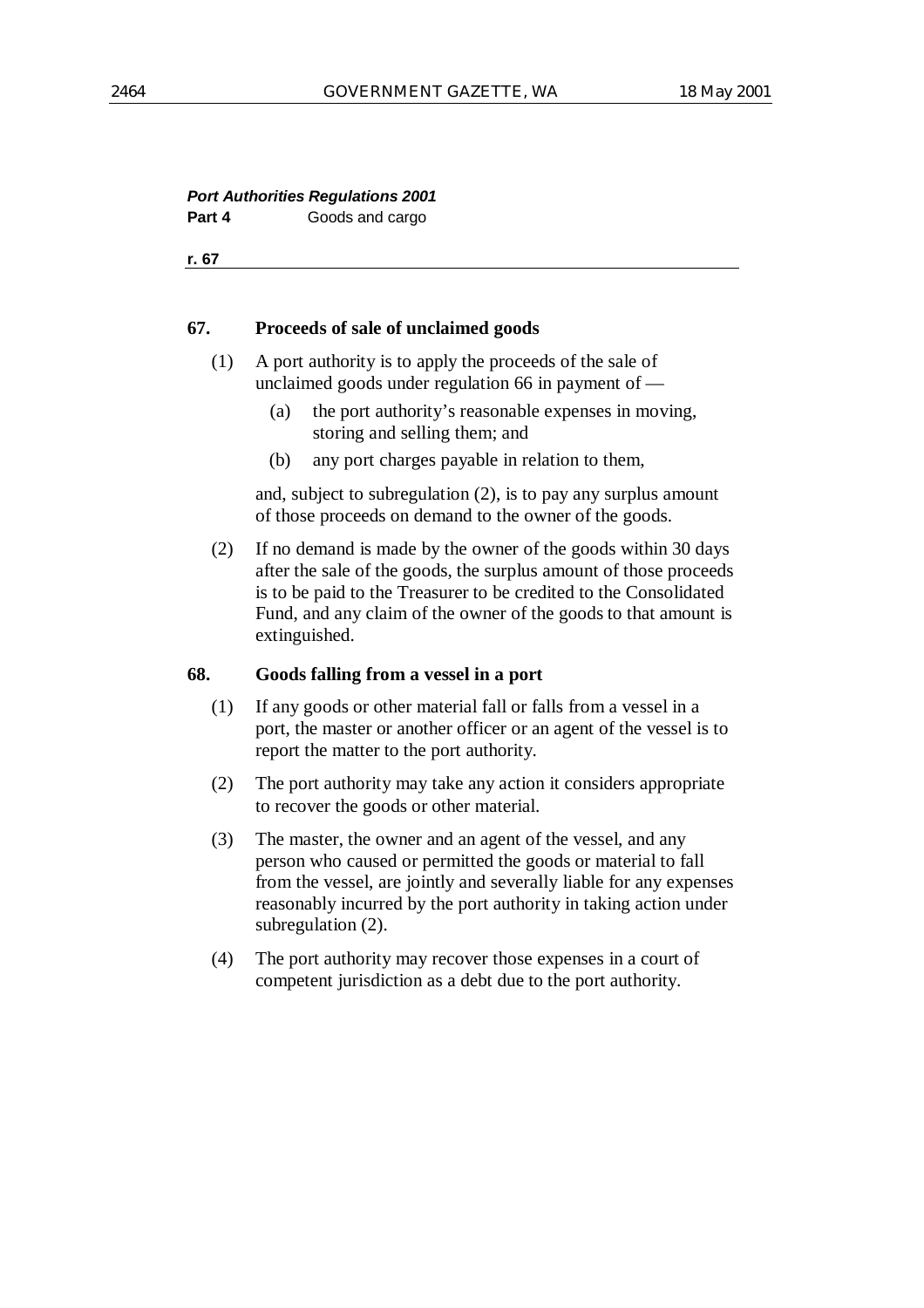# **Part 5 — Conduct of persons in ports**

## **69. Definition**

In this Part —

**"designated by notices or signs"**, in relation to a port, means designated by notices or signs erected at the port by the port authority.

#### **70. Social functions on board vessel prohibited in certain cases**

(1) Unless authorised in writing by the port authority, the owner, master or an agent of a vessel in a port must not cause or permit a social function or activity to take place on board the vessel that obstructs or interferes with, or is likely to obstruct or interfere with, port services.

Penalty: \$5 000.

(2) In subregulation  $(1)$  —

**"port services"** has the meaning given in section 35(9) of the Act.

# **71. Placing or leaving dead animals and waste substances in ports prohibited unless authorised**

Unless authorised by the port authority, a person must not cause a dead animal or any litter, rubbish or waste substances of any kind to be placed or left —

- (a) in the waters of a port; or
- (b) on a wharf or jetty or in a building or other structure or any other place in a port.

Penalty: \$5 000.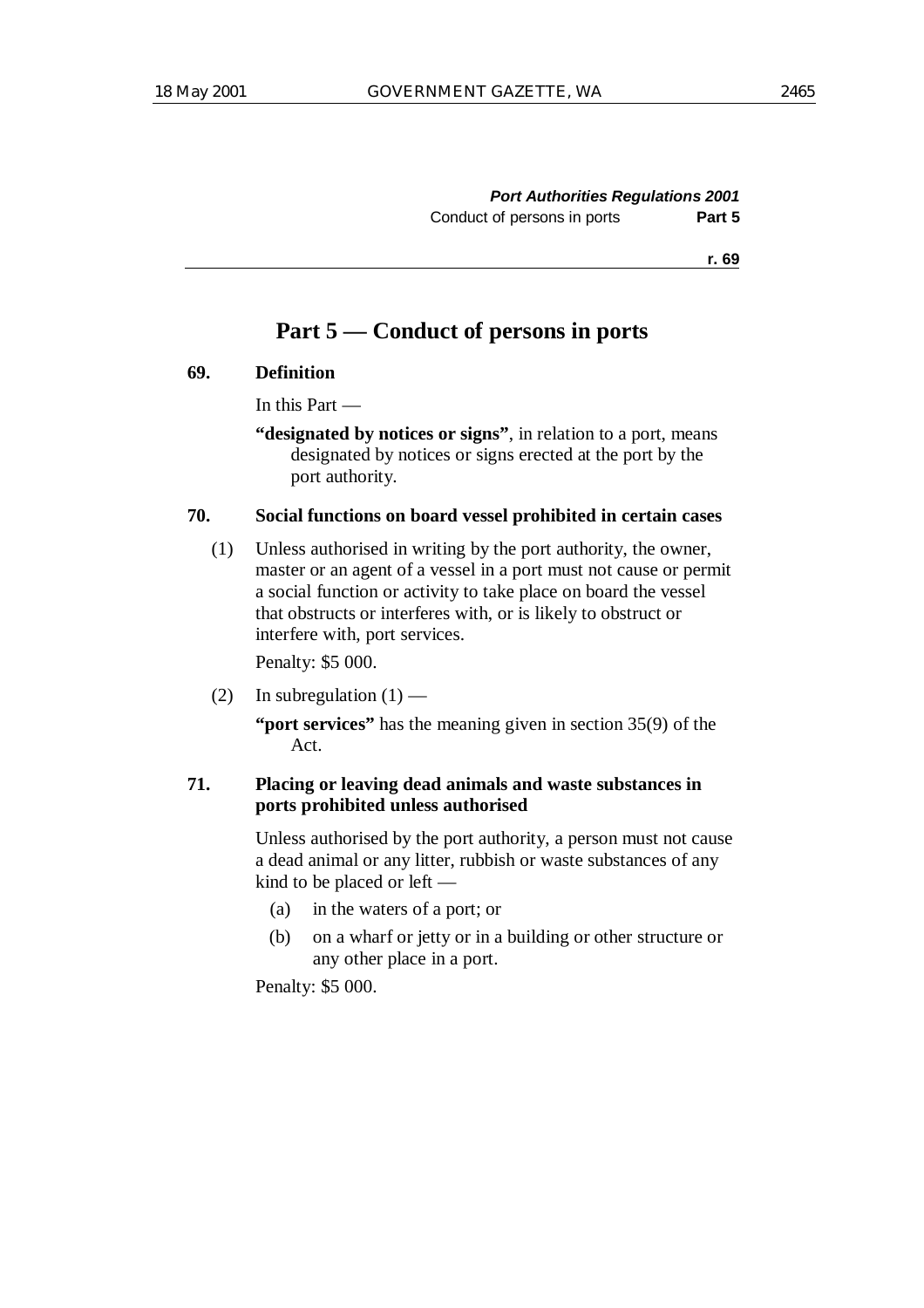# **Port Authorities Regulations 2001**

**Part 5** Conduct of persons in ports

**r. 72**

# **72. Interfering with port authority notices, signs and notice boards prohibited**

A person must not remove, obliterate or otherwise interfere with a notice, sign or notice board erected or placed in a port by the port authority.

Penalty: \$2 000.

#### **73. Placing unauthorised notices etc. prohibited**

Unless authorised by the port authority, a person must not write, paint or place a placard, notice or other document on port facilities or other property of a port authority.

Penalty: \$2 000.

#### **74. Interfering with life saving equipment prohibited**

A person must not interfere with any life saving equipment provided in a port by the port authority except for the purpose of using the equipment in the appropriate manner. Penalty: \$5 000.

# **75. Dragging bed of port prohibited**

Unless authorised in writing by the port authority, a person must not use dredges, drags or grapplings in a manner that disturbs the bed of the waters of a port.

Penalty: \$5 000.

#### **76. Persons in ports to comply with reasonable directions of authorised members of staff**

- (1) An authorised member of staff of the port authority may give any reasonable direction to a person in a port.
- (2) A person who does not comply with a direction under subregulation (1) commits an offence. Penalty: \$2 000.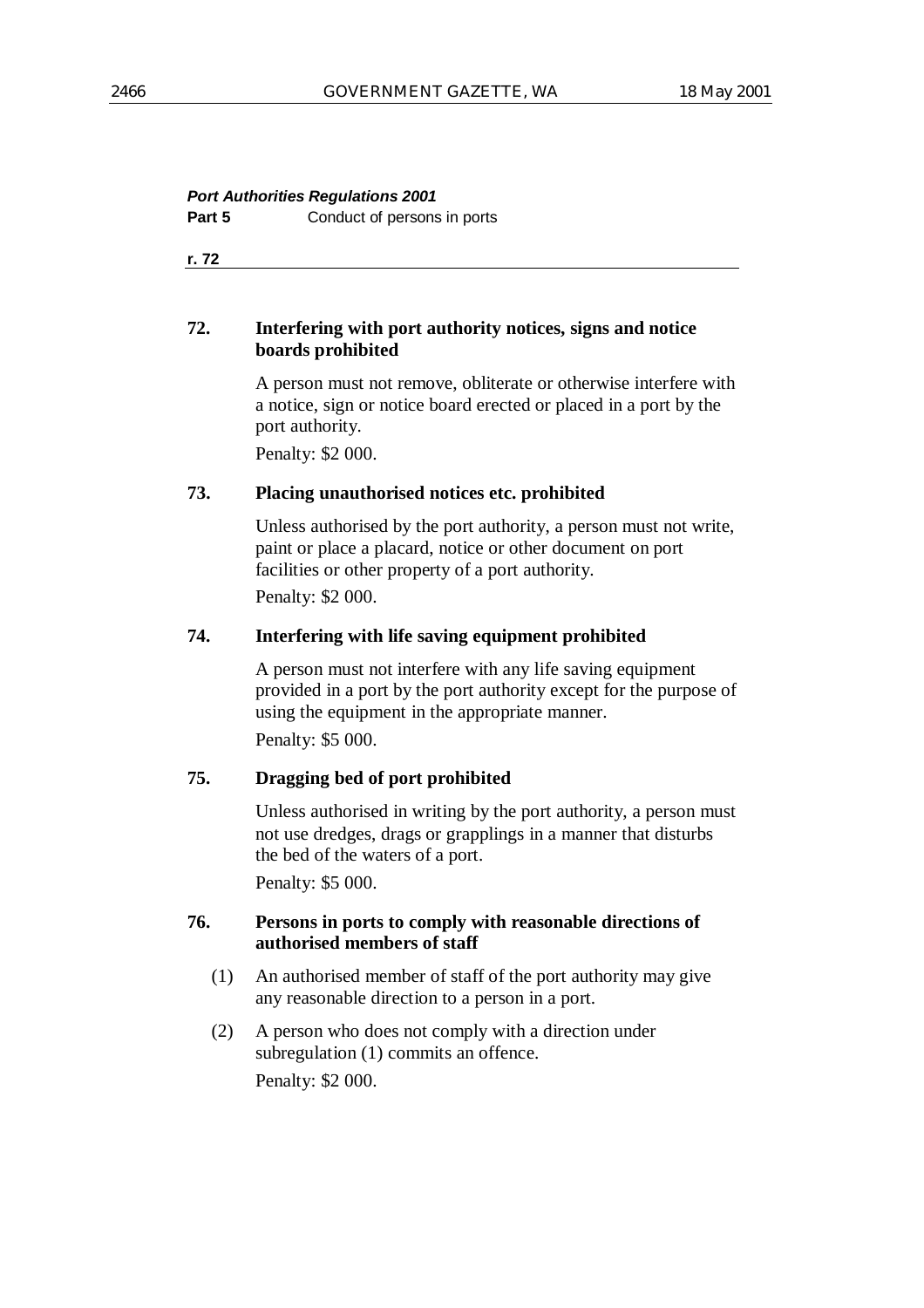**Port Authorities Regulations 2001** Conduct of persons in ports **Part 5**

**r. 77**

(3) Subregulation (2) applies to a person whether or not the person is employed in the port.

#### **77. Unauthorised entry of animals into port prohibited**

- (1) Unless authorised by the port authority, a person must not cause or permit an animal that is in the person's possession or under the person's control to enter or remain in a port. Penalty: \$2 000.
- (2) Subregulation (1) does not limit the operation of section 8 of the *Dog Act 1976*.
- Note: Section 8 of the *Dog Act 1976* applies to people accompanied by guide dogs.

#### **78. Disorderly conduct of persons in a port**

(1) A person must not be drunk or behave in a disorderly manner in a port.

Penalty: \$2 000.

- (2) An authorised member of staff of the port authority may prevent a person who appears to the member of staff to be drunk or behaving in a disorderly manner from entering a port or any area of a port.
- (3) An authorised member of staff of the port authority
	- (a) without limiting regulation 76(1), may direct a person who appears to the member of staff to be drunk or behaving in a disorderly manner to leave, or not to enter, a port; and
	- (b) if the person does not comply with the direction, may cause the person to be removed from the port.
- (4) A person who does not comply with a direction under subregulation (3)(a) commits an offence.

Penalty: \$2 000.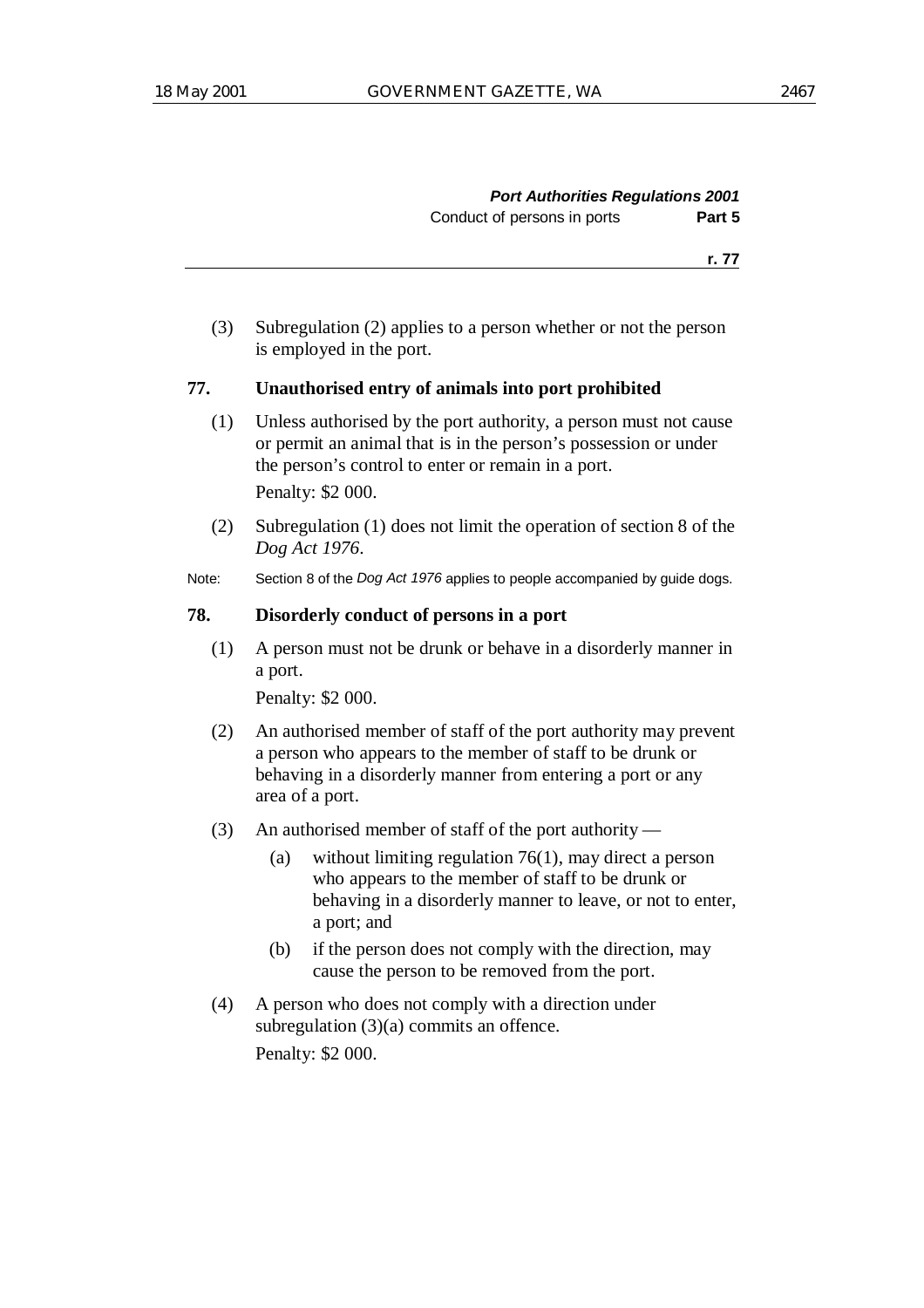# **Port Authorities Regulations 2001**

**Part 5** Conduct of persons in ports

**r. 79**

#### **79. Certain persons may be prohibited from entering a port**

- (1) Subject to subregulation (3), the CEO may, by written notice given to a person, direct the person not to enter a port or not to enter an area of a port specified in the notice.
- (2) A person who does not comply with a direction under subregulation (1) commits an offence. Penalty: \$2 000.
- (3) The CEO may give a direction to a person under subregulation (1) only if —
	- (a) the person has been convicted of 2 or more offences; or
	- (b) the CEO has reasonable grounds for believing that the person may hinder the efficiency of the operations of the port if the person enters the port or a specified area of the port.
- (4) The CEO may, by written notice given to a person, revoke a direction given to the person under subregulation (1).
- (5) If a person enters a port or a specified area of a port contrary to a direction under subregulation (1), an authorised member of staff of the port authority may cause the person to be removed from the port or that area of the port.
- $(6)$  In this regulation —

**"offence"** means an offence under the Act or these regulations.

# **80. Smoking in designated places in a port prohibited**

- (1) A port authority may, by erecting signs or notices, designate areas of its port where smoking is not permitted.
- (2) A person must not smoke in an area designated under subregulation  $(1)$ . Penalty: \$2 000.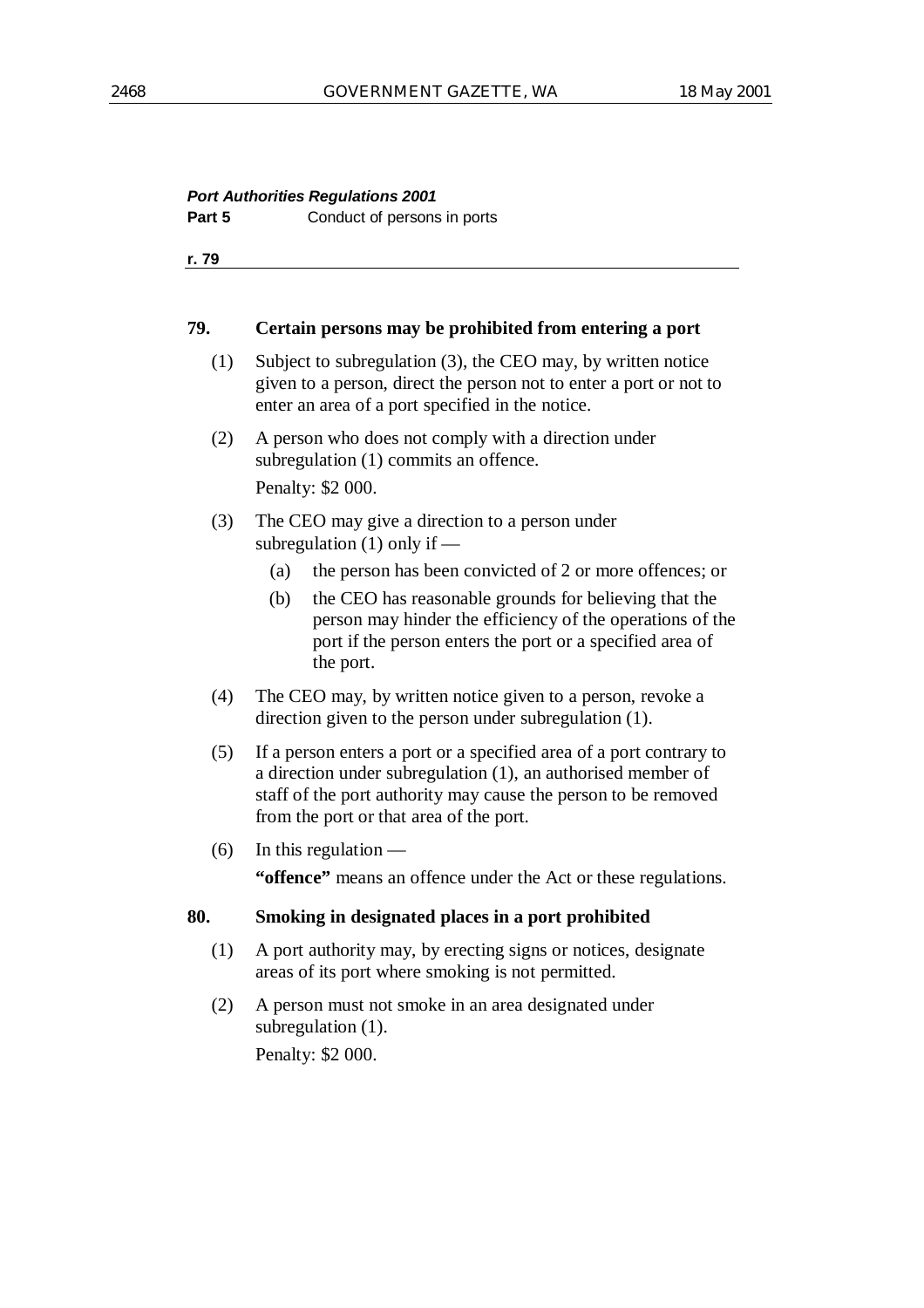(3) This regulation does not limit the operation of the *Health (Smoking in Enclosed Public Places) Regulations 1999*.

#### **81. Obstructing port facilities and causing nuisance prohibited**

- (1) A person must not obstruct or interfere with
	- (a) port facilities or other property of a port authority; or
	- (b) the operation of port facilities or other property of a port authority.

Penalty: \$12 000.

(2) Unless authorised by the port authority, a person must not climb on to, under or over port facilities or other property of a port authority.

Penalty: \$2 000.

(3) A person must not cause a nuisance to a port authority or to any person in a port.

Penalty: \$2 000.

#### **82. Demonstrating and public speaking in a port prohibited**

Unless authorised in writing by the port authority, a person must  $not -$ 

- (a) take part in a procession or demonstration; or
- (b) speak to an assembly of people,

in a port.

Penalty: \$2 000.

# **83. Selling or supplying things and soliciting business in a port prohibited**

(1) Unless authorised in writing by the port authority, a person must not sell or supply anything, or offer to sell or supply anything, in a port.

Penalty: \$2 000.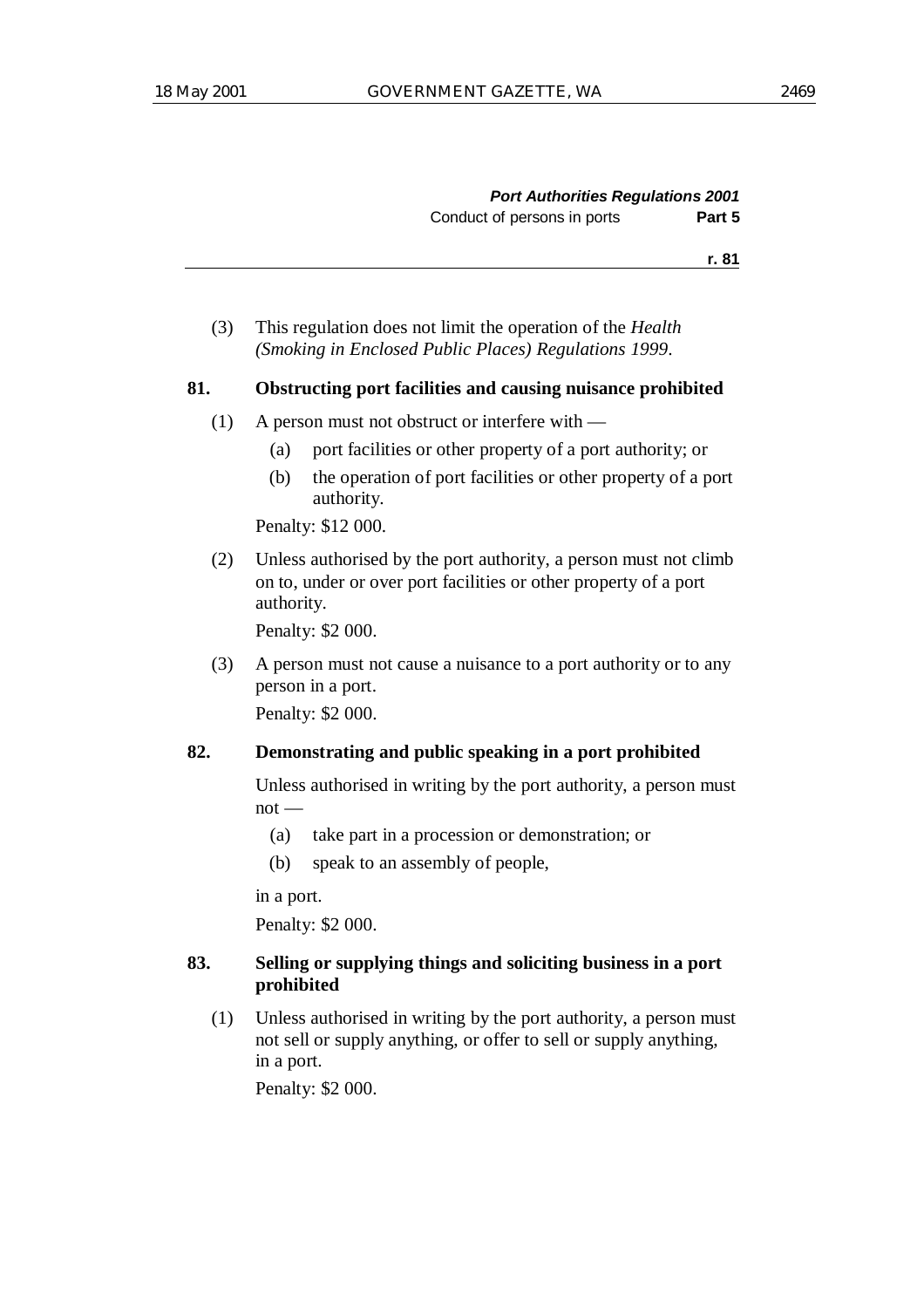#### **Port Authorities Regulations 2001**

**Part 5** Conduct of persons in ports

**r. 84**

(2) Unless authorised in writing by the port authority, a person must not solicit business of any kind in a port. Penalty: \$2 000.

# **84. Entering wrecks prohibited**

(1) Unless authorised in writing by the port authority, a person must not climb on to or enter a vessel that is sunk, stranded or abandoned in a port.

Penalty: \$2 000.

- (2) If a person is on or in a vessel contrary to subregulation (1), the port authority may cause the person to be removed from the vessel.
- (3) A person is liable for any expenses reasonably incurred by the port authority in removing the person from a vessel under subregulation (2).
- (4) The port authority may recover those expenses in a court of competent jurisdiction as a debt due to the port authority.

# **85. Interfering with fire alarms prohibited**

- (1) A person must not activate, operate, sound, use or interfere with any fire alarm or fire extinguishing equipment or device on port facilities or other property of a port authority unless the person does so —
	- (a) for the purpose of giving a warning of, or extinguishing, a fire; or
	- (b) as otherwise authorised by the port authority.

Penalty: \$5 000.

(2) A person is liable for any expenses reasonably incurred by the port authority as a result of the activation, operation, sounding, use of or interference with anything by the person contrary to subregulation (1).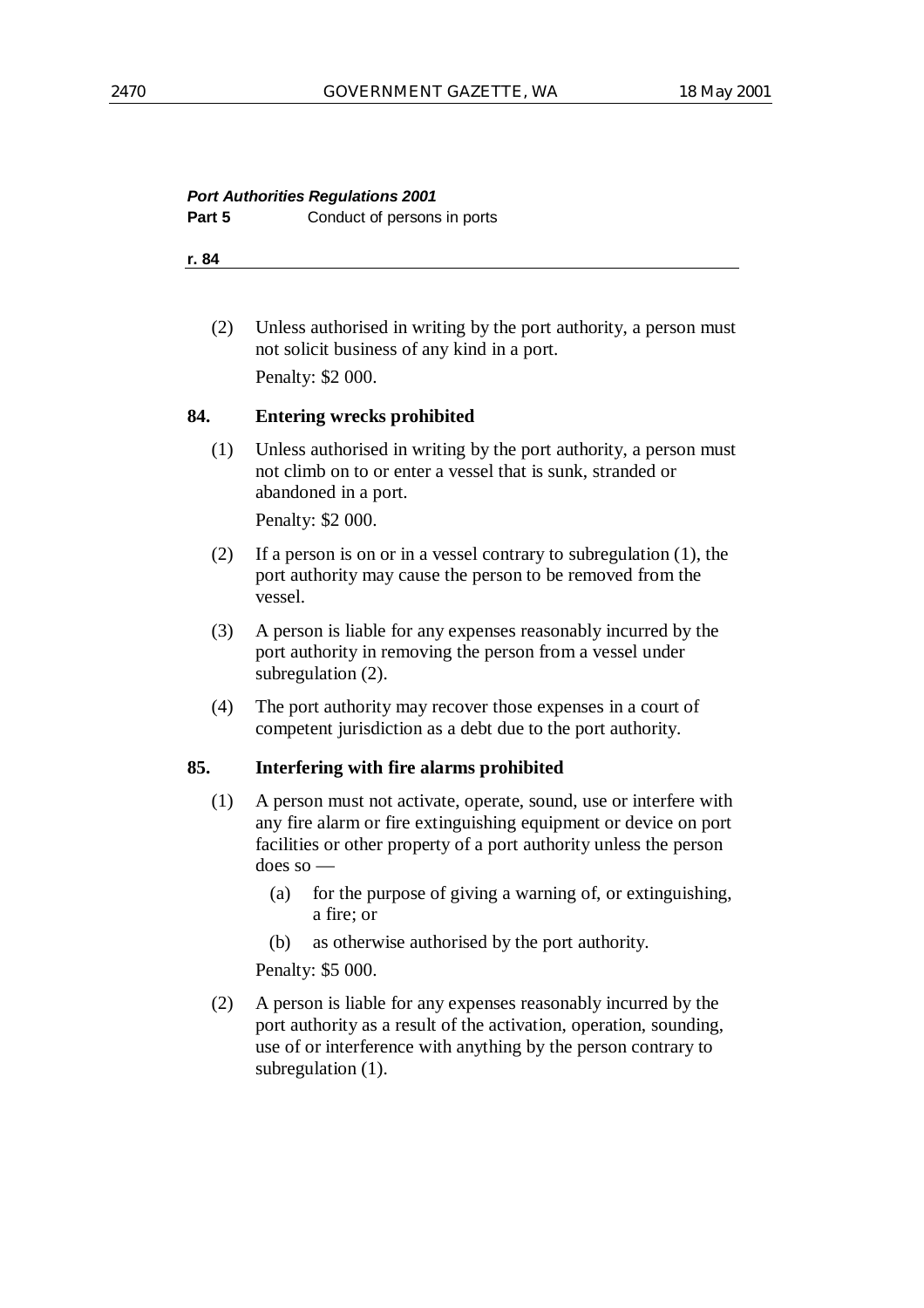**Port Authorities Regulations 2001** Conduct of persons in ports **Part 5**

**r. 86**

(3) The port authority may recover those expenses in a court of competent jurisdiction as a debt due to the port authority.

#### **86. Interfering with water appliances prohibited**

Unless authorised by the port authority, a person must not turn a valve or cock, or open or close a hydrant, on port facilities or other property of a port authority. Penalty: \$5 000.

## **87. Interfering with electric lights etc. prohibited**

Unless authorised by the port authority, a person must not interfere with an electric light, light fitting or power mains on port facilities or other property of a port authority.

Penalty: \$12 000.

# **88. Stray boats and other abandoned or unattended property**

- (1) The port authority may move and store at any premises of the port authority a drifting boat or anything else found abandoned or unattended in a port (the **"abandoned property"**).
- (2) The port authority may keep the abandoned property until it is claimed by its owner, who is liable for the port authority's reasonable expenses in moving and storing the property and any port charges payable in relation to the property.
- (3) The port authority may recover those expenses and charges in a court of competent jurisdiction as a debt due to the port authority.
- (4) If the abandoned property is not claimed within 30 days after being found in the port, the port authority may sell the property by public auction after a notice of the proposed sale has been published at least once a week for 2 consecutive weeks in a newspaper circulating in the area where the port authority operates.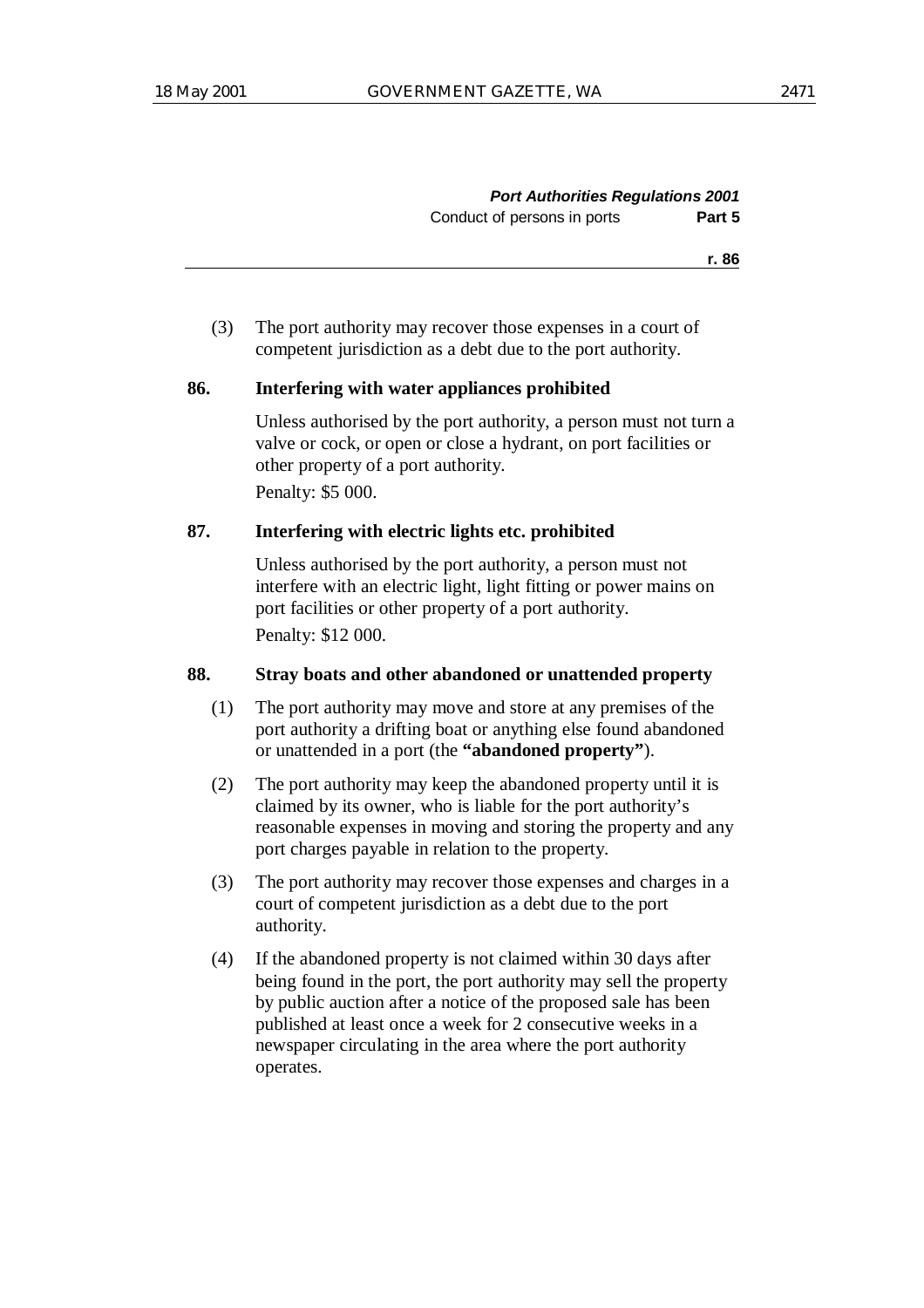# **Port Authorities Regulations 2001 Part 5** Conduct of persons in ports

**r. 89**

- (5) The port authority
	- (a) is to apply the proceeds of the sale of abandoned property in payment of the port authority's reasonable expenses in moving, storing and selling the property and any port charges payable in relation to the property; and
	- (b) subject to subregulation (6), is to pay any surplus amount of those proceeds on demand to the owner of the property.
- (6) If no demand is made by the owner of the abandoned property within 30 days after the sale of the property, the surplus amount of those proceeds is to be paid to the Treasurer to be credited to the Consolidated Fund, and any claim of the owner of the property to that amount is extinguished.

#### **89. Swimming in designated areas of a port prohibited**

Unless authorised by the port authority, a person must not swim in, or dive or jump into, the waters of a port in an area designated by notices or signs as an area where swimming is not permitted.

Penalty: \$2 000.

# **90. Entering area of port or port facility closed by port authority prohibited**

Unless authorised by the port authority, a person must not enter an area of a port, or a port facility, closed by the port authority and designated by notices or signs as being closed. Penalty: \$2 000.

# **91. Fishing in designated areas of a port prohibited**

(1) Unless authorised by the port authority, a person must not fish in an area of a port designated by notices or signs as an area where fishing is not permitted.

Penalty: \$2 000.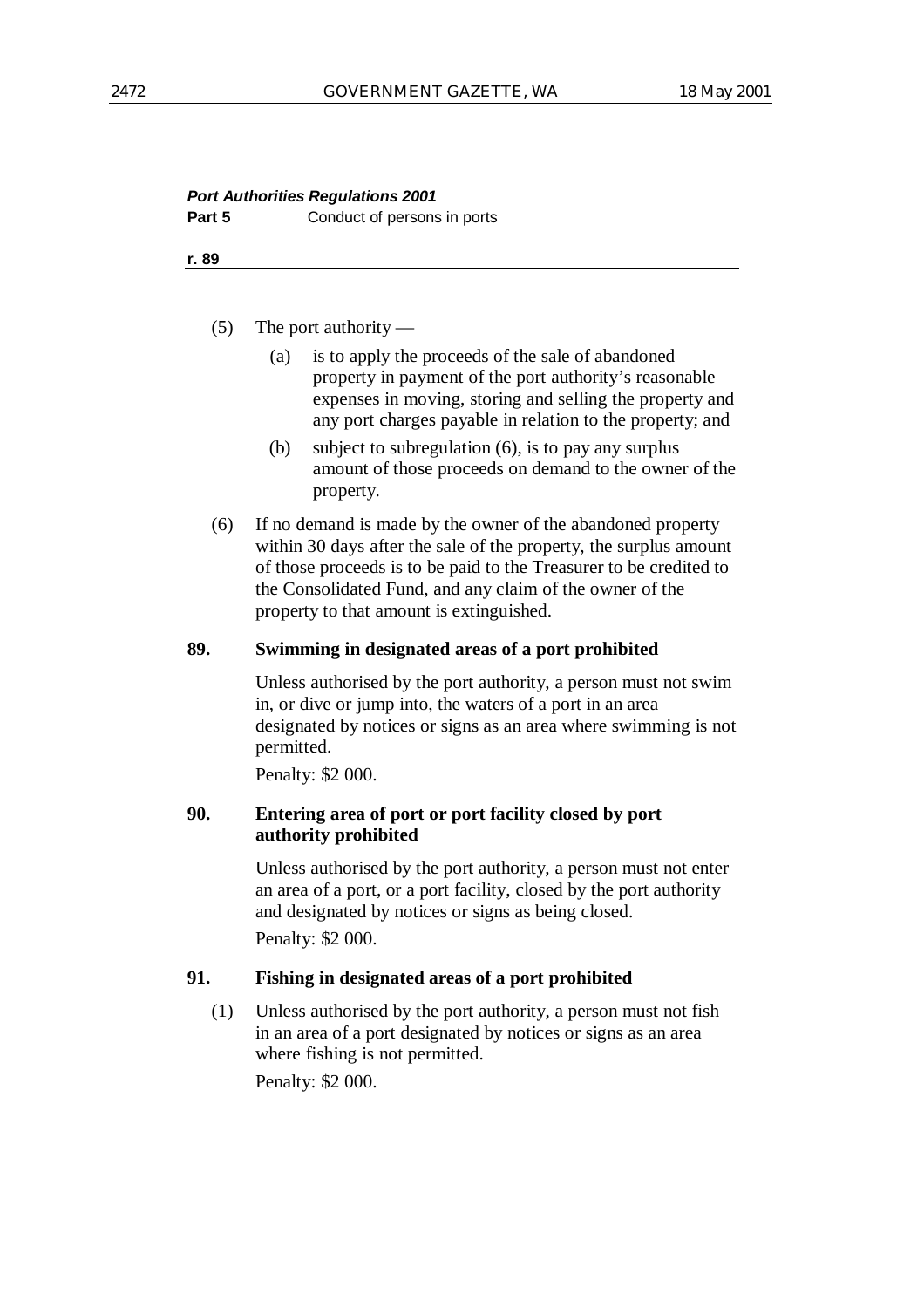| <b>Port Authorities Regulations 2001</b> |        |
|------------------------------------------|--------|
| Conduct of persons in ports              | Part 5 |

(2) A person who does not comply with any condition or restriction that is set out in a notice or sign erected by the port authority for the purpose of controlling fishing in the port commits an offence.

Penalty: \$2 000.

# **92. Navigable waters of port not to be obstructed by fishing nets etc.**

(1) A person must not place a fishing net, rock lobster pot or other fishing gear in the navigable waters of a port contrary to a notice or sign erected by the port authority.

Penalty: \$5 000.

- (2) A port authority may
	- (a) designate by notices or signs erected by the port authority; or
	- (b) define in a notice published in the *Gazette*,

the waters of the port that are navigable waters for the purposes of subregulation (1).

# **93. Launching boats and bringing boats ashore in unauthorised places etc. prohibited**

(1) A person must not launch a boat or bring a boat ashore in a port except in an area of the port designated by notices or signs as a place where boats may be launched or brought ashore (a **"launching place"**).

Penalty: \$2 000.

(2) A person must not leave a boat that has been brought ashore in a port anywhere in the port except in an area designated by notices or signs as a place where boats may be left. Penalty: \$2 000.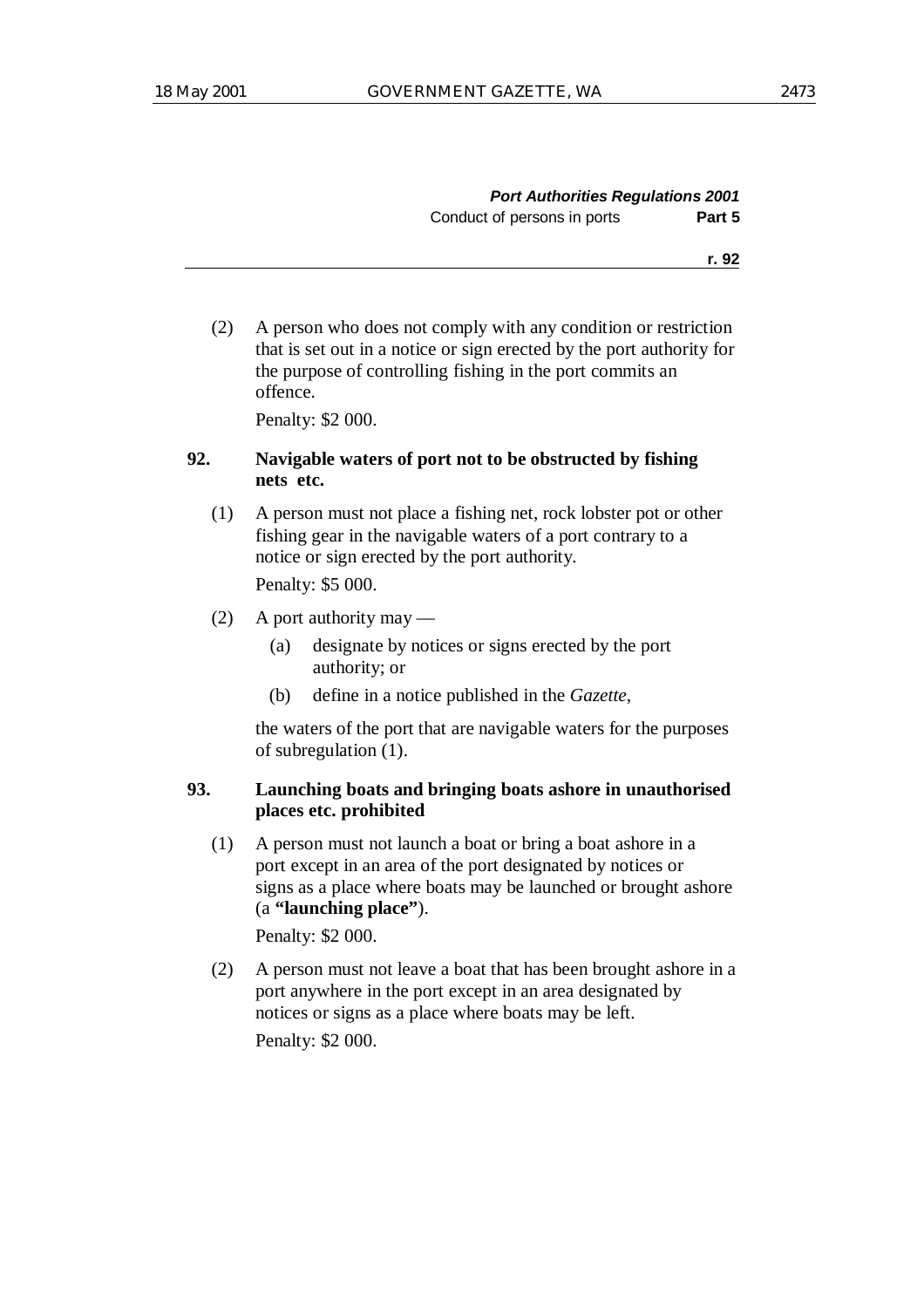# **Port Authorities Regulations 2001 Part 5** Conduct of persons in ports

**r. 94**

- (3) If a road in a port is designated by notices or signs as a road on which a boat may be towed by a motor vehicle to or from a launching place, a person must not use a motor vehicle to tow a boat to or from the launching place otherwise than on that road. Penalty: \$2 000.
- (4) A person who uses a motor vehicle to tow a boat to a launching place must move the motor vehicle as soon as practicable after the boat is launched —
	- (a) to an area set aside by the port authority near the launching place for parking; or
	- (b) if no area for parking has been set aside by the port authority — to a public road or public parking area.
- (5) A person who does not comply with subregulation (4) commits an offence.

Penalty: \$2 000.

# **94. Unauthorised camping prohibited**

- (1) Unless authorised by the port authority, a person must not
	- (a) use a tent, hut or any building or other structure in which to sleep overnight in a port; or
	- (b) erect a tent, hut or other structure in a port, other than a beach shade or windbreak intended for use during the period from sunrise to sunset.

Penalty: \$2 000.

(2) A person who erects or uses a beach shade or windbreak in a port is to ensure that it is removed from the port by the end of the period referred to in subregulation  $(1)(b)$  on the day on which it is erected or used.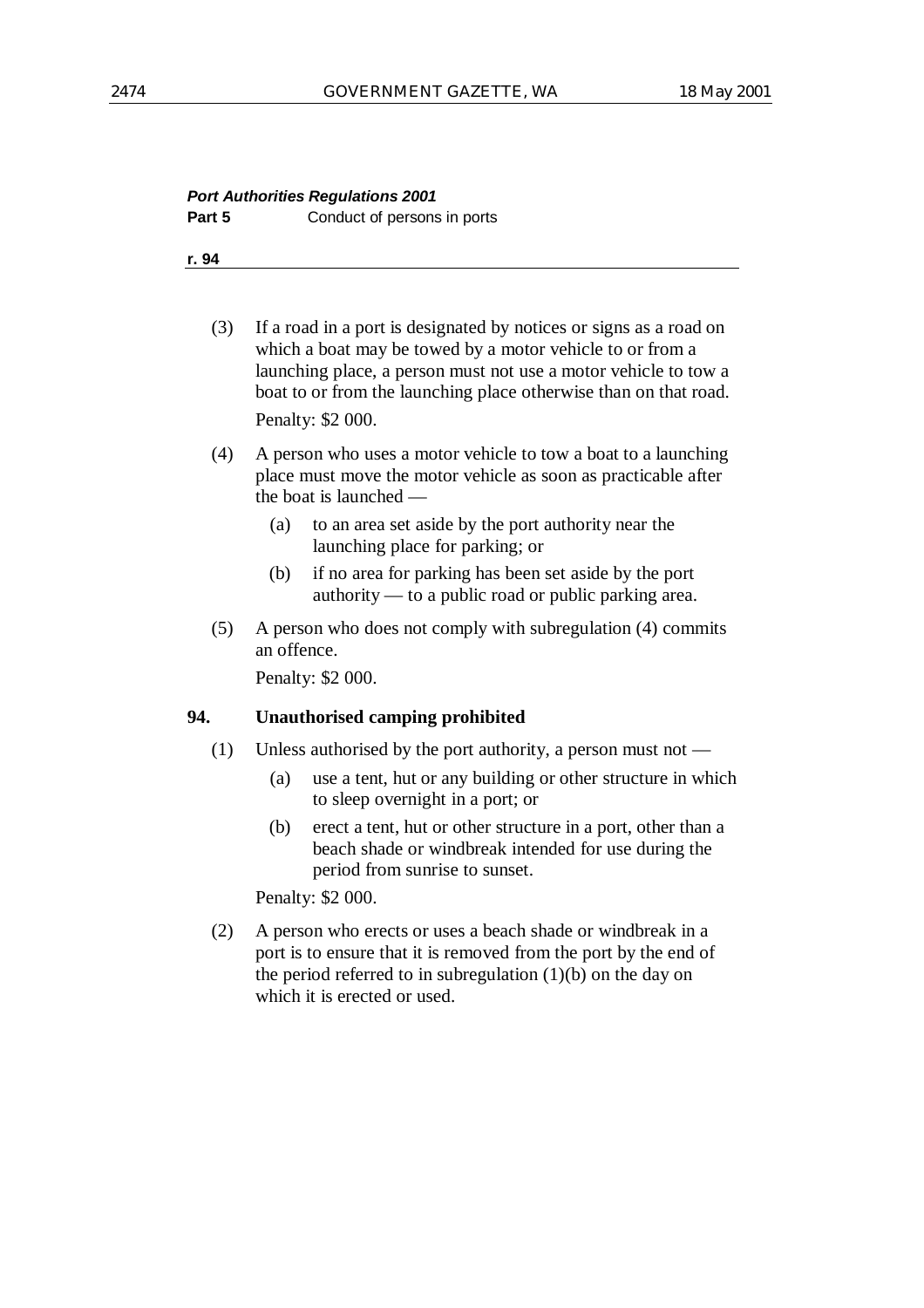| <b>Port Authorities Regulations 2001</b> |        |
|------------------------------------------|--------|
| Conduct of persons in ports              | Part 5 |

#### **95. Removal of marine life from port prohibited**

Unless authorised by the port authority, a person must not remove any form of marine life (whether animal or plant) from —

- (a) a wharf, jetty, pylon, pile light, buoy, beacon or marker in a port; or
- (b) a pile supporting a thing referred to in paragraph (a).

Penalty: \$2 000.

### **96. Unauthorised building in port prohibited**

- (1) Unless authorised in writing by the port authority, a person must not erect a building or other structure in a port. Penalty: \$12 000.
- (2) Subregulation (1) does not limit the application of any other written law to the erection of a building or other structure in a port.

#### **97. Unauthorised excavation work prohibited**

- (1) Unless authorised in writing by the port authority, a person must not carry out any excavation work on port land. Penalty: \$5 000.
- (2) Subregulation (1) does not limit the application of any other written law to the carrying out of excavation work on port land.
- (3) In this regulation  $-$

**"excavation work"** means any work that involves breaking or penetrating the ground surface.

#### **98. Use of motor boats and water skiing in ports**

- (1) A person must not drive a motor boat at more than 8 knots or water ski in a port —
	- (a) unless authorised by the port authority
		- (i) in any waters having a depth of less than 3 m; or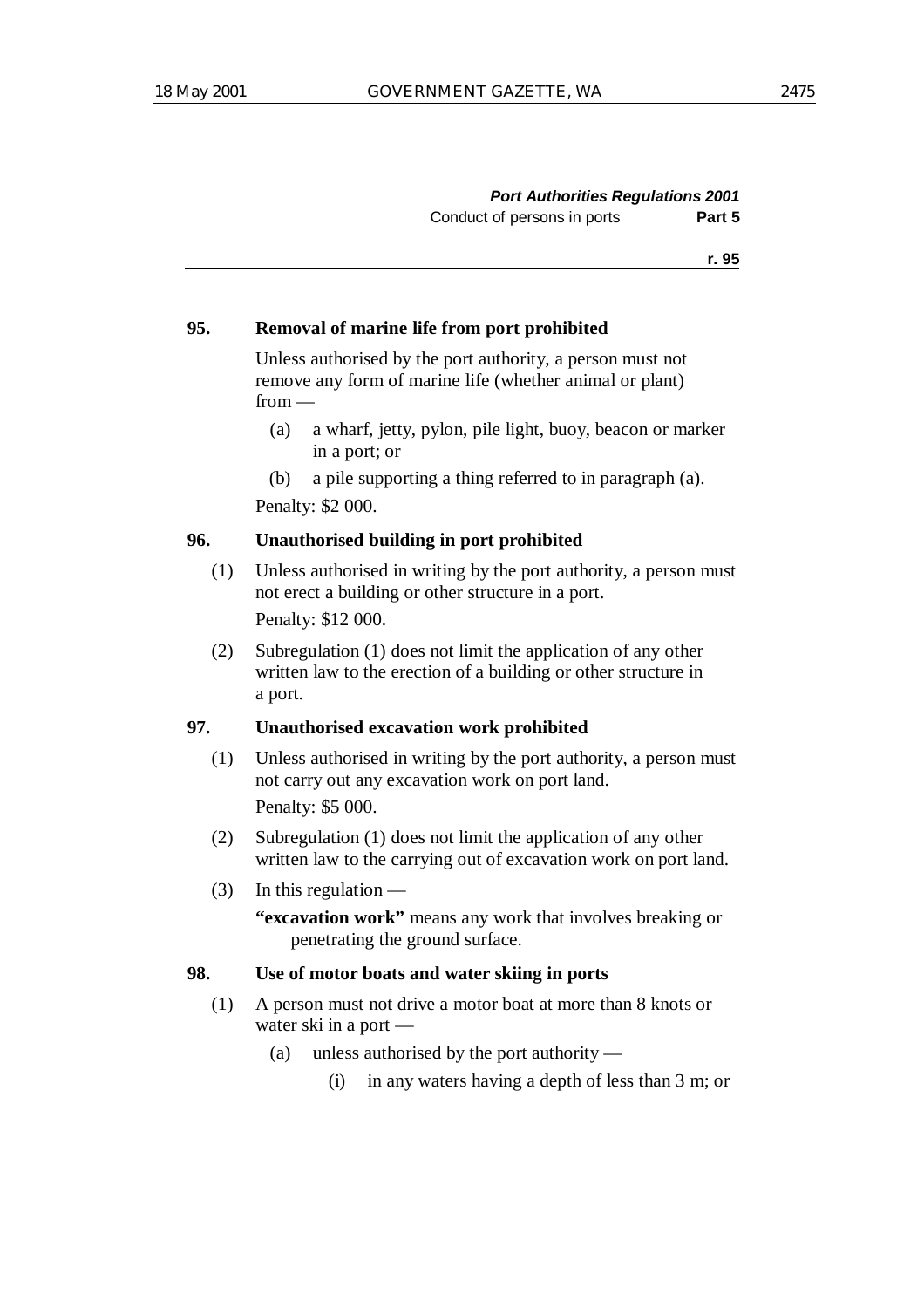# **Port Authorities Regulations 2001 Part 5** Conduct of persons in ports

**r. 99**

- (ii) within 45 m of a river bank or low water mark;
- (b) in or through an area set aside for vessels to be moored;
- (c) within 15 m of a vessel that is under way;
- (d) within  $45 \text{ m of }$ 
	- (i) a moored vessel;
	- (ii) a person in the water; or
	- (iii) a jetty or wharf;

or

(e) through an arch of a bridge.

Penalty: \$2 000.

(2) In this regulation —

"motor boat" means a vessel propelled otherwise than by oars or sail and includes a personal watercraft within the meaning of the *Navigable Waters Regulations*;

**"water ski"** includes water ski using only the feet for support on the water.

# **99. Races and regattas etc. prohibited**

Unless authorised in writing by the port authority, a person must not organise, promote or conduct in a port —

- (a) a race, display or regatta of any vessels; or
- (b) an exhibition of any form of aquatic sport (including water skiing).

Penalty: \$2 000.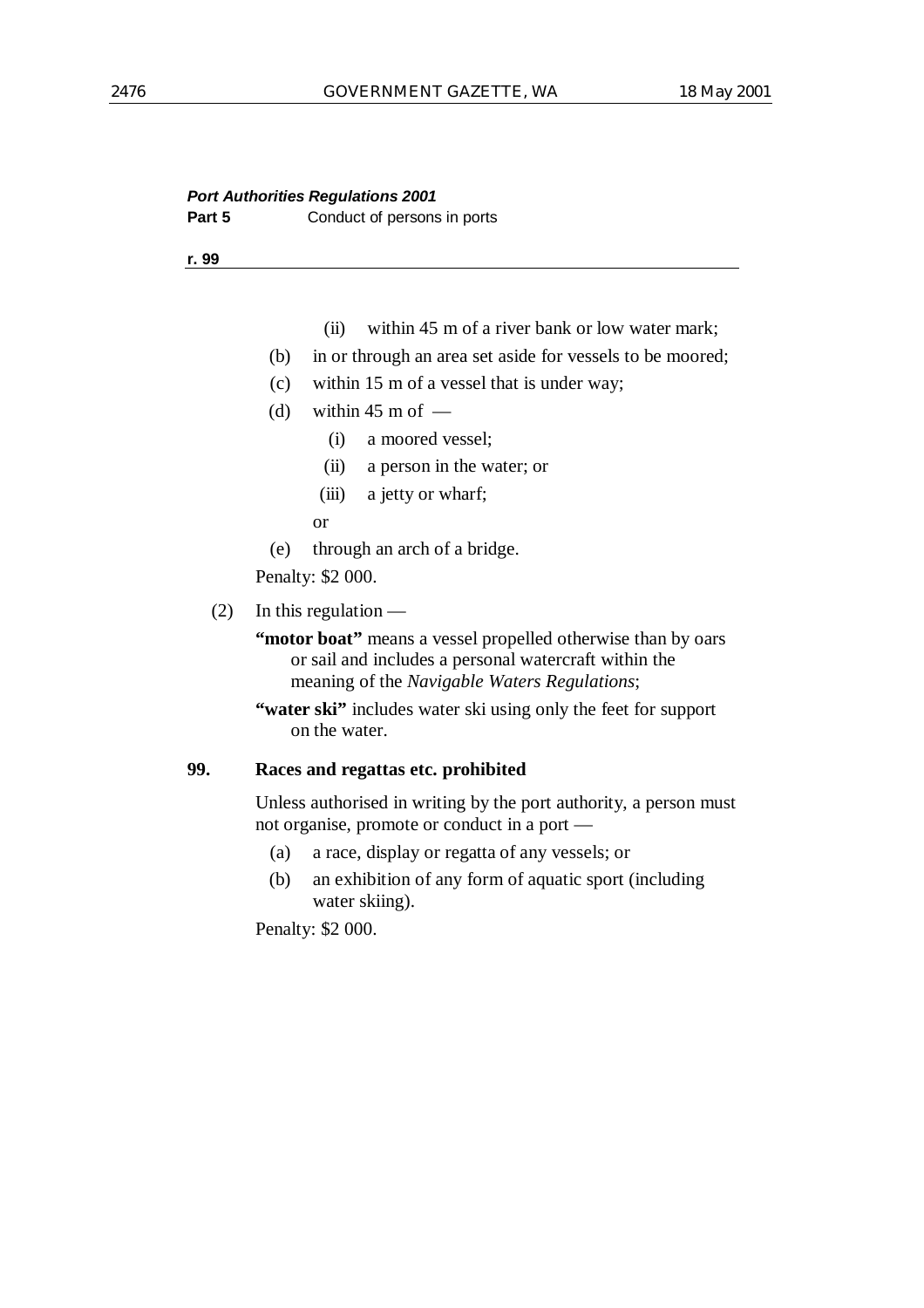# **Part 6 — Vehicles in ports**

#### **100. Definitions**

In this Part —

**"no-parking area"** means an area referred to in regulation  $105(1)(b)$ ;

**"no-stopping area"** means an area referred to in regulation 104(1);

**"parking area"** means an area referred to in subregulation  $105(1)(a)$ ;

**"traffic sign"** means a notice or sign erected by the port authority to control traffic in its port.

#### **101.** *Road Traffic Act 1974* **not limited**

The provisions of this Part are in addition to those of the *Road Traffic Act 1974* in relation to a port.

#### **102. Careless driving**

A person who drives a motor vehicle in a port without due care and attention commits an offence.

Penalty: \$2 000.

#### **103. Drivers in a port to comply with traffic signs**

Subject to this Part, a person driving a motor vehicle in a port who does not comply with a traffic sign commits an offence. Penalty: \$2 000.

# **104. Stopping of vehicles in a port**

(1) A port authority may, by marking lines or by erecting notices or signs, designate the areas of the port where vehicles are not to be stopped.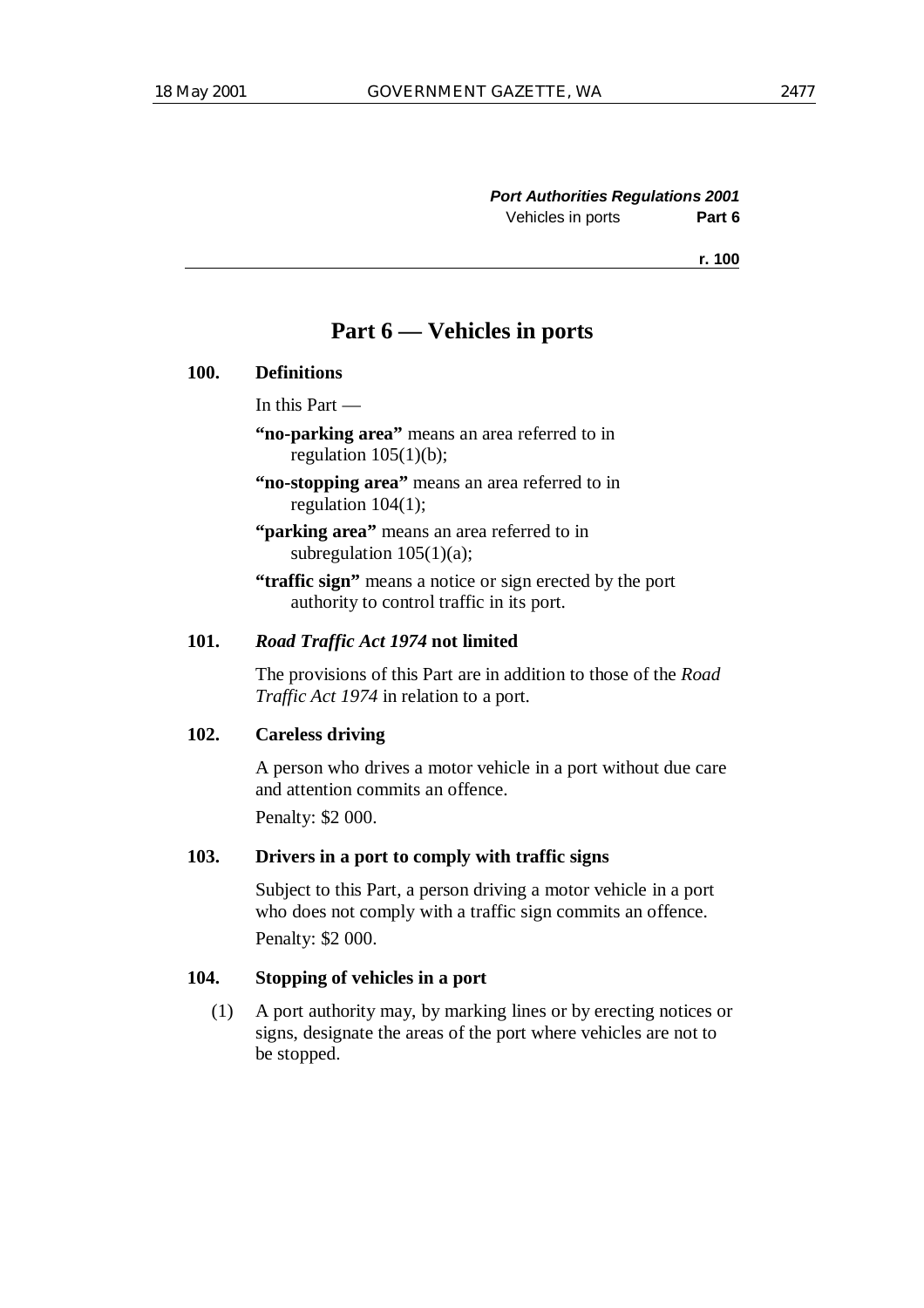# **Port Authorities Regulations 2001**

**Part 6** Vehicles in ports

**r. 105**

- (2) Subject to subregulations (3) and (4) and regulation 106, a person must not stop a vehicle in a no-stopping area. Penalty: \$2 000.
- (3) If the person stops the vehicle for no longer than is necessary in the circumstances, subregulation (2) does not apply to a person who stops a vehicle —
	- (a) to avoid a collision;
	- (b) because the vehicle is disabled; or
	- (c) because of a medical or other emergency.
- (4) Subregulation (2) does not apply to a person who stops a vehicle as directed by a police officer or by an authorised member of staff of the port authority.

#### **105. Parking of vehicles in a port**

- (1) A port authority may, by marking lines or by erecting notices or signs, designate the areas of the port where —
	- (a) vehicles may be parked; or
	- (b) vehicles are not to be parked.
- (2) A notice or sign referred to in subregulation (1) may state that only vehicles of a particular kind or particular kinds may be parked in a parking area, or that the parking of vehicles in a parking area is otherwise subject to the conditions stated on the notice or sign.
- (3) Subject to subregulation (4) and regulation 106, a person must not park a vehicle —
	- (a) in a parking area otherwise than in accordance with the lines, notices or signs that designate the parking area; or
	- (b) in a no-parking area.

Penalty: \$2 000.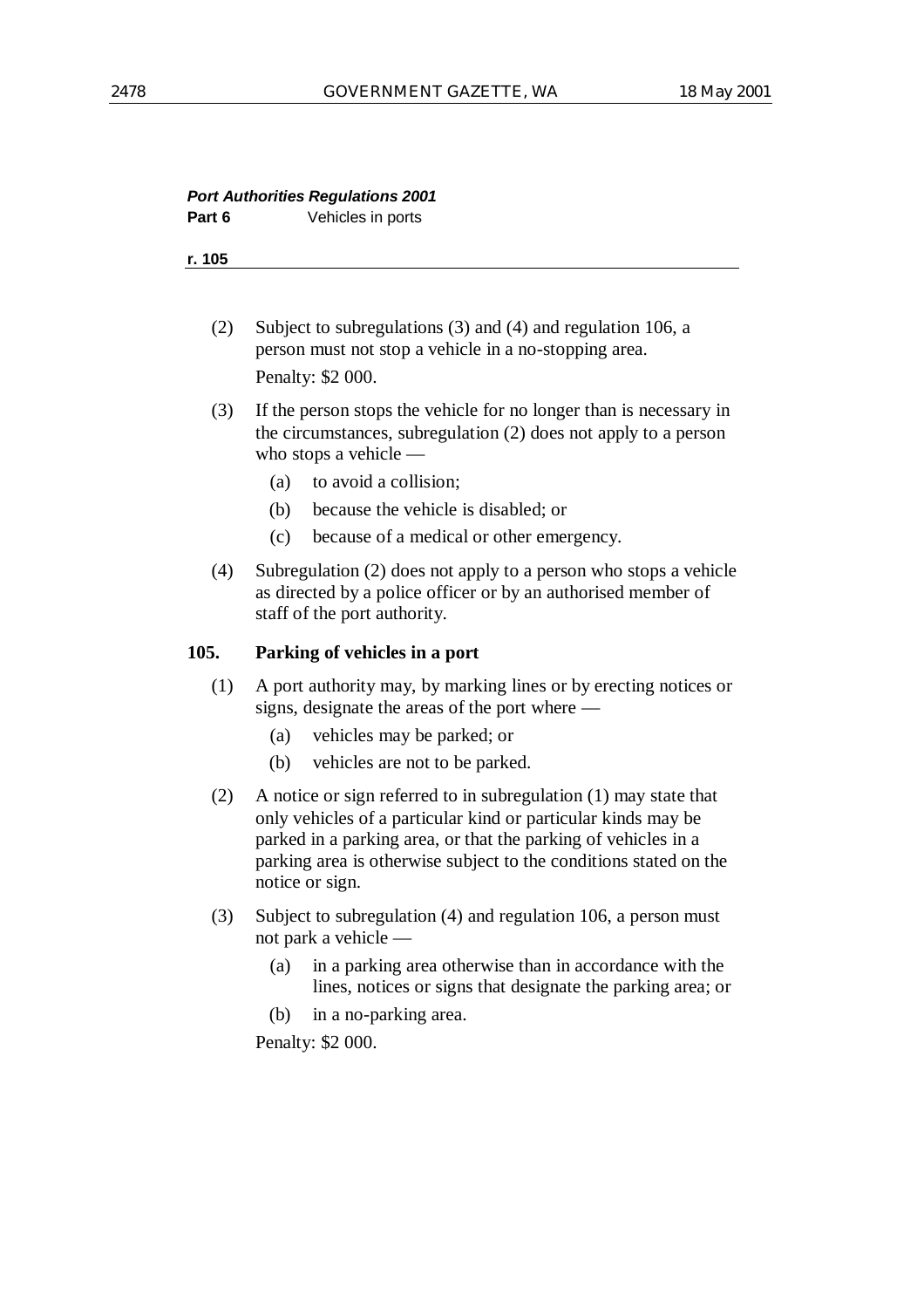| <b>Port Authorities Regulations 2001</b> |        |
|------------------------------------------|--------|
| Vehicles in ports                        | Part 6 |

(4) Subregulation (3) does not apply to a person who parks a vehicle as directed by a police officer or by an authorised member of staff of the port authority.

#### **106. Emergency vehicles**

- (1) If it is expedient and safe to do so, an emergency vehicle may  $be$  —
	- (a) driven in a port otherwise than in accordance with a traffic sign;
	- (b) stopped in a port in a no-stopping area; or
	- (c) parked in a port
		- (i) in a parking area otherwise than in accordance with the lines, notices or signs that designate the parking area; or
		- (ii) in a no-parking area.
- (2) In subregulation  $(1)$ 
	- **"emergency vehicle"** means a motor vehicle that has entered a port in connection with —
		- (a) urgent police duties;
		- (b) the fighting of fire or the answering of a fire call;
		- (c) providing assistance to a sick or injured person; or
		- (d) any other emergency in which human life is reasonably believed to be in danger.

#### **107. Obstructing vehicles may be removed**

(1) If a port authority considers that a vehicle is obstructing, or may obstruct, traffic in its port, an authorised member of staff of the port authority may direct the driver of the vehicle to move the vehicle out of the port or to another place within it.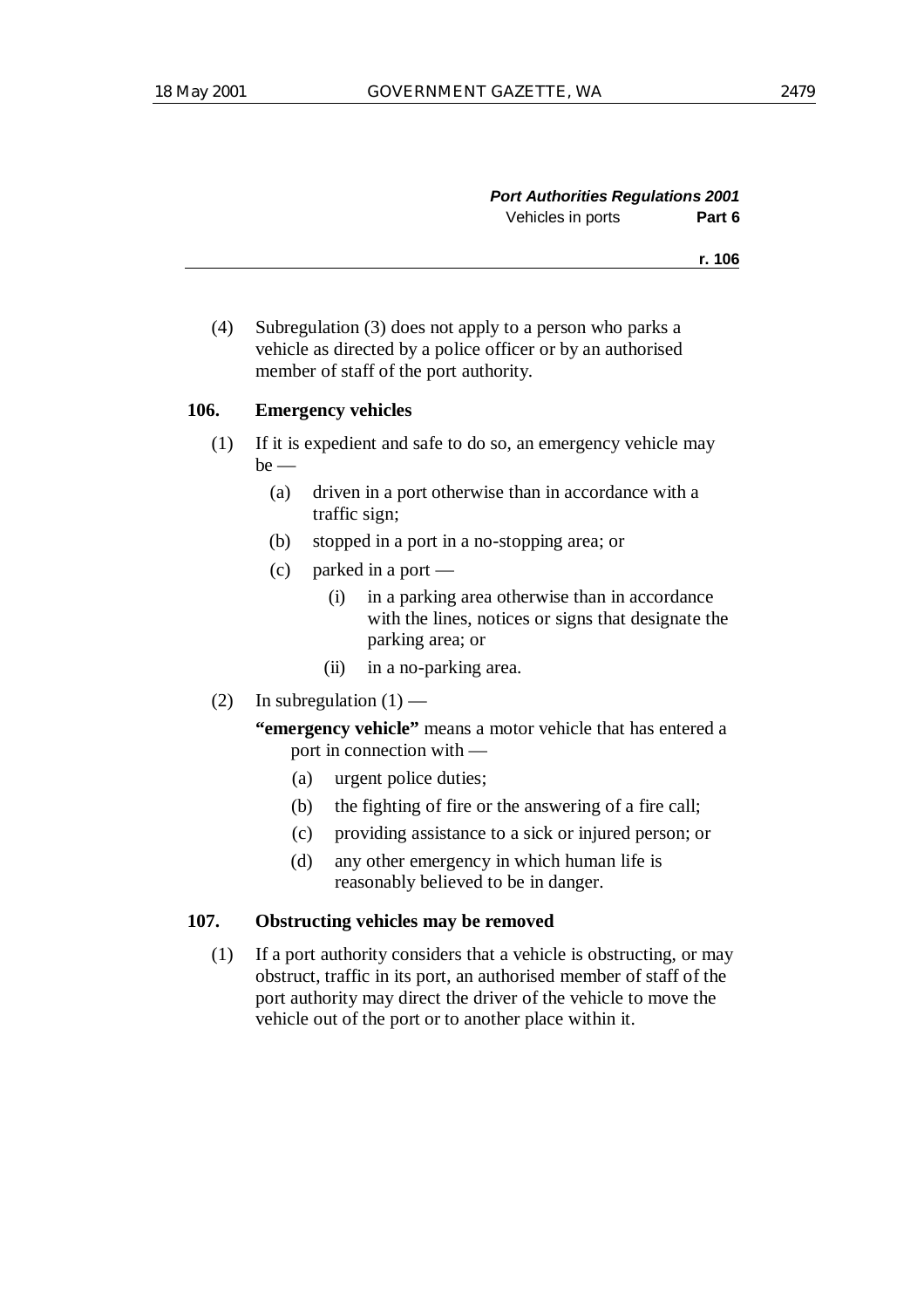#### **Port Authorities Regulations 2001 Part 6** Vehicles in ports

**r. 107**

- (2) A person who does not comply with a direction under subregulation (1) commits an offence. Penalty: \$2 000.
- $(3)$  If
	- (a) the driver of a vehicle does not comply with a direction under subregulation (1); or
	- (b) the port authority is unable, after reasonable enquiries, to locate the driver of the vehicle,

the port authority may cause the vehicle to be moved out of the port or to another place within it, and the driver of the vehicle is liable for any expenses reasonably incurred by the port authority in doing so.

(4) The port authority may recover those expenses in a court of competent jurisdiction as a debt due to the port authority.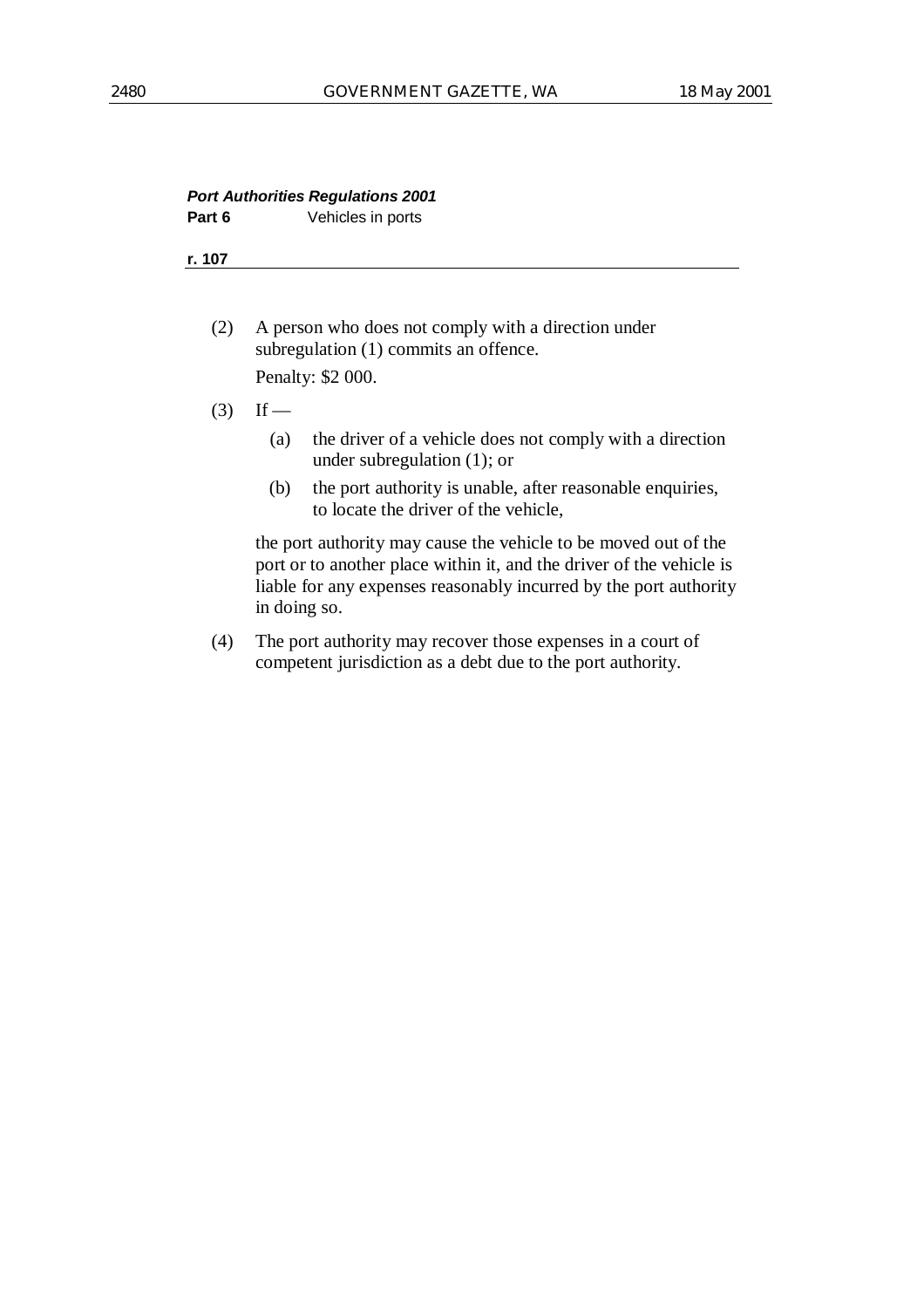**Port Authorities Regulations 2001** Infringement notices and modified penalties **Part 7**

**r. 108**

# **Part 7 — Infringement notices and modified penalties**

#### **108. Prescribed offences (section 124)**

The offences mentioned in Schedule 3 are the offences for which an infringement notice may be given under section 124 of the Act.

## **109. Prescribed modified penalties (section 125)**

The modified penalty mentioned opposite an offence in Schedule 3 is the modified penalty for that offence for the purposes of section 125(2) of the Act.

# **110. Over-length vehicles**

A reference in Schedule 3 to an **"over-length vehicle"** is a reference to a vehicle that has a length greater than 5 m.

#### **111. Prescribed form of infringement notice (section 125)**

The form of an infringement notice is set out in Form 1 in Schedule 4 for the purposes of section 125(1) of the Act.

#### **112. Prescribed form of withdrawal of notice (section 127)**

The form of a notice to withdraw an infringement notice is set out in Form 2 in Schedule 4 for the purposes of section 127(1) of the Act.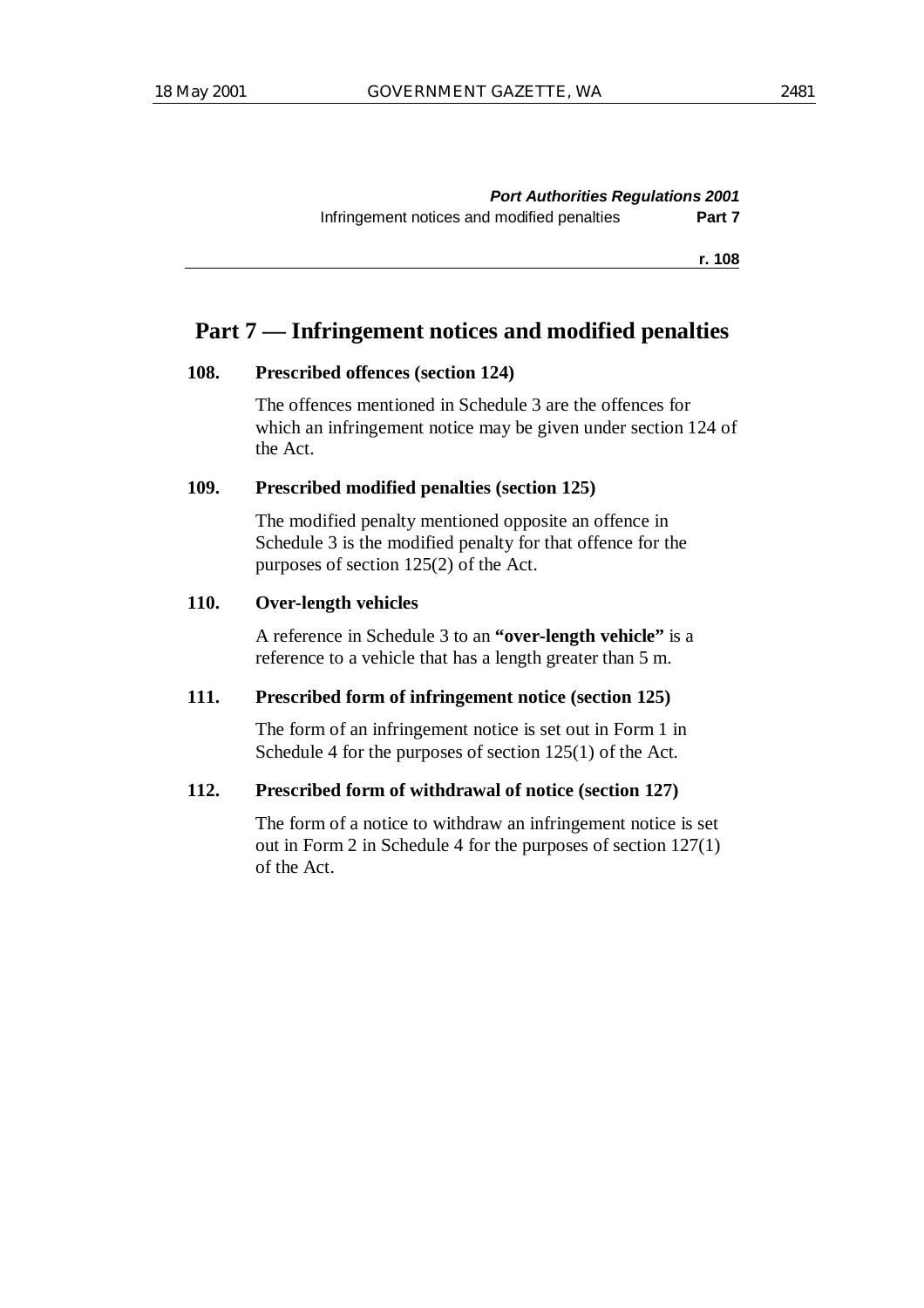# **Port Authorities Regulations 2001 Part 8** Miscellaneous

**r. 113**

# **Part 8 — Miscellaneous**

## **113. Effect of breach of condition to which authorisation is subject**

An authorisation given to a person by a port authority or harbour master under these regulations ceases to have effect if the person does not comply with any condition or restriction —

- (a) to which the authorisation is subject; and
- (b) if the authorisation is given in writing that is set out in the authorisation.

# **114. Master of vessel to produce certificates of tonnage and registry etc. at request of member of staff**

- (1) The master of a vessel that is in a port or is to enter a port must produce the certificate of tonnage and certificate of registry or other national papers of the vessel on demand to —
	- (a) a collector of port charges; or
	- (b) an authorised member of staff of the port authority.
- (2) A person who does not comply with subregulation (1) commits an offence.

Penalty: \$5 000.

# **115. Powers of authorised officers**

- (1) An authorised officer may direct a person (an **"offender"**)
	- (a) who is on port facilities or other property of a port authority; and
	- (b) who the authorised officer reasonably believes is committing or has committed an offence against the Act or these regulations,

to give his or her name and address to the officer and may direct the offender to leave the facilities or property, the port or an area of the port specified by the officer.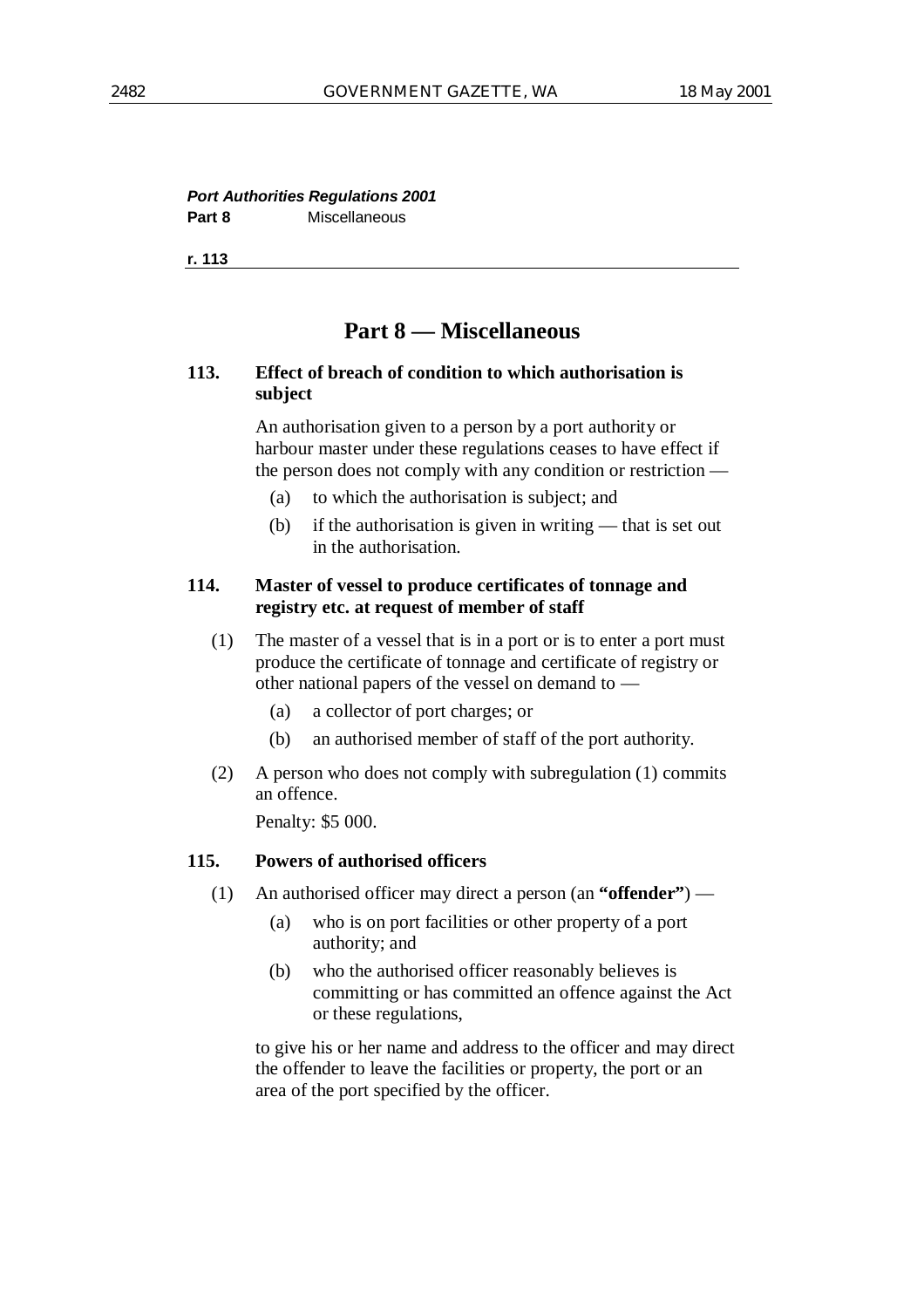- $(2)$  A person
	- (a) who, when directed to give his or her name and address to an authorised officer, gives a false name or false address to the officer; or
	- (b) who does not comply with a direction under subregulation (1),

commits an offence.

Penalty: \$2 000.

- (3) An authorised officer may cause an offender to be removed from port facilities or other property of a port authority, the port or an area of the port.
- (4) A police officer may, without a warrant, arrest an offender.
- $(5)$  In this regulation —

**"authorised officer"** means a police officer or an authorised member of staff of the port authority.

#### **116. Exemption from liability**

- (1) A port authority is not liable for any damage or loss resulting from an event outside the control of the port authority, including —
	- (a) an act of God;
	- (b) an act of war;
	- (c) an act of public enemies;
	- (d) any insurrection, revolution or civil disorder;
	- (e) the unlawful seizure or control of any people or any vessels, vehicles or other property;
	- (f) any industrial disputes of any kind, including strikes, lockouts, stoppages or restraints of labour (whether partial or general) from any cause; or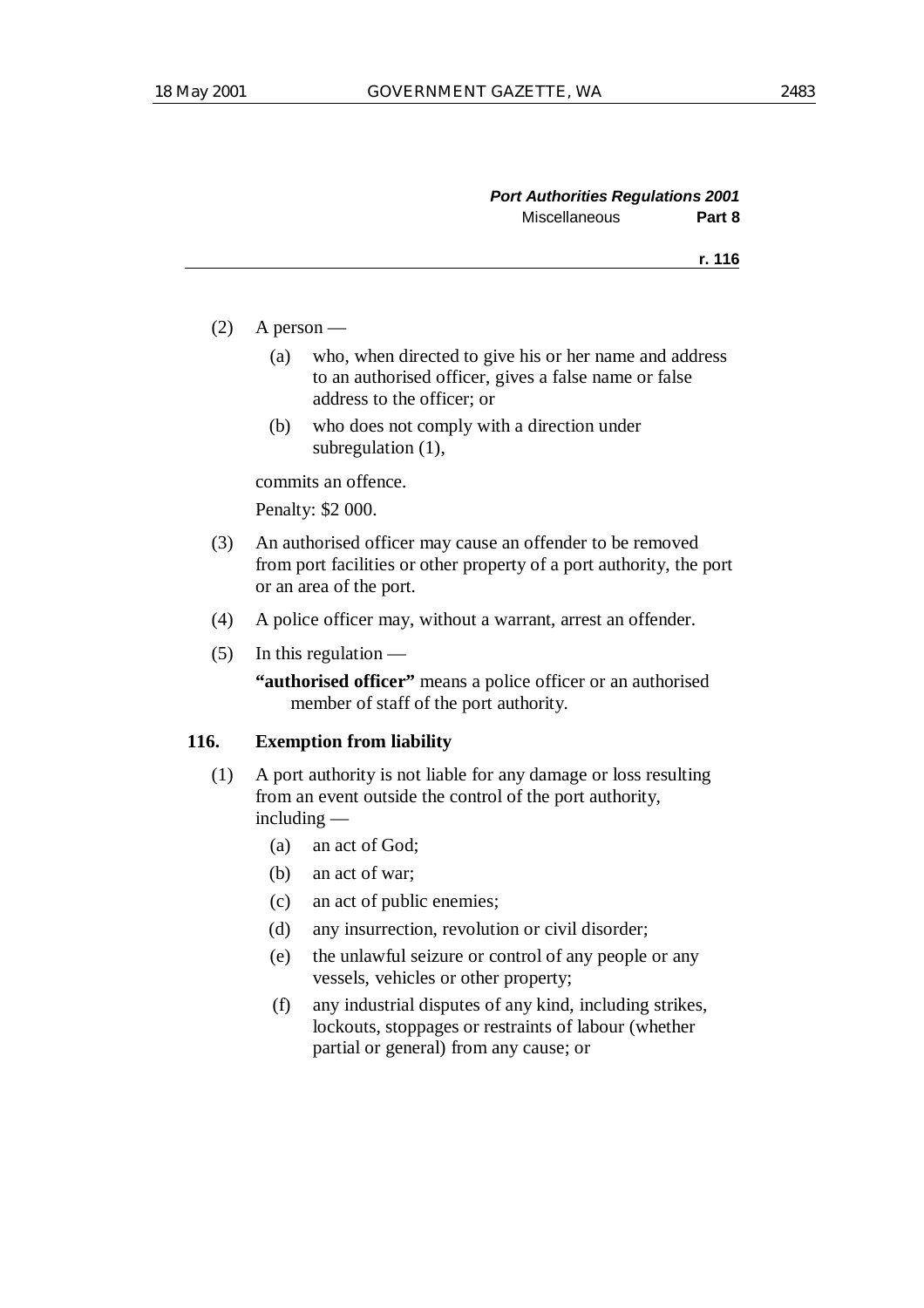## **Port Authorities Regulations 2001 Part 8** Miscellaneous

#### **r. 117**

- (g) the use for the purposes of war or defence, or training or preparation for war or defence, of any port facilities or other property of the port authority.
- (2) A port authority is not liable for any damage or loss resulting from any action taken or caused to be taken by the port authority under section 27 or 28 of the *Pollution of Waters By Oil and Noxious Substances Act 1987*.

# **117. Certain easements, leases and licences may be granted without the Minister's approval (section 28(2))**

An easement, lease or licence meets the prescribed criteria for the purposes of section 28(2) of the Act if the period for which the easement, lease or licence is granted by a port authority does not exceed 5 years.

# **118. Prescribed amount of port authority's liability (section 40(3)(c))**

For the purposes of section  $40(3)(c)$  of the Act, the prescribed amount of a port authority's liability is the amount equal to 20% of the written down value of the port authority's consolidated fixed assets, as appearing in its latest audited accounts.

#### **119. Rate of interest on overdue amounts (section 136)**

- (1) For the purposes of section 136(1) of the Act, the rate of interest on an amount outstanding to a port authority is 3% greater than the rate of interest published from time to time by the Bank of Western Australia Ltd. as its overdraft reference rate.
- (2) In subregulation  $(1)$ 
	- **"overdraft reference rate"** means the base rate of interest used by the Bank of Western Australia Ltd. to determine the rates of interest payable on overdraft loans.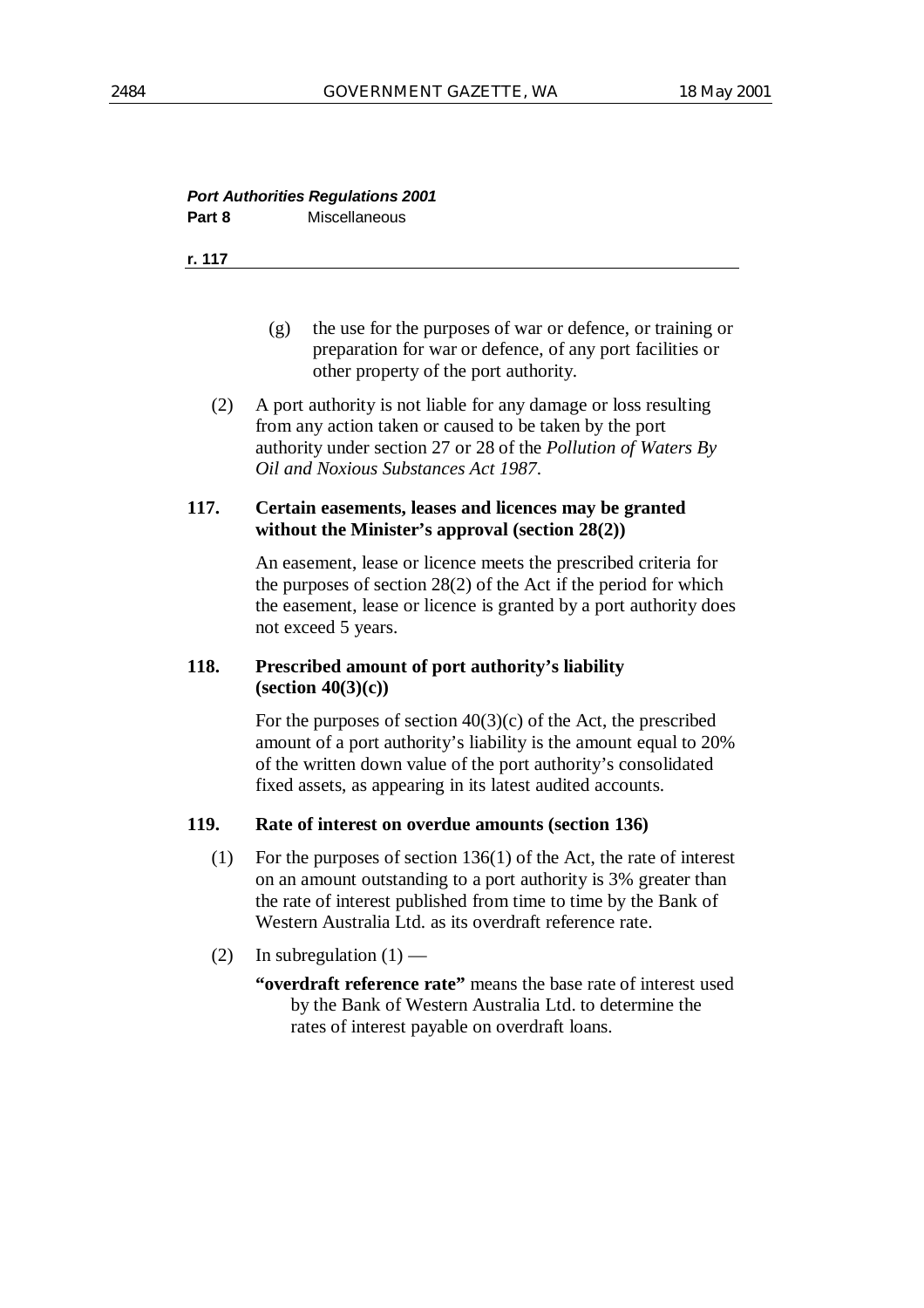| <b>Port Authorities Regulations 2001</b> |        |
|------------------------------------------|--------|
| <b>Miscellaneous</b>                     | Part 8 |

#### **120. Rounding off amounts (Schedule 5 clause 31)**

- (1) A port authority may insert in any accounts or report under Schedule 5 to the Act, in substitution for an amount —
	- (a) that the port authority would, but for clause 31 of that Schedule, be required or permitted to set out in the accounts or report; and
	- (b) that is not less than \$500,

an amount that is ascertained by increasing or decreasing (as the case requires), by not more than \$500, the first-mentioned amount to \$1 000 or the nearest multiple of \$1 000.

(2) If the first-mentioned amount in subregulation (1) is exactly \$500 greater than \$1 000 or a multiple of \$1 000, the amount is to be increased under that subregulation to \$2 000 or the next multiple of \$1 000, as the case requires.

### **121. Provisions for particular port authorities**

- (1) If a Division of Schedule 1 applies to a port authority, the provisions of that Division have effect in relation to that port authority and its port even though they override, are inconsistent with or are additional to other provisions of these regulations.
- (2) A provision of these regulations mentioned in the Table to this subregulation does not apply to the Dampier Port Authority or the Port of Dampier.

#### **Table**

| regulation 5  | regulation 32 |
|---------------|---------------|
| regulation 7  | regulation 33 |
| regulation 8  | regulation 41 |
| regulation 10 | regulation 42 |
| regulation 13 | regulation 43 |
| regulation 15 | regulation 44 |
| regulation 17 | regulation 45 |
| regulation 18 | regulation 46 |
| regulation 19 | regulation 47 |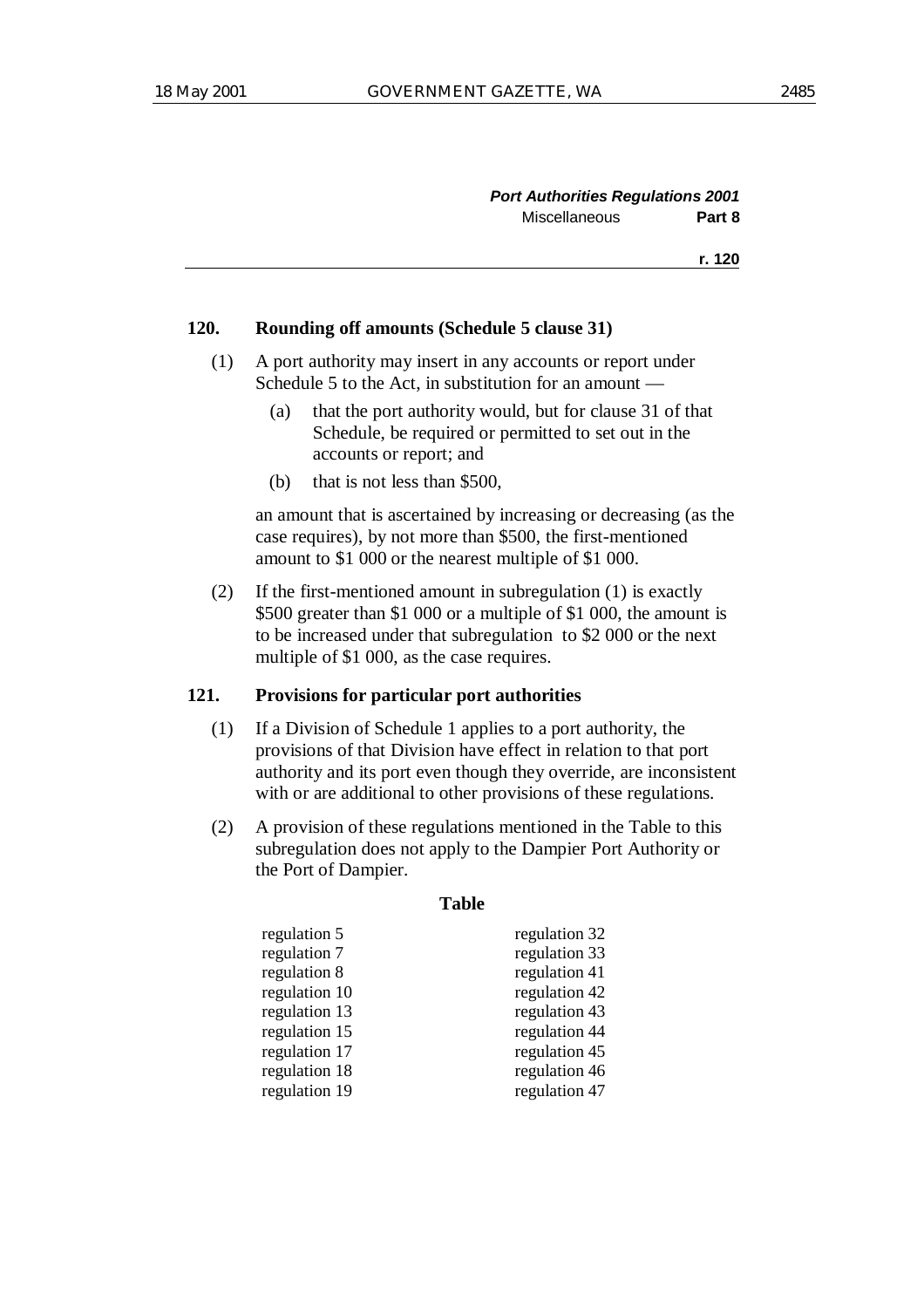#### **Port Authorities Regulations 2001 Part 8** Miscellaneous

#### **r. 122**

| regulation 48 | regulation 85  |
|---------------|----------------|
| regulation 60 | regulation 86  |
| regulation 61 | regulation 87  |
| regulation 62 | regulation 89  |
| regulation 66 | regulation 90  |
| regulation 67 | regulation 91  |
| regulation 70 | regulation 93  |
| regulation 72 | regulation 94  |
| regulation 73 | regulation 95  |
| regulation 74 | regulation 96  |
| regulation 77 | regulation 97  |
| regulation 78 | regulation 98  |
| regulation 79 | regulation 103 |
| regulation 80 | regulation 104 |
| regulation 81 | regulation 105 |
| regulation 82 | regulation 106 |
| regulation 83 | regulation 114 |
| regulation 84 | regulation 119 |

(3) Subregulation (2) does not limit the application of subregulation (1) to Schedule 1 Division 4.

#### **122. Repeals**

(1) The regulations mentioned in the Table to this regulation are repealed to the extent that those regulations were continued in force by section 20 of the *Port Authorities (Consequential Provisions) Act 1999*.

#### **Table**

*Albany Port Authority Regulations 1951 Albany Harbour Board (Debentures and Inscribed Stock) Regulations 1965 Bunbury Port Authority Regulations 1962 Bunbury Harbour Board (Debentures and Inscribed Stock) Regulations 1964 Dampier Port Authority Regulations 1989 Esperance Port Authority Regulations 1969 Esperance Port Authority (Debentures and Inscribed Stock) Regulations 1969*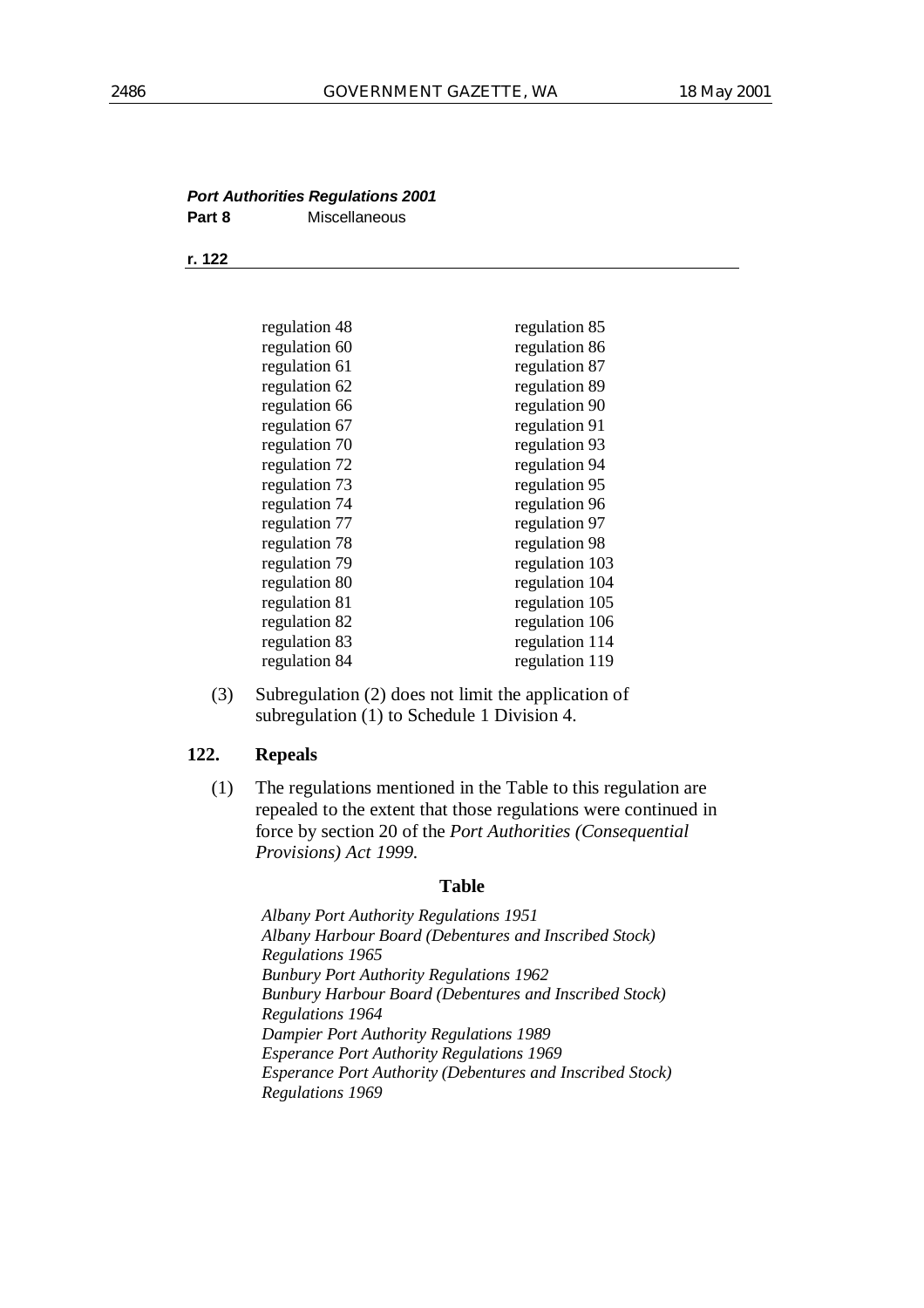| <b>Port Authorities Regulations 2001</b> |        |
|------------------------------------------|--------|
| <b>Miscellaneous</b>                     | Part 8 |

*Fremantle Port Authority Regulations 1971 Fremantle Harbour Trust (Debentures and Inscribed Stock) Regulations 1962 Geraldton Port Authority Regulations 1969 Geraldton Port Authority (Debentures and Inscribed Stock) Regulations 1969 Port Hedland Port Authority Regulations Port Hedland Port Authority (Debentures and Inscribed Stock) Regulations Port Hedland Port Authority (Pilotage) Regulations 1995*

- (2) The *Ports (Model Pilotage) Regulations 1994* and the *Ports (Easements, Leases and Licences) Regulations 1994* are repealed to the extent that those regulations were continued in force by section 12 of the *Port Authorities (Consequential Provisions) Act 1999*.
- (3) The *Port Authorities (Port of Broome) Regulations 1999* are repealed.
- (4) The *Port Authorities (Charges for Pilotage Services) Regulations 2000* are repealed.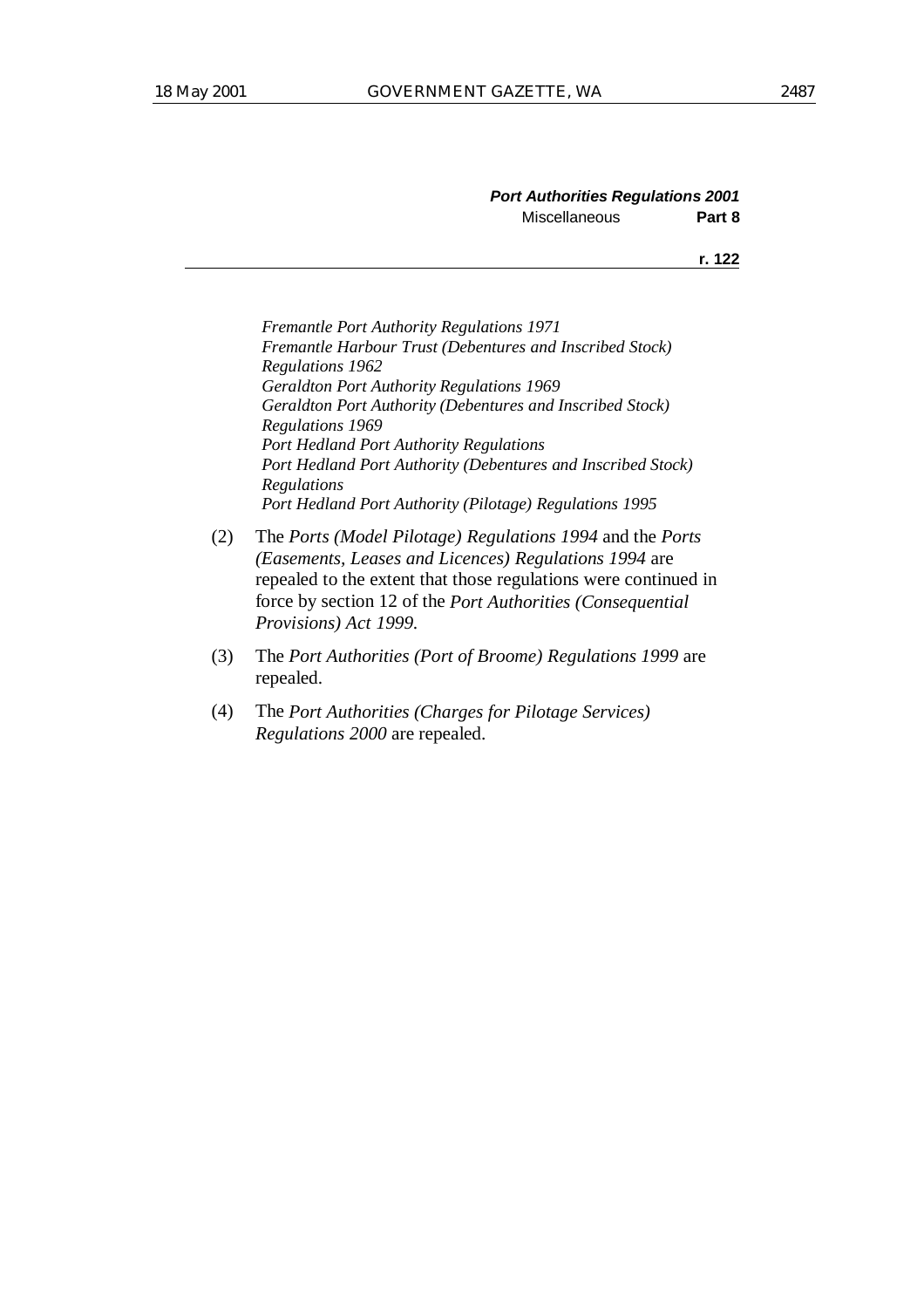#### **Port Authorities Regulations 2001**

Schedule 1 Provisions for particular port authorities

# **Schedule 1 — Provisions for particular port authorities**

[r. 121]

#### **Division 1 — Albany Port Authority**

#### **1. Application**

This Division applies to the Albany Port Authority and the Port of Albany.

#### **2. Definition**

In this Division —

**"fishing vessel"** means a vessel of less than 500 gross registered tonnes that is used for commercial fishing.

#### **3. Notice of arrival at port**

- (1) The master of a vessel that is to enter the port is to notify the harbour master of the vessel's estimated time of arrival at the pilot boarding ground —
	- (a) 48 hours;
	- (b) 24 hours; and
	- (c) 2 hours,

before that time.

- (2) Subclause (1) does not apply to
	- (a) a fishing vessel; or
	- (b) a vessel that is not to be
		- (i) berthed in the port; or
		- (ii) provided with any services by the port authority.

#### **4. Unauthorised berthing of fishing vessels prohibited**

Unless authorised by the harbour master or an authorised member of staff of the port authority, the master of a fishing vessel must not berth the vessel at the main wharf of the port at berth No. 1, 2 or 3. Penalty: \$2 000.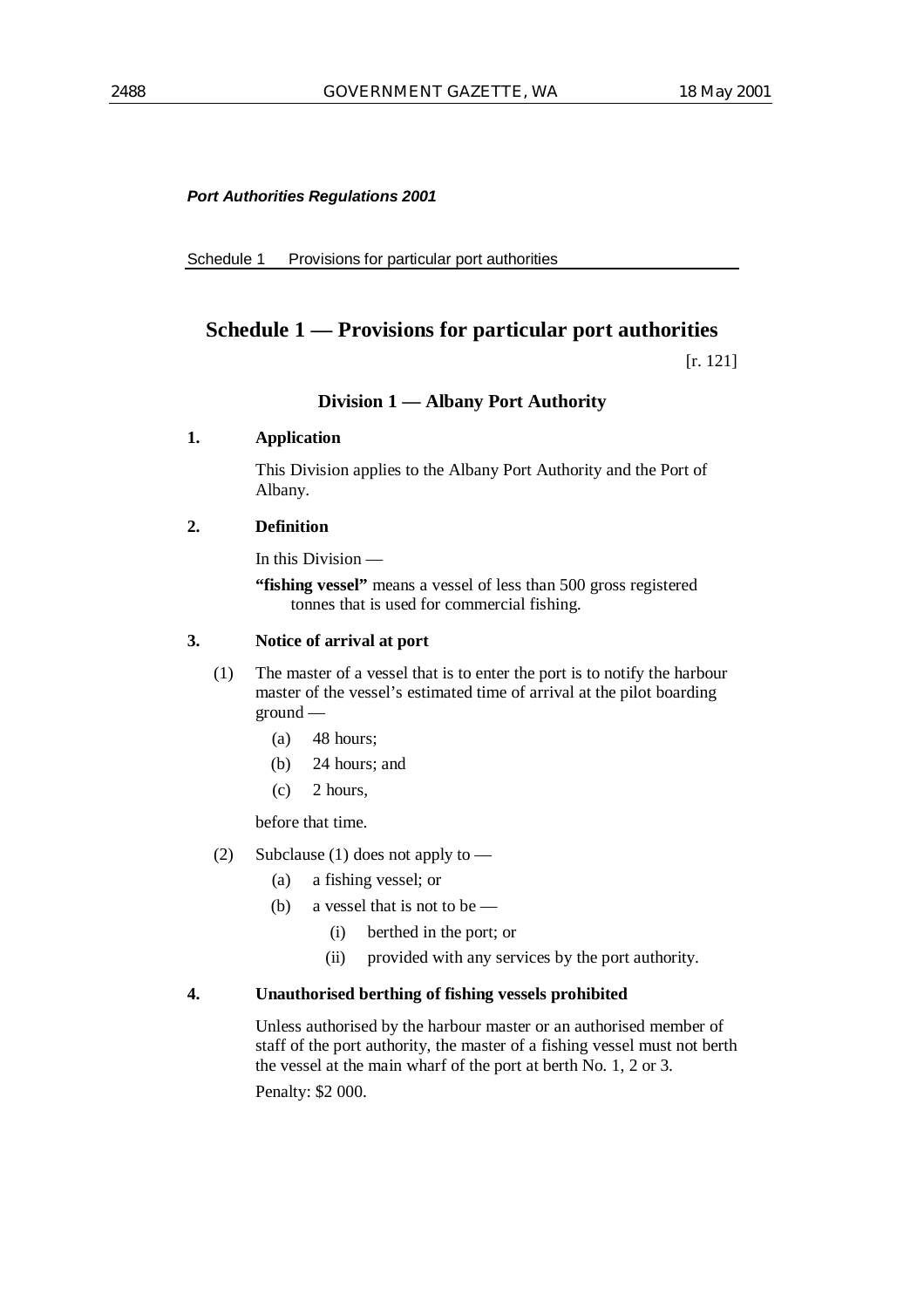Provisions for particular port authorities Schedule 1

### **5. When pilotage is not compulsory**

For the purposes of section 97(1) of the Act and subject to regulation 31, a vessel moving in the port is not required to use pilotage services if the vessel is a fishing vessel that is registered in Australia.

# **Division 2 — Broome Port Authority**

### **Subdivision 1 — General matters**

# **6. Application**

This Division applies to the Broome Port Authority and the Port of Broome.

# **7. Notice of arrival at port**

- (1) The master of a vessel that is to enter the port is to notify the harbour master of the vessel's estimated time of arrival at the pilot boarding ground —
	- (a) 48 hours;
	- (b) 24 hours; and
	- (c) 2 hours,

before that time.

- (2) Subclause (1) does not apply to
	- (a) a vessel of less than 500 gross registered tonnes that is used for commercial fishing; or
	- (b) a vessel that is not to be
		- (i) berthed in the port; or
		- (ii) provided with any services by the port authority.

# **8. Notice of dangerous cargoes**

- (1) When notifying the harbour master under clause  $7(1)(a)$ , the master of a vessel must also notify the harbour master of any explosives or dangerous goods that are —
	- (a) to be loaded on to, or unloaded from, the vessel at the port; or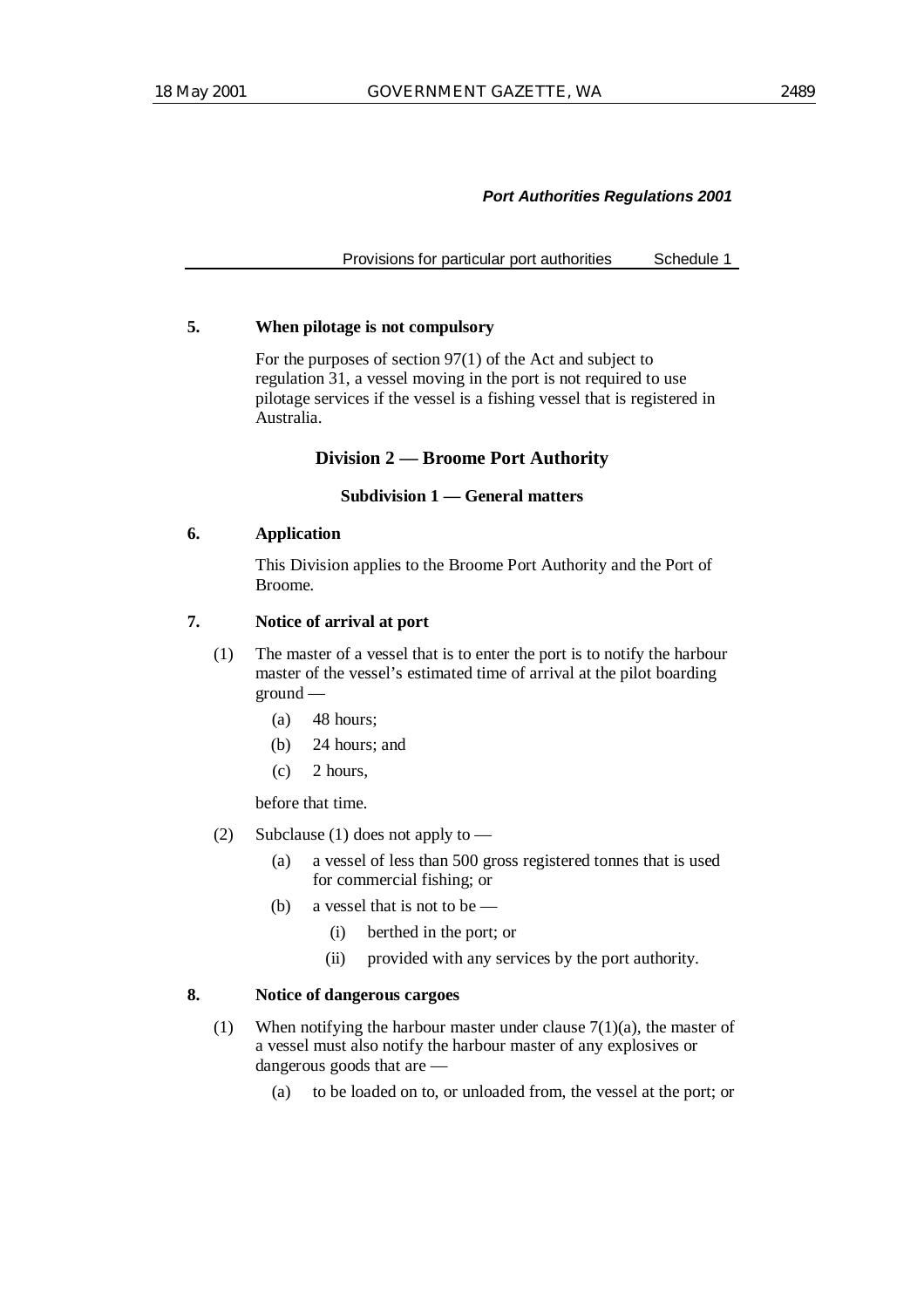# Schedule 1 Provisions for particular port authorities

- (b) to be kept on board the vessel while it is in the port.
- (2) The master of a vessel who is required to notify the harbour master in relation to explosives or dangerous goods under subclause (1) must also provide to the harbour master any information required by the harbour master about the explosives or dangerous goods.
- (3) A person who does not comply with subclause (1) or (2) commits an offence.

Penalty: \$12 000.

- (4) In this clause
	- **"dangerous goods"** means substances or articles prescribed to be dangerous goods under the *Explosives and Dangerous Goods Act 1961*;
	- **"explosives"** means substances or articles prescribed to be explosives under the *Explosives and Dangerous Goods Act 1961*.

# **9. Notice of proposed movement of vessel from mooring to be given to harbour master**

The master of a vessel moored at a wharf or another place in the port must not cause or permit the vessel to depart from its mooring unless the master has notified the harbour master of the proposed departure. Penalty: \$5 000.

# **10. Bunkering**

- (1) Unless authorised by the harbour master, the master of a vessel in the port must not cause or permit the vessel to be bunkered. Penalty: \$5 000.
- (2) If the harbour master authorises a vessel to be bunkered, the master of the vessel must notify the harbour master at the beginning and at the end of bunkering.
- (3) A person who does not comply with subclause (2) commits an offence.

Penalty: \$5 000.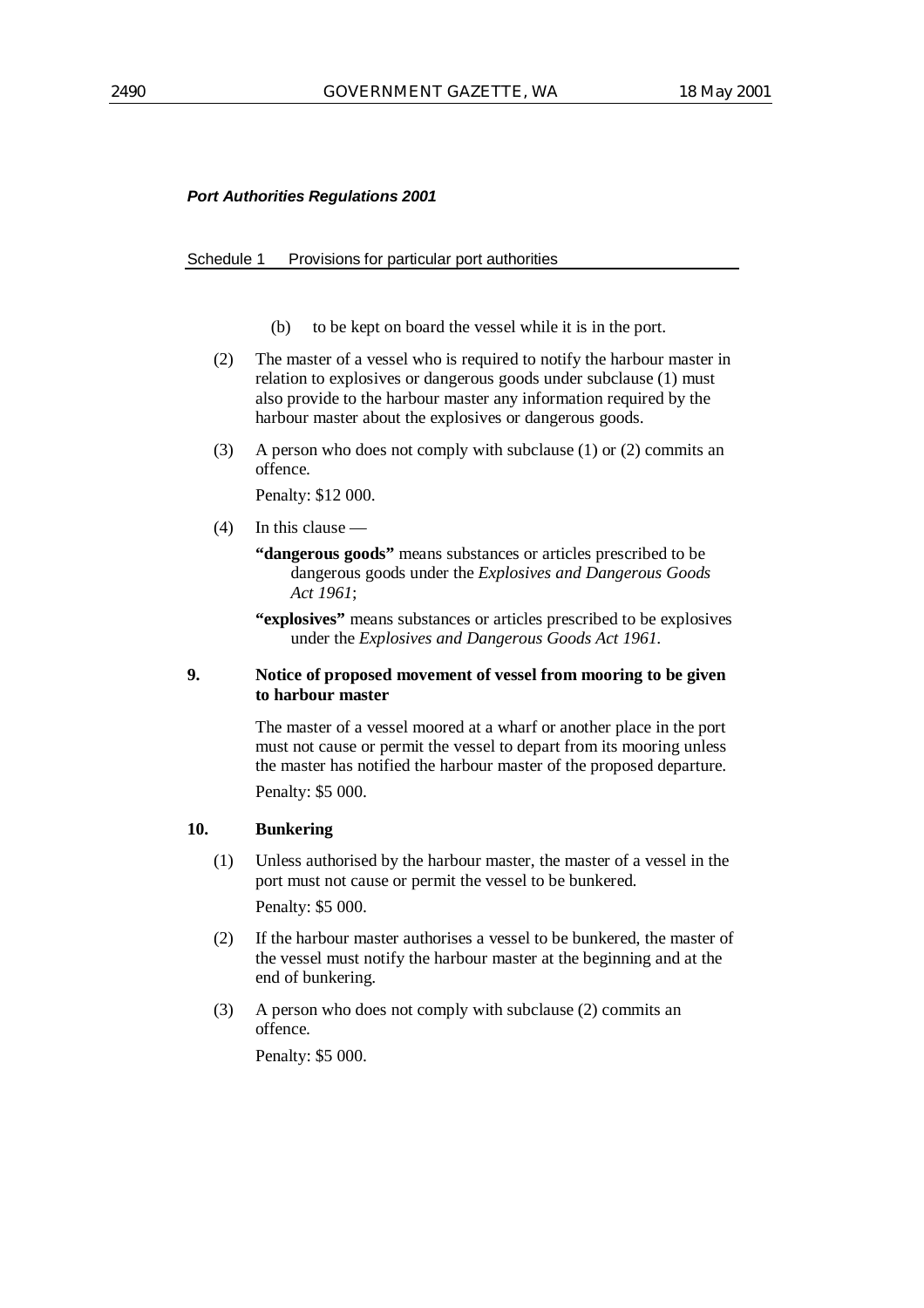Provisions for particular port authorities Schedule 1

### **11. Navigation of private vessels**

- (1) The master of a private vessel in the port must ensure that the vessel —
	- (a) does not impede the passage of a commercial vessel in the port; and
	- (b) keeps enough distance from a commercial vessel in the port to allow the commercial vessel to be safely navigated.
- (2) A person who does not comply with subclause  $(1)(a)$  or  $(b)$  commits an offence.

Penalty: \$12 000.

(3) In subclause  $(1)$  —

**"commercial vessel"** means a vessel other than a private vessel.

### **12. Vessels moored in port to have at least one person on watch**

- (1) The master of a vessel of more than 150 gross registered tonnes that is moored in the port must ensure that at all times there is at least one person on watch on the vessel.
- (2) A person who does not comply with subclause (1) commits an offence.

Penalty: \$2 000.

### **Subdivision 2 — Control of moorings**

# **13. Definitions**

In this Subdivision —

- **"mooring"** means a structure or apparatus used or proposed to be used to secure a vessel in the port;
- "mooring owner" means a person authorised to install or use a mooring under clause 16.

# **14. Installation and use of moorings**

Unless authorised by the harbour master under clause 16, a person must not install or use a mooring.

Penalty: \$5 000.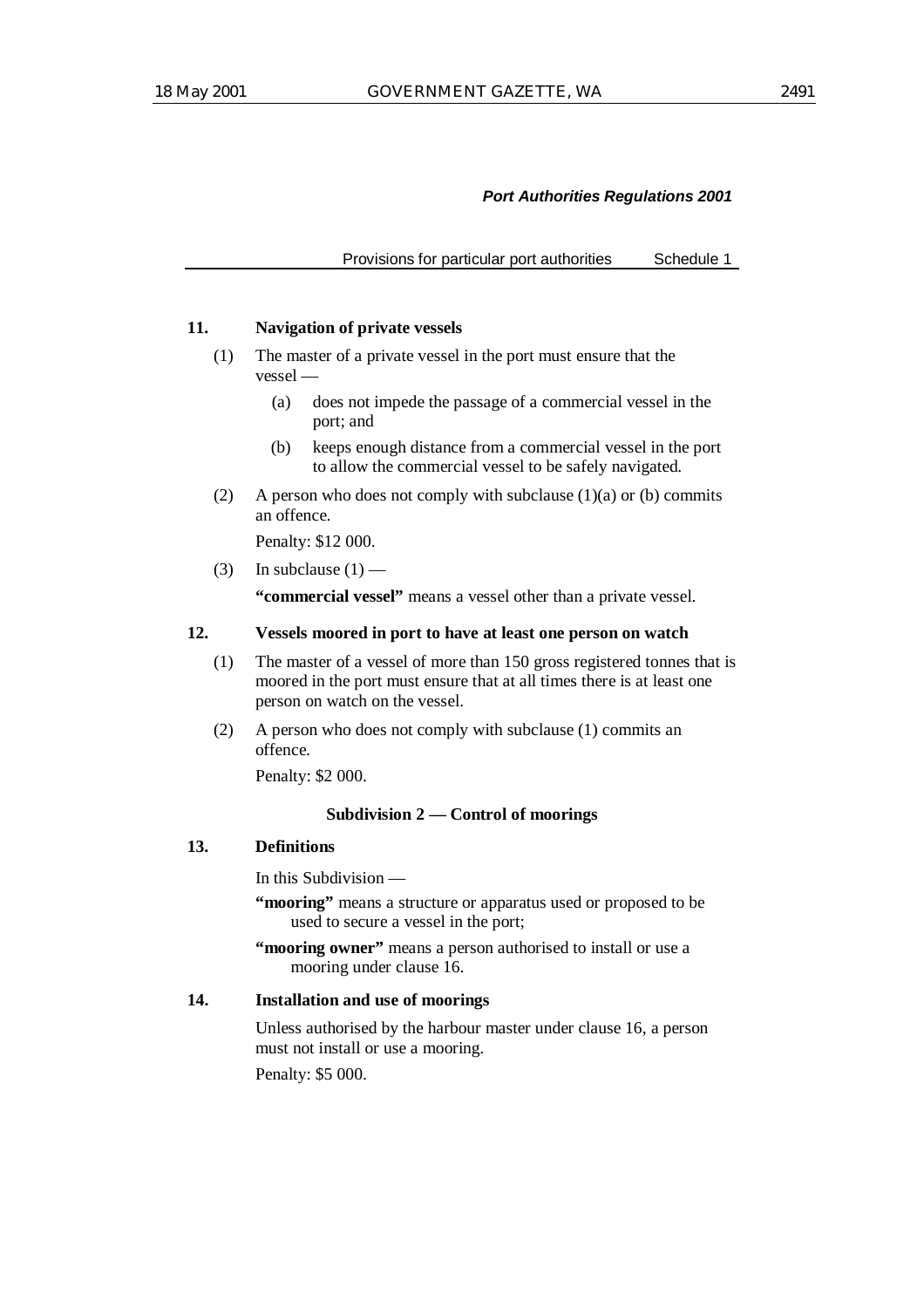#### Schedule 1 Provisions for particular port authorities

# **15. Application for approval**

- (1) A person may apply to the harbour master for authorisation to install or use a mooring.
- (2) An application is to be made in the form approved by the harbour master setting out —
	- (a) the full name, residential address and telephone number of the applicant;
	- (b) the location or proposed location of the mooring, as the case requires;
	- (c) whether the vessel to be moored at the mooring will be used for private or commercial purposes and details of those purposes;
	- (d) the type, length overall and tonnage of the vessel to be moored at the mooring; and
	- (e) if the application is for authorisation to install a mooring the specifications for the construction of the mooring.

# **16. Authorisation of mooring**

- (1) On an application under clause 15, the harbour master may authorise the installation or use of a mooring, as the case requires, if satisfied that —
	- (a) the location or proposed location of the mooring is appropriate;
	- (b) the mooring is suitable for the vessel that is to be moored at the mooring;
	- (c) the mooring is designed and constructed, or proposed to be constructed, so that the vessel to be moored at the mooring would be securely moored during cyclone conditions; and
	- (d) the vessel to be moored at the mooring would not constitute a danger to, or interfere with, the navigation of other vessels in the port.
- (2) The harbour master is to give an applicant written notice of an authorisation under subclause (1) or a decision not to give an authorisation.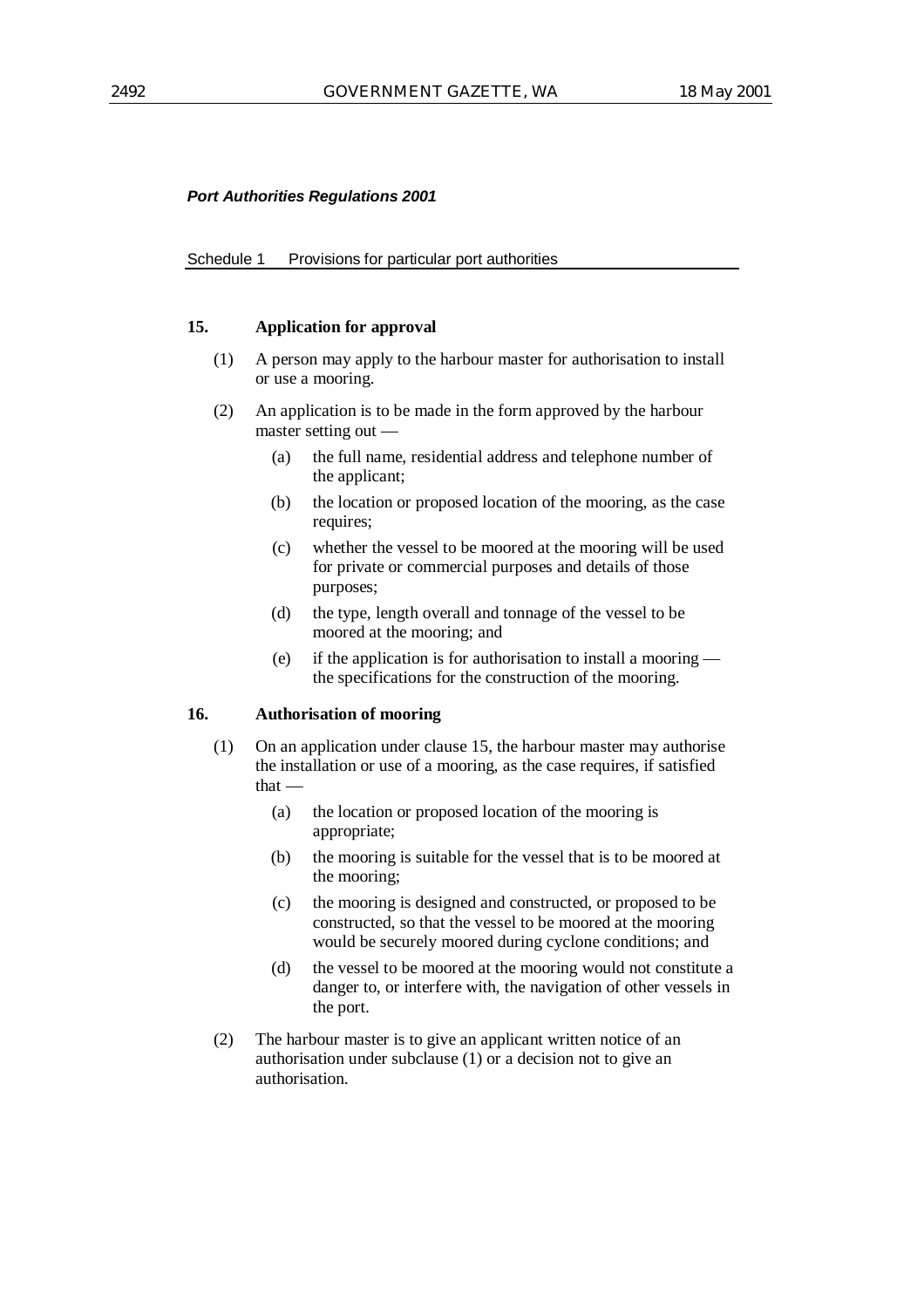Provisions for particular port authorities Schedule 1

### **17. Revocation of authorisation**

- (1) The harbour master may revoke an authorisation under clause 16 if
	- (a) a mooring owner does not provide an inspection report as required under clause 20(4); or
	- (b) the harbour master is satisfied that it is in the interests of marine safety at the port do so.
- (2) The revocation has effect when written notice of it is given to the mooring owner.

### **18. Mooring to be maintained in good condition**

- (1) A mooring owner must ensure that the mooring is maintained in good condition.
- (2) A person who does not comply with subclause (1) commits an offence.

Penalty: \$2 000.

# **19. Requirements for floats**

- (1) A mooring owner must ensure that there is connected to the mooring a float or buoy (a **"mooring buoy"**) that —
	- (a) has a sufficient size to provide buoyancy when supporting the rope, chain or other connection between the mooring block and the surface float, with at least half of the mooring buoy projecting above the waterline at all times;
	- (b) has a colour approved by the harbour master;
	- (c) is spherical and has a diameter of not less than 300 mm; and
	- (d) is legibly marked with a means of identification approved by the harbour master.
- (2) A person who does not comply with subclause  $(1)(a)$ ,  $(b)$ ,  $(c)$  or  $(d)$ commits an offence.

Penalty: \$2 000.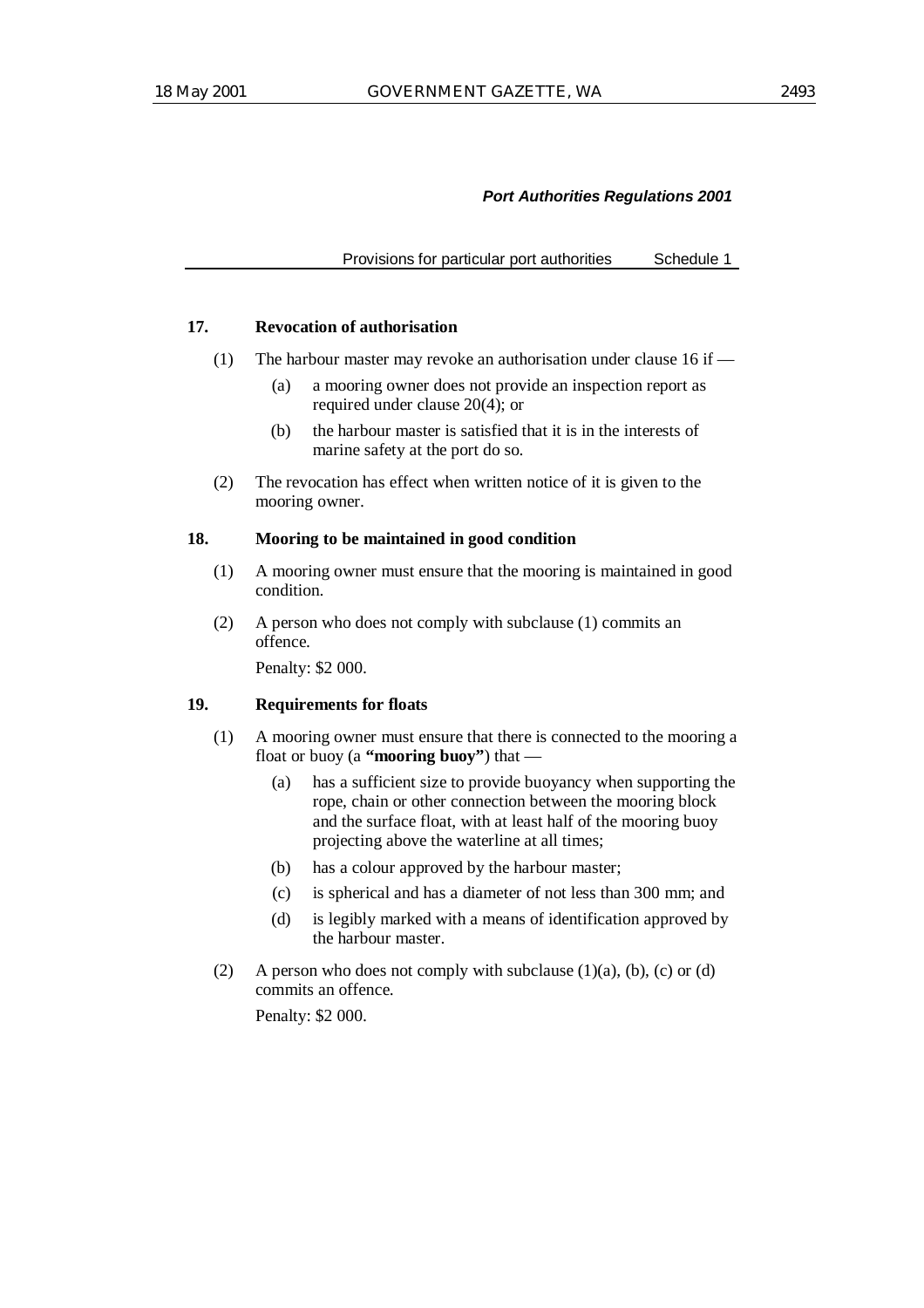#### Schedule 1 Provisions for particular port authorities

# **20. Inspection reports**

- (1) A person who is authorised to install a mooring under clause 16 is to obtain a written report on the condition of the mooring after it is installed.
- (2) A person who is authorised to use a mooring under clause 16 is to obtain a written report on the condition of the mooring in each year in which the person has the use of the mooring after the year in which the report referred to in subclause (1) is obtained.
- (3) A report required to be obtained under this clause is to be prepared by a person approved by the harbour master who has inspected the mooring —
	- (a) for the report referred to in subclause  $(1)$  as soon as practicable after the mooring is installed; or
	- (b) for a report referred to in subclause  $(2)$  during the period from 1 May to 30 October in the relevant year.
- (4) A mooring owner is to provide the harbour master with a copy of a report obtained under this clause —
	- (a) in the case of the report referred to in subclause  $(1)$  as soon as practicable after it is prepared; or
	- (b) in the case of a report referred to in subclause  $(2)$  not later than 14 November in the relevant year.
- (5) A mooring owner is liable for the costs of an inspection made or a report prepared under this clause.

# **21. Sale or disposal of moorings**

- (1) A mooring owner must notify the harbour master if the mooring is sold or otherwise disposed of.
- (2) A person who does not comply with subclause (1) commits an offence.

Penalty: \$2 000.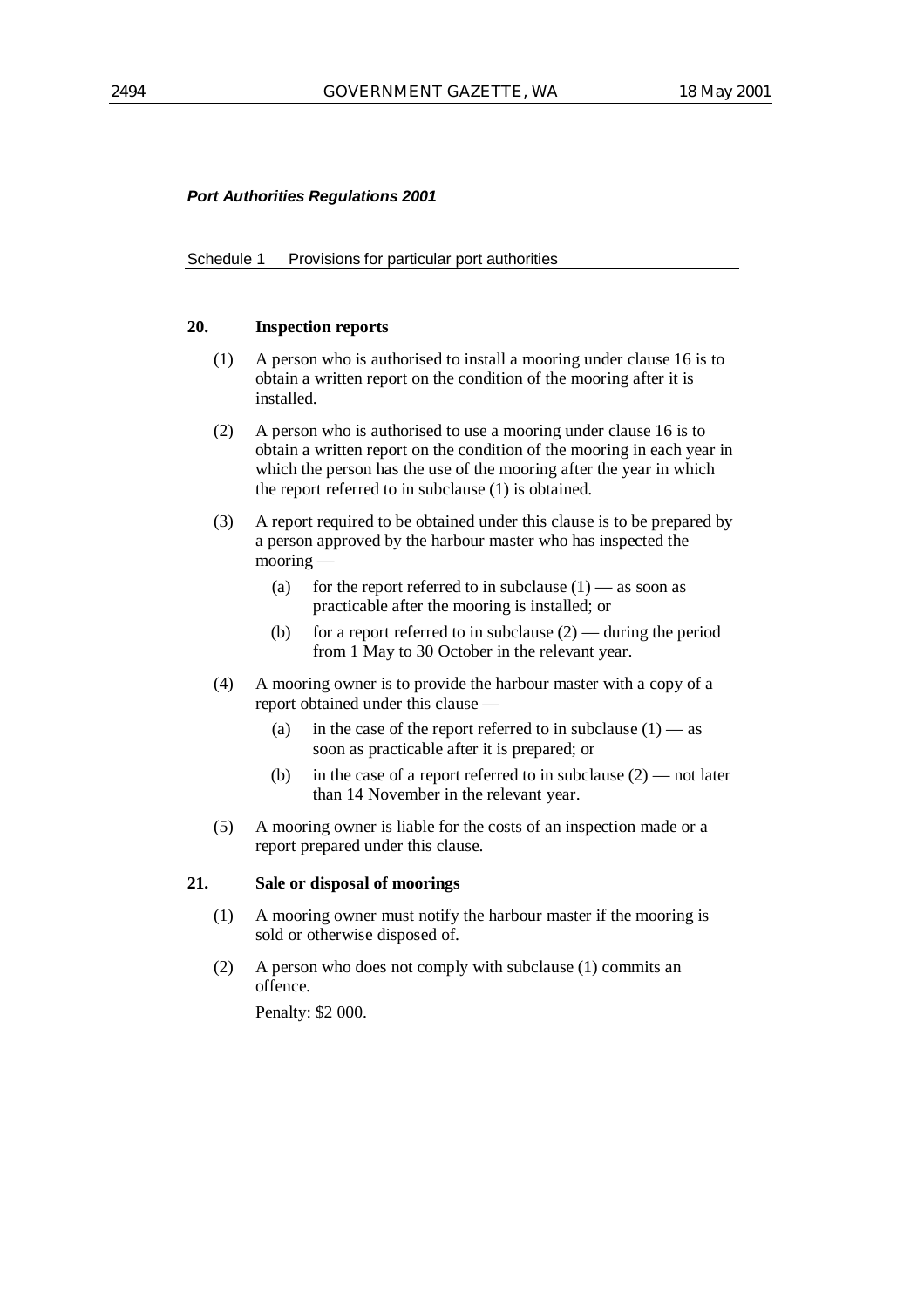Provisions for particular port authorities Schedule 1

### **22. Removal of moorings**

The harbour master may remove a mooring from the waters of the port if the harbour master is unable, after reasonable enquiries, to identify or find the mooring owner.

# **Subdivision 3 — Service providers' licences**

# **23. Definition**

In this Subdivision —

**"service provider's licence"** means a licence issued under clause 25 to provide a stevedoring service in the port.

#### **24. Unlicensed persons not to provide stevedoring services**

Subject to section 143(3) of the Act, a person must not provide a stevedoring service in the port except —

- (a) under the authority of a service provider's licence issued by the port authority; and
- (b) in accordance with any conditions or restrictions to which the licence is subject under clause 25(3).

Penalty: \$12 000.

# **25. Service providers' licences**

- (1) An application for a service provider's licence is to be made to, and in the form approved by, the port authority.
- (2) If satisfied that an applicant has appropriate qualifications and experience to provide a stevedoring service in the port, the port authority may issue a service provider's licence to the applicant.
- (3) A service provider's licence has effect for the period set out in the licence, subject to any conditions or restrictions that the port authority imposes and sets out in the licence.
- (4) If the port authority considers that a condition or restriction to which a service provider's licence is subject has been breached, the port authority may by written notice given to the person who holds the licence —
	- (a) suspend the operation of the licence for any period that the port authority considers appropriate; or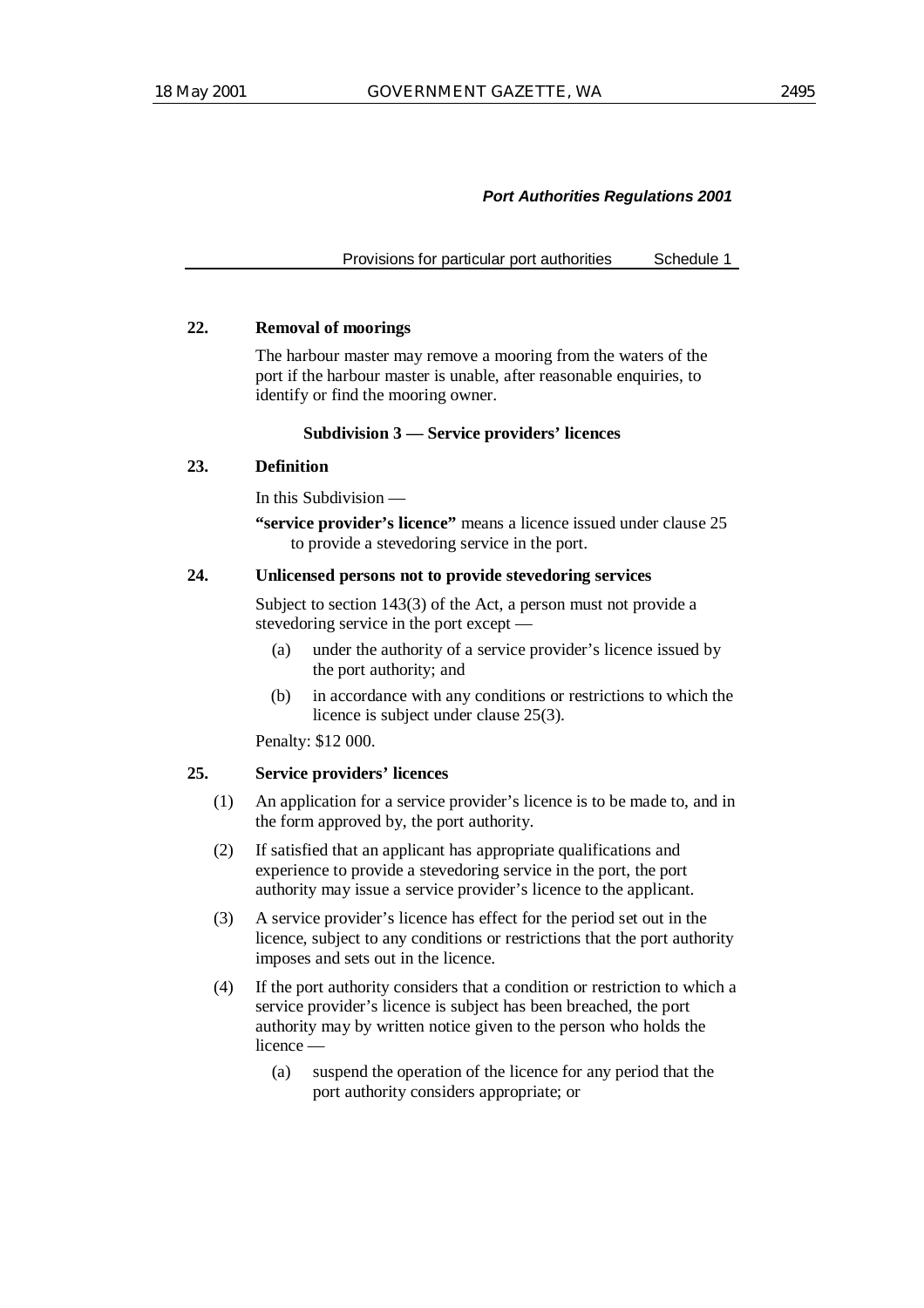# Schedule 1 Provisions for particular port authorities

- (b) cancel the licence.
- (5) A service provider's licence is to set out procedures determined by the port authority that enable the person who holds the licence to appeal if the licence is suspended or cancelled under subclause (4).
- (6) A notice under subclause (4) has effect on the day on which the person who holds the service provider's licence is given the notice or on any later day specified in the notice.
- (7) A person whose service provider's licence is suspended or cancelled by notice under subclause (4) must return the licence to the port authority within 7 days after the notice has effect, whether or not the person intends to appeal against the suspension or cancellation.
- (8) A person who does not comply with subclause (7) commits an offence.

Penalty: \$2 000.

# **Subdivision 4 — Goods**

# **26. Placing of goods on property of port authority**

(1) Unless authorised by the harbour master, a person must not place any goods on any port facility, port land or other property of the port authority.

Penalty: \$5 000.

(2) Without limiting subclause (1), a person must not unload any goods on to, or otherwise place any goods on, a wharf in the port except where directed by the harbour master.

Penalty: \$5 000.

(3) Unless otherwise directed by the harbour master, a person must not unload any goods on to, or otherwise place any goods on, a wharf in the port less than one metre from a mooring point, hose connection or electrical fixture.

Penalty: \$5 000.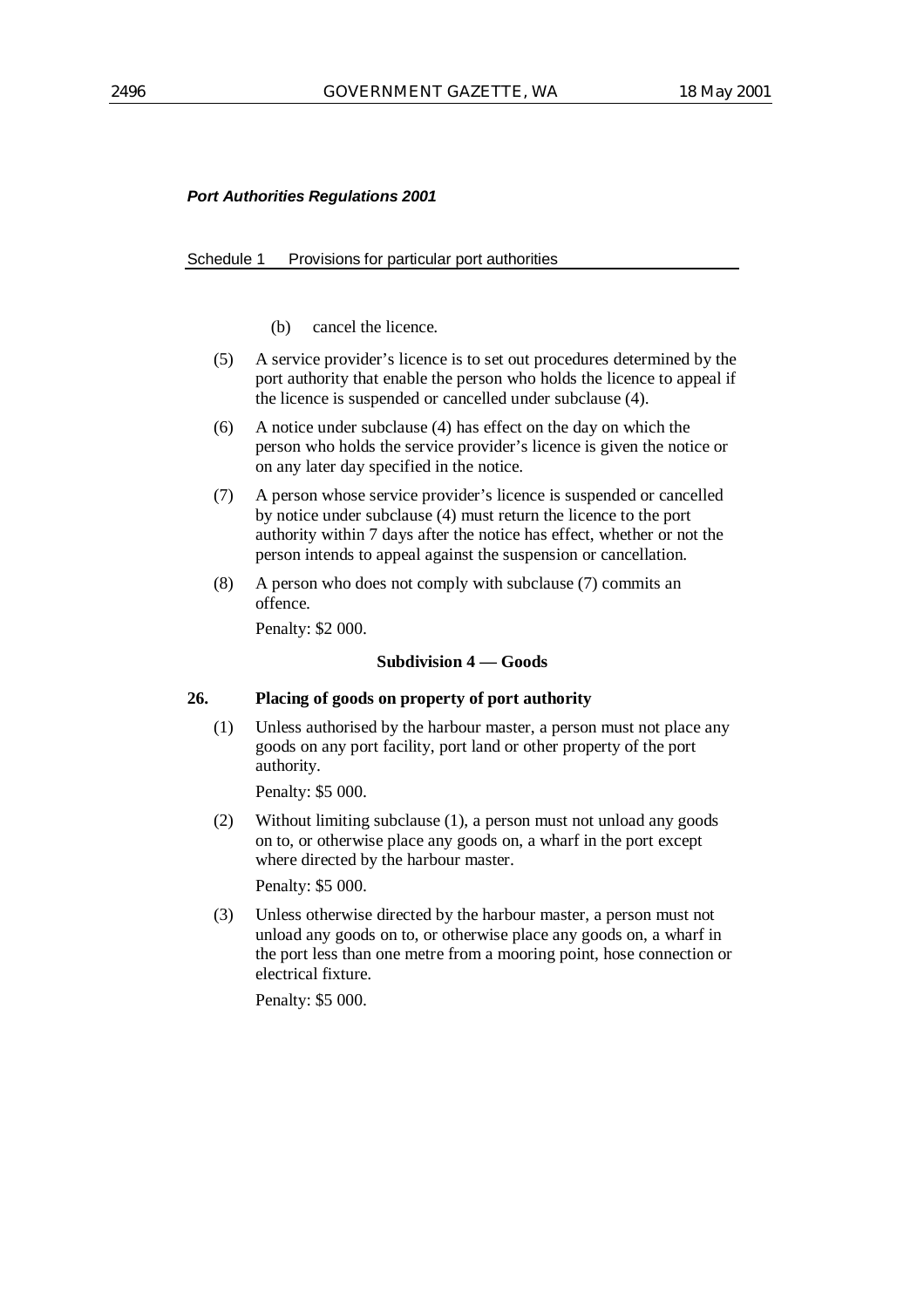Provisions for particular port authorities Schedule 1

### **Subdivision 5 — Things obstructing or interfering with operations of port**

#### **27. Things obstructing or interfering with operations of port**

- (1) If any container, trailer, equipment or other thing (an **"obstruction"**) in the port is, in the opinion of the port authority, obstructing or interfering with, or is likely to obstruct or interfere with, the efficiency of the operations of the port, the port authority may direct the owner of the obstruction to move it to a specified place in the port or to remove it from the port.
- (2) A person who does not comply with a direction under subclause (1) commits an offence.

Penalty: \$5 000.

- $(3)$  If
	- (a) the obstruction is not moved in accordance with a direction under subclause (1); or
	- (b) the port authority is unable, after reasonable enquiries, to identify or find the owner of the obstruction,

the port authority may move the obstruction and store it at any premises of the port authority.

- (4) The port authority may keep the obstruction until any expenses reasonably incurred by the port authority in connection with moving and storing it, and any port charges payable in relation to it, have been paid to the port authority.
- (5) The port authority is not liable for any loss incurred by the owner of an obstruction that results from moving or storing the obstruction under this clause.

# **Subdivision 6 — Miscellaneous**

### **28. Damage to property to be reported to harbour master**

(1) A person who is involved in, or who is the master of a vessel that is involved in, an incident that results in damage to any port facility or other property of the port authority, or to a vessel or navigational aid in the port, must as soon as practicable report details of the incident and damage to the harbour master.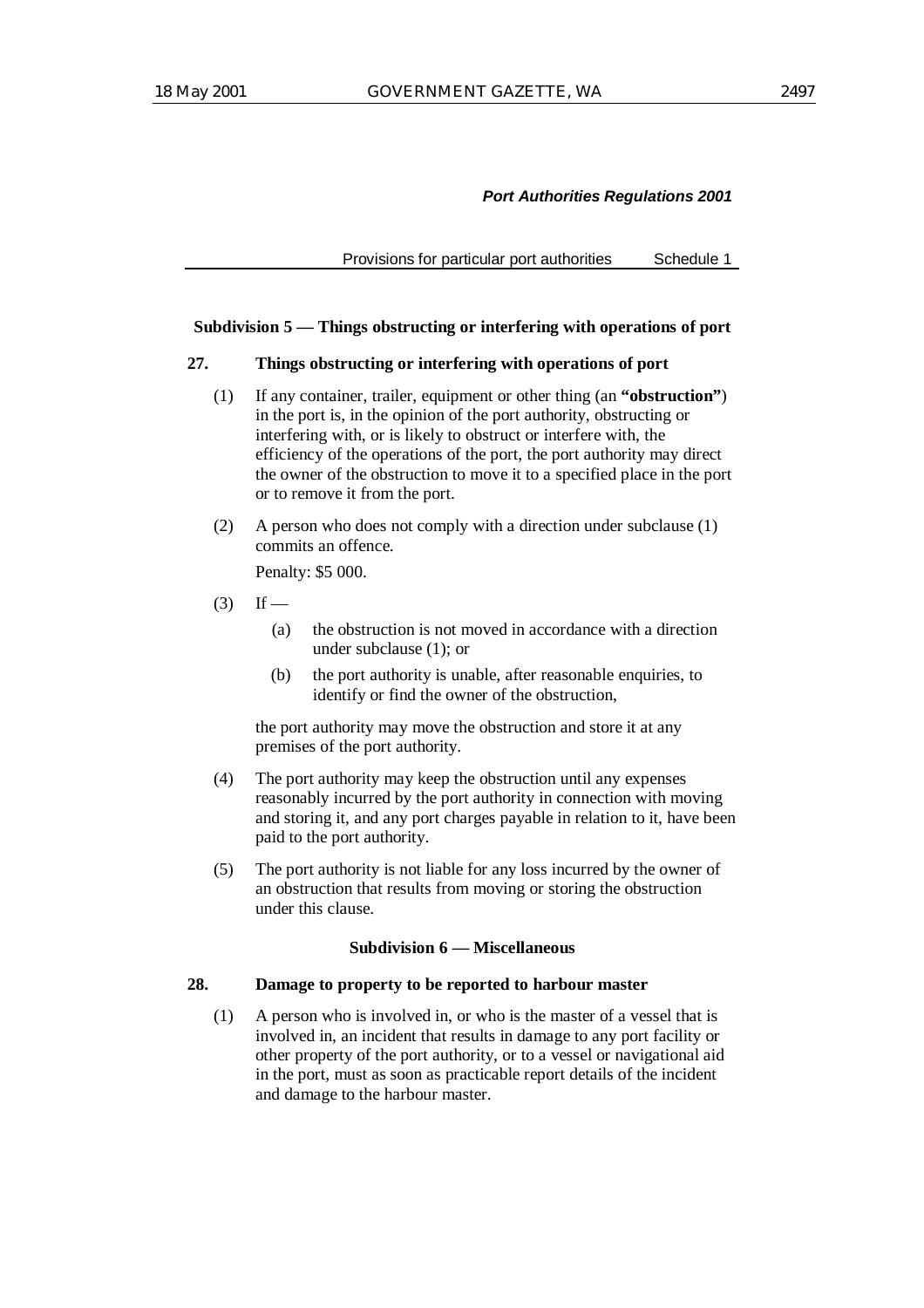#### Schedule 1 Provisions for particular port authorities

(2) A person who does not comply with subclause (1) commits an offence.

Penalty: \$12 000.

# **29. Entering area of port, port facility or wharf closed by port authority prohibited**

Unless authorised by the harbour master, a person must not enter —

- (a) an area of the port;
- (b) a port facility; or
- (c) a wharf, or an area of a wharf, operated by the port authority,

closed by the port authority and designated by notices or signs erected by the port authority as being closed.

Penalty: \$2 000.

# **Division 3 — Bunbury Port Authority**

### **30. Application**

This Division applies to the Bunbury Port Authority and the Port of Bunbury.

# **31. Definition**

In this Division —

**"service provider's licence"** means a licence issued under clause 34(2) to provide a towage service, line boat service, bunkering service, stevedoring service or mooring service in the port.

# **32. Vessel in port to maintain contact with port authority**

The master of a vessel, other than a private vessel, that enters the port is to inform the port authority of the vessel's movements while it is in the port by  $-$ 

- (a) maintaining radio contact with the port authority; or
- (b) communicating with the port authority by another means approved by the port authority.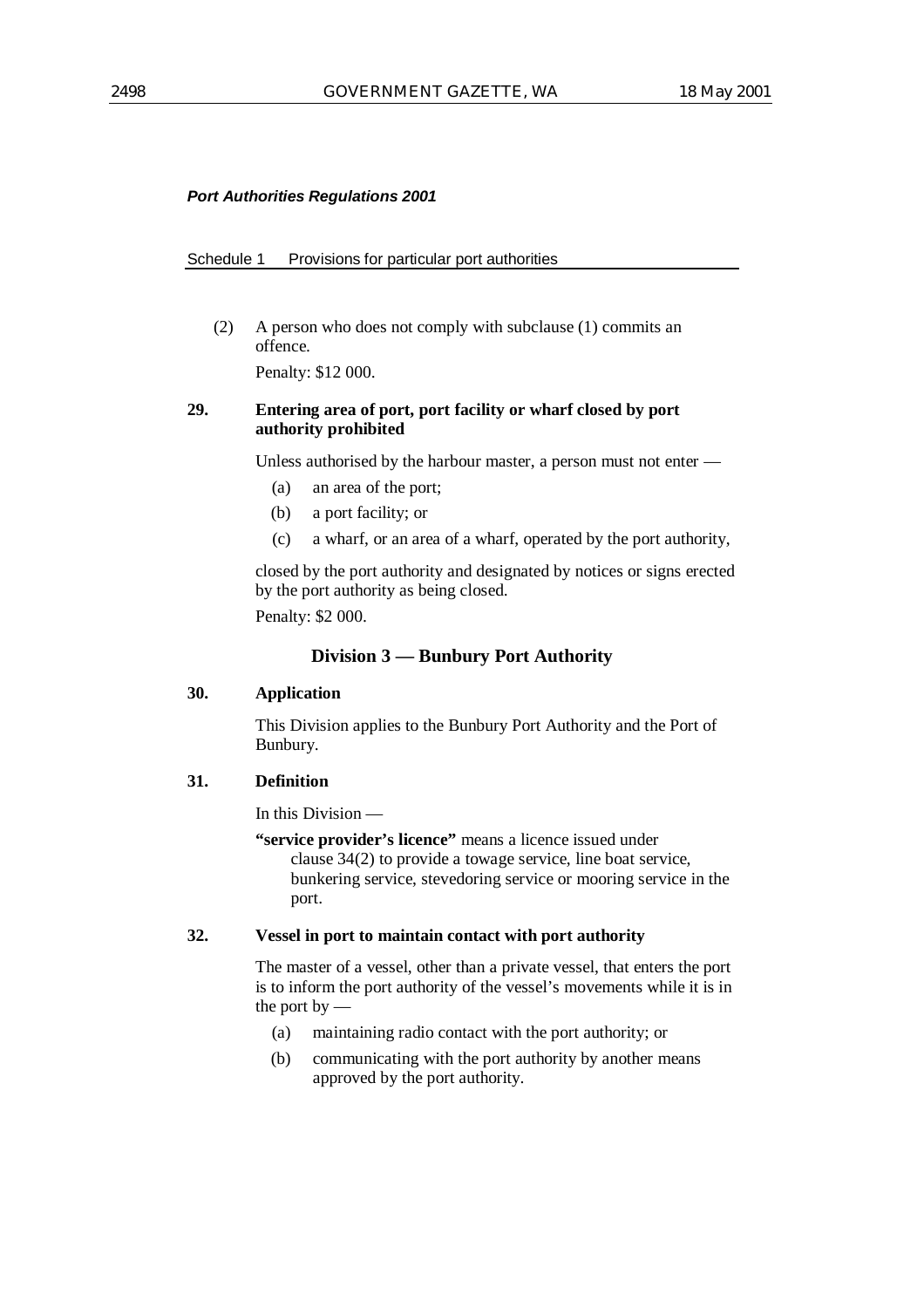Provisions for particular port authorities Schedule 1

### **33. Unlicensed persons not to provide certain services**

Subject to section 143(3) of the Act, a person must not provide a towage service, line boat service, bunkering service, stevedoring service or mooring service in the port except —

- (a) under the authority of a service provider's licence issued by the port authority; and
- (b) in accordance with any conditions or restrictions to which the licence is subject under clause 34(3).

Penalty: \$12 000.

# **34. Service providers' licences**

- (1) An application for a service provider's licence is to be made to, and in the form approved by, the port authority, and is to be accompanied by a fee of \$1 000.
- (2) If satisfied that an applicant has appropriate qualifications and experience to provide, as the case requires, a towage service, a line boat service, a bunkering service, a stevedoring service or a mooring service, the port authority may issue a service provider's licence to the applicant.
- (3) A service provider's licence has effect in relation to the provision of the service, and for the period, set out in the licence subject to —
	- (a) payment to the port authority (except in respect of the year in which the fee referred to in subclause (1) is paid) by the person who holds the licence of an annual fee of \$1 000.00; and
	- (b) any conditions or restrictions that the port authority imposes and sets out in the licence.
- (4) If the port authority considers that a condition or restriction to which a service provider's licence is subject has been breached, the port authority may by written notice given to the person who holds the licence —
	- (a) suspend the operation of the licence for any period that the port authority considers appropriate; or
	- (b) cancel the licence.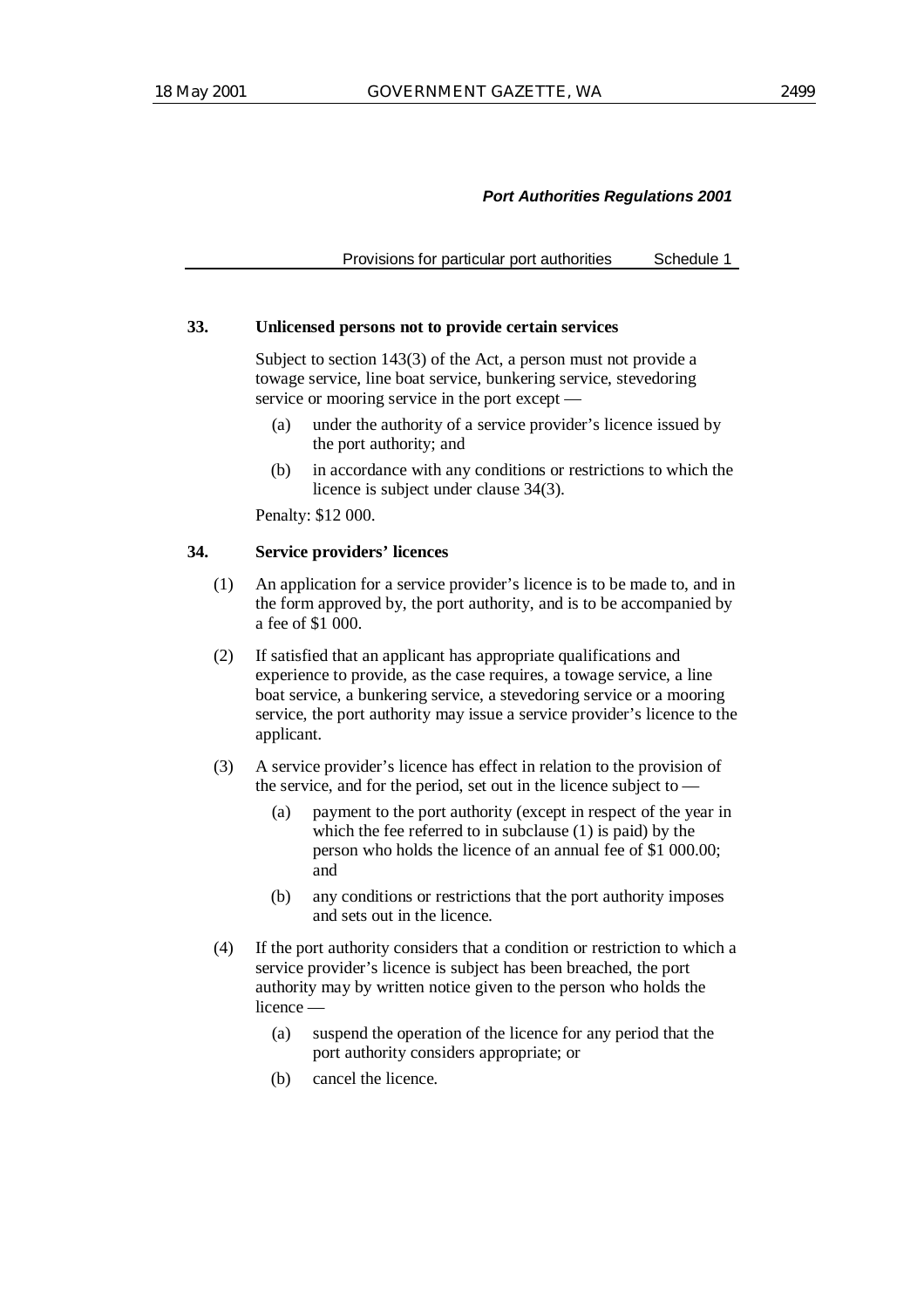#### Schedule 1 Provisions for particular port authorities

- (5) A service provider's licence is to set out procedures determined by the port authority that enable the person who holds the licence to appeal if the licence is suspended or cancelled under subclause (4).
- (6) A notice under subclause (4) has effect on the day on which the person who holds the service provider's licence is given the notice or on any later day specified in the notice.
- (7) A person whose service provider's licence is suspended or cancelled by notice under subclause (4) must return the licence to the port authority within 7 days after the notice has effect, whether or not the person intends to appeal against the suspension or cancellation.
- (8) A person who does not comply with subclause (7) commits an offence.

Penalty: \$2 000.

# **Division 4 — Dampier Port Authority**

# **Subdivision 1 — Preliminary**

#### **35. Application**

This Division applies to the Dampier Port Authority and the Port of Dampier.

# **36. Definitions**

In this Division —

**"commercial vessel"** means a vessel other than a private vessel;

**"fishing vessel"** means a vessel that is used for commercial fishing;

- **"International Code"**, in relation to a designated flag or signal, means the flag or signal so designated in the publication *International Code of Signals*, as amended from time to time and produced by the body known as the International Maritime Organization;
- **"Iron Ore (Hamersley Range) Agreement"** has the same meaning as it has in Schedule 6 Division 1 to the Act;
- **"pilotage exemption certificate"** means a pilotage exemption certificate issued under regulation 51;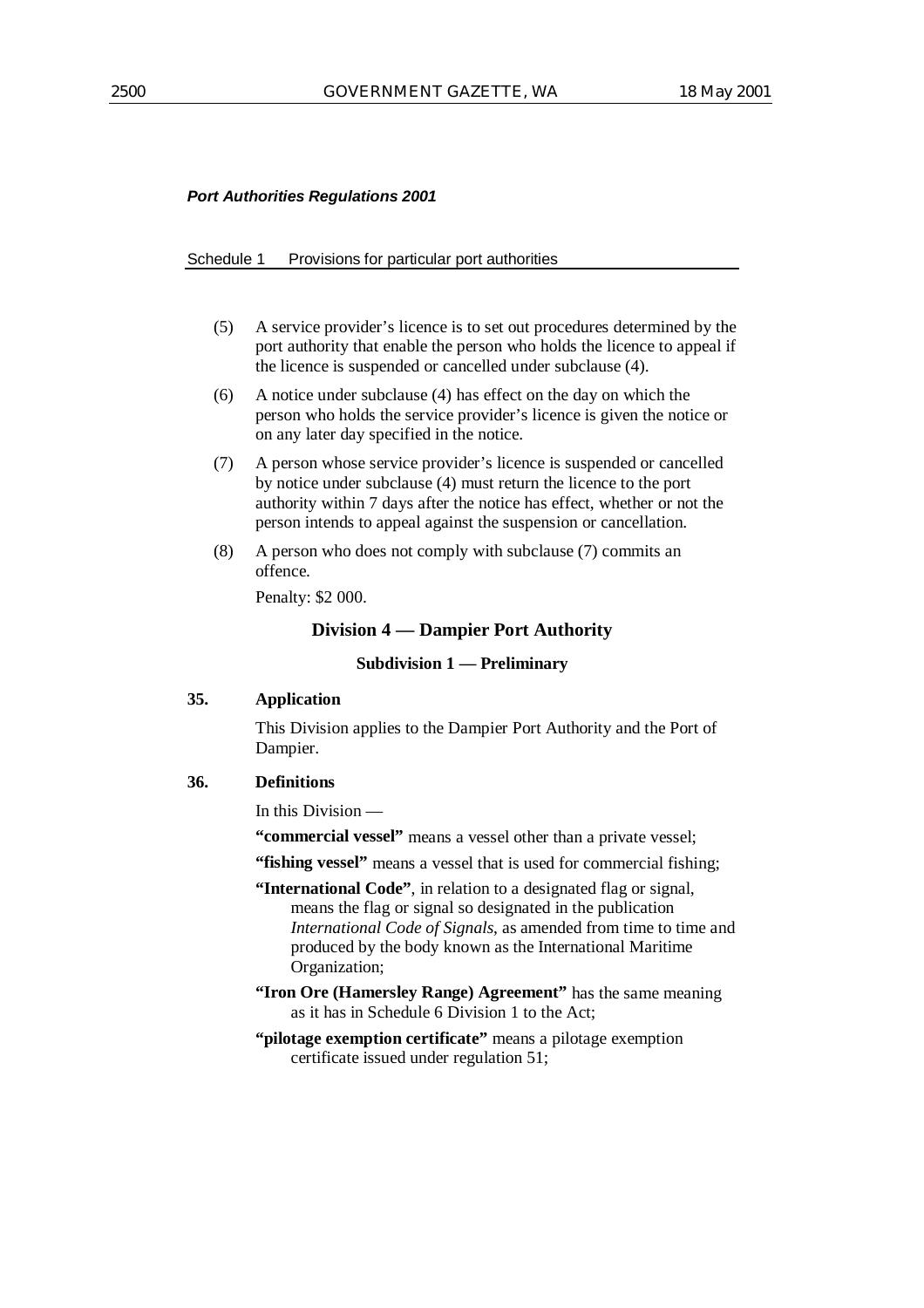Provisions for particular port authorities Schedule 1

**"Withnell Bay Loading Terminal"** means the Woodside product loading jetties and all works and facilities connected with, or incidental to, those jetties.

# **Subdivision 2 — Vessels in the port**

# **37. Radio watch**

- (1) For the purpose of receiving communications from the harbour master, the master of a commercial vessel must —
	- (a) when the vessel is approaching the port maintain a listening watch on VHF Radio Channel 16 (156.8 K/Hz); or
	- (b) when the vessel is in the port maintain a listening watch on VHF Radio Channel 11.
- (2) A person who does not comply with subclause (1) commits an offence.

Penalty: \$5 000.

# **38. Restricted areas**

- (1) Unless authorised by the harbour master, the master of a vessel must not cause or permit the vessel to approach —
	- (a) within 700 m of the Withnell Bay Loading Terminal; or
	- (b) within 100 m of the Woodside Slug Catcher Vent in Withnell Bay.

Penalty: \$5 000.

(2) Unless authorised by the harbour master, the master of a private vessel must not cause or permit the vessel to approach within 50 m of a wharf or trestle in the port.

Penalty: \$5 000.

# **39. Master of vessel to produce certificates of tonnage and registry etc. at request of harbour master or member of staff**

- (1) The master of a vessel in the port must produce the certificate of tonnage and certificate of registry or other national papers of the vessel on demand to —
	- (a) the harbour master; or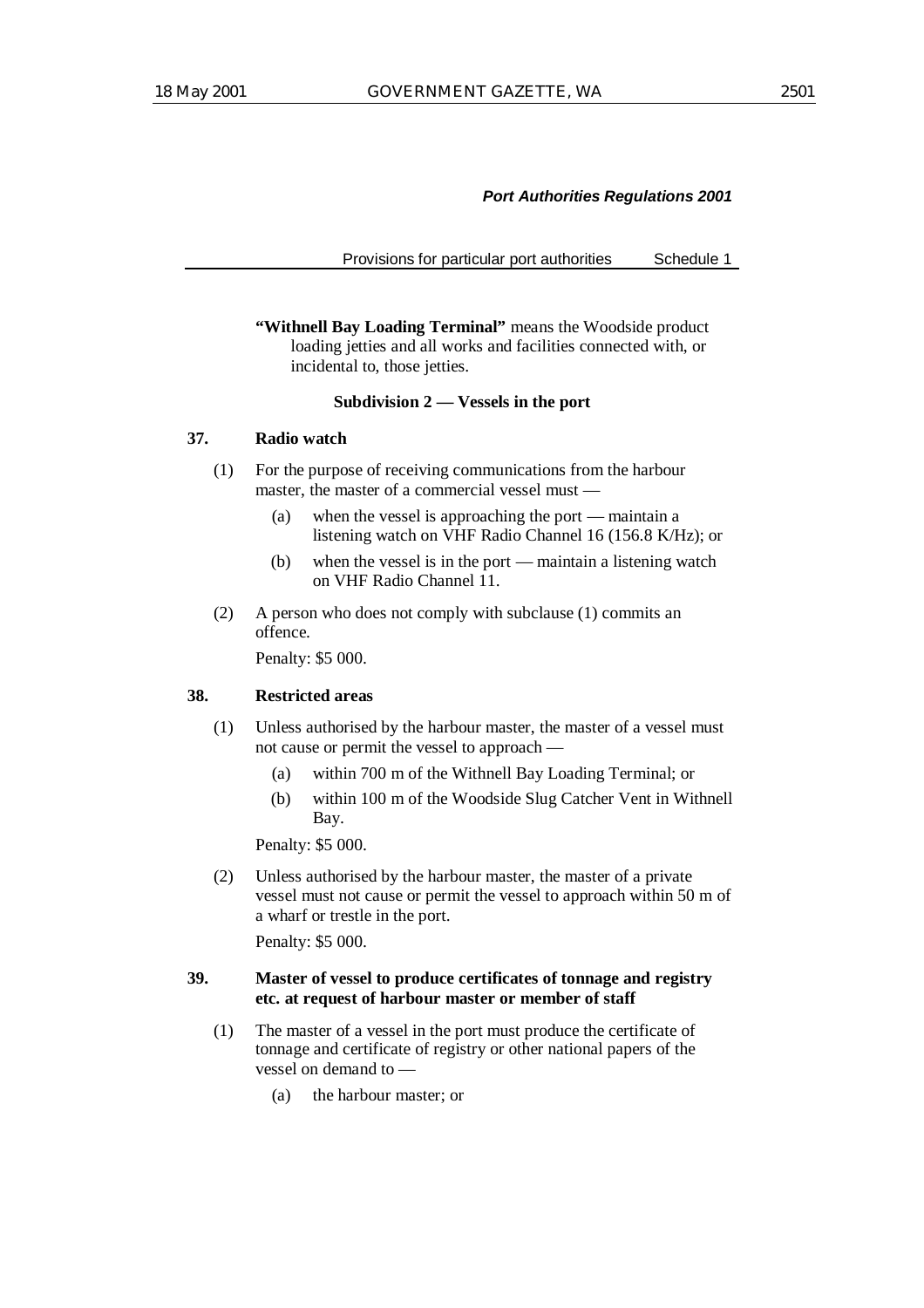# Schedule 1 Provisions for particular port authorities

- (b) a member of staff of the port authority authorised by the harbour master for the purposes of this clause.
- (2) A person who does not comply with subclause (1) commits an offence.

Penalty: \$5 000.

# **40. Master of vessel moored to wharf to ensure stowage of anchors**

- (1) The master of a vessel that is moored to a wharf in the port must ensure that the vessel's anchors are stowed in the hawse pipe.
- (2) A person who does not comply with subclause (1) commits an offence.

Penalty: \$5 000.

# **41. Propellers of moored vessel not to be operated**

(1) Unless authorised by the harbour master, the master of a vessel that has a propeller must not cause or permit the propeller to be operated while the vessel is moored to a wharf in the port.

Penalty: \$5 000.

- (2) If the propeller of a vessel is authorised to be operated under subclause (1), the master of the vessel must ensure that no injury to any person or damage to any property is caused by that operation.
- (3) A person who does not comply with subclause (2) commits an offence.

Penalty: \$12 000.

# **42. Commercial vessels not to be beached in the port**

Unless authorised by the harbour master, the master of a commercial vessel must not cause or permit the vessel to be beached in the port. Penalty: \$5 000.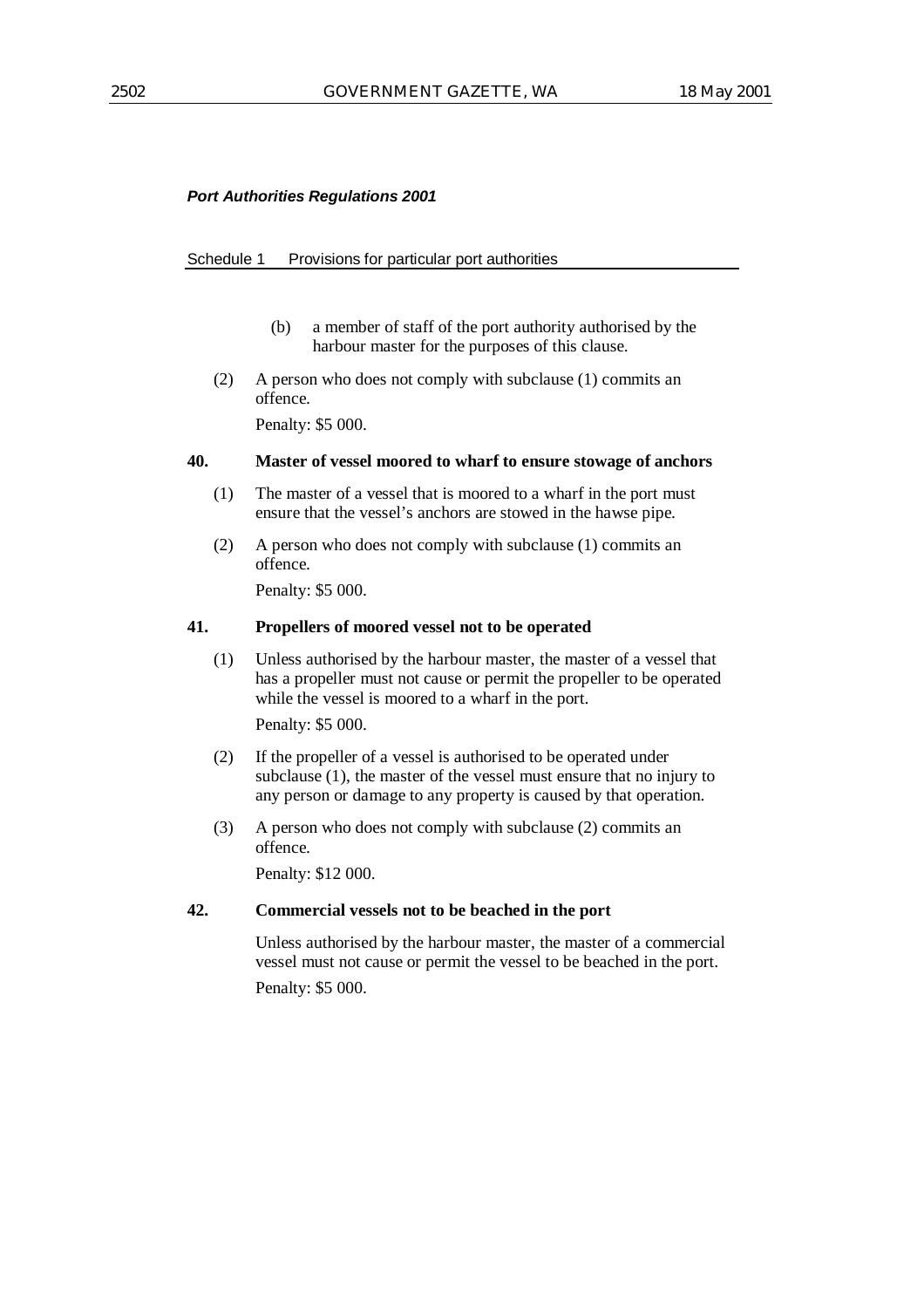Provisions for particular port authorities Schedule 1

# **43. Notice of proposed movement of vessel from mooring to be given to harbour master**

The master of a vessel moored at a wharf or another place in the port must not cause or permit the vessel to depart from its mooring unless the master has notified the harbour master of the proposed departure. Penalty: \$5 000.

# **44. Outbreak of fire**

- (1) If there is a fire in or on a vessel in the port
	- (a) the master of the vessel must immediately notify the harbour master or, if the harbour master is unavailable, a member of staff of the port authority; and
	- (b) a person on board the vessel or under the authority of the master of the vessel must help extinguish the fire or protect other vessels or property in the port if directed by the harbour master to do so.
- (2) A person who does not comply with
	- (a) subclause  $(1)(a)$ ; or
	- (b) a direction under subclause (1)(b),

commits an offence.

Penalty: \$12 000.

### **45. Bunkering**

(1) Unless authorised by the harbour master, the master of a vessel in the port must not cause or permit the vessel to be bunkered. Penalty: \$5 000.

(2) If the harbour master authorises a vessel to be bunkered, the master of the vessel must notify the harbour master at the beginning and at the end of bunkering.

(3) A person who does not comply with subclause (2) commits an offence.

Penalty: \$5 000.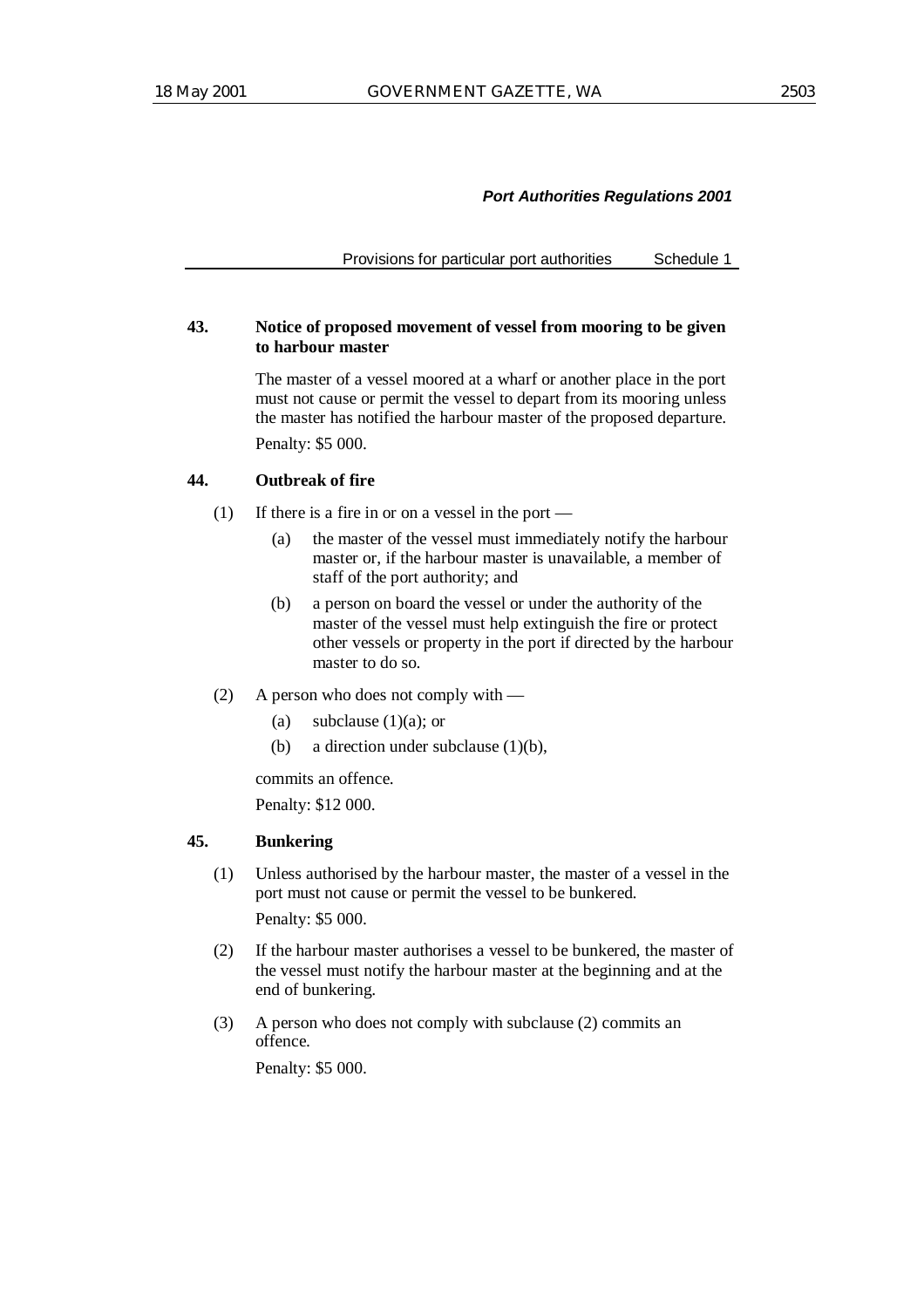# Schedule 1 Provisions for particular port authorities

# **46. Ballast**

- (1) The master of a vessel berthed at a wharf in the port must ensure that there is at all times enough cargo or ballast on board the vessel to keep it stable and capable of departing from the berth.
- (2) A person who does not comply with subclause (1) commits an offence.

Penalty: \$5 000.

# **47. Navigation of private vessels**

- (1) The master of a private vessel in the port must ensure that the vessel —
	- (a) does not impede the passage of a commercial vessel in the port; and
	- (b) keeps enough distance from a commercial vessel in the port to allow the commercial vessel to be safely navigated.
- (2) A person who does not comply with subclause  $(1)(a)$  or  $(b)$  commits an offence.

Penalty: \$12 000.

# **48. Fishing vessels**

(1) The master of a fishing vessel in the port must not cause or permit any fishing to take place from the vessel in a channel, fairway, anchorage area or prohibited anchorage area.

Penalty: \$5 000.

- (2) The master of a fishing vessel in the port must ensure that the vessel —
	- (a) does not impede the passage of a commercial vessel in the port; and
	- (b) keeps enough distance from a commercial vessel in the port to allow the commercial vessel to be safely navigated.
- (3) A person who does not comply with subclause  $(2)(a)$  or (b) commits an offence.

Penalty: \$12 000.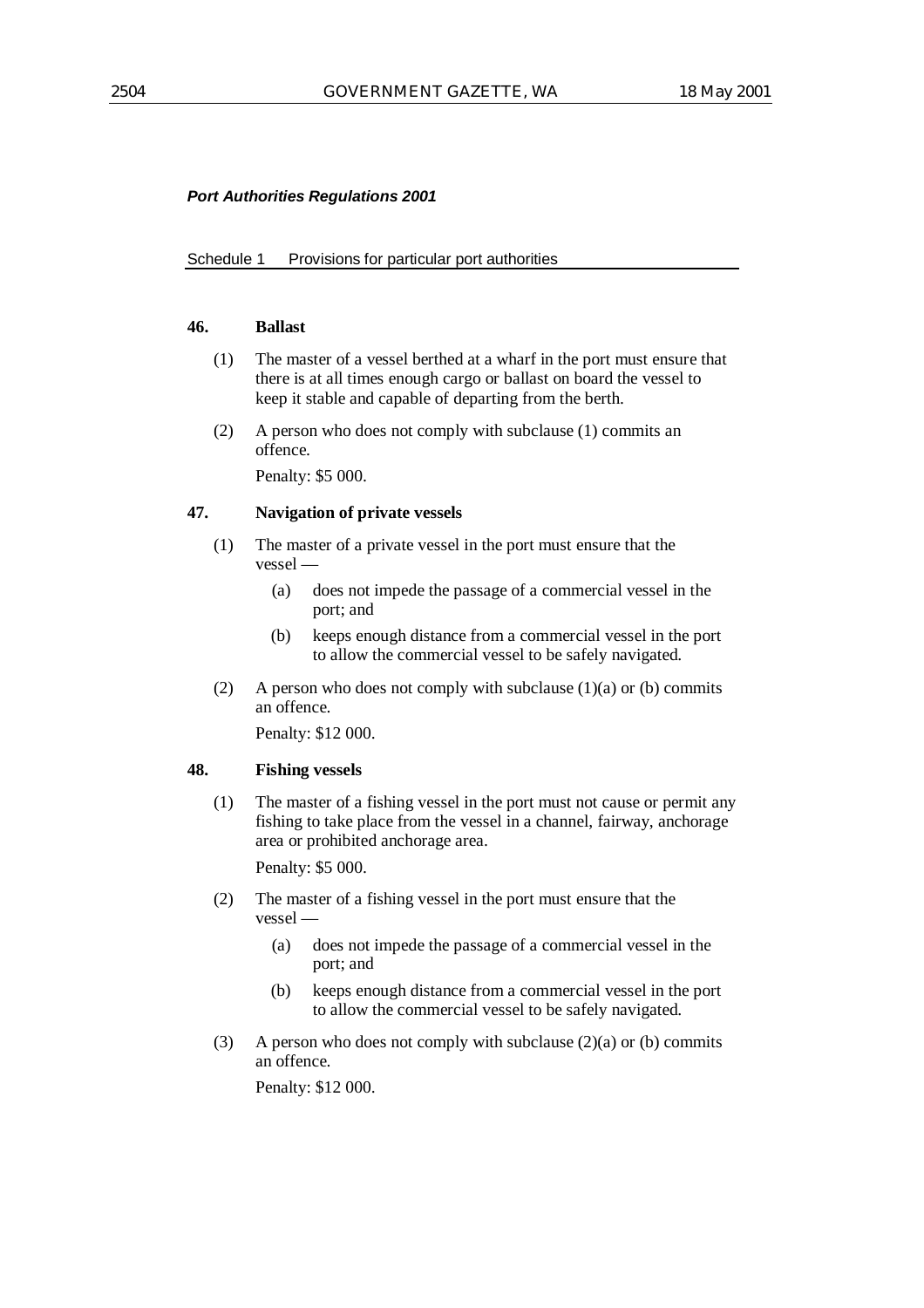Provisions for particular port authorities Schedule 1

#### (4) In this clause —

**"prohibited anchorage area"** means an area of the port designated by notices or signs erected by the port authority as an area where a vessel is prohibited from anchoring.

#### **Subdivision 3 — Control of moorings**

# **49. Definitions**

In this Subdivision —

**"mooring"** means a structure or apparatus used or proposed to be used to secure a vessel in the port;

**"mooring owner"** means a person authorised to install or use a mooring under clause 52.

# **50. Installation and use of moorings**

Unless authorised by the harbour master under clause 52, a person must not install or use a mooring. Penalty: \$5 000.

# **51. Application for approval**

- (1) A person may apply to the harbour master for authorisation to install or use a mooring.
- (2) An application is to be made in the form approved by the harbour master setting out —
	- (a) the full name, residential address and telephone number of the applicant;
	- (b) the location or proposed location of the mooring, as the case requires;
	- (c) whether the vessel to be moored at the mooring will be used for private or commercial purposes and details of those purposes;
	- (d) the type, length overall and tonnage of the vessel to be moored at the mooring; and
	- (e) if the application is for authorisation to install a mooring the specifications for the construction of the mooring.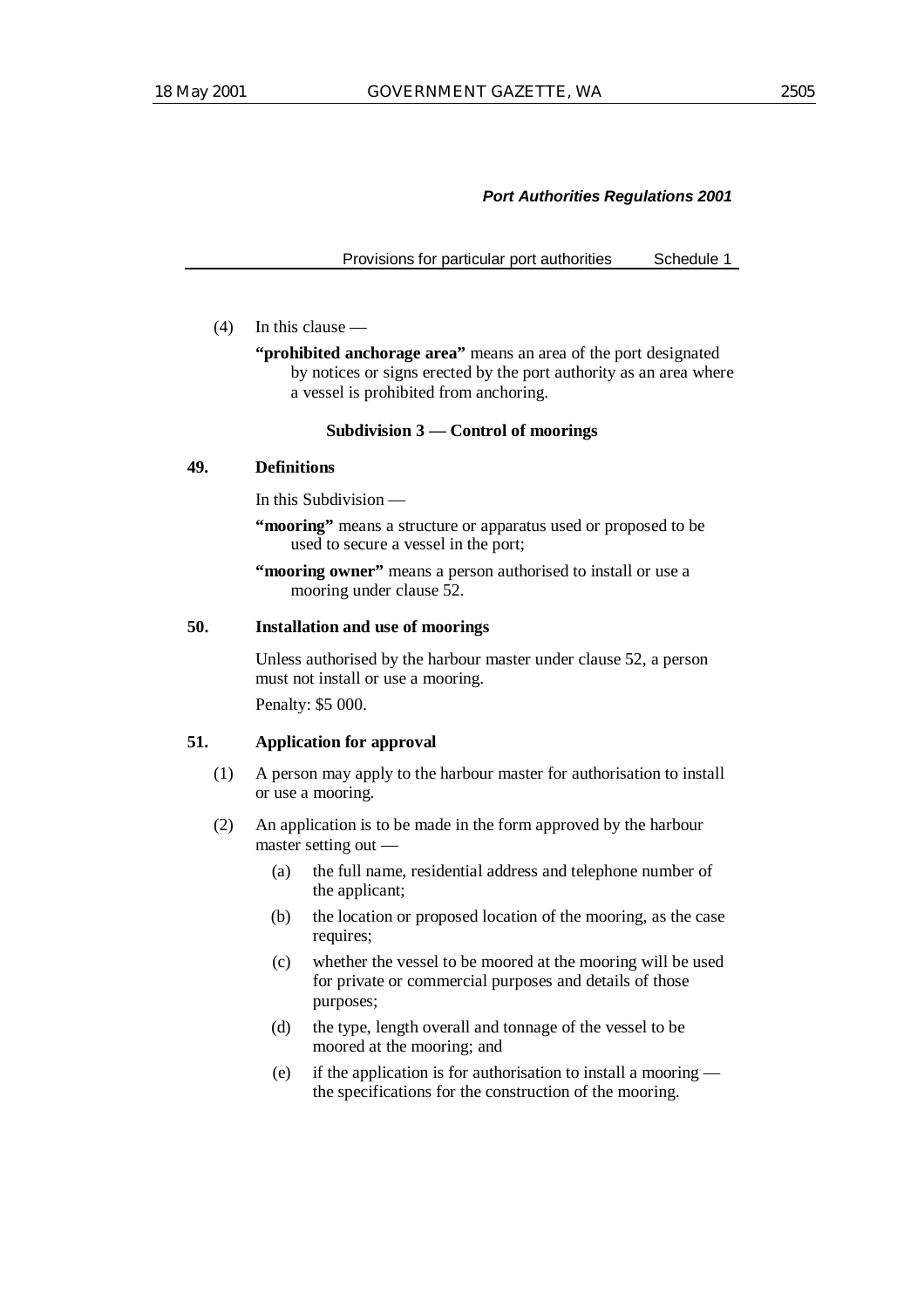#### Schedule 1 Provisions for particular port authorities

### **52. Authorisation of mooring**

- (1) On an application under clause 51, the harbour master may authorise the installation or use of a mooring, as the case requires, if satisfied that —
	- (a) the location or proposed location of the mooring is appropriate;
	- (b) the mooring is suitable for the vessel that is to be moored at the mooring;
	- (c) the mooring is designed and constructed, or proposed to be constructed, so that the vessel to be moored at the mooring would be securely moored during cyclone conditions; and
	- (d) the vessel to be moored at the mooring would not constitute a danger to, or interfere with, the navigation of other vessels in the port.
- (2) The harbour master is to give an applicant written notice of an authorisation under subclause (1) or a decision not to give an authorisation.

# **53. Revocation of authorisation**

- (1) The harbour master may revoke an authorisation under clause 52 if
	- (a) a mooring owner does not provide an inspection report as required under clause 56(4); or
	- (b) the harbour master is satisfied that it is in the interests of marine safety at the port do so.
- (2) The revocation has effect when written notice of it is given to the mooring owner.

# **54. Mooring to be maintained in good condition**

- (1) A mooring owner must ensure that the mooring is maintained in good condition.
- (2) A person who does not comply with subclause (1) commits an offence.

Penalty: \$2 000.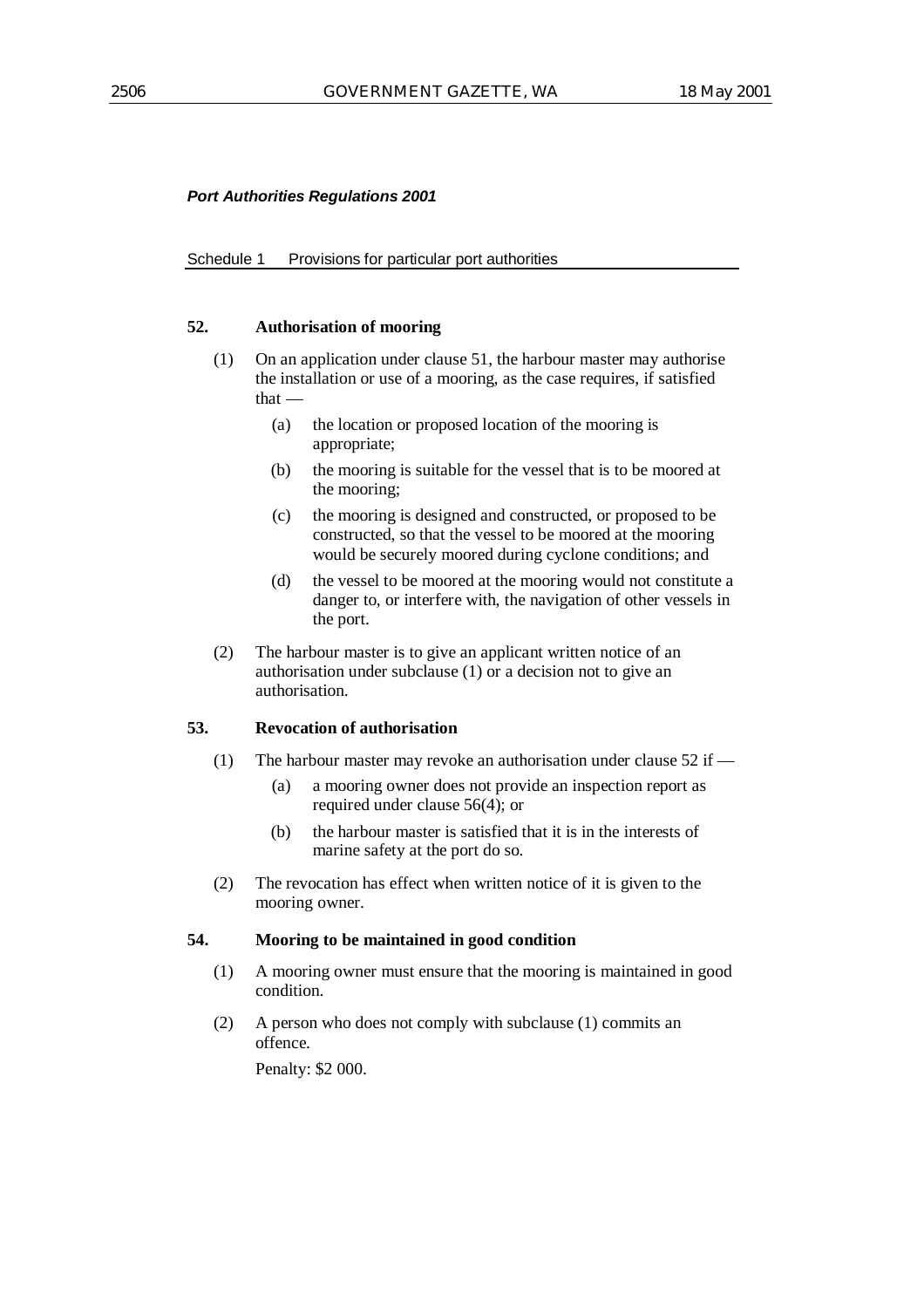Provisions for particular port authorities Schedule 1

# **55. Requirements for floats**

- (1) A mooring owner must ensure that there is connected to the mooring a float or buoy (a **"mooring buoy"**) that —
	- (a) has a sufficient size to provide buoyancy when supporting the rope, chain or other connection between the mooring block and the surface float, with at least half of the mooring buoy projecting above the waterline at all times;
	- (b) has a colour approved by the harbour master;
	- (c) is spherical and has a diameter of not less than 300 mm; and
	- (d) is legibly marked with a means of identification approved by the harbour master.
- (2) A person who does not comply with subclause  $(1)(a)$ ,  $(b)$ ,  $(c)$  or  $(d)$ commits an offence.

Penalty: \$2 000.

# **56. Inspection reports**

- (1) A person who is authorised to install a mooring under clause 52 is to obtain a written report on the condition of the mooring after it is installed.
- (2) A person who is authorised to use a mooring under clause 52 is to obtain a written report on the condition of the mooring in each year in which the person has the use of the mooring after the year in which the report referred to in subclause (1) is obtained.
- (3) A report required to be obtained under this clause is to be prepared by a person approved by the harbour master who has inspected the mooring —
	- (a) for the report referred to in subclause  $(1)$  as soon as practicable after the mooring is installed; or
	- (b) for a report referred to in subclause  $(2)$  during the period from 1 May to 30 October in the relevant year.
- (4) A mooring owner is to provide the harbour master with a copy of a report obtained under this clause —
	- (a) in the case of the report referred to in subclause  $(1)$  as soon as practicable after it is prepared; or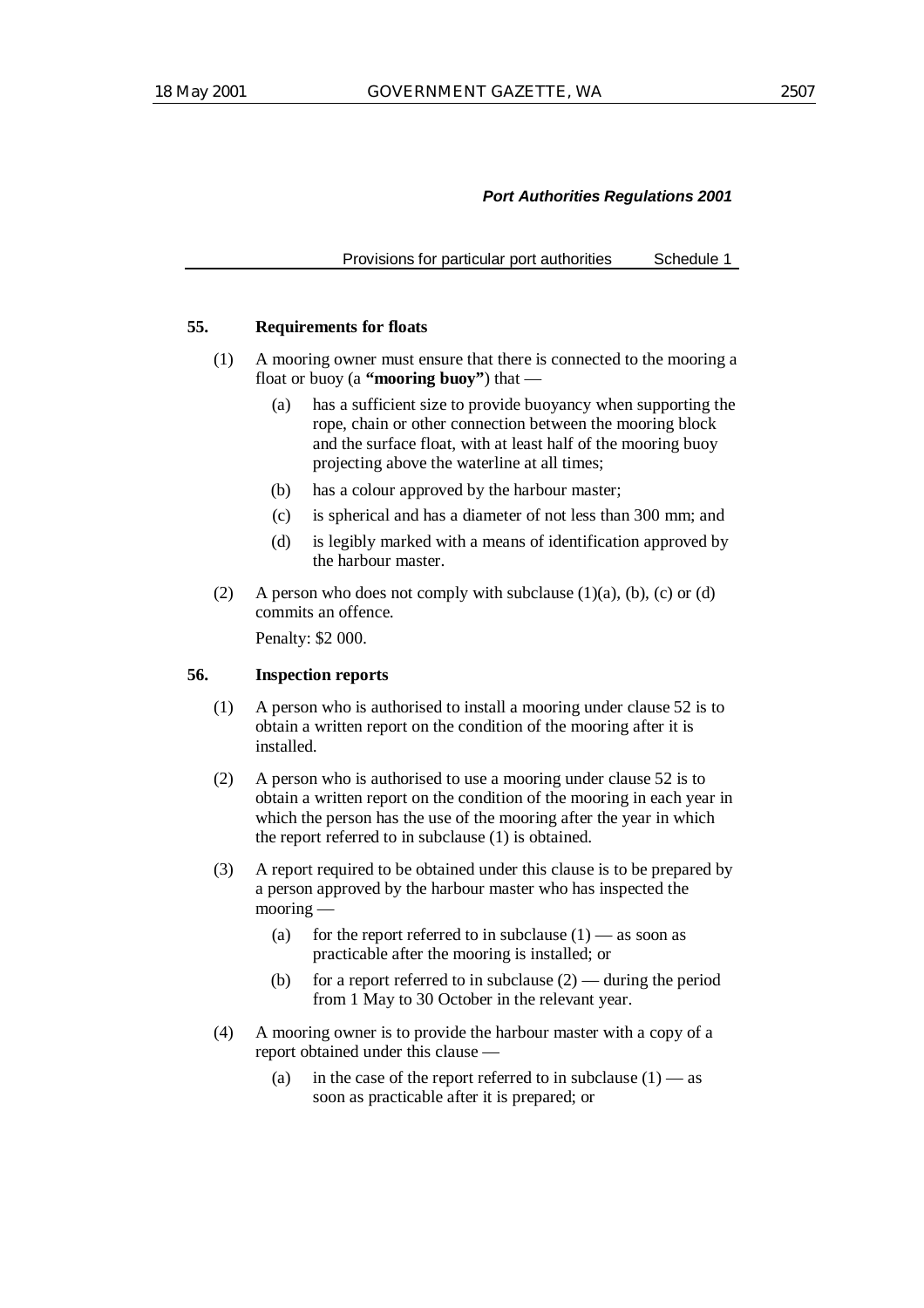# Schedule 1 Provisions for particular port authorities

- (b) in the case of a report referred to in subclause  $(2)$  not later than 14 November in the relevant year.
- (5) A mooring owner is liable for the costs of an inspection made or a report prepared under this clause.

# **57. Sale or disposal of moorings**

- (1) A mooring owner must notify the harbour master if the mooring is sold or otherwise disposed of.
- (2) A person who does not comply with subclause (1) commits an offence.

Penalty: \$2 000.

# **58. Removal of moorings**

The harbour master may remove a mooring from the waters of the port if the harbour master is unable, after reasonable enquiries, to identify or find the mooring owner.

# **Subdivision 4 — Service providers' licences**

# **59. Definition**

In this Subdivision —

**"service provider's licence"** means a licence issued under clause 61 to provide a towage service, line boat service or bunkering service in the port.

# **60. Unlicensed persons not to provide certain services**

Subject to section 143(3) of the Act, a person must not provide a towage service, line boat service or bunkering service in the port except —

- (a) under the authority of a service provider's licence issued by the port authority; and
- (b) in accordance with any conditions or restrictions to which the licence is subject under clause 61(3).

Penalty: \$12 000.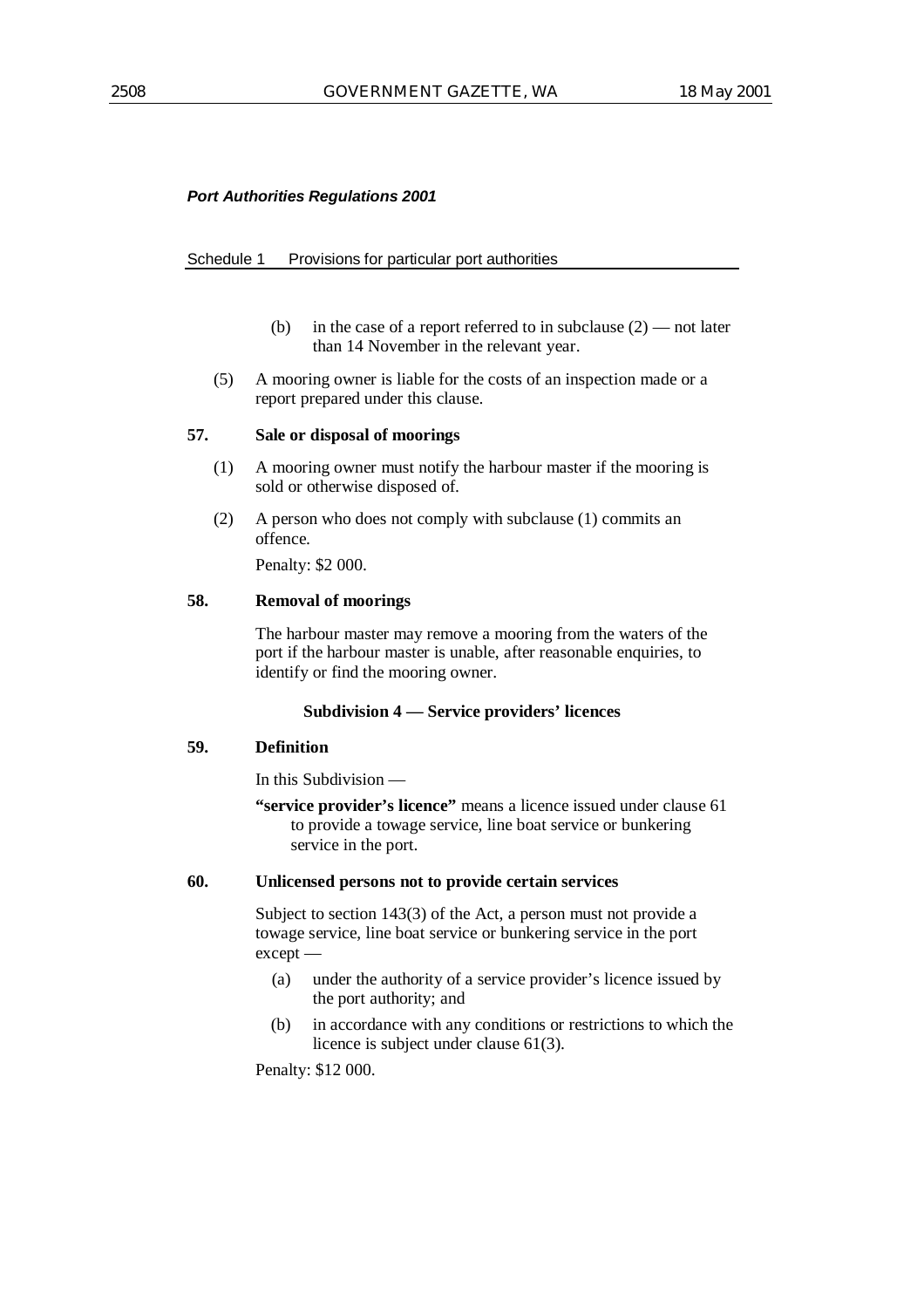Provisions for particular port authorities Schedule 1

#### **61. Service providers' licences**

- (1) An application for a service provider's licence is to be made to, and in the form approved by, the port authority.
- (2) If satisfied that an applicant has appropriate qualifications and experience to provide, as the case requires, a towage service, line boat service or bunkering service in the port, the port authority may issue a service provider's licence to the applicant.
- (3) A service provider's licence has effect in relation to the provision of the service, and for the period, set out in the licence, subject to any conditions or restrictions that the port authority imposes and sets out in the licence.
- (4) If the port authority considers that a condition or restriction to which a service provider's licence is subject has been breached, the port authority may by written notice given to the person who holds the licence —
	- (a) suspend the operation of the licence for any period that the port authority considers appropriate; or
	- (b) cancel the licence.
- (5) A service provider's licence is to set out procedures determined by the port authority that enable the person who holds the licence to appeal if the licence is suspended or cancelled under subclause (4).
- (6) A notice under subclause (4) has effect on the day on which the person who holds the service provider's licence is given the notice or on any later day specified in the notice.
- (7) A person whose service provider's licence is suspended or cancelled by notice under subclause (4) must return the licence to the port authority within 7 days after the notice has effect, whether or not the person intends to appeal against the suspension or cancellation.
- (8) A person who does not comply with subclause (7) commits an offence.

Penalty: \$2 000.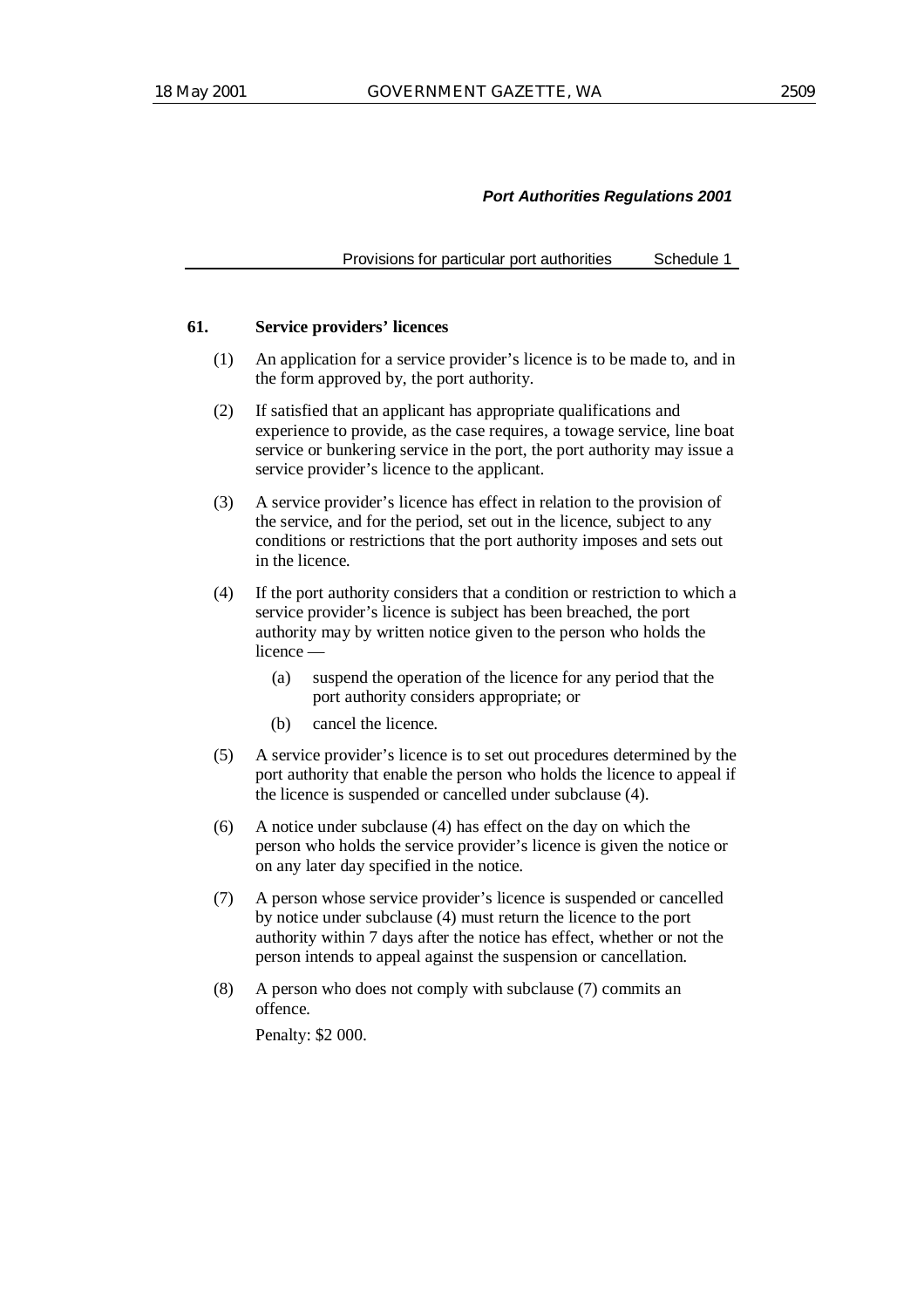Schedule 1 Provisions for particular port authorities

# **Subdivision 5 — Goods**

# **62. Placing of goods on property of port authority**

(1) Unless authorised by the harbour master, a person must not place any goods on any port facility, port land or other property of the port authority.

Penalty: \$5 000.

(2) Without limiting subclause (1), a person must not unload any goods on to, or otherwise place any goods on, a wharf in the port except where directed by the harbour master.

Penalty: \$5 000.

(3) Unless otherwise directed by the harbour master, a person must not unload any goods on to, or otherwise place any goods on, a wharf in the port less than one metre from a mooring point, hose connection or electrical fixture.

Penalty: \$5 000.

# **Subdivision 6 — Miscellaneous**

# **63. Damage to property to be reported to harbour master**

- (1) A person who is involved in, or who is the master of a vessel that is involved in, an incident that results in damage to any port facility or other property of the port authority, or to a vessel or navigational aid in the port, must as soon as practicable report details of the incident and damage to the harbour master.
- (2) A person who does not comply with subclause (1) commits an offence.

Penalty: \$12 000.

# **64. Entering area of port, port facility or wharf closed by port authority prohibited**

Unless authorised by the harbour master, a person must not enter —

- (a) an area of the port;
- (b) a port facility; or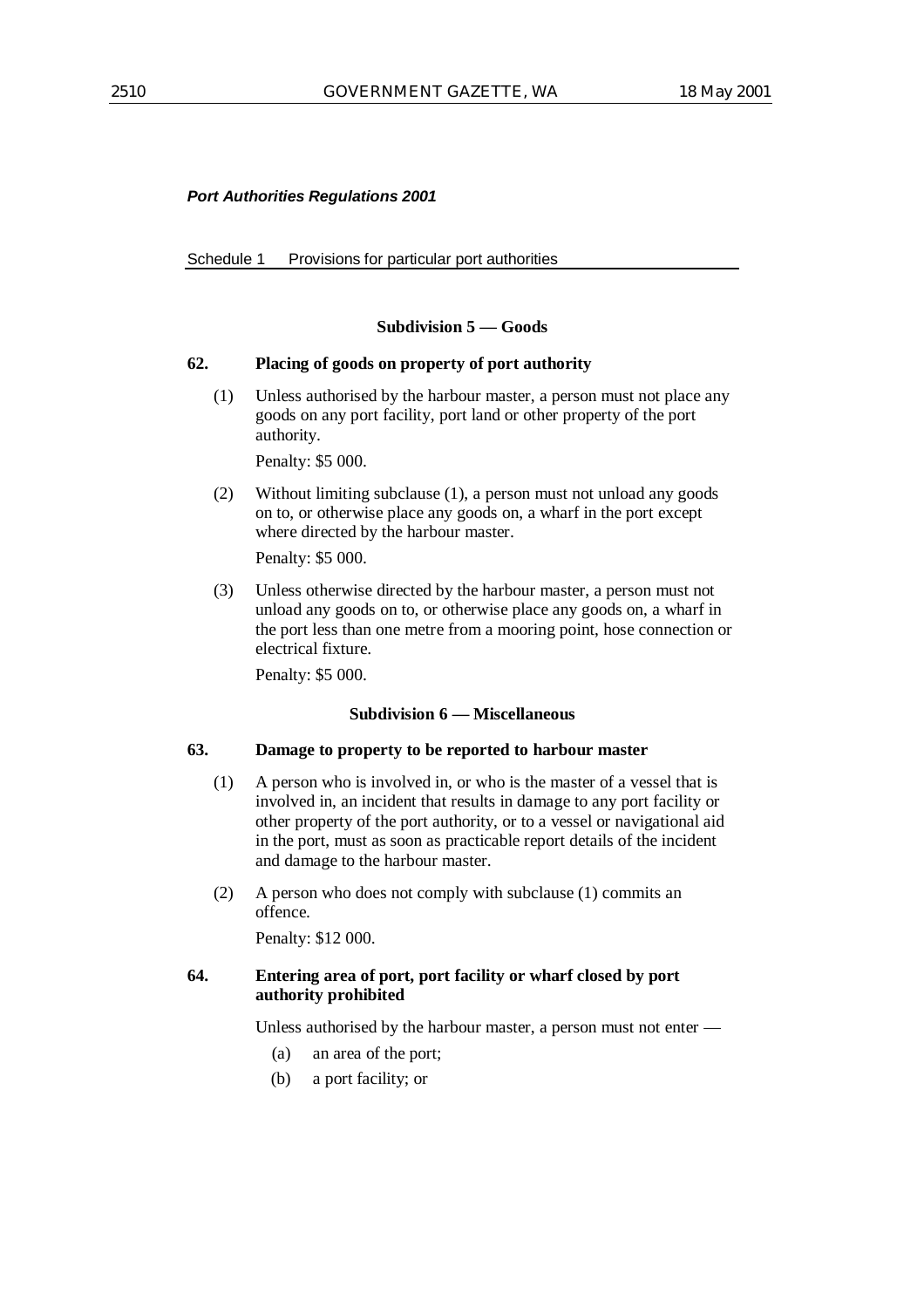Provisions for particular port authorities Schedule 1

(c) a wharf, or an area of a wharf, operated by the port authority,

closed by the port authority and designated by notices or signs erected by the port authority as being closed. Penalty: \$2 000.

# **Division 5 — Fremantle Port Authority**

# **Subdivision 1 — General matters**

### **65. Application**

This Division applies to the Fremantle Port Authority and the Port of Fremantle.

### **66. Definitions**

In this Division —

**"department"** means the department of the Public Service principally assisting the Minister in the administration of the Marine Act;

**"Inner Harbour"** means the area of the port the boundaries of which are delineated on Department of Land Administration Plan 19473.

# **67. Location of signal station**

The signal station for the port is on the port authority's building located at latitude  $32^{\circ}$  3'  $20^{\prime\prime}$  south and longitude  $115^{\circ}$  44'  $23^{\prime\prime}$  east.

# **68. Requirements for small vessel in Inner Harbour Entrance Channel**

- (1) Before a small vessel enters the Inner Harbour Entrance Channel (the **"Entrance Channel"**), the person in charge of the vessel is to make certain that there are no other vessels in or approaching the Entrance Channel.
- (2) If a small vessel and another vessel are approaching each other in the Entrance Channel, the person in charge of the small vessel must move the vessel —
	- (a) as close as practicable to the side of the Entrance Channel on the starboard side of the small vessel;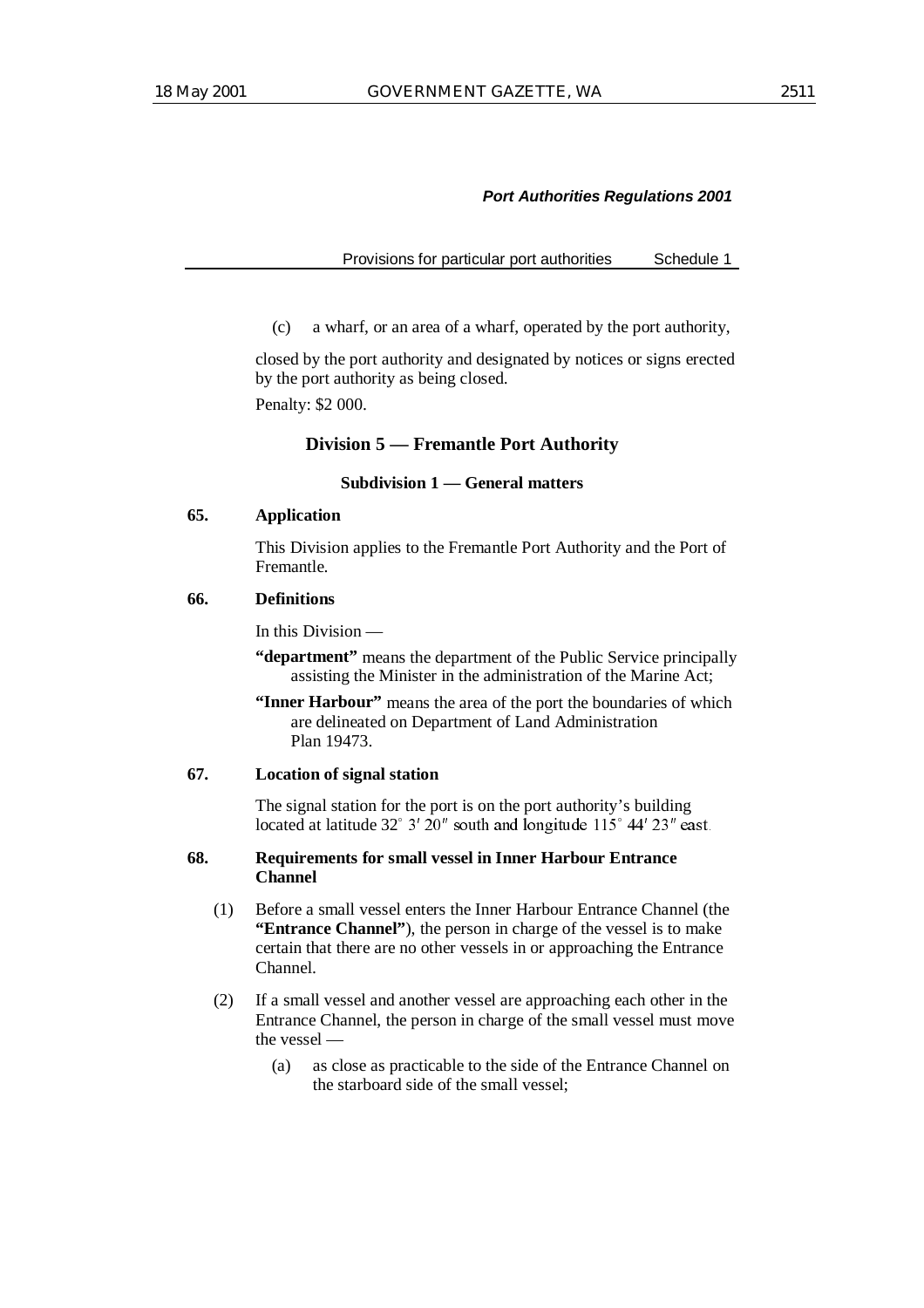#### Schedule 1 Provisions for particular port authorities

- (b) so that the small vessel avoids the navigation beacons along the sides of the Entrance Channel; and
- (c) at a speed slow enough to ensure that a safe distance is maintained from any diving operations or wharf maintenance operations that are taking place.
- (3) A person who does not comply with subclause  $(2)(a)$ , (b) or (c) commits an offence.

Penalty: \$12 000.

# (4) In this clause —

"small vessel" means a vessel with a length overall of less than  $25 m -$ 

- (a) that is used solely for private purposes, and not for hire or reward, and is not propelled solely by oars; or
- (b) in respect of which a fishing boat licence is, or is required to be, in force under the *Fish Resources Management Regulations 1995*.

# **69. Notice of arrival at port**

- (1) Subject to subclause (2), the master of a vessel that is to enter the port is to notify the harbour master of the estimated time of the vessel's arrival at the appropriate pilot boarding ground —
	- (a) 48 hours;
	- (b) 24 hours; and
	- $(c)$  2 hours.

before that time.

- (2) Subclause (1) does not apply to a vessel that is not to be
	- (a) berthed in the port; or
	- (b) provided with any services by the port authority.
- (3) The appropriate pilot boarding ground for a vessel having a draft
	- (a) of 11 m or more is 3 nautical miles north west of the Fairway Buoy; or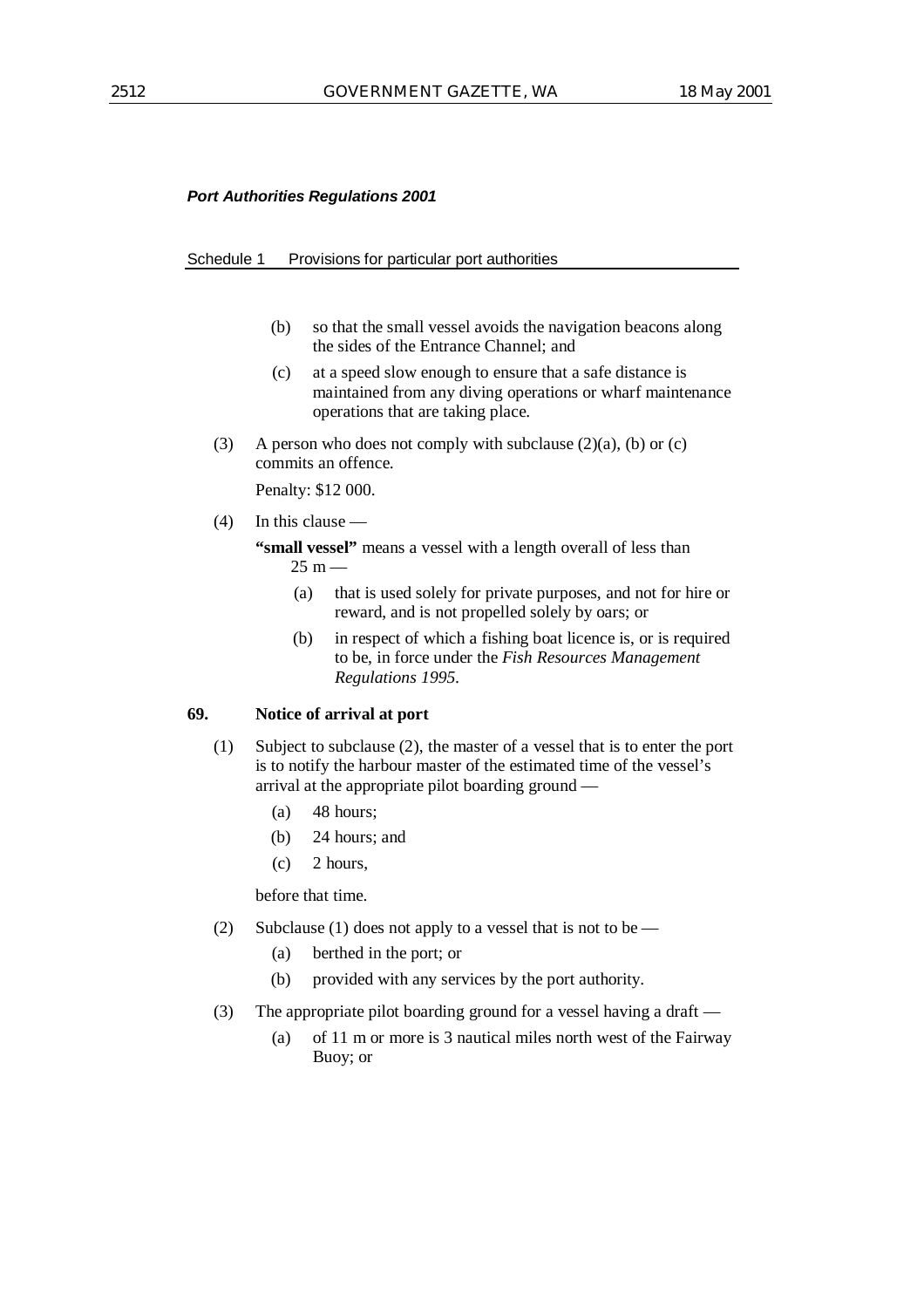Provisions for particular port authorities Schedule 1

(b) of less than 11 m is, unless the harbour master otherwise directs the master of the vessel, one nautical mile west of the Hall Bank Beacon in Gage Roads.

# **70. Notice of dangerous cargoes**

- (1) When notifying the harbour master under clause  $69(1)(a)$ , the master of a vessel must also notify the harbour master of any explosives or dangerous goods that are —
	- (a) to be loaded on to, or unloaded from, the vessel at the port; or
	- (b) to be kept on board the vessel while it is in the port.
- (2) The master of a vessel who is required to notify the harbour master in relation to explosives or dangerous goods under subclause (1) must also provide to the harbour master any information required by the harbour master about the explosives or dangerous goods.
- (3) A person who does not comply with subclause (1) or (2) commits an offence.

Penalty: \$12 000.

- (4) In this clause
	- **"dangerous goods"** means substances or articles prescribed to be dangerous goods under the *Explosives and Dangerous Goods Act 1961*;
	- **"explosives"** means substances or articles prescribed to be explosives under the *Explosives and Dangerous Goods Act 1961*.

# **71. Where vessel is to be anchored on entering port**

- (1) Subject to subclauses (2) and (3) and clause 72, the master of a vessel that enters the port is to anchor the vessel in Gage Roads, south of latitude  $32^{\circ}$  01' south.
- (2) The master of a vessel must not anchor the vessel in the shipping route that extends on a bearing of 180° from Deepwater Channel to the area described in clause 72.

Penalty: \$5 000.

(3) The port authority may authorise a vessel to be moved directly to its berthing place in the port without it first being anchored as required by subclause (1).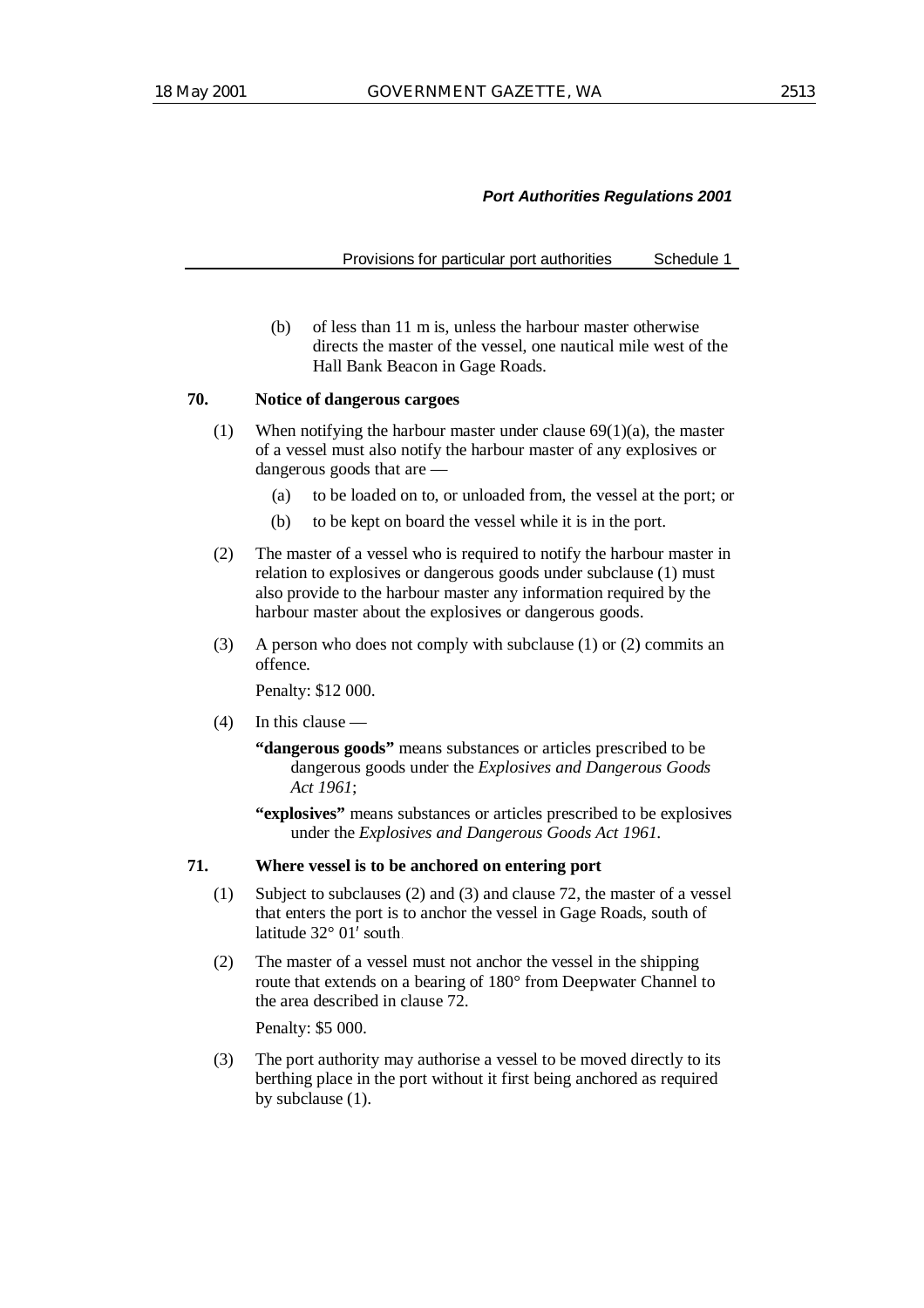#### Schedule 1 Provisions for particular port authorities

(4) A vessel authorised to be moved under subclause (3) is not by virtue of that authorisation exempt from pilotage.

# **72. Vessels not to enter certain areas of port**

(1) Unless the vessel is being moved into or out of the Inner Harbour, the master of a vessel must not cause or permit the vessel to enter the area of the port to which subclause (2) applies.

Penalty: \$5 000.

- (2) This subclause applies to the area of the port bounded by lines starting from the light tower on the North Mole and extending on a bearing of  $286\frac{1}{2}$ ° for 2.3 nautical miles; then on a bearing of 180° for 1.2 nautical miles; then on a bearing of 80½° for 2.65 nautical miles to the light tower on the South Mole.
- (3) Unless authorised by the port authority, the master of a vessel must not cause or permit the vessel to enter the area of the Outer Harbour to which subclause (4) applies.

Penalty: \$5 000.

(4) This subclause applies to the area of the Outer Harbour bounded by lines starting at the shoreline from

> Position A Latitude  $32^{\circ}$  11.172' S, Longitude 115 $^{\circ}$  46.439' E, then in a westerly direction to

> Position B Latitude  $32^{\circ}$  11.168' S, Longitude 115 $^{\circ}$  45.987' E, then in a south westerly direction to

> Position C Latitude  $32^{\circ}$  13.333' S, Longitude  $115^{\circ}$  44.855' E, then in a southerly direction to

> Position D Latitude  $32^{\circ}$  15.000' S. Longitude  $115^{\circ}$  44.833' E. then in an easterly direction to the shoreline to

Position E Latitude  $32^{\circ}$  15.000' S, Longitude  $115^{\circ}$  45.310' E

then in a northerly and north-easterly direction along the shoreline at the high water mark to return to

Position A Latitude  $32^{\circ}$  11.172' S, Longitude 115 $^{\circ}$  46.439' E.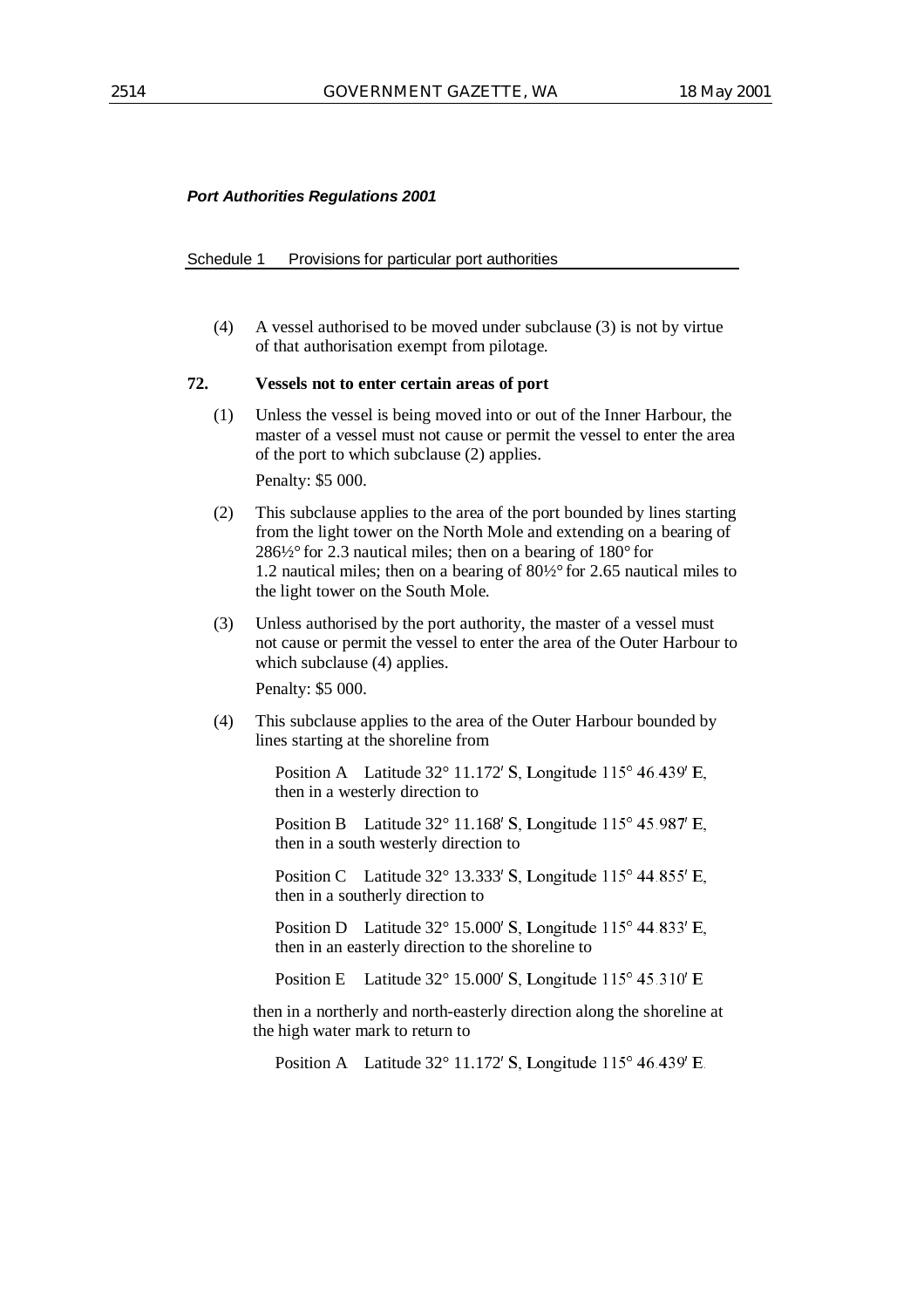Provisions for particular port authorities Schedule 1

### **Subdivision 2 — Pilotage exemption certificates**

### **73. Definition**

In this Subdivision —

- **"AMSA"** means the Australian Maritime Safety Authority established under the *Australian Maritime Safety Authority Act 1990* of the Commonwealth;
- **"in charge of a vessel"** means in charge of a vessel as the master or first mate.

# **74. Eligibility for pilotage exemption certificates**

- (1) A person may apply to the harbour master for a pilotage exemption certificate if the person is entitled to reside permanently in Australia under an Act of the Commonwealth and the person complies with -
	- (a) subclause (2); and
	- (b) subclause  $(3)$  or  $(4)$ .
- (2) A person complies with this subclause if the person holds
	- (a) a Master Class 1 or Class 2 certificate of competency issued under the Navigation Act;
	- (b) a Master Class 3 certificate of competency issued under the Marine Act;
	- (c) a Foreign Going Masters Certificate of Competency issued under the Navigation Act; or
	- (d) a certificate of competency or other qualification recognised by AMSA as equivalent to a certificate of competency mentioned in paragraph (a), (b) or (c).
- (3) A person complies with this subclause if, subject to clause 75(2), within 2 years before the date of the application the person has been the master of a vessel under the control of a pilot —
	- (a) on at least 4 occasions when the vessel was moved into the port; and
	- (b) on at least 4 occasions when the vessel was moved out of the port.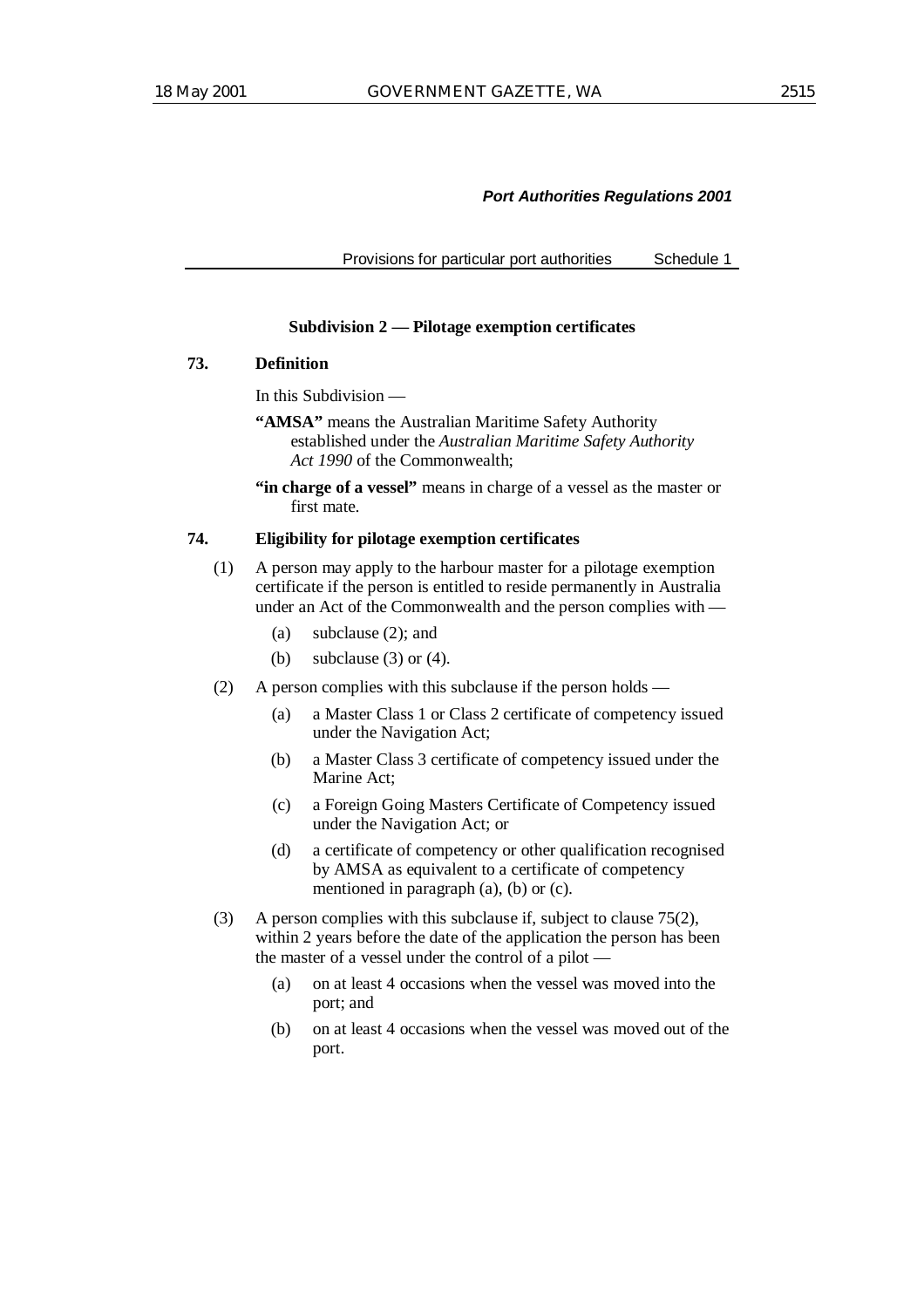#### Schedule 1 Provisions for particular port authorities

- (4) A person complies with this subclause if
	- (a) subject to clause 75(2), within 2 years before the date of the application the person has been the first mate of a vessel under the control of a pilot —
		- (i) on at least 4 occasions when the vessel was moved into the port; and
		- (ii) on at least 4 occasions when the vessel was moved out of the port,

and on each occasion remained on duty on the bridge of the vessel while it was being moved; and

(b) the person has a written statement, signed by the pilot or master of the vessel on each occasion referred to in paragraph (a), verifying that the person complied with the requirements of that paragraph on that occasion.

#### **75. Application for pilotage exemption certificates**

- (1) An application for a pilotage exemption certificate is to be in the form approved by the harbour master and is to be accompanied by  $-$ 
	- (a) the fee set out in item 1 of the Table to clause 93; and
	- (b) evidence that satisfies the harbour master that
		- (i) the application is valid under subclause  $(2)$ :
		- (ii) the applicant has complied with the provisions of clause 74 that apply to the applicant;
		- (iii) the applicant meets the medical and eyesight requirements in Part 9 of the Marine Orders made under section 425(1AA) of the Navigation Act; and
		- (iv) the applicant has complied with clause  $76(3)$ , if that provision applies to the applicant.
- (2) An application is valid under this subclause if at least one of the occasions referred to in clause 74(3) or 74(4)(a), as the case requires, was —
	- (a) if the application is for a pilotage exemption certificate that has effect in relation to the category of vessels to which clause  $77(4)(a)$  or (b) applies — within 12 months before the date of the application; or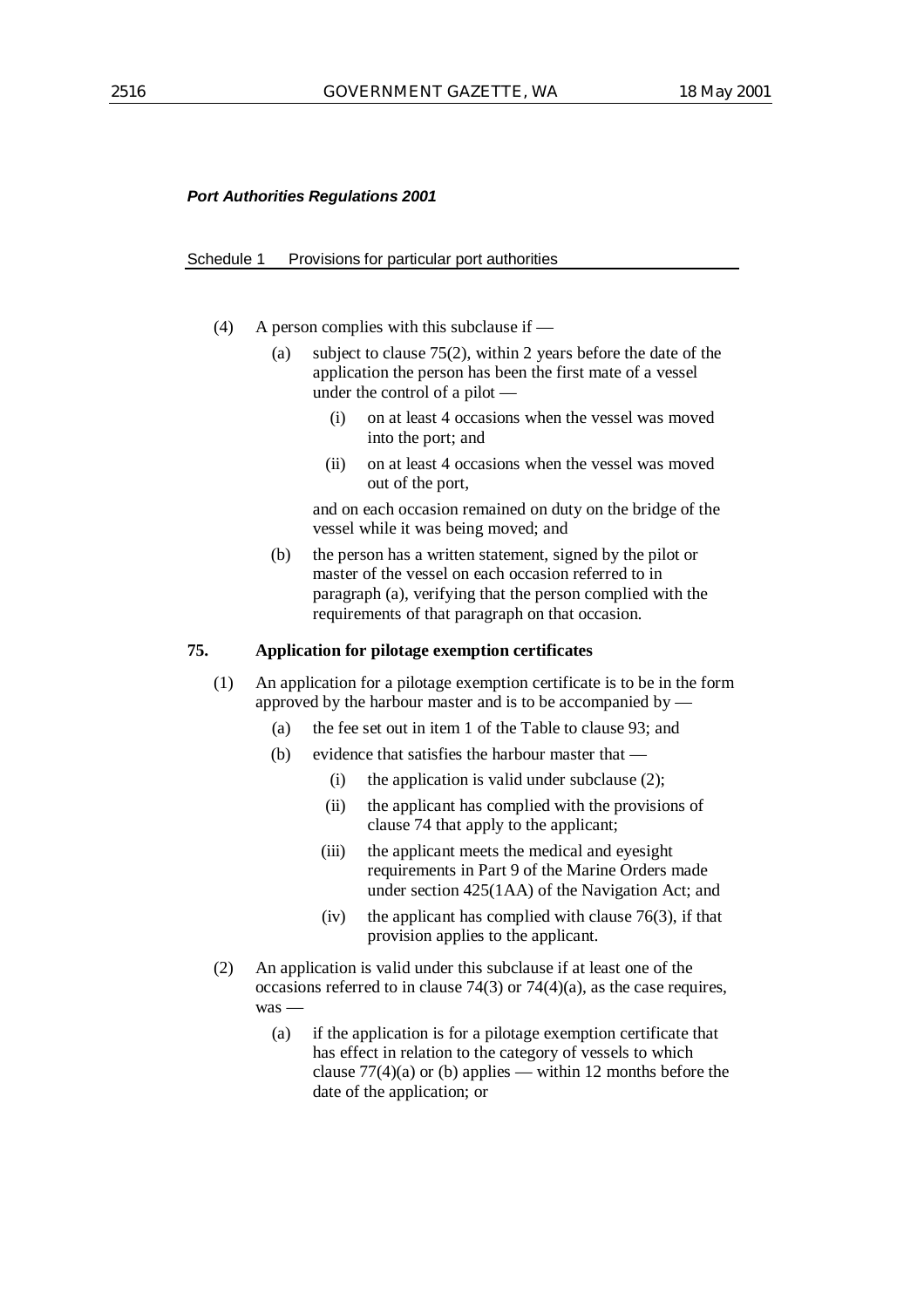Provisions for particular port authorities Schedule 1

(b) if the application is for a pilotage exemption certificate that has effect in relation to the category of vessels to which clause  $77(4)(c)$  or (d) applies — within 6 months before that date.

### **76. Issue of pilotage exemption certificates**

- (1) The harbour master may issue a pilotage exemption certificate to an applicant who —
	- (a) applies in accordance with clause 75; and
	- (b) satisfies the harbour master
		- (i) in an examination approved by the port authority, that the person has an adequate knowledge of those matters that the port authority considers relevant to the safe movement of vessels into, within and out of the port; and
		- (ii) in relation to any other matter that the port authority considers relevant to show that the person is competent and suitably qualified to move a vessel under the authority of a pilotage exemption certificate.
- (2) The harbour master is to make available to a person who requests it written information explaining what is required to satisfy the harbour master under subclause  $(1)(b)$  and clause  $75(1)(b)$ .
- (3) A person who fails the examination referred to in subclause  $(1)(b)(i)$ is not eligible to apply again under clause 75 until, after the examination, the person has been, as the case requires, the master or first mate of a vessel under the control of a pilot on at least one occasion when the vessel was moved —
	- (a) into or out of the port; or
	- (b) into or out of a particular area of the port in relation to which the person's knowledge was found to be deficient in the examination,

as determined by the harbour master.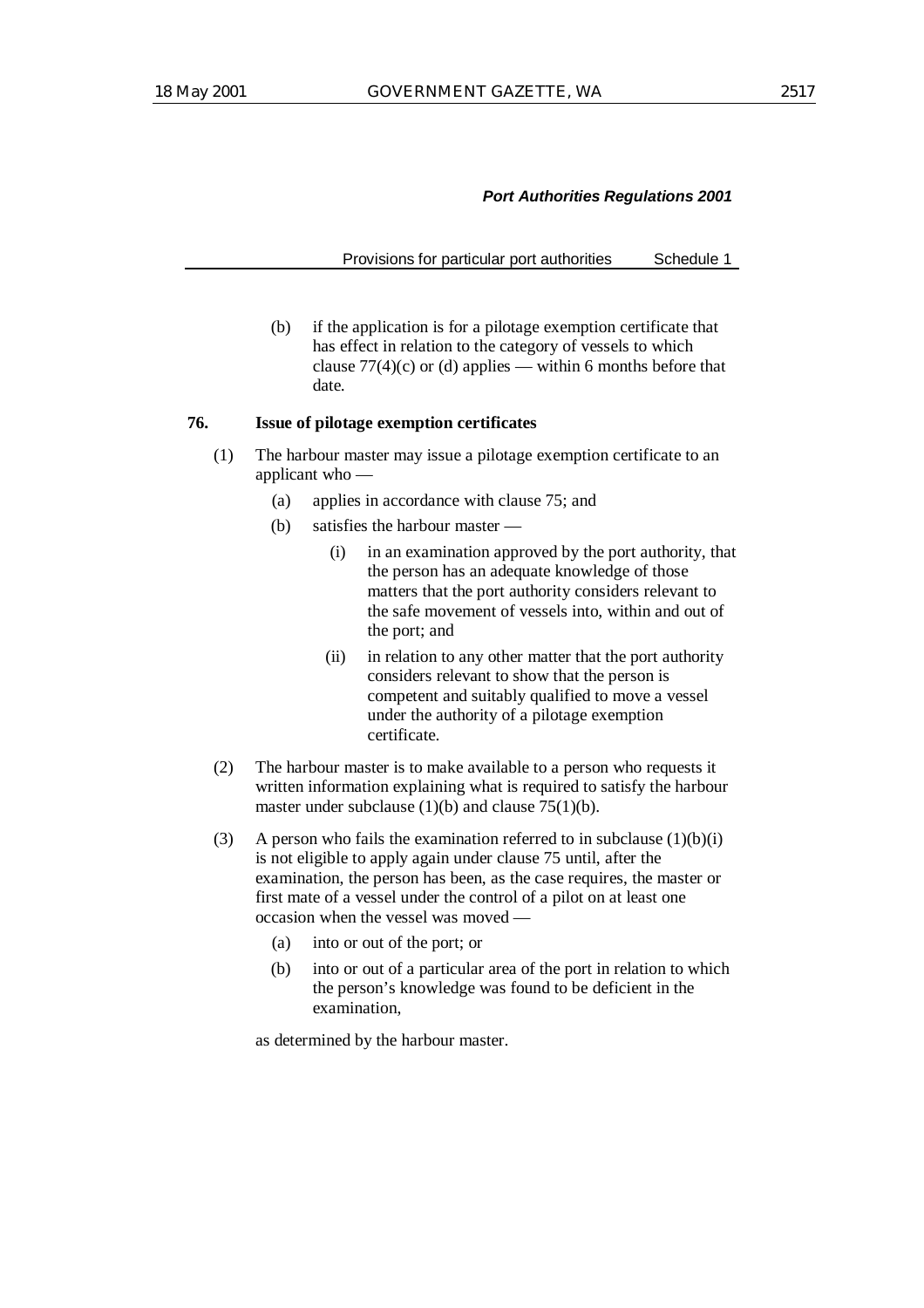#### Schedule 1 Provisions for particular port authorities

#### **77. Vessels to which pilotage exemption certificates apply**

- (1) When issuing a pilotage exemption certificate, the harbour master is to endorse a category of vessels on the certificate in accordance with subclause (3).
- (2) A pilotage exemption certificate has effect in relation to
	- (a) vessels with a length overall appropriate to the category endorsed in accordance with subclause (3) or clause 79(2); and
	- (b) vessels with a length overall less than is appropriate to that category.
- (3) Subject to clause 79, the category of vessels that is to be endorsed on a pilotage exemption certificate is the category that the harbour master considers appropriate having regard to the length overall of the vessels of which the applicant for the certificate was master or first mate, as the case requires, for the purposes of complying with clause 74(3) or 74(4)(a).
- (4) The categories of vessels that apply for the purposes of this clause are —
	- (a) vessels with a length overall of less than 80 m;
	- (b) vessels with a length overall of 80 m or more but less than 155 m;
	- (c) vessels with a length overall of 155 m or more but less than 215 m; and
	- (d) vessels with a length overall of 215 m or more.

# **78. Pilotage exemption certificates have effect only during daylight hours unless otherwise endorsed**

- (1) Unless a pilotage exemption certificate is endorsed under subclause (3), the certificate has effect only during the period from sunrise to sunset.
- (2) A person who holds a pilotage exemption certificate may apply to the harbour master, in a form approved by the harbour master, for the certificate to be endorsed to have effect at all times.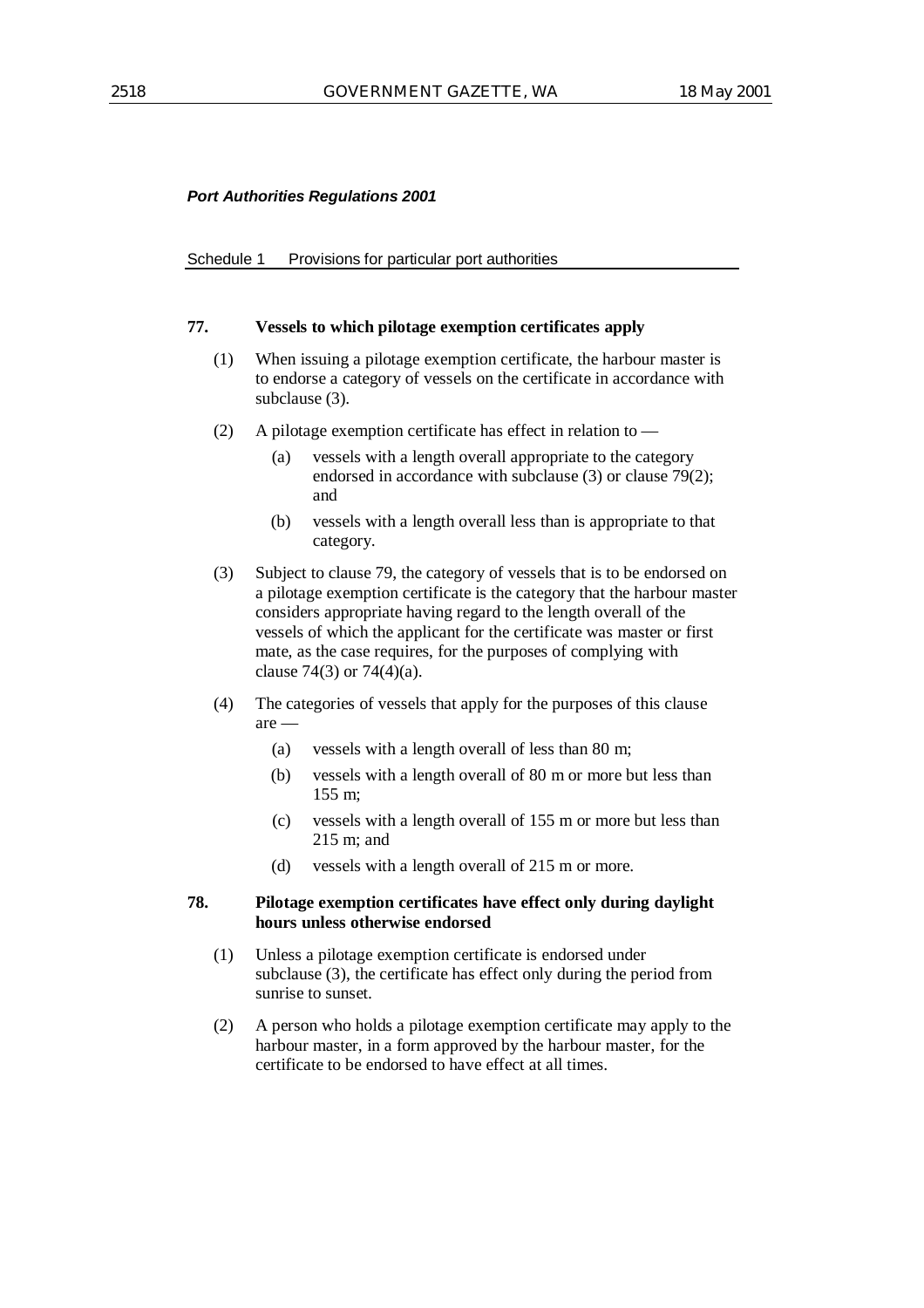Provisions for particular port authorities Schedule 1

- (3) The harbour master is to endorse the certificate to have effect at all times if satisfied by evidence given with the application that the applicant complies with subclause (4).
- (4) An applicant complies with this subclause if, within 12 months before the date of the application, the applicant has been in charge of a vessel under the control of a pilot —
	- (a) on at least one occasion when the vessel was moved into the port; and
	- (b) on at least one occasion when the vessel was moved out of the port,

with the vessel on each occasion being moved during the period from sunset to sunrise.

(5) If a pilotage exemption certificate is endorsed to have effect in relation to the category of vessels to which clause  $77(4)(c)$  or (d) applies, the harbour master is not to endorse the certificate under subclause (3) unless satisfied that at least one of the occasions referred to in subclause (4) was within 6 months before the date of the application.

# **79. Endorsement of pilotage exemption certificates for vessels of greater length overall**

- (1) A person who holds a pilotage exemption certificate may apply to the harbour master, in a form approved by the harbour master, for the certificate to be endorsed to have effect in relation to a category of vessels (**"the application category"**) with a length overall greater than is appropriate to the category of vessels in relation to which the certificate has effect at the time the application is made.
- (2) The harbour master is to endorse the certificate to have effect in relation to the application category if satisfied by evidence given with the application that the applicant complies with subclause (3).
- (3) An applicant complies with this subclause if, within 12 months before the date of the application, the applicant has been in charge of a vessel under the control of a pilot —
	- (a) on at least 2 occasions when the vessel was moved into the port; and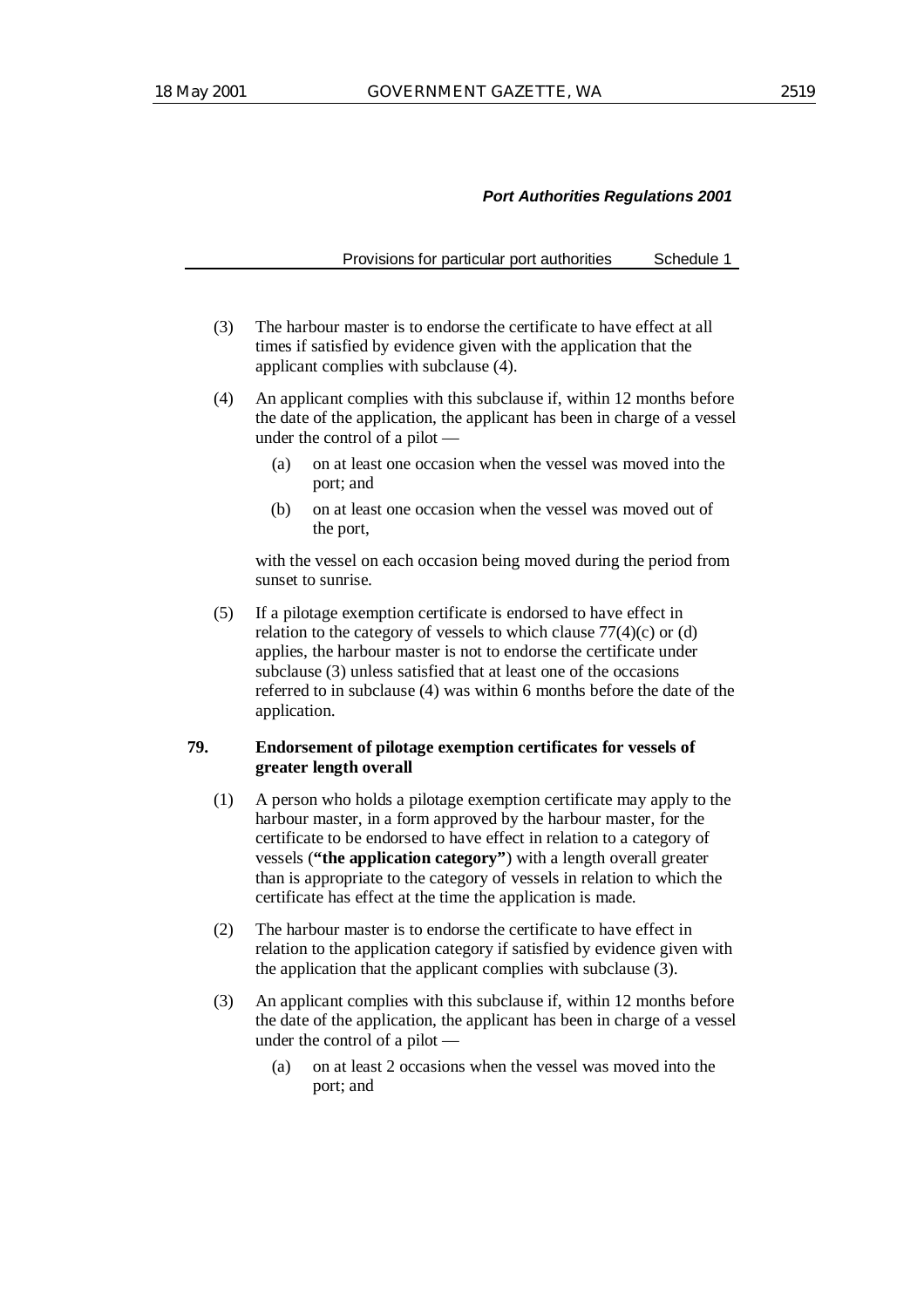#### Schedule 1 Provisions for particular port authorities

(b) on at least 2 occasions when the vessel was moved out of the port,

with the vessel on each occasion having a length overall appropriate to the application category.

(4) If an application is made under subclause (1) to have a pilotage exemption certificate endorsed to have effect in relation to the category of vessels to which clause  $77(4)(c)$  or (d) applies, the harbour master is not to endorse the certificate under subclause (2) unless satisfied that at least one of the occasions referred to in subclause (3) was within 6 months before the date of the application.

### **80. Validity and renewal of pilotage exemption certificates**

- (1) A pilotage exemption certificate is valid for 2 years and expires at the end of that period unless it sooner —
	- (a) expires under clause 81; or
	- (b) is revoked under clause 84.
- (2) If a person who holds a pilotage exemption certificate (including a pilotage exemption certificate previously renewed under this subclause or revalidated under clause 82) applies to the harbour master, in a form approved by the harbour master —
	- (a) before the certificate expires; and
	- (b) with evidence that satisfies the harbour master in relation to the applicant's health and eyesight,

the harbour master may renew the certificate for a period that, in the discretion of the harbour master, does not exceed 2 years.

### **81. Expiry of pilotage exemption certificates**

If a pilotage exemption certificate is endorsed to have effect in relation to the category of vessels to which —

(a) clause  $77(4)(a)$  or (b) applies, and the person who holds the certificate does not move a vessel under the authority of the certificate for 12 months; or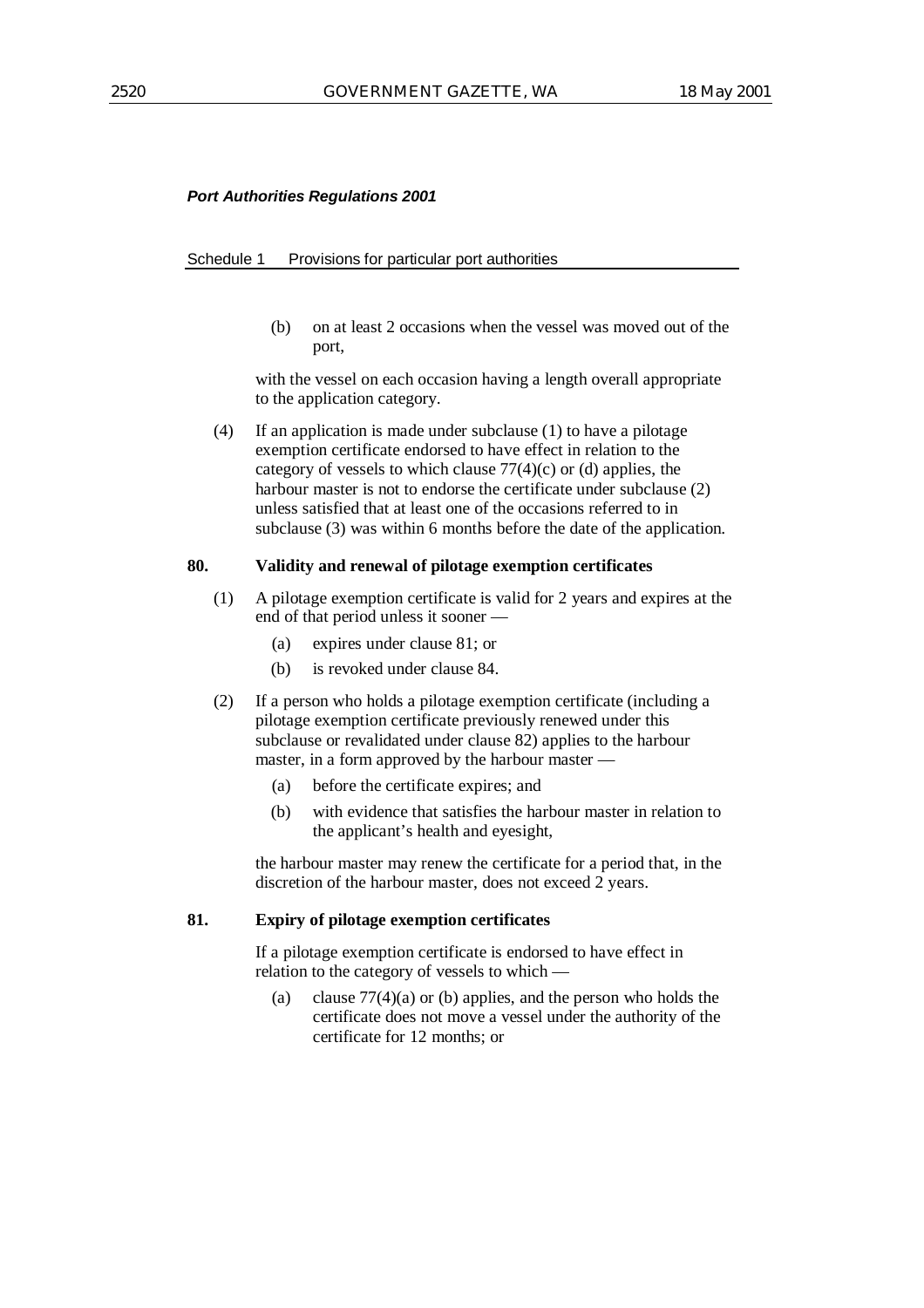Provisions for particular port authorities Schedule 1

(b) clause  $77(4)(c)$  or (d) applies, and the person who holds the certificate does not move a vessel under the authority of the certificate for 6 months,

the certificate expires at the end of the period of 12 months or 6 months, as the case requires.

# **82. Revalidation of expired pilotage exemption certificates**

- (1) A person whose pilotage exemption certificate expires under clause 80(1) or 81 may apply to the harbour master, in a form approved by the harbour master, to have the certificate revalidated if the application is made within 2 years after the applicant last moved a vessel under the authority of the expired certificate.
- (2) The harbour master is to revalidate the pilotage exemption certificate for a period that, in the discretion of the harbour master, does not exceed 2 years if satisfied by evidence given with the application that the applicant has applied in accordance with subclause (1) and complies with subclause (4).
- (3) The harbour master is to make available to a person who requests it written information explaining what is required to satisfy the harbour master under subclause (2).
- (4) An applicant complies with this subclause if the applicant
	- (a) has been in charge of a vessel, under the control of a pilot, with a length overall not less than is appropriate to the category of vessels to which the expired certificate applied, on at least one occasion when the vessel was moved into or out of the port —
		- (i) if the expired certificate had effect in relation to the category of vessels to which clause 77(4)(a) or (b) applies — within 12 months before the date of the application; or
		- (ii) if the expired certificate had effect in relation to the category of vessels to which clause  $77(4)(c)$  or (d) applies — within 6 months before the date of the application;

and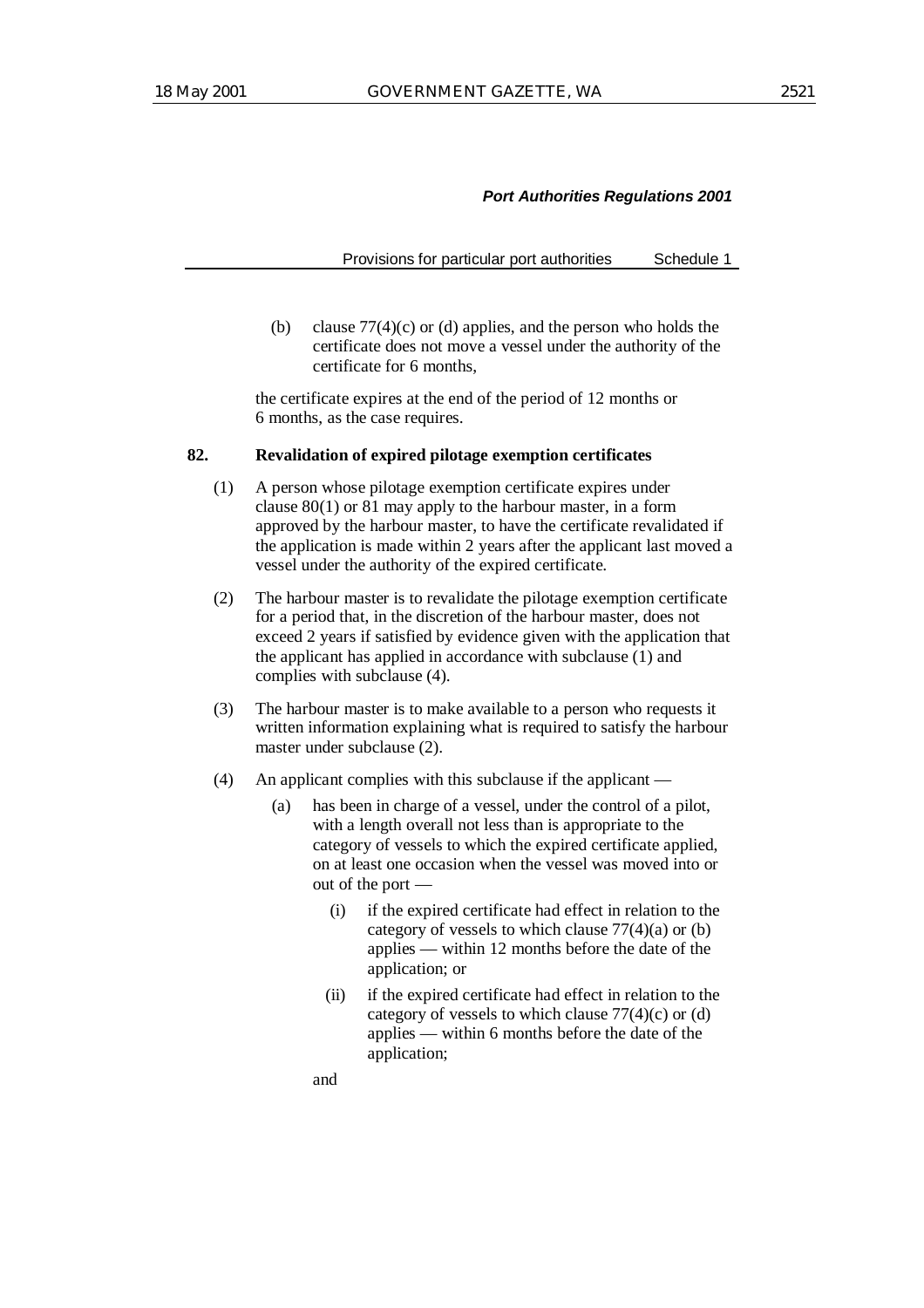#### Schedule 1 Provisions for particular port authorities

- (b) has an adequate knowledge of those matters that the port authority considers relevant to the safe movement of vessels into, within and out of the port.
- (5) A pilotage exemption certificate that is revalidated under this clause has the same effect as it did immediately before it expired.
- (6) A person whose pilotage exemption certificate expires and is not revalidated within the period referred to in subclause (1) may apply for a new pilotage exemption certificate under clause 75 if the person is eligible under clause 74.

#### **83. Application of pilotage exemption certificates**

- (1) The harbour master may issue a pilotage exemption certificate that is endorsed to have effect —
	- (a) in relation to all waters of the port or only in relation to a specified area or specified areas of the port;
	- (b) only in relation to a vessel with a draught that does not exceed the specified maximum draught.
- (2) A pilotage exemption certificate that is endorsed under subclause (1) has effect in accordance with that endorsement.

# **84. Revocation of pilotage exemption certificates**

- (1) The harbour master may, in the discretion of the harbour master, revoke a pilotage exemption certificate by written notice given to the person who holds the certificate.
- (2) A notice under subclause (1) has effect on the day on which the person who holds the pilotage exemption certificate is given the notice or on any later day specified in the notice.

# **85. Movement of vessel under authority of pilotage exemption certificate to be recorded**

- (1) A person who holds a pilotage exemption certificate is to keep a written record of each occasion when the person moves a vessel under the authority of the certificate that specifies —
	- (a) the name and length overall of the vessel; and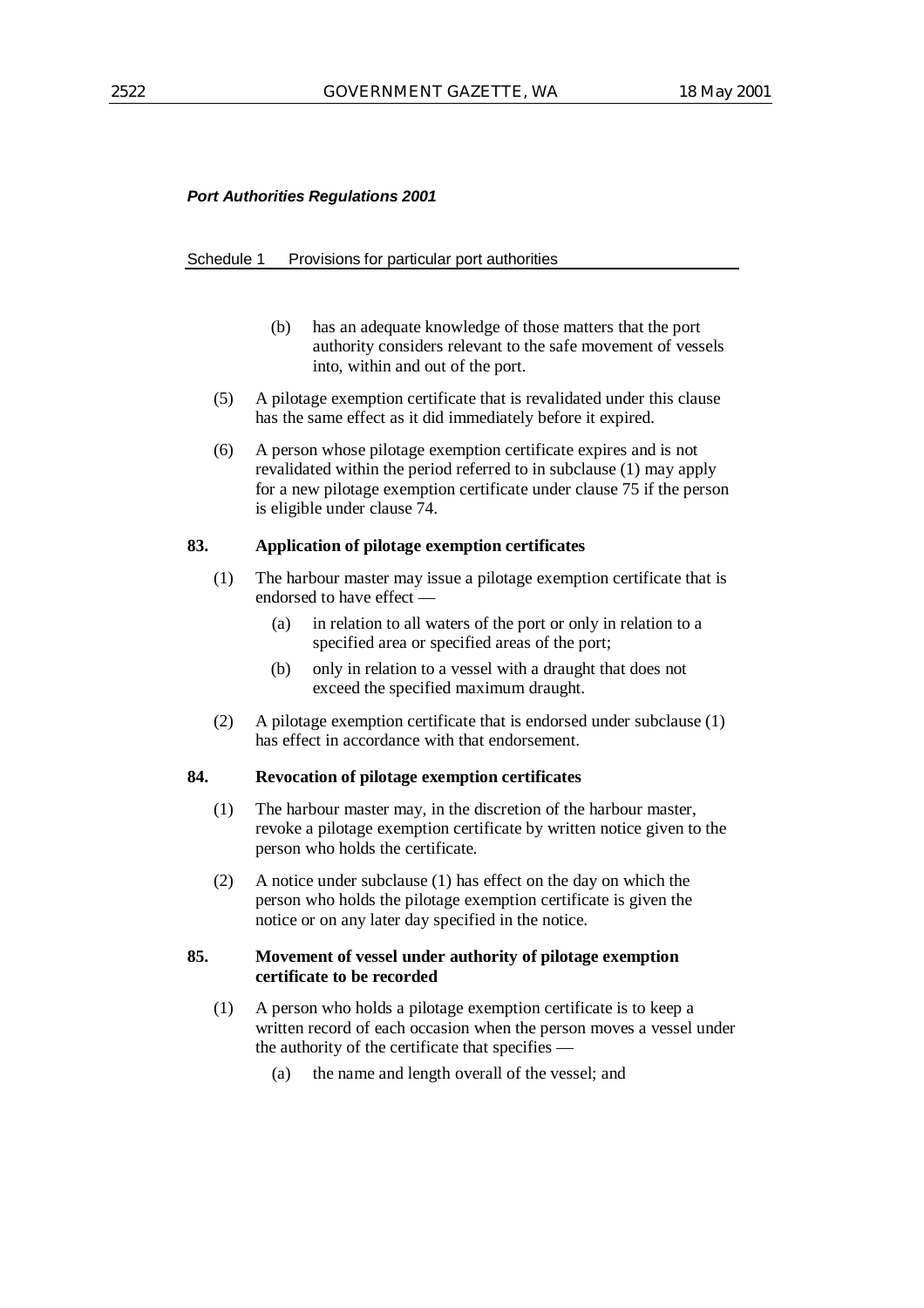Provisions for particular port authorities Schedule 1

- (b) the date on which, and the areas of the port in which, the vessel was moved.
- (2) A person who holds a pilotage exemption certificate is to make available, on the request of the harbour master or an authorised member of staff of the port authority, the written record kept under subclause (1).

#### **86. Port authority may declare compulsory pilotage areas**

- (1) The port authority may, by notice published in the *Gazette*, declare that an area of the port specified in the notice is a compulsory pilotage area.
- (2) A pilotage exemption certificate does not have effect in a compulsory pilotage area.
- (3) The port authority may, by notice published in the *Gazette*, revoke or amend a notice under subclause (1).

# **Subdivision 3 — Certificates of local knowledge**

# **87. Eligibility for certificates of local knowledge**

- (1) A person may apply for a certificate of local knowledge if the person complies with subclauses (2) and (4).
- (2) A person complies with this subclause if the person has been the master or first mate of a vessel of more than 150 gross registered tonnes —
	- (a) for at least 3 months during the 12 months before the date of the application; and
	- (b) on at least 4 occasions within those 3 months when the vessel was moved in the area or areas of the port in relation to which the application is to be made.
- (3) The reference in subclause (2) to a vessel of more than 150 gross registered tonnes includes, in relation to a vessel that does not have a recorded gross registered tonnage, a reference to a vessel with a length overall of more than 24 m.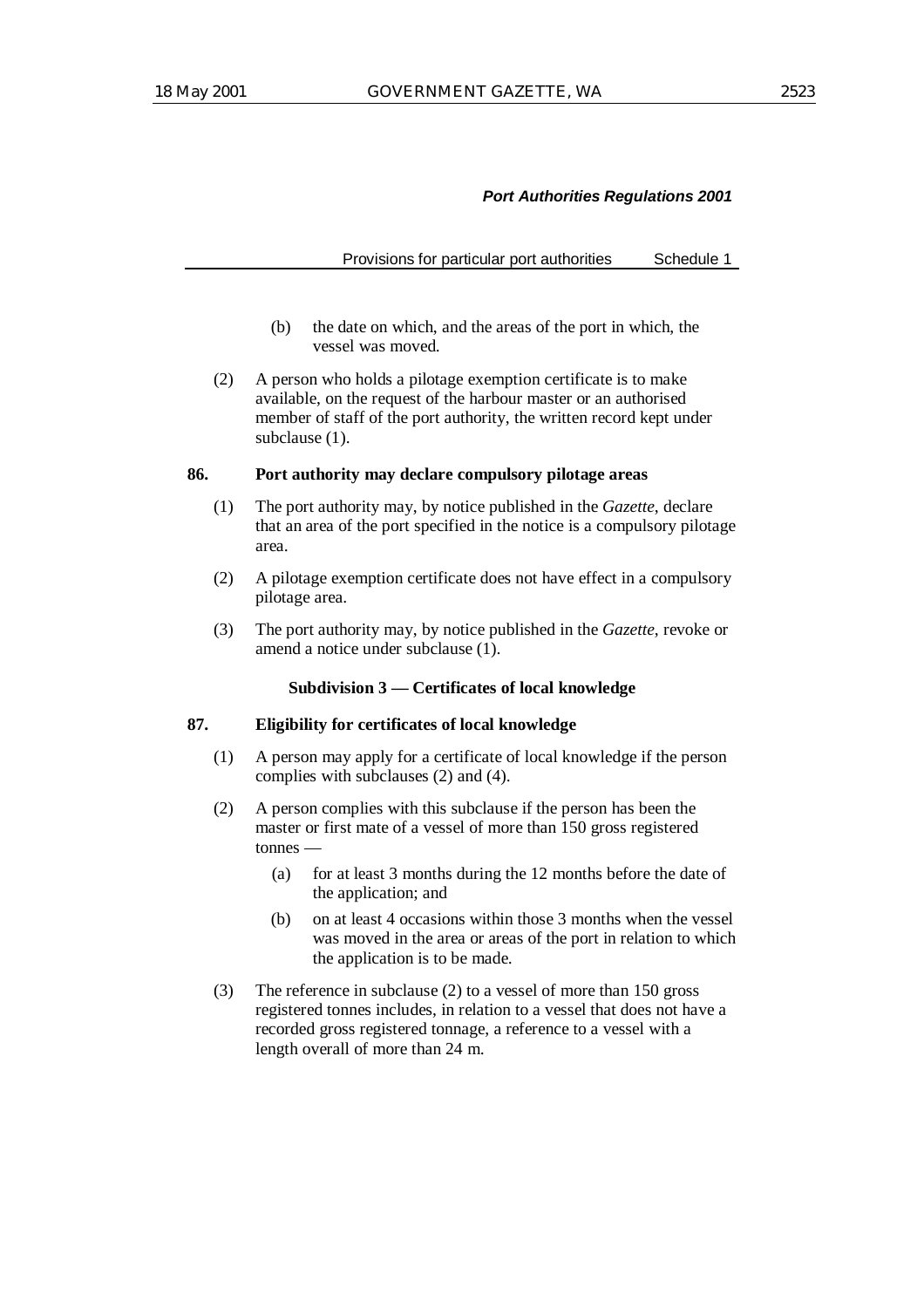#### Schedule 1 Provisions for particular port authorities

- (4) A person complies with this subclause if on any of the occasions referred to in subclause (2)(b) when the person was, as the case requires —
	- (a) the master of the vessel the person held at that time a Master Class 4 certificate of competency issued under the Marine Act, or a higher certificate of competency, and the vessel was under the control of a pilot; or
	- (b) the first mate of the vessel the master of the vessel held at that time a certificate of local knowledge relating to the area or areas of the port in which the vessel was moved.

# **88. Application for certificates of local knowledge**

An application for a certificate of local knowledge is to be made to the harbour master, in a form approved by the harbour master, and is to be accompanied by —

- (a) the fee set out in item 2 of the Table to clause 93;
- (b) details of the area or areas of the port in relation to which the application is made; and
- (c) evidence that satisfies the harbour master that the applicant has complied with clause 87(2) and (4).

# **89. Issue of certificates of local knowledge**

- (1) The harbour master may issue a certificate of local knowledge to an applicant who —
	- (a) applies in accordance with clause 88; and
	- (b) satisfies the harbour master, in an examination approved by the port authority, that the applicant —
		- (i) is capable of safely moving a vessel of more than 150 gross registered tonnes in the area or areas of the port in relation to which the application is made; and
		- (ii) has an adequate knowledge of those matters that the port authority considers relevant to the safe movement of vessels into, within and out of the port.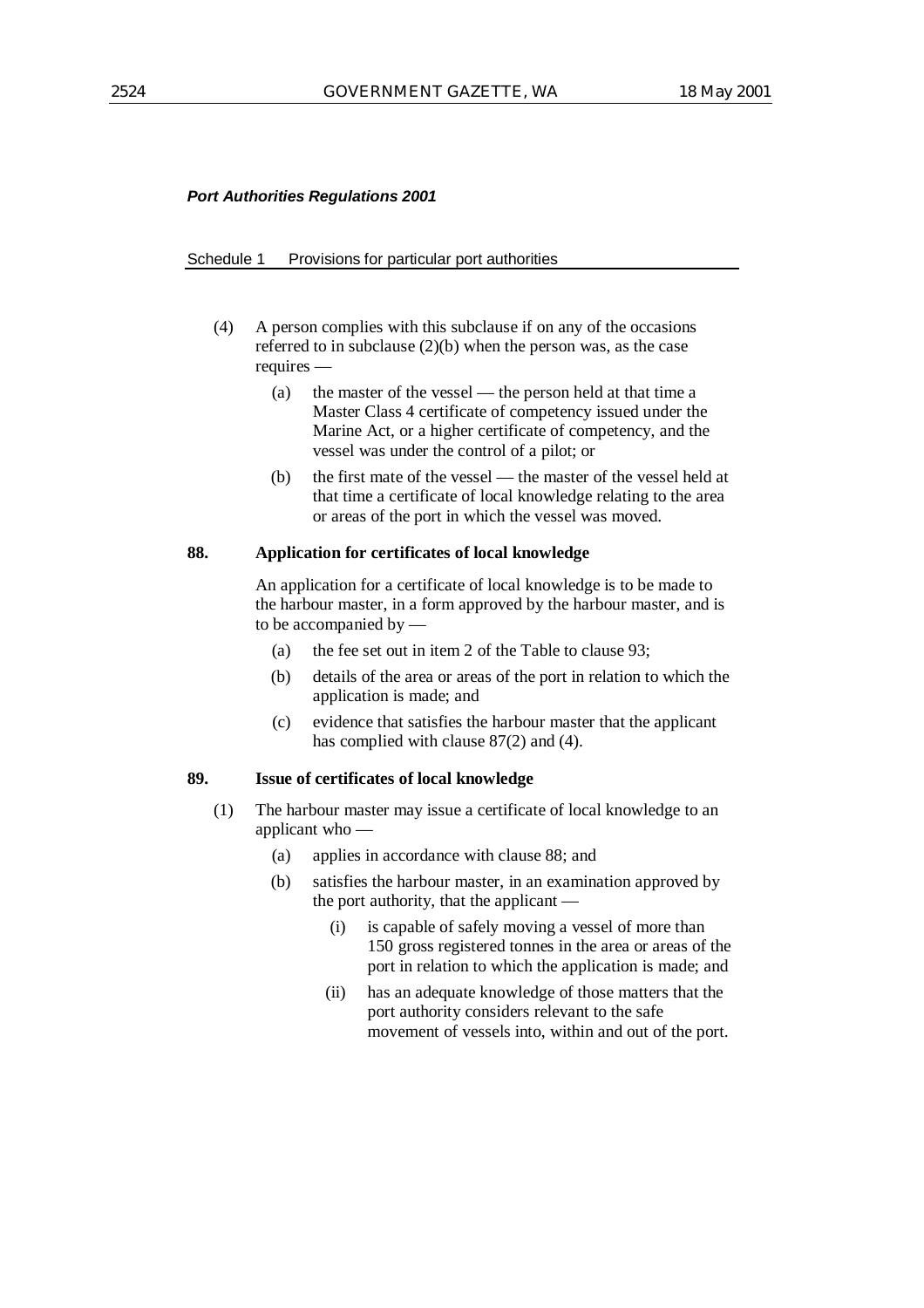Provisions for particular port authorities Schedule 1

- (2) The harbour master is to make available to a person who requests it written information explaining what is required to satisfy the harbour master under subclause  $(1)(b)$  and clause  $88(c)$ .
- (3) A certificate of local knowledge issued by the harbour master is to  $be$  —
	- (a) endorsed to have effect in relation to a specified area or specified areas of the port; and
	- (b) signed by the harbour master.
- (4) A certificate of local knowledge that is endorsed under subclause (3)(a) has effect in accordance with that endorsement.

## **90. Revocation and expiry of certificates of local knowledge**

- (1) The harbour master may, in the discretion of the harbour master, revoke a certificate of local knowledge by written notice given to the person who holds the certificate.
- (2) A notice under subclause (1) has effect on the day on which the person who holds the certificate of local knowledge is given the notice or on any later day specified in the notice.
- (3) If a person who holds a certificate of local knowledge does not, as master of the vessel, move a vessel of more than 150 gross registered tonnes in the port under the authority of the certificate within any period of 12 months, the certificate expires at the end of that period.
- (4) A person whose certificate of local knowledge has been revoked or has expired may apply for a new certificate under clause 88 if the person is eligible under clause 87.

#### **91. Effect of certificates of local knowledge**

- (1) A vessel may be moved under the authority of a certificate of local knowledge in the area or areas of the port in relation to which the certificate has effect if -
	- (a) the vessel is undergoing a trial conducted by or on behalf of the builder of the vessel in accordance with a permit issued by the chief executive officer of the department; or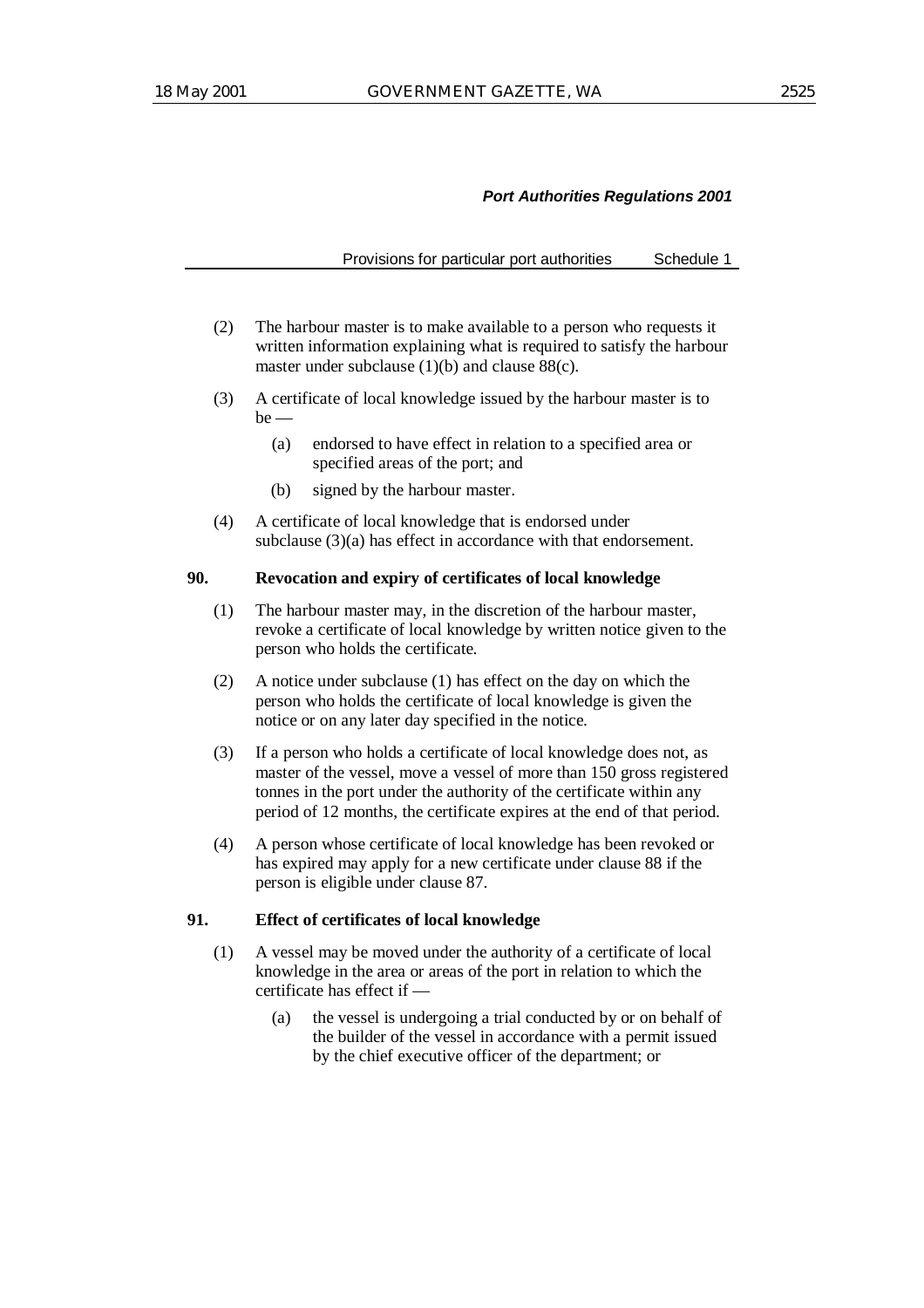#### Schedule 1 Provisions for particular port authorities

- (b) the vessel has a length overall of not more than 80 m and is a vessel that —
	- (i) plies between the port and Rottnest Island or between the port and Hillarys Boat Harbour; or
	- (ii) has entered the port from, or is leaving the port to move into, the Swan River.
- (2) A certificate of local knowledge does not have effect in a compulsory pilotage area declared under clause 86(1).

#### **Subdivision 4 — Things obstructing or interfering with operations of port**

## **92. Things obstructing or interfering with operations of port**

- (1) If any container, trailer, equipment or other thing (an **"obstruction"**) in the port is, in the opinion of the port authority, obstructing or interfering with, or is likely to obstruct or interfere with, the efficiency of the operations of the port, the port authority may direct the owner of the obstruction to move it to a specified place in the port or to remove it from the port.
- (2) A person who does not comply with a direction under subclause (1) commits an offence.

Penalty: \$5 000.

- $(3)$  If
	- (a) the obstruction is not moved in accordance with a direction under subclause (1); or
	- (b) the port authority is unable, after reasonable enquiries, to identify or find the owner of the obstruction,

the port authority may move the obstruction and store it at any premises of the port authority.

(4) The port authority may keep the obstruction until any expenses reasonably incurred by the port authority in connection with moving and storing it, and any port charges payable in relation to it, have been paid to the port authority.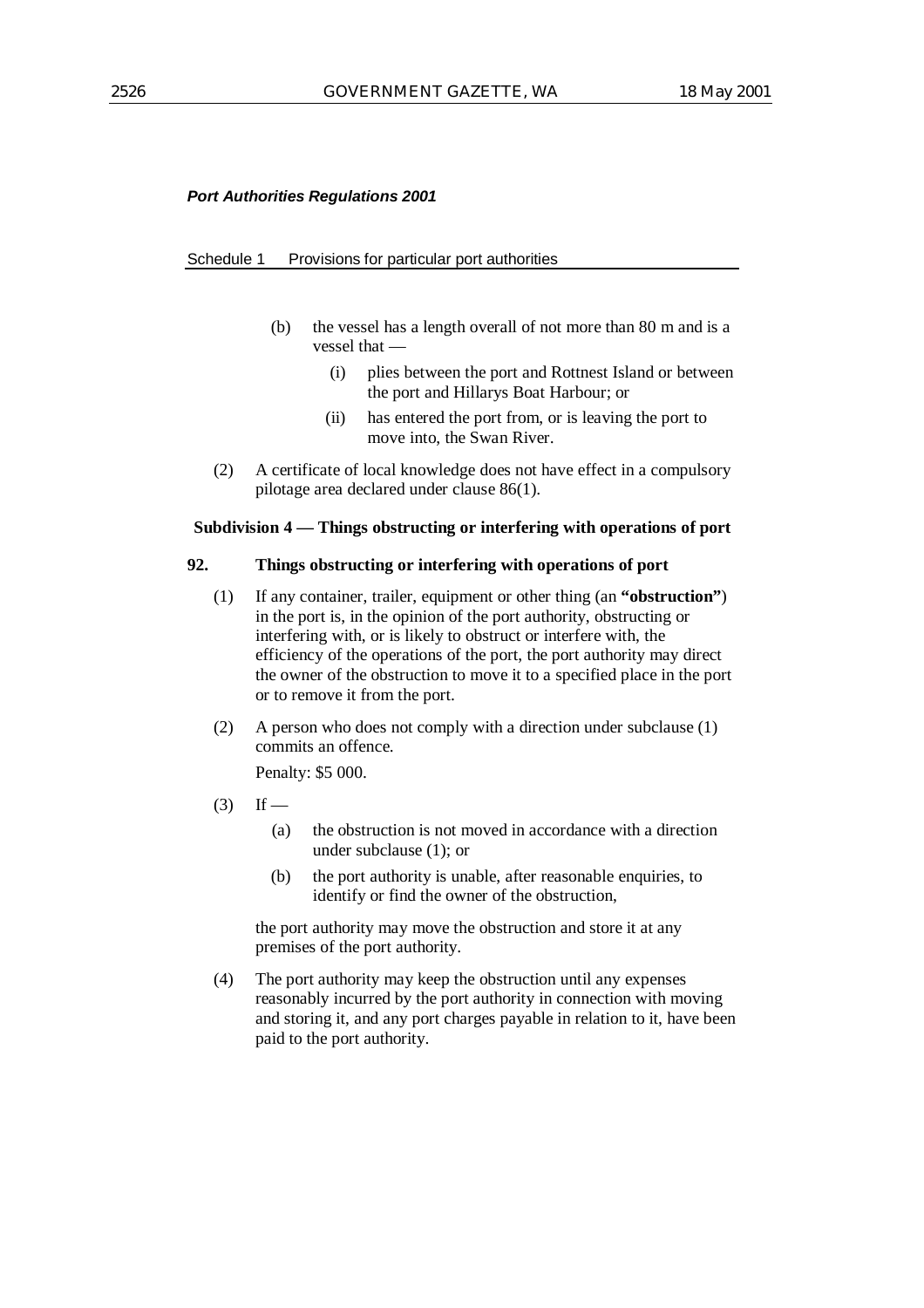Provisions for particular port authorities Schedule 1

(5) The port authority is not liable for any loss incurred by the owner of an obstruction that results from moving or storing the obstruction under this clause.

#### **Subdivision 5 — Fees and charges**

## **93. Application fees: pilotage exemption certificates and certificates of local knowledge**

The application fees referred to in clauses  $75(1)(a)$  and  $88(a)$  are set out in the Table to this clause.

#### **Table**

| Application for pilotage exemption certificate |       |
|------------------------------------------------|-------|
| (clause $75(1)(a)$ )                           | \$660 |
| Application for certificate of local knowledge |       |
| clause 88(a)                                   | \$55  |

#### **Subdivision 6 — Licences**

#### **94. Definitions**

In this Subdivision —

- **"excavation licence"** means a licence to carry out excavation work on port land issued under clause 98;
- **"excavation work"** means work that involves breaking or penetrating the ground surface;
- **"towage provider's licence"** means a licence issued under clause 96 to provide a towage service in the port.

#### **95. Unlicensed persons not to provide towage services**

Subject to section 143(3) of the Act, a person must not provide a towage service in the port except —

- (a) under the authority of a towage provider's licence issued by the port authority; and
- (b) in accordance with any conditions or restrictions to which the licence is subject under clause 96(4).

Penalty: \$12 000.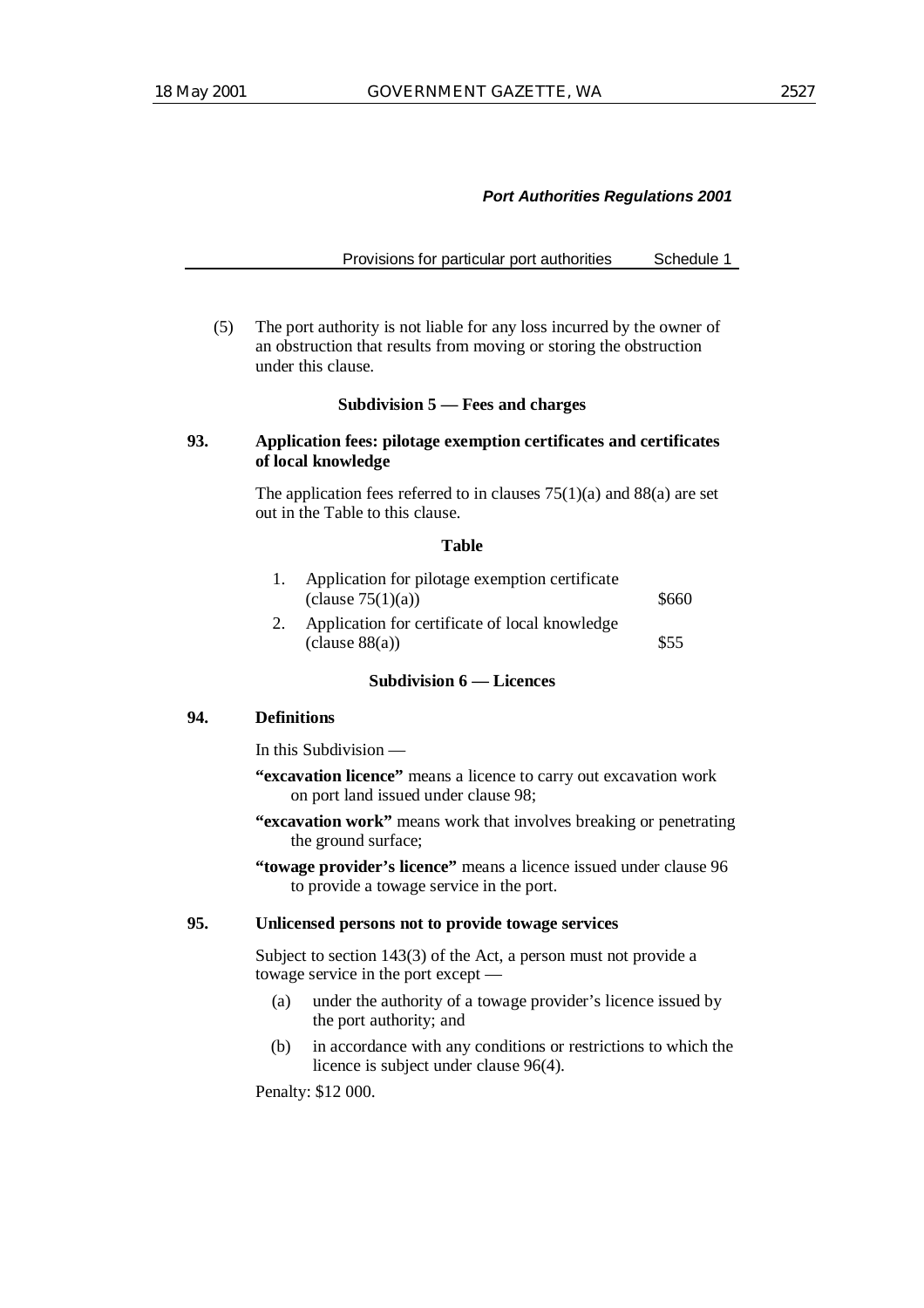#### Schedule 1 Provisions for particular port authorities

## **96. Towage providers' licences**

- (1) An application for a towage provider's licence is to be made to, and in the form approved by, the port authority.
- (2) If satisfied that an applicant is an appropriate person to provide a towage service in the port, the port authority may, on payment by the applicant of a fee of an amount determined by the port authority that is not less than \$1 000 and not more than \$10 000, issue a towage provider's licence to the applicant.
- (3) The port authority is to make available to a person who requests it written information explaining what is required to satisfy the port authority under subclause (2).
- (4) A towage provider's licence has effect for the period set out in the licence, subject to —
	- (a) payment to the port authority (except in respect of the year in which the fee referred to in subclause (2) is paid) by the person who holds the licence of an annual fee of an amount determined by the port authority that is not less than \$1 000 and not more than \$10 000; and
	- (b) any conditions or restrictions that the port authority imposes and sets out in the licence.
- (5) If the port authority considers that a condition or restriction to which a towage provider's licence is subject has been breached, the port authority may by written notice given to the person who holds the licence —
	- (a) suspend the operation of the licence for any period that the port authority considers appropriate; or
	- (b) cancel the licence.
- (6) A towage provider's licence is to set out procedures determined by the port authority that enable the person who holds the licence to appeal if the licence is suspended or cancelled under subclause (5).
- (7) A notice under subclause (5) has effect on the day on which the person who holds the towage provider's licence is given the notice or on any later day specified in the notice.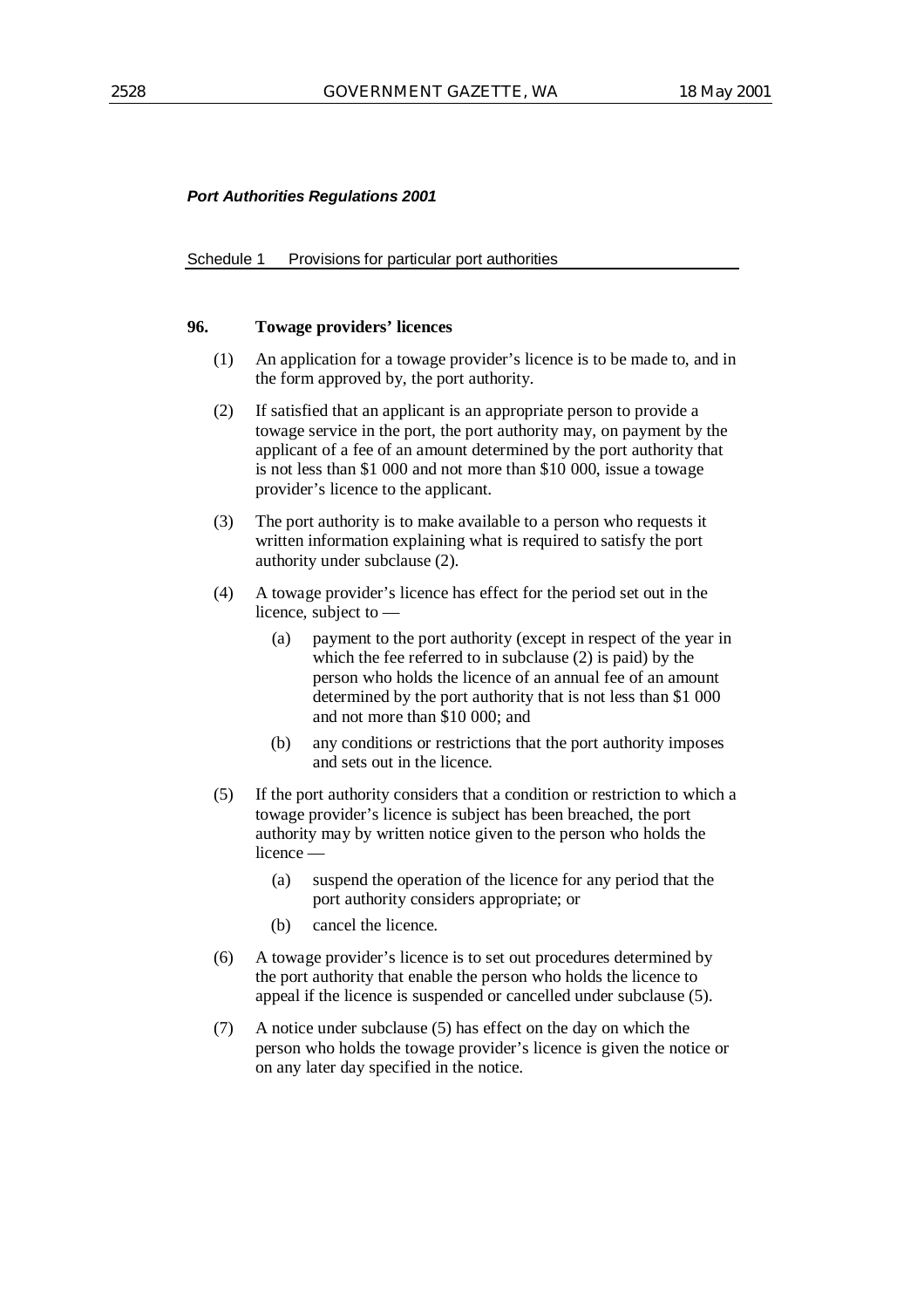Provisions for particular port authorities Schedule 1

#### **97. Unlicensed persons not to carry out excavation work**

- (1) Subject to section 143(3) to the Act, a person must not carry out any excavation work on port land except —
	- (a) under the authority of an excavation licence issued by the port authority in relation to that excavation work; and
	- (b) in accordance with any conditions or restrictions to which the licence is subject under clause 98(6).

Penalty: \$12 000.

(2) Subclause (1) does not limit the application of any other written law to the carrying out of excavation work on port land.

## **98. Excavation licences**

- (1) An application for an excavation licence is to be made to, and in the form approved by, the port authority, and is to be accompanied by a fee of \$200.
- (2) If the port authority considers that it is appropriate to do so in relation to a particular application, the port authority may waive the fee referred to in subclause (1).
- (3) An applicant is to provide to the port authority any information or documents that the port authority reasonably requires to satisfy itself that there is appropriate public liability insurance in effect for the purposes of the excavation work proposed to be carried out under the authority of the excavation licence.
- (4) The port authority may refuse to consider an application for an excavation licence if the application is made less than 3 days before the excavation work proposed to be carried out under the licence is due to begin.
- (5) On an application under subclause (1) and payment of the fee referred to in that subclause (unless waived under subclause (2)), and if satisfied in relation to the matter referred to in subclause (3), the port authority may issue an excavation licence to the applicant.
- (6) An excavation licence has effect for 7 days or, if another period is set out in the licence, that other period, subject to any conditions or restrictions that the port authority imposes and sets out in the licence.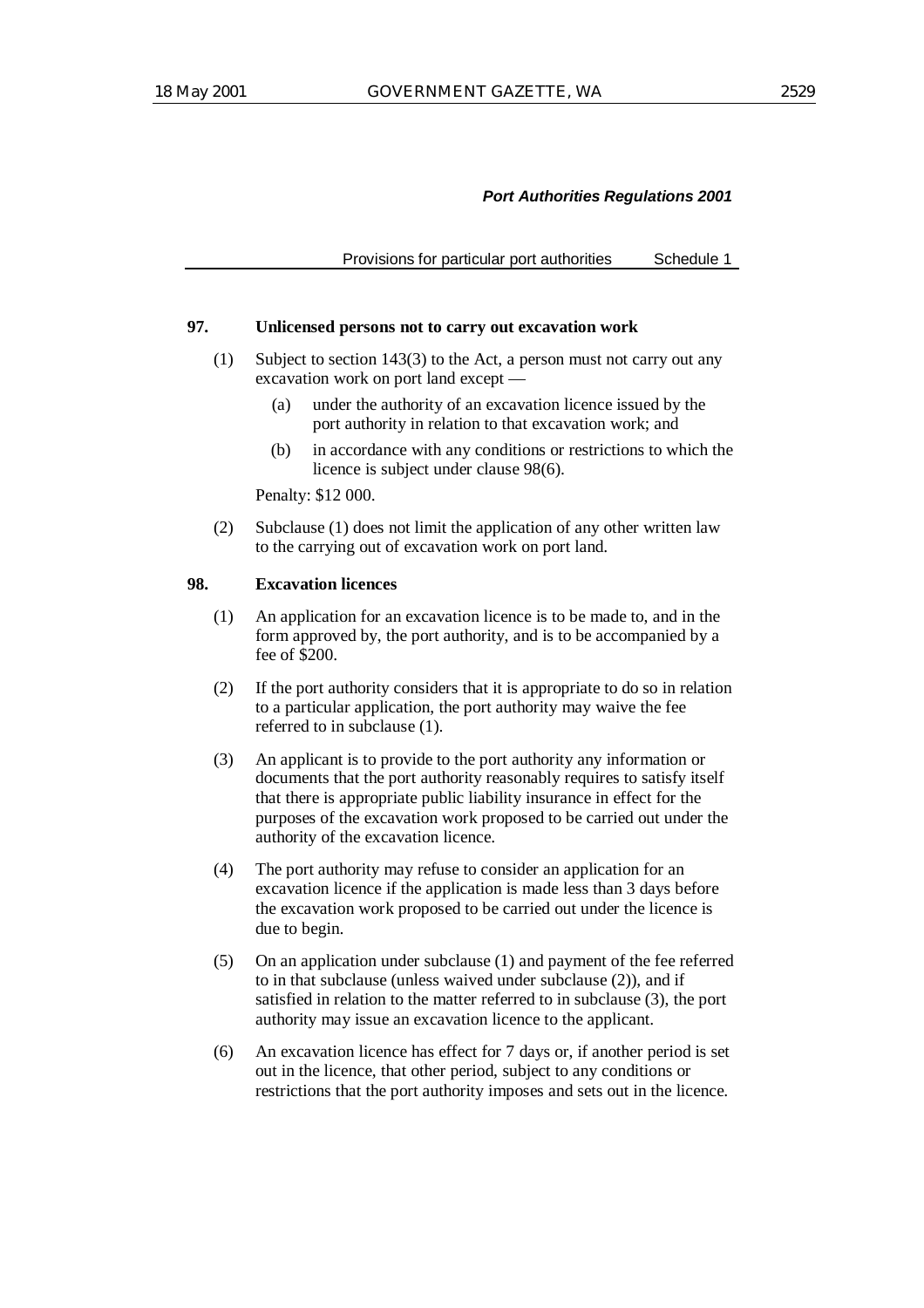#### Schedule 1 Provisions for particular port authorities

- (7) If the port authority considers that a condition or restriction to which an excavation licence is subject has been breached, the port authority may by written notice given to the person who holds the licence —
	- (a) suspend the operation of the licence for any period that the port authority considers appropriate; or
	- (b) cancel the licence.
- (8) An excavation licence is to set out procedures determined by the port authority that enable the person who holds the licence to appeal if the licence is suspended or cancelled under subclause (7).
- (9) A notice under subclause (7) has effect on the day on which the person who holds the excavation licence is given the notice or on any later day specified in the notice.
- (10) A person whose excavation licence is suspended or cancelled by notice under subclause (7) must return the licence to the port authority within 7 days after the notice has effect, whether or not the person intends to appeal against the suspension or cancellation.
- (11) A person who does not comply with subclause (10) commits an offence.

Penalty: \$2 000.

## **99. Exemption from liability**

The port authority is not liable for any damage or loss resulting from excavation work carried out under the authority of an excavation licence.

## **Subdivision 7 — Miscellaneous**

## **100. Swimming outside designated areas of the port prohibited**

Unless authorised by the port authority, a person must not swim in, or dive or jump into, the waters of the port except in an area designated by notices or signs erected by the port authority as an area where swimming is permitted.

Penalty: \$2 000.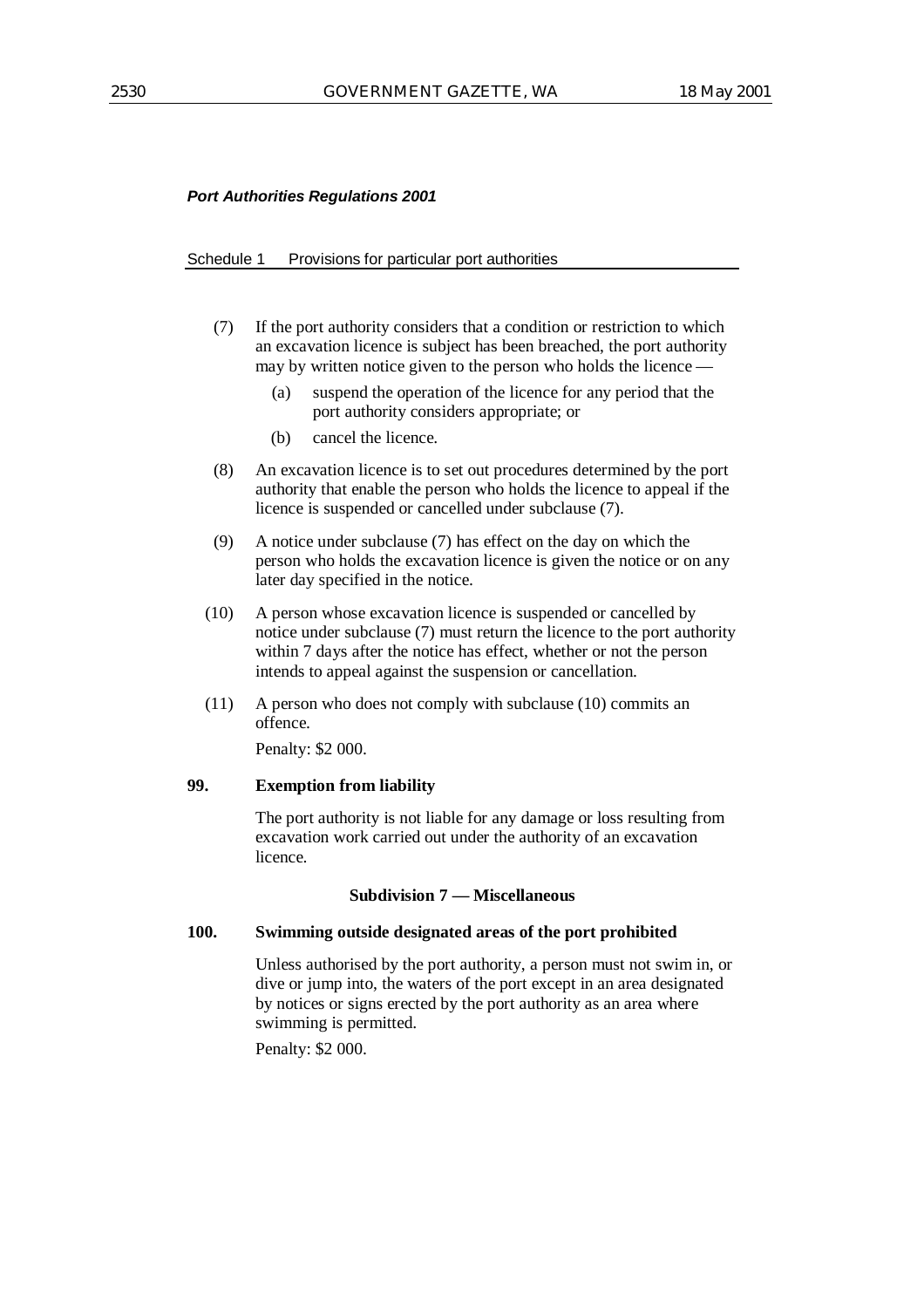Provisions for particular port authorities Schedule 1

#### **101. Unauthorised use of motor boats or water skiing in Inner Harbour prohibited**

- (1) Unless authorised by the port authority, a person must not drive a motor boat at more than 8 knots or water ski in the Inner Harbour. Penalty: \$2 000.
- (2) In subclause  $(1)$  —

**"motor boat"** means a vessel propelled otherwise than by oars or sail and includes a personal watercraft within the meaning of the *Navigable Waters Regulations*;

**"water ski"** includes water ski using only the feet for support.

## **Division 6 — Geraldton Port Authority**

## **102. Application**

This Division applies to the Geraldton Port Authority and the Port of Geraldton.

## **103. Fishing vessels berthing at Commercial Berth Harbour to maintain contact with port authority**

- (1) The master of an Australian fishing vessel that enters the port to berth at the Commercial Berth Harbour is to inform the port authority of the vessel's movements while it is in the port by —
	- (a) maintaining radio contact with the port authority; or
	- (b) communicating with the port authority by another means approved by the port authority.
- (2) Subclause (1) does not limit the operation of regulation 5 in relation to the Geraldton Port Authority and the Port of Geraldton.
- (3) In this clause
	- **"Australian fishing vessel"** means a vessel used for commercial fishing that is an Australian boat within the meaning of the *Fisheries Management Act 1991* of the Commonwealth.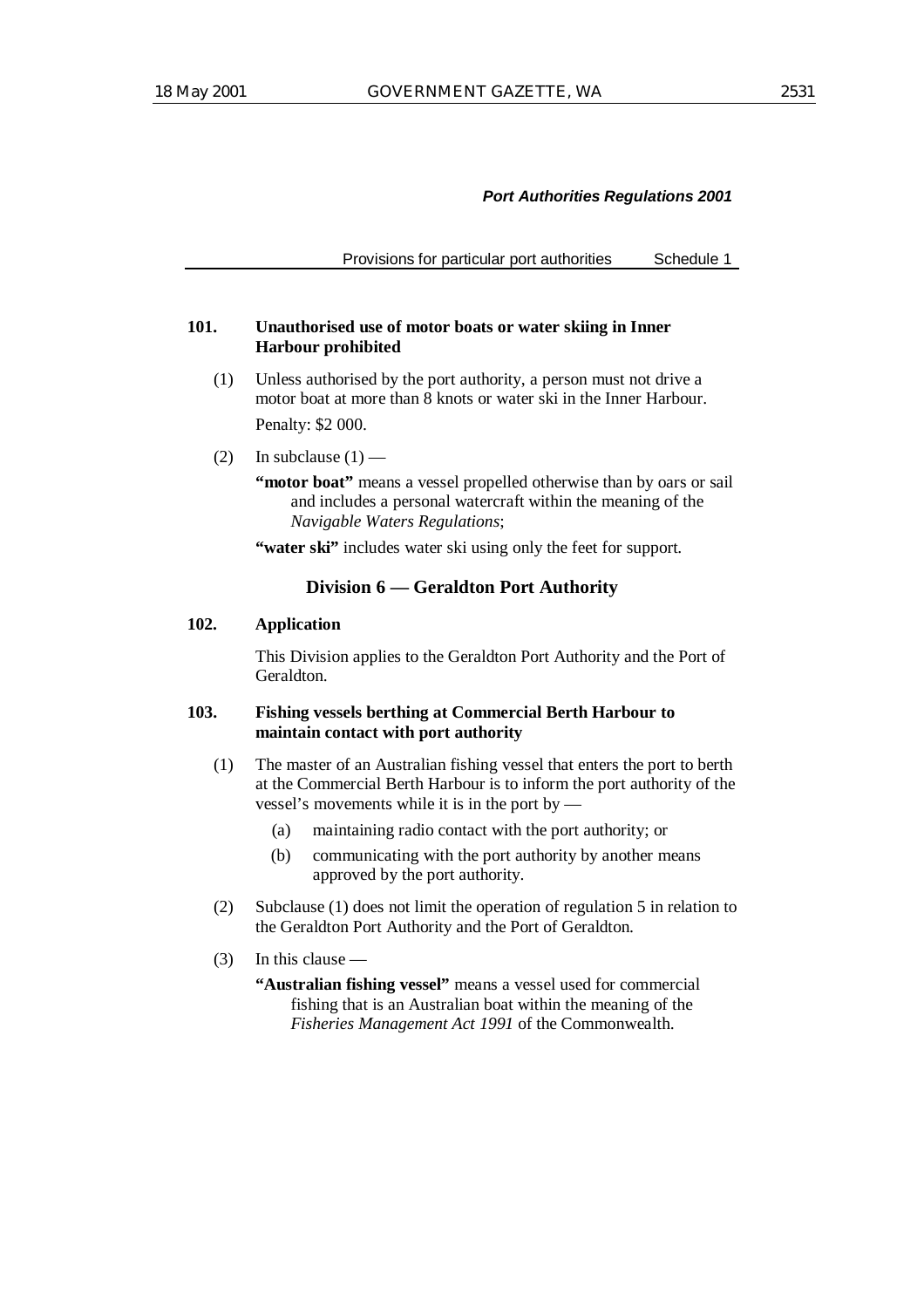#### Schedule 1 Provisions for particular port authorities

#### **104. Vessel moored in port to have at least one person on watch**

- (1) The master of a vessel of more than 150 gross registered tonnes that is moored in the port must ensure that at all times there is at least one person on watch on the vessel.
- (2) A person who does not comply with subclause (1) commits an offence.

Penalty: \$2 000.

## **105. Use of motor boats and water skiing in the port**

- (1) A person must not drive a motor boat at more than 8 knots or water ski in the port —
	- (a) unless authorised by the port authority
		- (i) in any waters having a depth of less than 3 m; or
		- (ii) within 45 m of a river bank or low water mark;
	- (b) in or through an area set aside for vessels to be moored;
	- (c) within 45 m of a vessel that is under way;
	- (d) within  $45 \text{ m of }$ 
		- (i) a moored vessel;
		- (ii) a person in the water; or
		- (iii) a jetty or wharf;
		- or
	- (e) through an arch of a bridge.

Penalty: \$2 000.

(2) In this clause and clause 106 —

"motor boat" means a vessel propelled otherwise than by oars or sail and includes a personal watercraft within the meaning of the *Navigable Waters Regulations*;

**"water ski"** includes water ski using only the feet for support on the water.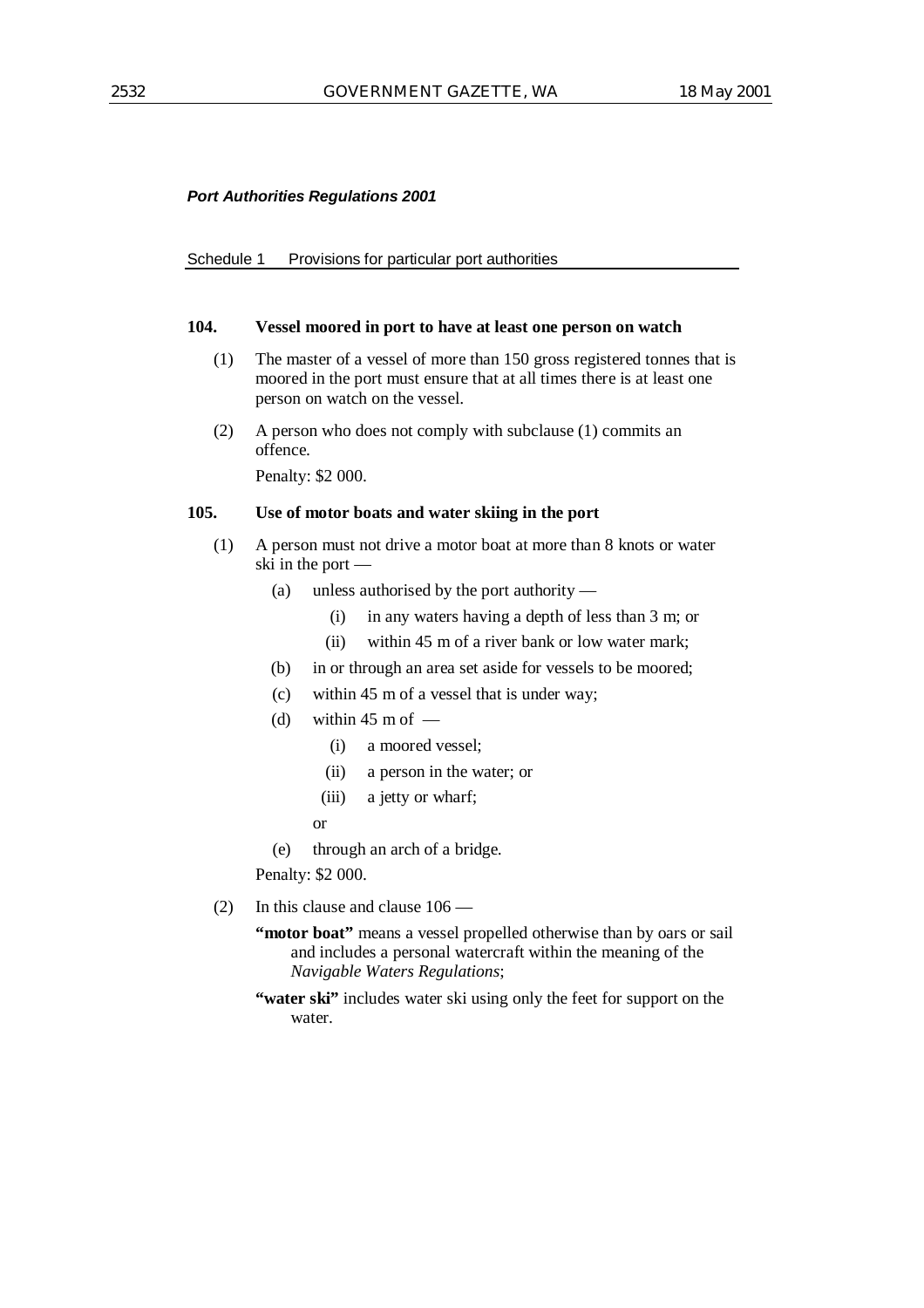Provisions for particular port authorities Schedule 1

#### **106. Certain vessels to leave channel and water ski area of harbour if vessel sounds warning**

- (1) If a vessel in, approaching or leaving Geraldton Harbour gives a warning consisting of 3 prolonged blasts of its foghorn, the master of a vessel with a length overall of less than 35 m (a **"small vessel"**) must, unless subclause (3) applies, ensure that —
	- (a) the small vessel does not enter the channel or water ski area of Geraldton Harbour for at least 30 minutes after the warning is given; and
	- (b) if the small vessel is in the channel or water ski area of Geraldton Harbour when the warning is given — it leaves the channel or water ski area immediately.
- (2) A person who does not comply with subclause  $(1)(a)$  or  $(b)$  commits an offence.

Penalty: \$2 000.

- (3) This subclause applies if the master of a small vessel has been authorised by the harbour master for the purposes of this clause.
- (4) In this clause —

**"channel"**, **"Geraldton Harbour"** and **"water ski area"** are as indicated on Department of Transport Chart WA 939.

## **Division 7 — Port Hedland Port Authority**

# **107. Application**

This Division applies to the Port Hedland Port Authority and the Port of Port Hedland.

#### **108. Unauthorised riding and driving on wharves prohibited**

- (1) Unless authorised by an authorised member of staff of the port authority, a person must not —
	- (a) ride a horse or any other animal; or
	- (b) except as stated in subclause (2), drive or move a vehicle,

on or across a wharf in the port.

Penalty: \$2 000.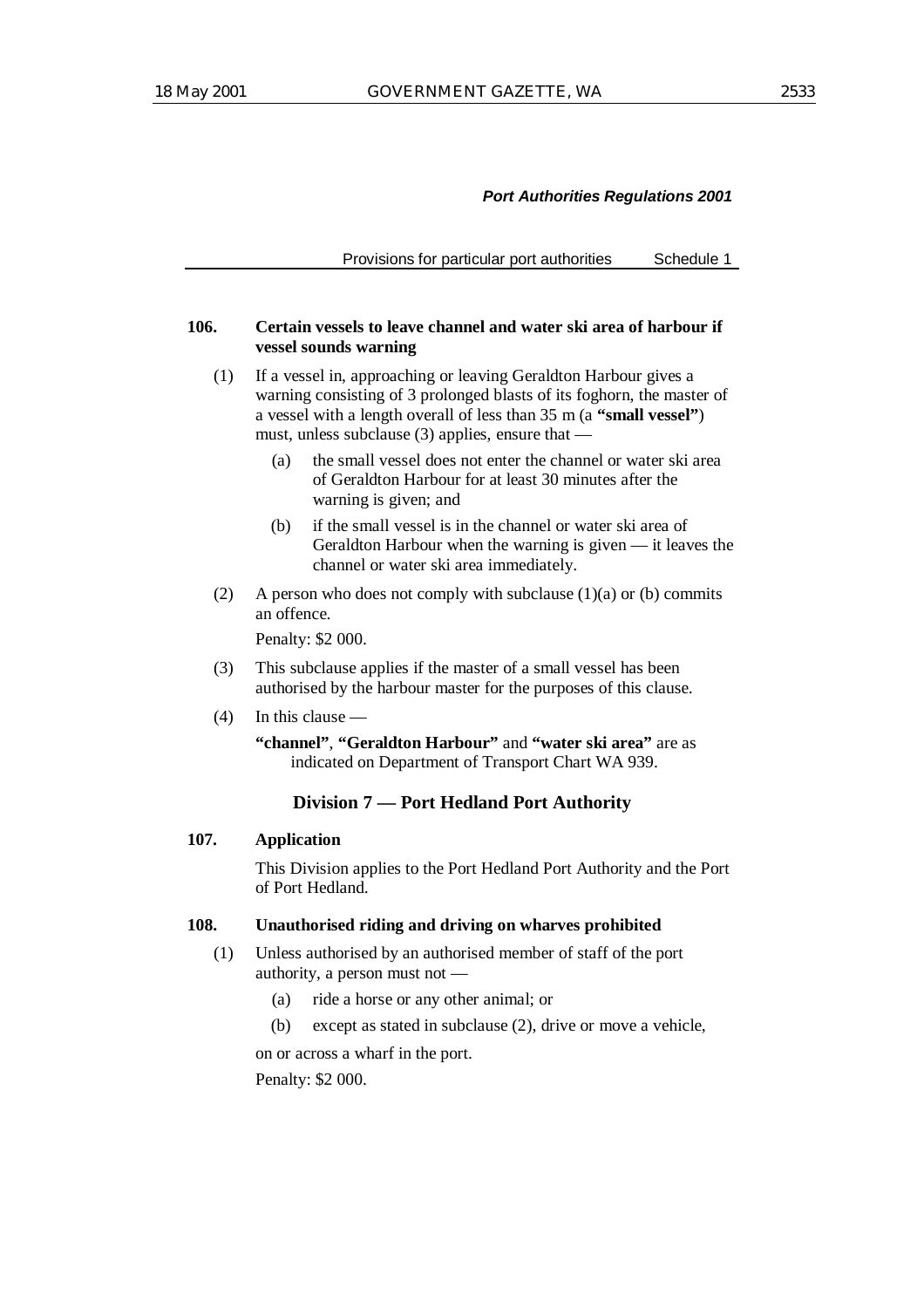#### Schedule 1 Provisions for particular port authorities

- (2) A person may drive or move a vehicle on or across a wharf in the port if the vehicle —
	- (a) is being used, or is returning after being used, to carry cargo to be loaded on to a vessel moored at the wharf; or
	- (b) is to be used, or is being used, to carry cargo unloaded from a vessel moored at the wharf.

#### **109. Horse riding etc. in designated areas of the port prohibited**

A person must not ride a horse or any other animal in an area of the port designated by notices or signs erected by the port authority as an area where riding animals is not permitted.

Penalty: \$2 000.

## **110. Restricted area**

- (1) Unless authorised in writing by the harbour master, a person must not —
	- (a) moor or anchor a vessel; or
	- (b) fish,

in the restricted area.

Penalty: \$2 000.

(2) In subclause  $(1)$  —

**"restricted area"** means the area defined by a line starting at a point situated approximately 100 m north of the Goldsworthy Mining Limited conveyor groyne and coincident with the high water mark on Finucane Island; then 498 m on a grid bearing of  $124^{\circ}$  07' to a point situated on a line parallel to the wharf alignment and 60 m out from the dredged berth toe line; then  $527.6$  m on a grid bearing of  $198^\circ 43'$  to a point on that same 527.6 m on a grid bearing of  $198^\circ 43'$  to a point on that same alignment; then 138 m on a grid bearing of  $229^\circ 48'$  to a point coincident with the high water mark on the "UTAH" reclamation promontory on Finucane Island; and then generally north-westerly and north-easterly following the high water mark along the shore line of Finucane Island back to the starting point.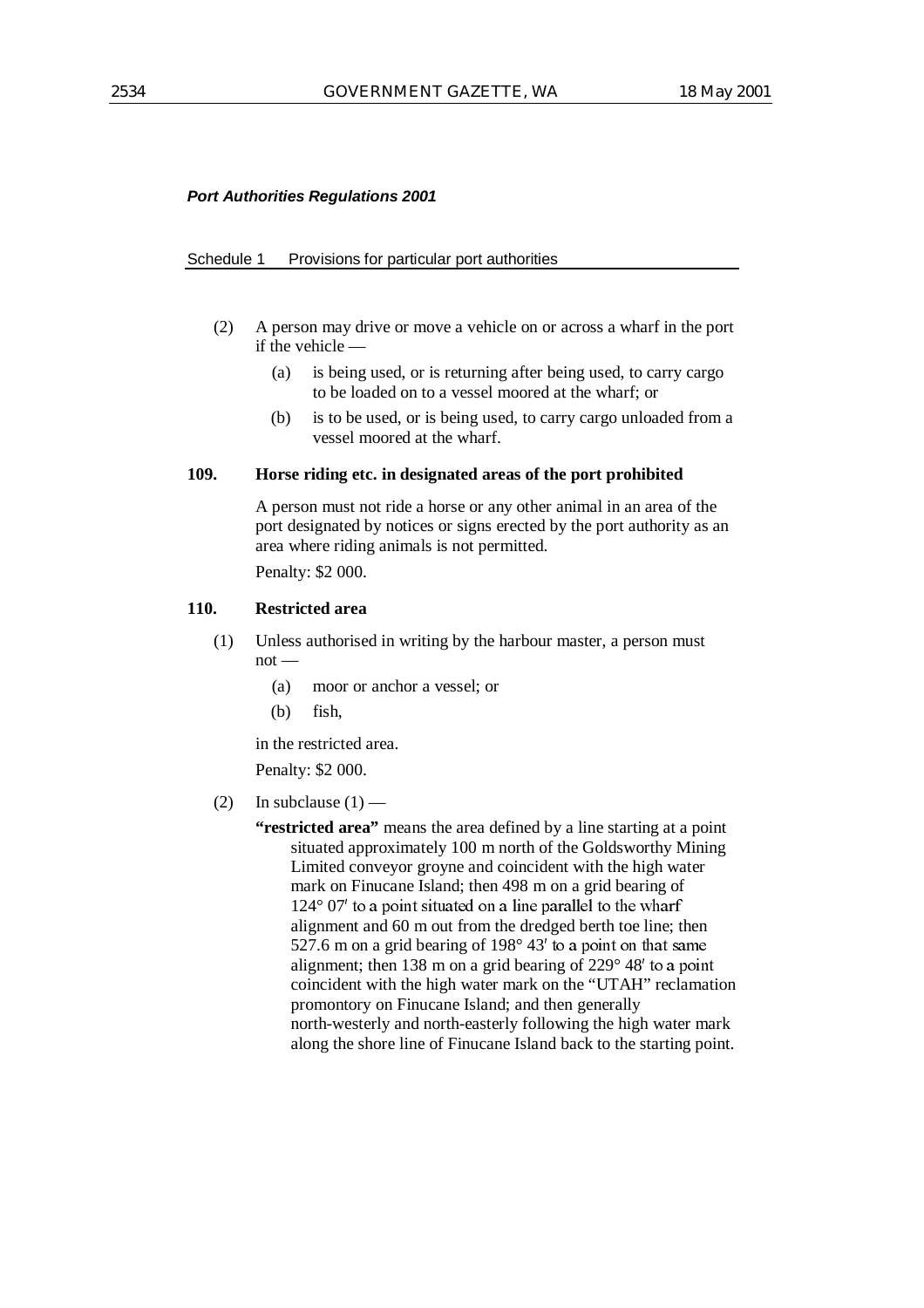Charges for pilotage Schedule 2

# **Schedule 2 — Charges for pilotage**

[r.41]

# **Division 1 — Port of Broome**

| 1.               | Pilotage of a vessel of not more than 1499 gross                                                                 | \$3 294.50   |
|------------------|------------------------------------------------------------------------------------------------------------------|--------------|
| 2.               | Pilotage of a vessel of more than 1 499 but not more<br>than 3 000 gross registered tonnes into and out of the   | \$3 624.50   |
| 3.               | Pilotage of a vessel of more than 3 000 but not more<br>than 5 000 gross registered tonnes into and out of the   | \$3 844.50   |
| $\overline{4}$ . | Pilotage of a vessel of more than 5 000 but not more<br>than 10 000 gross registered tonnes into and out of the  | \$4 064.50   |
| 5.               | Pilotage of a vessel of more than 10 000 but not more<br>than 20 000 gross registered tonnes into and out of the | \$4 809.20   |
| 6.               | Pilotage of a vessel of more than 20 000 but not more<br>than 30 000 gross registered tonnes into and out of the | \$5 556.10   |
| 7.               | Pilotage of a vessel of more than 30 000 gross<br>registered tonnes into and out of the port                     | \$6 056.60   |
| 8.               | Pilotage of a vessel from a place in the port to another                                                         | 486.20<br>S. |
|                  |                                                                                                                  |              |

# **Division 2 — Port of Bunbury**

# **Subdivision 1 — Charges to 30 June 2001**

| 2. | Pilotage of a vessel from a place in the port to another |                                        |
|----|----------------------------------------------------------|----------------------------------------|
|    |                                                          | \$1 155.00                             |
| 3. |                                                          | for each hour<br>or part of an<br>hour |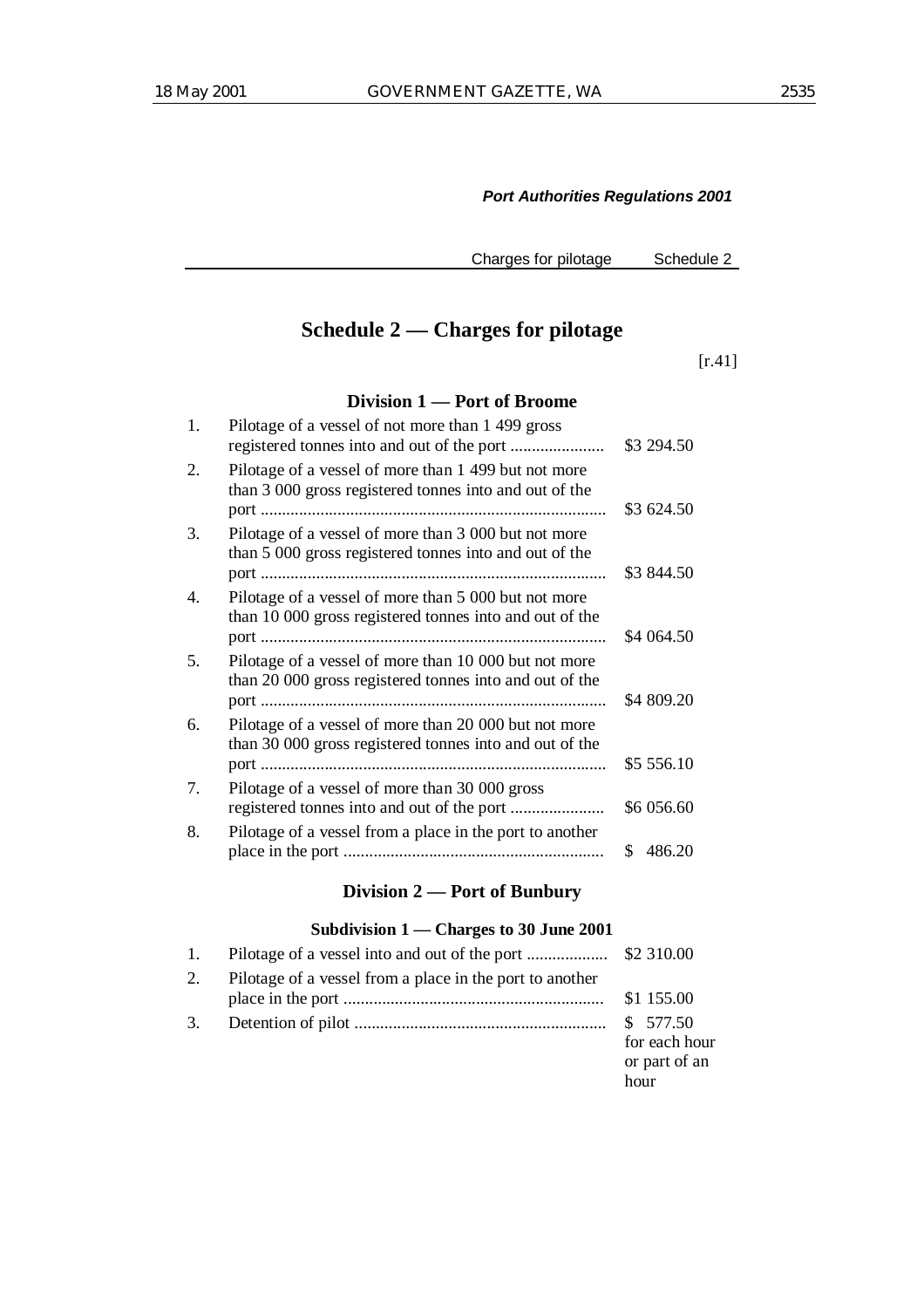# Schedule 2 Charges for pilotage

| 4.                    |                                                                                                                  | \$577.50                                           |
|-----------------------|------------------------------------------------------------------------------------------------------------------|----------------------------------------------------|
|                       | Subdivision 2 – Charges from 1 July 2001                                                                         |                                                    |
| 1.                    |                                                                                                                  | \$2 576.20                                         |
| 2.                    | Pilotage of a vessel from a place in the port to another                                                         | \$1 288.10                                         |
| 3.                    |                                                                                                                  | \$644.05<br>for each hour<br>or part of an<br>hour |
| $\mathcal{A}_{\cdot}$ |                                                                                                                  | \$644.05                                           |
|                       | Division 3 – Port of Esperance                                                                                   |                                                    |
| 1.                    | Pilotage of a vessel of not more than 5 000 gross<br>registered tonnes into and out of the port                  | \$2 310.00                                         |
| 2.                    | Pilotage of a vessel of more than 5 000 but not more<br>than 10 000 gross registered tonnes into and out of the  |                                                    |
| 3.                    | Pilotage of a vessel of more than 10 000 but not more<br>than 20 000 gross registered tonnes into and out of the | \$3 190.00<br>\$3 520.00                           |
| 4.                    | Pilotage of a vessel of more than 20 000 but not more<br>than 30 000 gross registered tonnes into and out of the | \$3 740.00                                         |
| 5.                    | Pilotage of a vessel of more than 30 000 but not more<br>than 40 000 gross registered tonnes into and out of the | \$4 070.00                                         |
| б.                    | Pilotage of a vessel of more than 40 000 but not more<br>than 50 000 gross registered tonnes into and out of the | \$4 400.00                                         |
| 7.                    | Pilotage of a vessel of more than 50 000 but not more<br>than 60 000 gross registered tonnes into and out of the | \$4 730.00                                         |
| 8.                    | Pilotage of a vessel of more than 60 000 but not more<br>than 70 000 gross registered tonnes into and out of the | \$5 170.00                                         |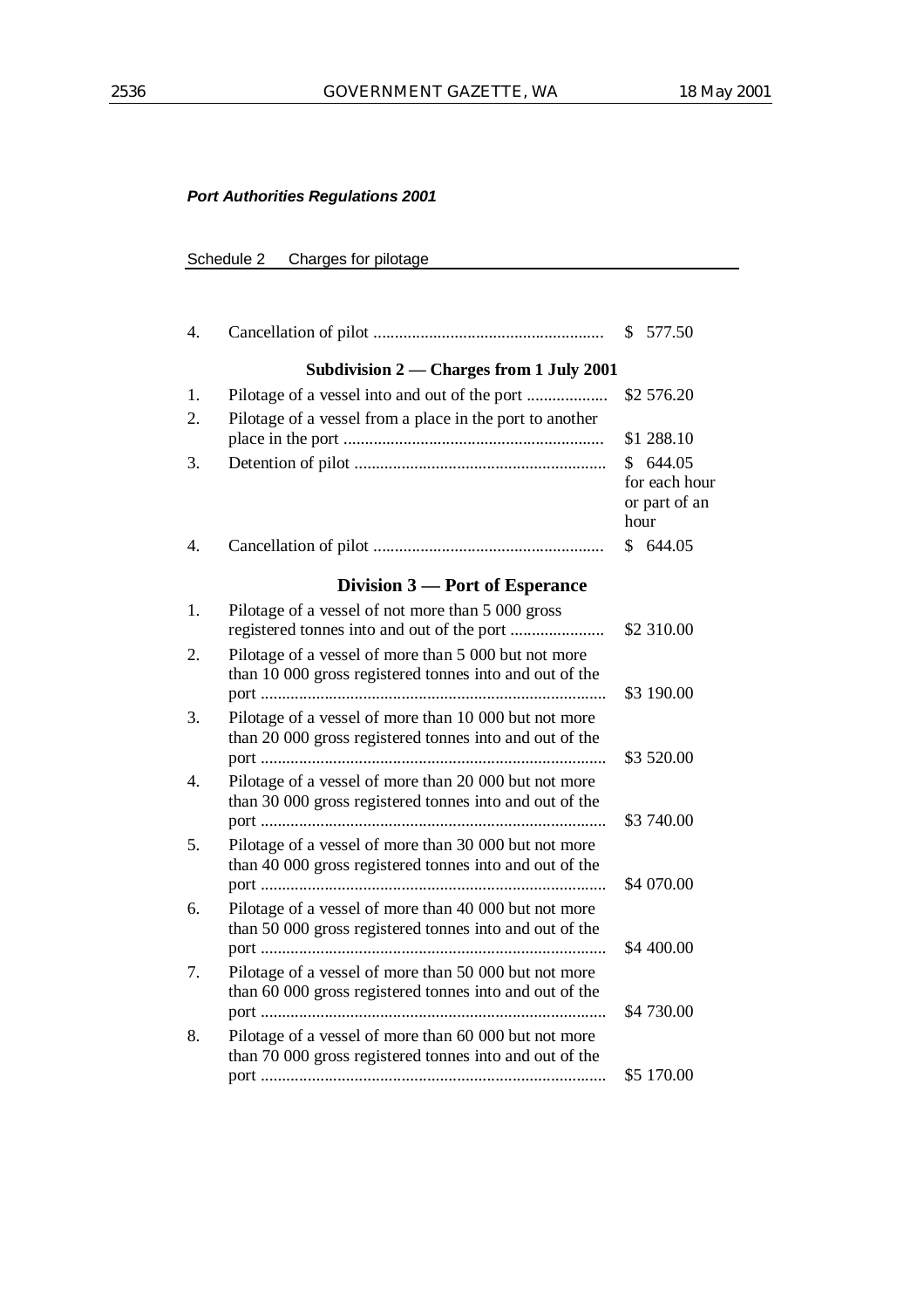Charges for pilotage Schedule 2

| 9.       |     | Pilotage of a vessel of more than 70 000 gross<br>registered tonnes into and out of the port                                                                        |            | \$5 500.00                               |
|----------|-----|---------------------------------------------------------------------------------------------------------------------------------------------------------------------|------------|------------------------------------------|
| 10.      |     | Pilotage of a vessel from a place in the port to another                                                                                                            | \$         | 550.00                                   |
| 11.      |     |                                                                                                                                                                     | \$<br>hour | 550.00<br>for each hour<br>or part of an |
| 12.      |     |                                                                                                                                                                     |            | \$550.00                                 |
|          |     | Division 4 – Port of Fremantle                                                                                                                                      |            |                                          |
| 1.<br>2. |     | Pilotage of a vessel of not more than 1 000 gross<br>registered tonnes between Gage Roads and the Inner<br>Pilotage of a vessel of more than 1 000 gross registered | \$         | 574.75                                   |
|          |     | $t$ onnes —                                                                                                                                                         |            |                                          |
|          | (a) | between the sea pilot boarding ground and Gage                                                                                                                      |            | \$1 881.00                               |
|          | (b) | between Gage Roads and Cockburn Sound                                                                                                                               |            | \$1 306.25                               |
|          | (c) | between Gage Roads and the Inner Harbour                                                                                                                            |            | \$1 149.50                               |
|          | (d) | between the sea pilot boarding ground and the                                                                                                                       |            | \$2 299.00                               |
|          | (e) | between the sea pilot boarding ground and                                                                                                                           |            | \$2 508.00                               |
| 3.       |     | Pilotage of a vessel from a place in Cockburn Sound to                                                                                                              | \$         | 574.75                                   |
| 4.       |     | Pilotage of a vessel from a place in the Inner Harbour                                                                                                              |            |                                          |
|          |     |                                                                                                                                                                     | \$         | 261.25                                   |
| 5.       |     |                                                                                                                                                                     | \$<br>hour | 156.75<br>for each hour<br>or part of an |
| 6.       |     |                                                                                                                                                                     | \$<br>hour | 261.25<br>for each hour<br>or part of an |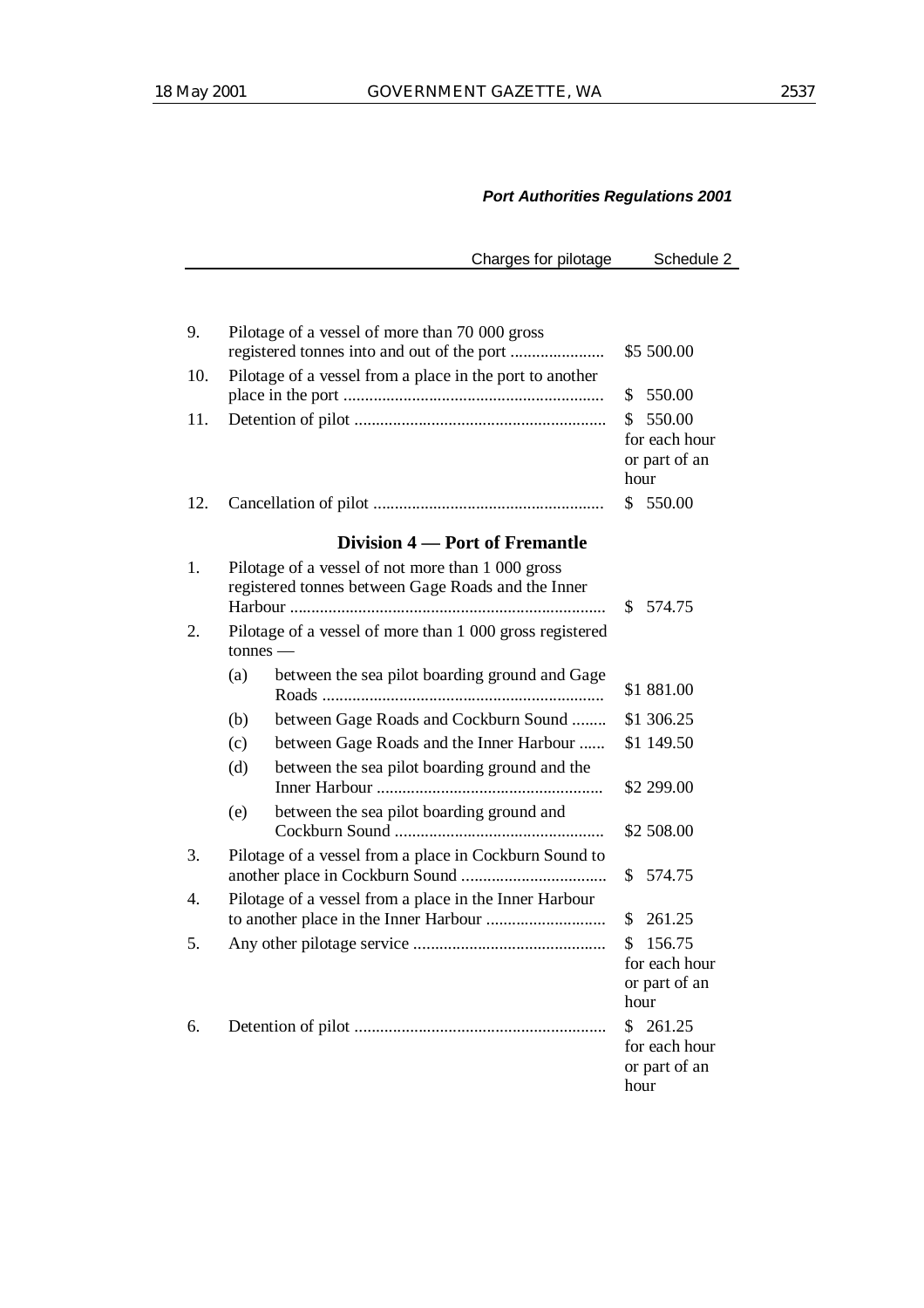# Schedule 2 Charges for pilotage

| 7. |                                                                                                             | 292.60<br>S.                                                                                                          |
|----|-------------------------------------------------------------------------------------------------------------|-----------------------------------------------------------------------------------------------------------------------|
|    | Division 5 – Port of Geraldton                                                                              |                                                                                                                       |
| 1. |                                                                                                             | \$<br>0.33<br>for each gross<br>registered<br>tonne of vessel                                                         |
| 2. | Pilotage of a vessel from a place in the port to another                                                    | \$<br>0.033<br>for each gross<br>registered<br>tonne of vessel                                                        |
| 3. |                                                                                                             | \$583.00<br>for each hour<br>or part of an<br>hour                                                                    |
|    | Division 6 – Port of Port Hedland                                                                           |                                                                                                                       |
| 1. | Pilotage of a vessel of not more than 20 000 gross                                                          | 0.2035<br>S<br>for each gross<br>registered<br>tonne of<br>vessel, subject<br>to a minimum<br>charge of<br>\$2 200.00 |
| 2. | Pilotage of a vessel of more than 20 000 but not more<br>than 40 000 gross registered tonnes into or out of | \$4 070.00                                                                                                            |
| 3. | Pilotage of a vessel of more than 40 000 but not more<br>than 60 000 gross registered tonnes into or out of | \$4 840.00                                                                                                            |
| 4. | Pilotage of a vessel of more than 60 000 but not more<br>than 80 000 gross registered tonnes into or out of | \$5 390.00                                                                                                            |
| 5. | Pilotage of a vessel of more than 80 000 gross                                                              |                                                                                                                       |

registered tonnes into or out of the port .............……… \$5 720.00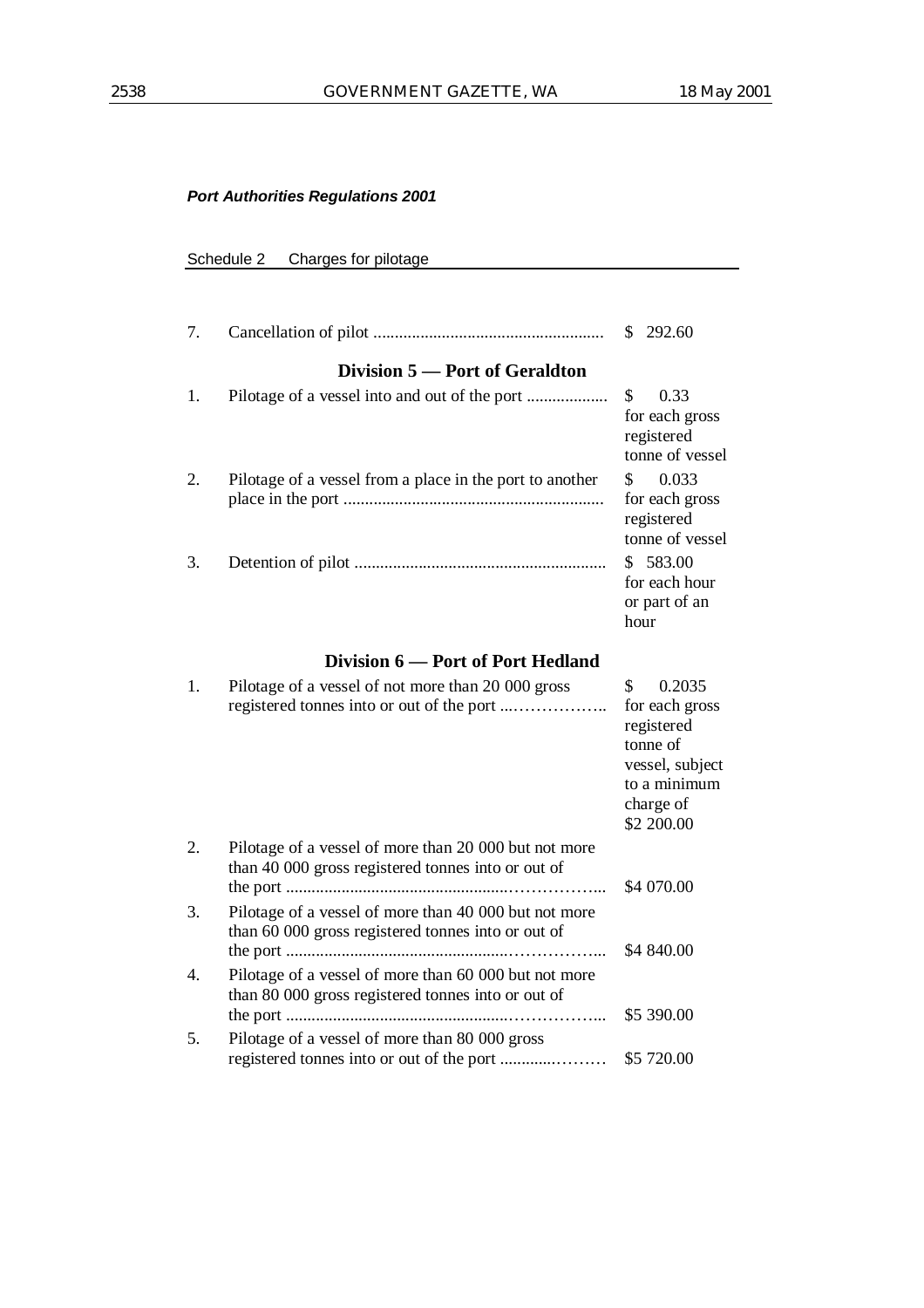Charges for pilotage Schedule 2

| 6. |                       | Additional charge for pilotage of a vessel into the port<br>from the designated pilotage area or out of the port to | \$1 336.50 |
|----|-----------------------|---------------------------------------------------------------------------------------------------------------------|------------|
| 7. | place in the port $-$ | Pilotage of a vessel from a place in the port to another                                                            |            |
|    | (a)                   | for a vessel of not more than 1 000 gross                                                                           | \$550.00   |
|    | (b)                   | for a vessel of more than 1 000 gross                                                                               |            |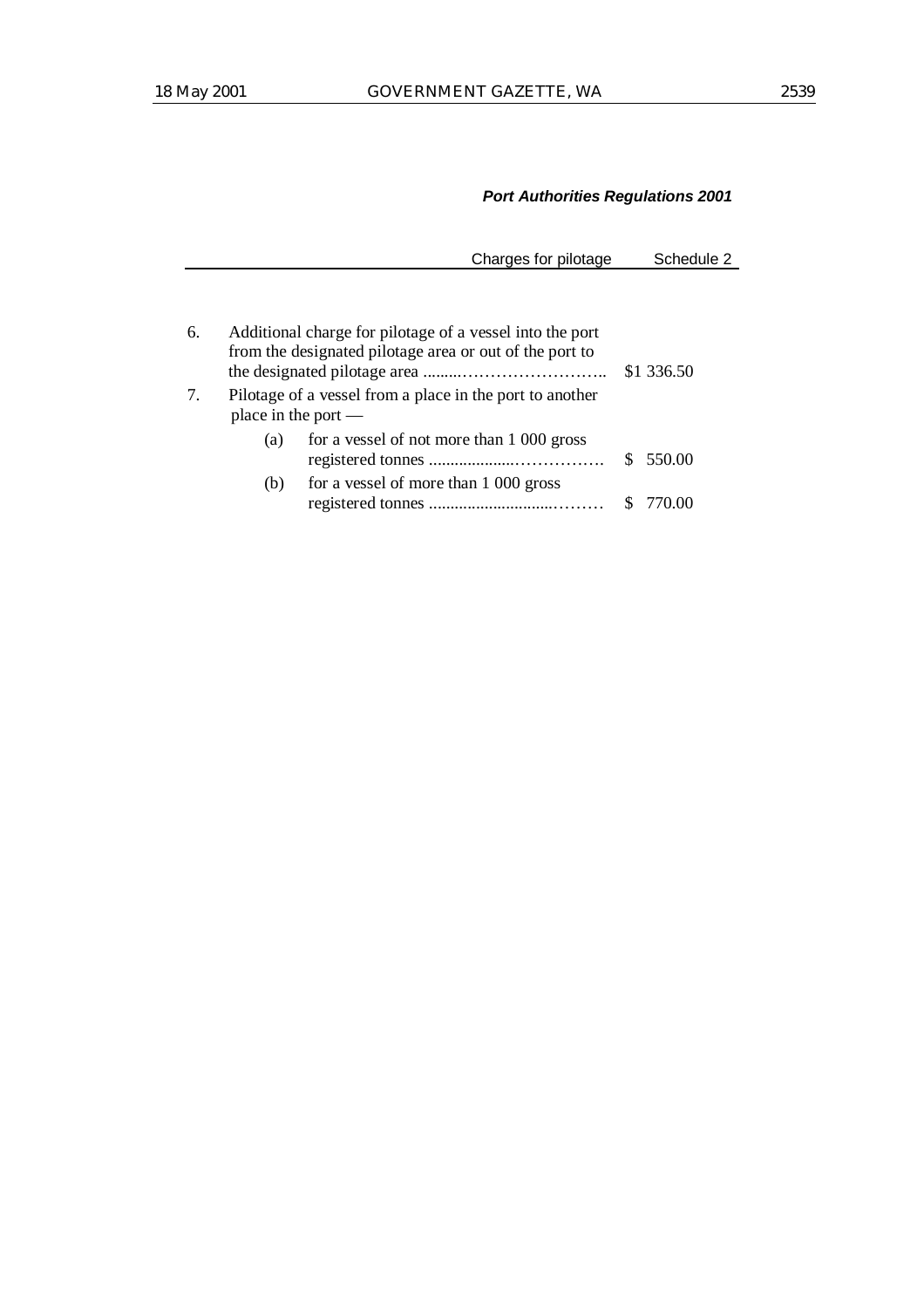Schedule 3 Prescribed offences and modified penalties

# **Schedule 3 — Prescribed offences and modified penalties**

[r. 108 & 109]

|     | <b>Prescribed offence</b>                                                                                                | <b>Modified</b><br>penalty |
|-----|--------------------------------------------------------------------------------------------------------------------------|----------------------------|
|     | <b>General</b>                                                                                                           |                            |
| 1.  | Regulation 90: unauthorised entry to closed area of port or                                                              | \$200.00                   |
| 2.  | Regulation 103: failing to comply with a traffic sign                                                                    | \$80.00                    |
| 3.  | Regulation $104(2)$ : stopping a vehicle (other than an                                                                  | \$40.00                    |
| 4.  | Regulation 104(2): stopping an over-length vehicle in a                                                                  | \$80.00                    |
| 5.  | Regulation $105(3)(a)$ : parking a vehicle (other than an<br>over-length vehicle) in a parking area otherwise than in    | \$40.00                    |
| 6.  | Regulation $105(3)(a)$ : parking an over-length vehicle in a<br>parking area otherwise than in accordance with a notice, | \$80.00                    |
| 7.  | Regulation $105(3)(b)$ : parking a vehicle (other than an                                                                | \$40.00                    |
| 8.  | Regulation $105(3)(b)$ : parking an over-length vehicle in a                                                             | \$80.00                    |
|     | <b>Dampier Port Authority</b>                                                                                            |                            |
| 9.  | Schedule 1 clause 38(1): vessel approaching within 700 m<br>of Withnell Bay Loading Terminal or within 100 m of          | \$200.00                   |
| 10. | Schedule 1 clause 39(2): failing to produce on demand<br>certificate of tonnage and certificate of registry etc          | \$200.00                   |
| 11. | Schedule 1 clause $41(1)$ : operating propeller of a vessel                                                              | \$200.00                   |
| 12. | Schedule 1 clause $45(1)$ : unauthorised bunkering of a                                                                  | \$200.00                   |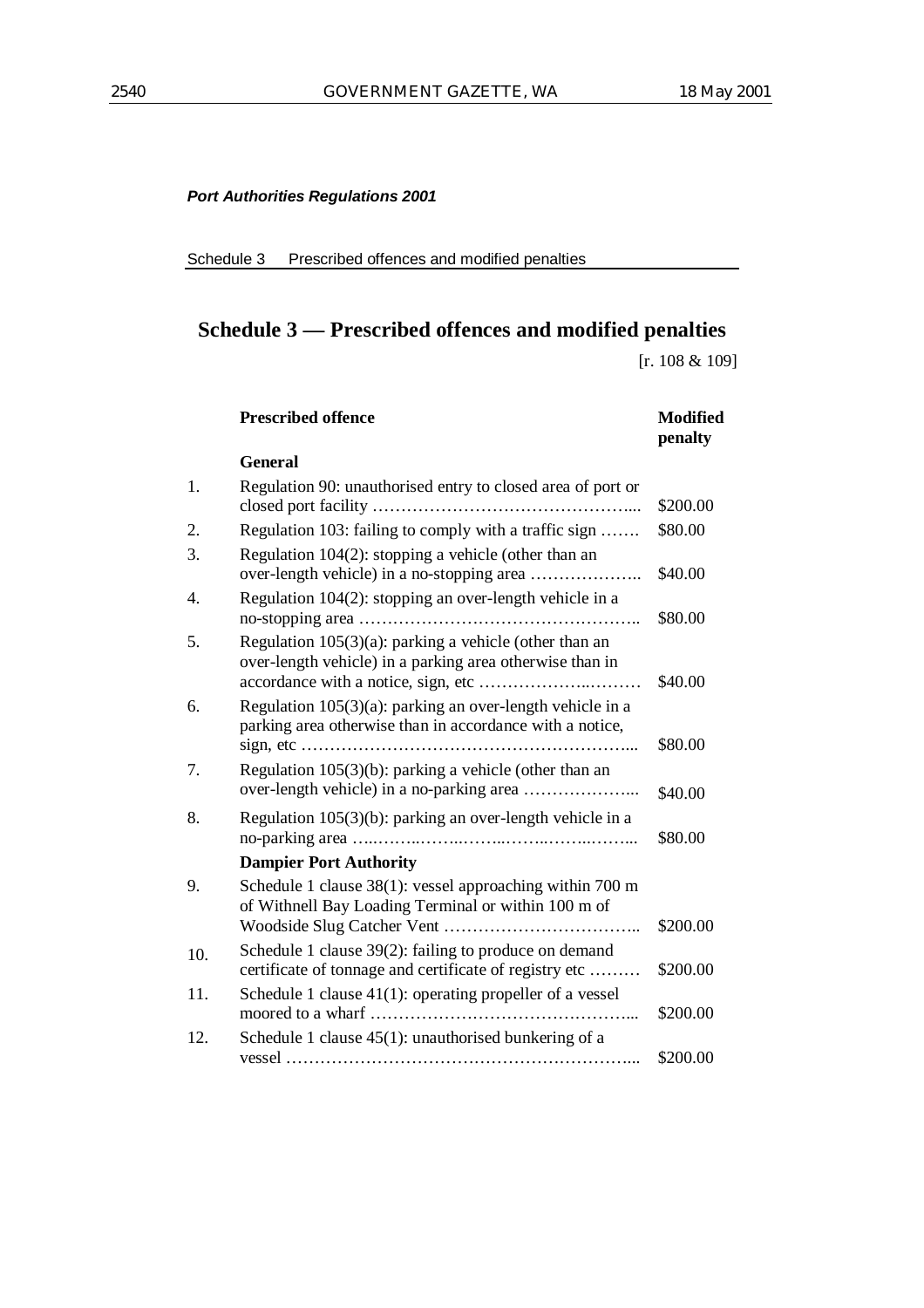| Prescribed offences and modified penalties | Schedule 3 |
|--------------------------------------------|------------|
|--------------------------------------------|------------|

| 13. | Schedule 1 clause $45(3)$ : failing to notify harbour master                                                            | \$200.00 |
|-----|-------------------------------------------------------------------------------------------------------------------------|----------|
| 14. | Schedule 1 clause $47(2)$ : failing to ensure a private vessel<br>does not impede passage of commercial vessel or keeps | \$200.00 |
| 15. | Schedule 1 clause $48(1)$ : failing to ensure no fishing from                                                           | \$500.00 |
| 16. | Schedule 1 clause 48(3): failing to ensure a fishing vessel<br>does not impede passage of commercial vessel or keeps    | \$200.00 |
| 17. | Schedule 1 clause 50: unauthorised installation or use of                                                               | \$200.00 |
| 18. | Schedule 1 clause 62(1): unauthorised placing of goods on                                                               | \$200.00 |
| 19. | Schedule 1 clause $62(2)$ : unloading goods on to wharf, or<br>placing goods on wharf, otherwise than where directed by | \$200.00 |
| 20. | Schedule 1 clause $62(3)$ : unloading goods on to wharf, or<br>placing goods on wharf, less than 1 m from mooring       | \$200.00 |
| 21. | Schedule 1 clause $63(2)$ : failing to report incident<br>resulting in damage to port facility, vessel, navigational    |          |
|     |                                                                                                                         | \$200.00 |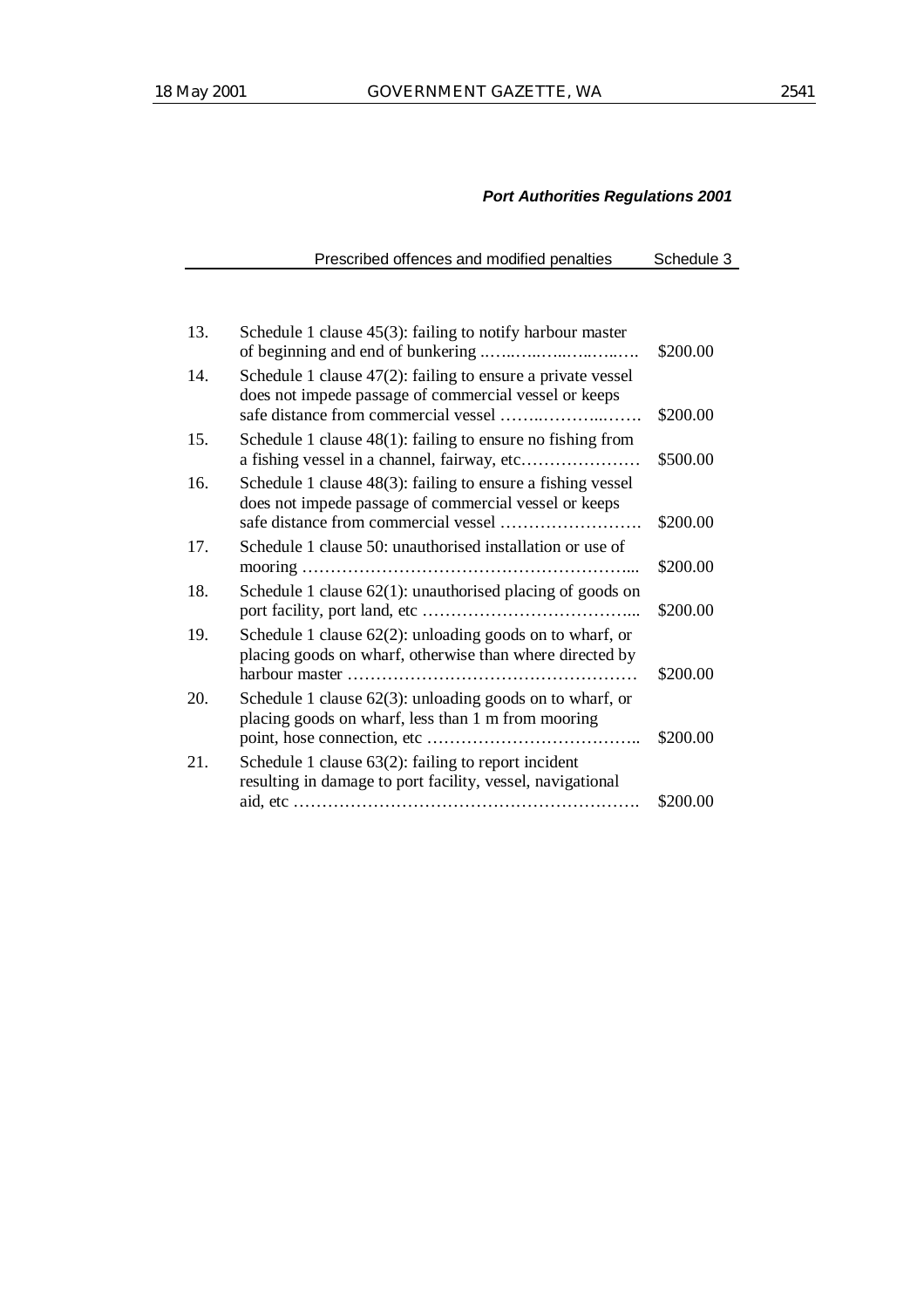Schedule 4 Forms

# **Schedule 4 — Forms**

[r. 111, 112]

Form 1

*Port Authorities Act 1999*

# **Infringement notice**

Serial No

| Date //                                                                                                                                                                                                                                                               |
|-----------------------------------------------------------------------------------------------------------------------------------------------------------------------------------------------------------------------------------------------------------------------|
|                                                                                                                                                                                                                                                                       |
|                                                                                                                                                                                                                                                                       |
| $at^{(4)}$                                                                                                                                                                                                                                                            |
| you committed the following offence —                                                                                                                                                                                                                                 |
|                                                                                                                                                                                                                                                                       |
|                                                                                                                                                                                                                                                                       |
| Regulations 2001.                                                                                                                                                                                                                                                     |
|                                                                                                                                                                                                                                                                       |
| If you do not wish to have a complaint of the alleged offence heard and<br>determined by a court, the amount of the modified penalty may be paid to an                                                                                                                |
|                                                                                                                                                                                                                                                                       |
| within a period of 28 days after the giving of this notice.                                                                                                                                                                                                           |
|                                                                                                                                                                                                                                                                       |
|                                                                                                                                                                                                                                                                       |
| Name of alleged offender<br>(1)<br>Address of alleged offender<br>(2)<br>Time at which offence allegedly committed<br>(3)<br>Place at which offence allegedly committed<br>(4)<br>Regulation or clause designation<br>(5)<br>Description of authorised persons<br>(6) |

(7) Place where modified penalty may be paid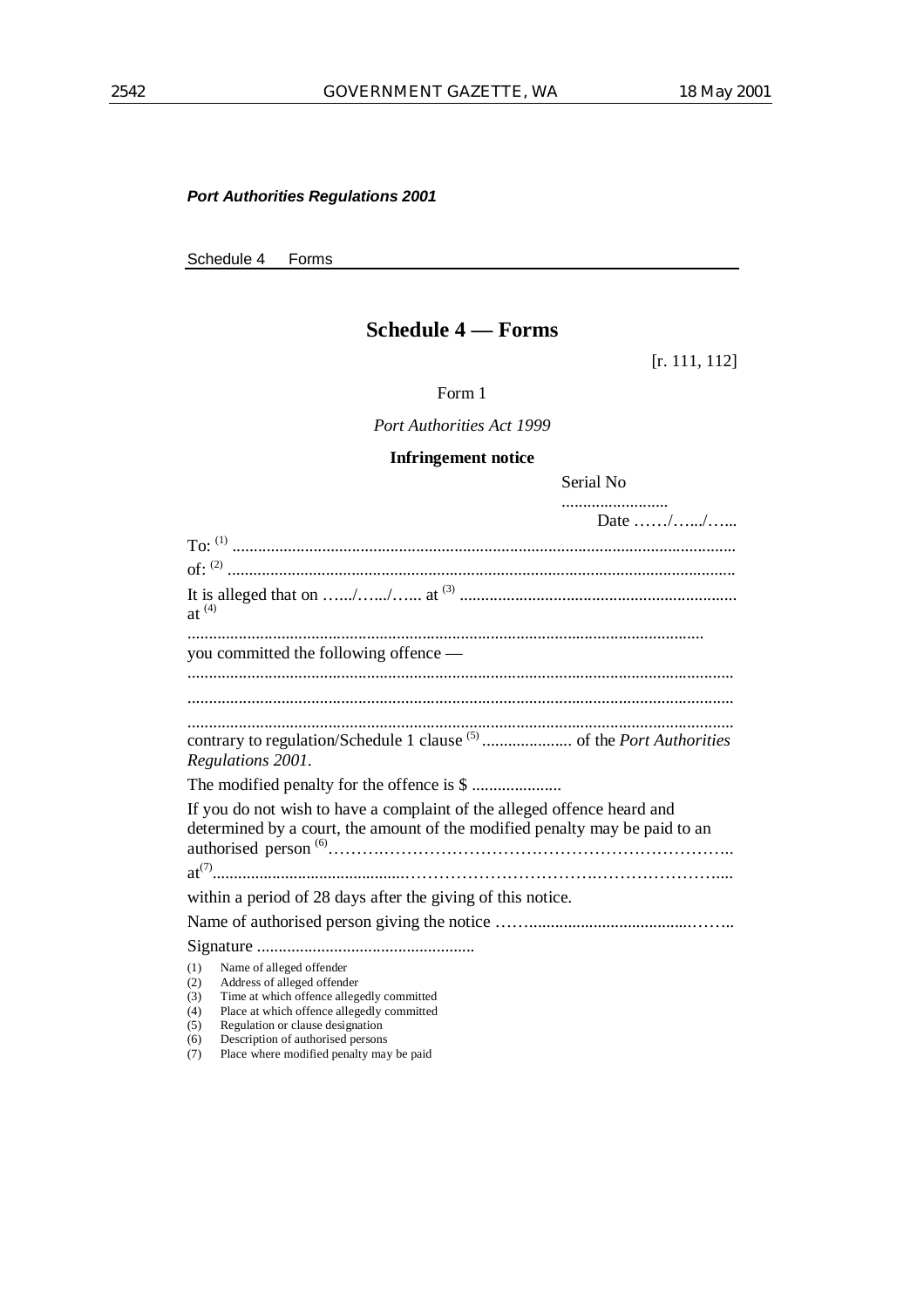Forms Schedule 4

Form 2

*Port Authorities Act 1999*

#### **Withdrawal of infringement notice**

Serial No ......................... Date  $\ldots$ /…../……... To: (1) ...................................................................................................................... of: (2) ....................................................................................................................... Infringement notice No. ............................... dated .…../….../…... for the alleged offence of ............................................................................................................... ................................................................................................................................ ................................................................................................................................ has been withdrawn. The modified penalty of \$ ........................ \* has been paid and a refund is enclosed. has not been paid and should not be paid. Delete as appropriate Name and title of authorised person giving this notice ........................................ Signature ................................................... (1) Name of alleged offender given the infringement notice (2) Address of alleged offender

By Command of the Governor,

ROD SPENCER, Clerk of the Executive Council.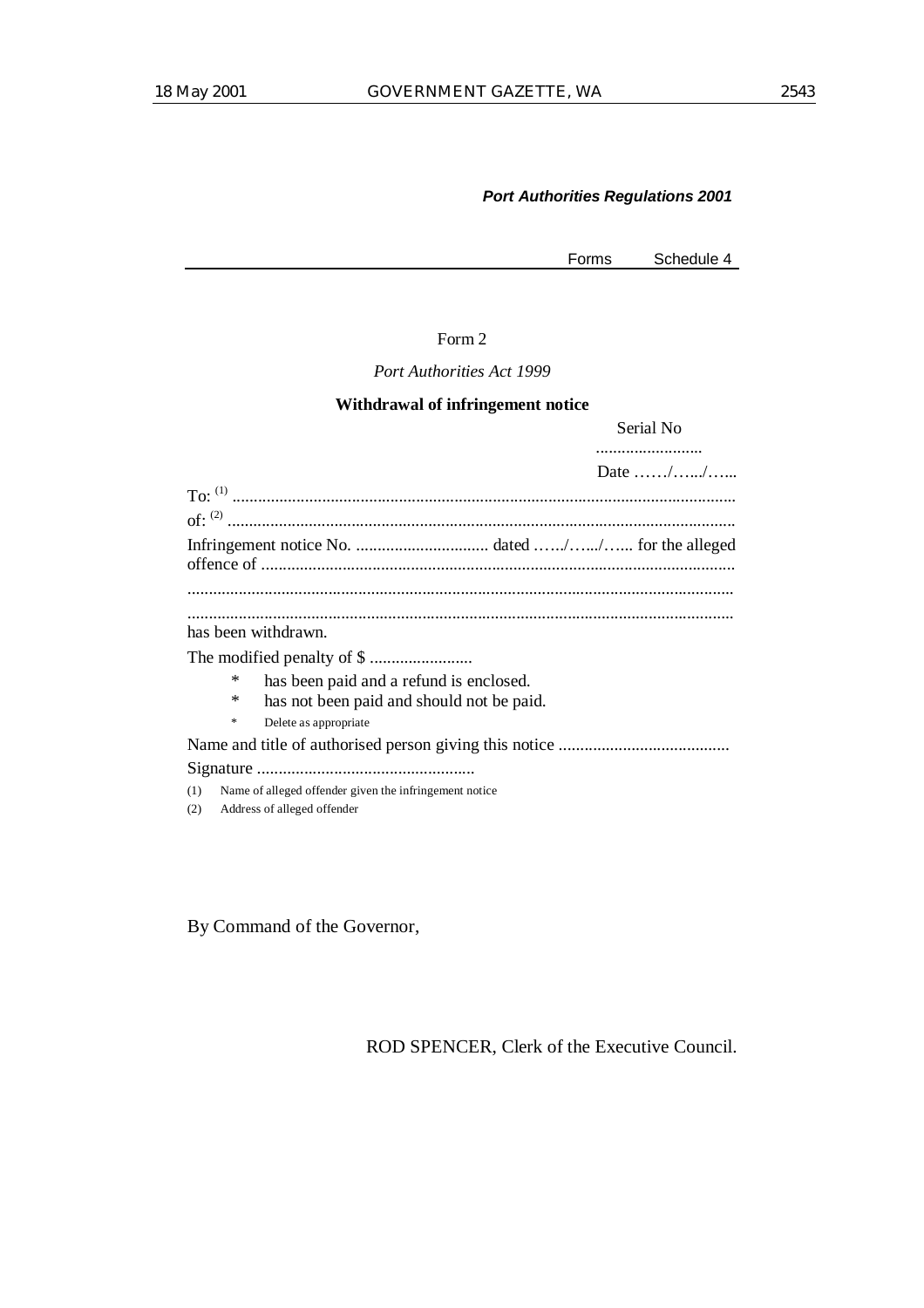## **Defined Terms**

# **Defined Terms**

[This is a list of terms defined and the provisions where they are defined.<br>The list is not part of the law.]

| Defined Term                                              | Provision(s) |
|-----------------------------------------------------------|--------------|
|                                                           |              |
|                                                           |              |
|                                                           |              |
|                                                           |              |
|                                                           |              |
|                                                           |              |
|                                                           |              |
|                                                           |              |
|                                                           |              |
|                                                           |              |
|                                                           |              |
|                                                           |              |
|                                                           |              |
|                                                           |              |
|                                                           |              |
|                                                           |              |
|                                                           |              |
|                                                           |              |
|                                                           |              |
|                                                           |              |
|                                                           |              |
|                                                           |              |
|                                                           |              |
|                                                           |              |
|                                                           |              |
| Iron Ore (Hamersley Range) Agreement Schedule 1 clause 36 |              |
|                                                           |              |
|                                                           |              |
|                                                           |              |
|                                                           |              |
|                                                           |              |
|                                                           |              |
|                                                           |              |
|                                                           |              |
|                                                           |              |
|                                                           |              |
|                                                           |              |
|                                                           |              |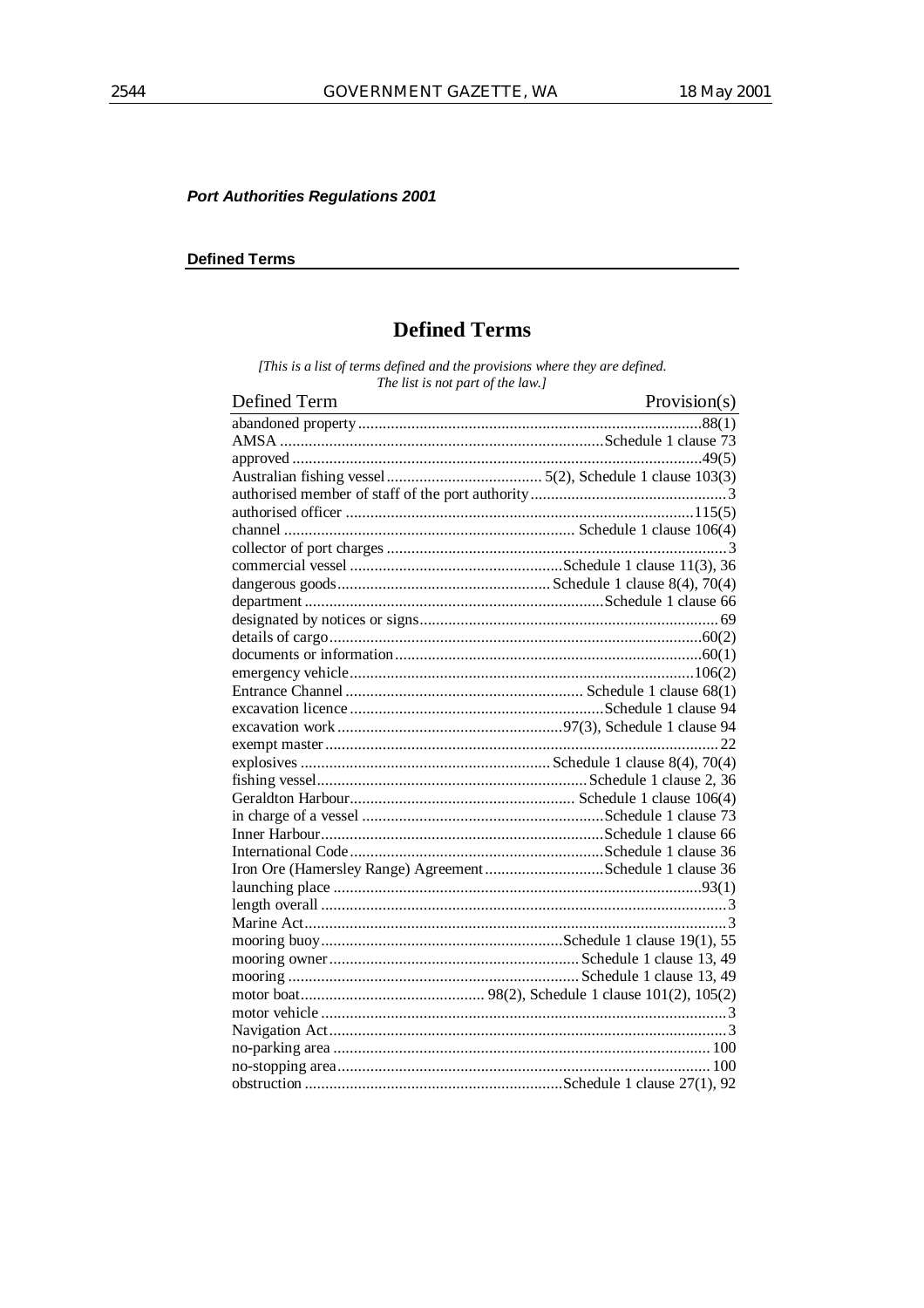# **Defined Terms**